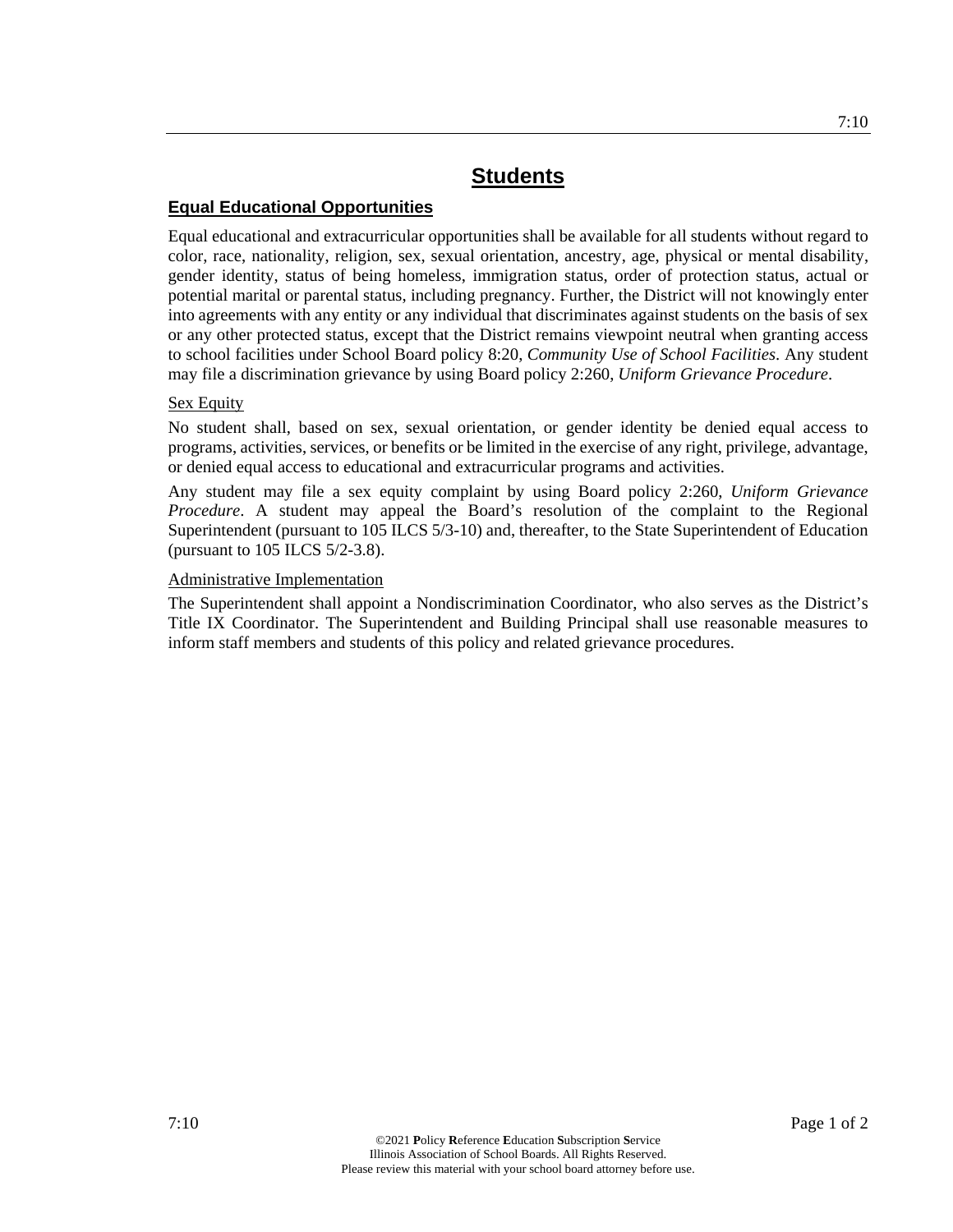LEGAL REF.: 20 U.S.C. §1681 et seq., Title IX of the Education Amendments of 1972; 34 C.F.R. Part 106. 29 U.S.C. §791 et seq., Rehabilitation Act of 1973. 42 U.S.C. §11431 et seq., McKinney-Vento Homeless Assistance Act. Good News Club v. Milford Central Sch., 533 U.S. 98 (2001). Ill. Constitution, Art. I, §18. 105 ILCS 5/3.25b, 5/3.25d(b), 5/10-20.12, 5/10-20.60, 5/10-20.63, 5/10-22.5, and 5/27-1. 775 ILCS 5/1-101 et seq., Illinois Human Rights Act. 775 ILCS 35/5, Religious Freedom Restoration Act. 23 Ill.Admin.Code §1.240 and Part 200. CROSS REF.: 2:260 (Uniform Grievance Procedure), 2:265 (Title IX Sexual Harassment Grievance Procedure), 6:65 (Student Social and Emotional Development), 7:20 (Harassment of Students Prohibited), 7:50 (School Admissions and Student Transfers To and From Non-District Schools), 7:60 (Residence), 7:130 (Student Rights and Responsibilities), 7:160 (Student Appearance), 7:165 (School Uniforms), 7:180 (Prevention of and Response to Bullying, Intimidation, and Harassment), 7:185 (Teen Dating Violence Prohibited), 7:250 (Student Support

Services), 7:330 (Student Use of Buildings - Equal Access), 7:340 (Student

Adopted by Mercer County School Board of Education on December 15, 2021.

Records), 8:20 (Community Use of School Facilities)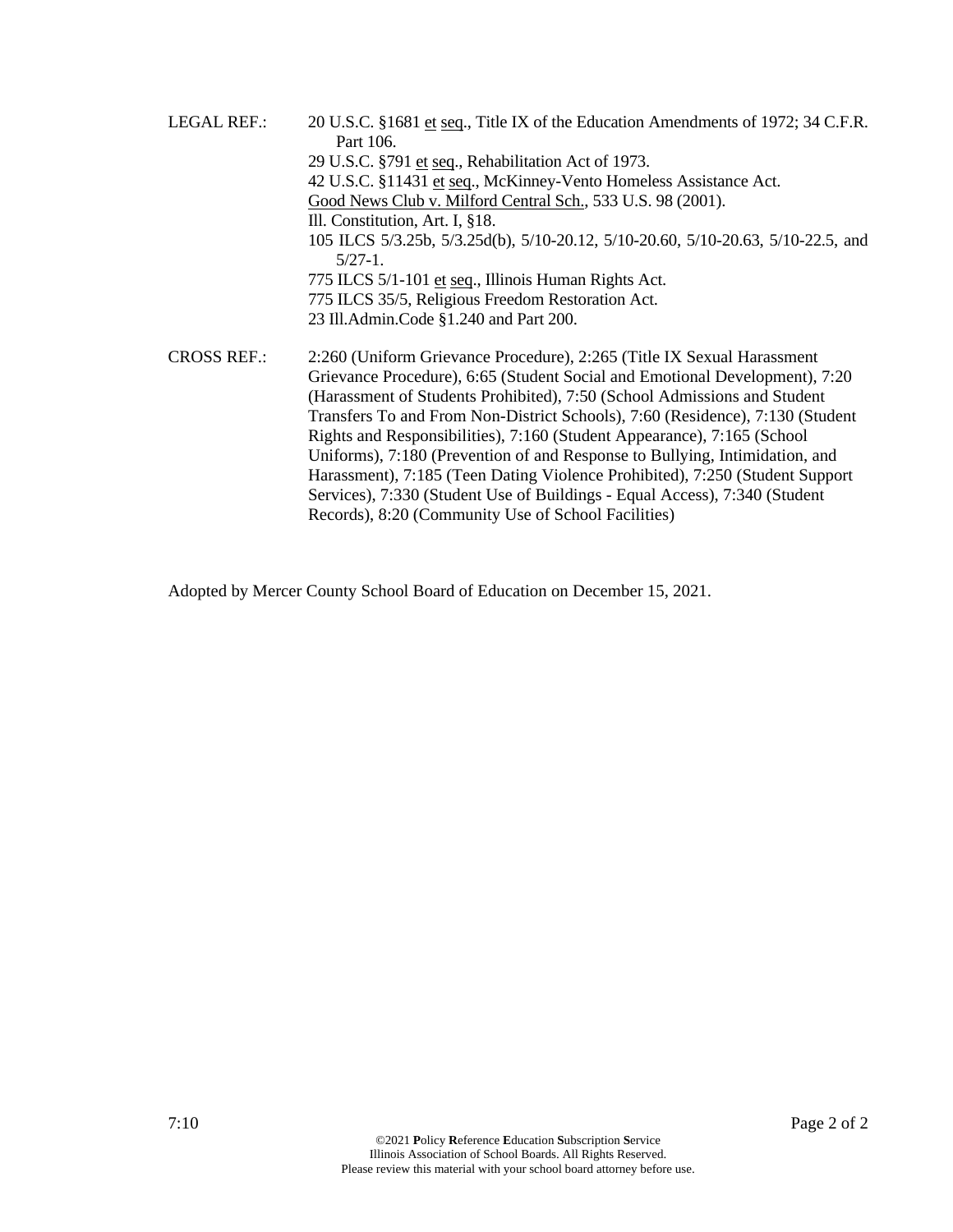## **Student and Family Privacy Rights**

#### Surveys

All surveys requesting personal information from students, as well as any other instrument used to collect personal information from students, must advance or relate to the District's educational objectives as identified in School Board policy 6:10, *Educational Philosophy and Objectives*, or assist students' career choices. This applies to all surveys, regardless of whether the student answering the questions can be identified and regardless of who created the survey.

#### Surveys Created by a Third Party

Before a school official or staff member administers or distributes a survey or evaluation created by a third party to a student, the student's parent(s)/guardian(s) may inspect the survey or evaluation, upon their request and within a reasonable time of their request.

This section applies to every survey: (1) that is created by a person or entity other than a District official, staff member, or student, (2) regardless of whether the student answering the questions can be identified, and (3) regardless of the subject matter of the questions.

#### Survey Requesting Personal Information

School officials and staff members shall not request, nor disclose, the identity of any student who completes any survey or evaluation (created by any person or entity, including the District) containing one or more of the following items:

- 1. Political affiliations or beliefs of the student or the student's parent/guardian.
- 2. Mental or psychological problems of the student or the student's family.
- 3. Behavior or attitudes about sex.
- 4. Illegal, anti-social, self-incriminating, or demeaning behavior.
- 5. Critical appraisals of other individuals with whom students have close family relationships.
- 6. Legally recognized privileged or analogous relationships, such as those with lawyers, physicians, and ministers.
- 7. Religious practices, affiliations, or beliefs of the student or the student's parent/guardian.
- 8. Income other than that required by law to determine eligibility for participation in a program or for receiving financial assistance under such program.

The student's parent(s)/guardian(s) may:

- 1. Inspect the survey or evaluation upon, and within a reasonable time of, their request, and/or
- 2. Refuse to allow their child to participate in the activity described above. The school shall not penalize any student whose parent(s)/guardian(s) exercised this option.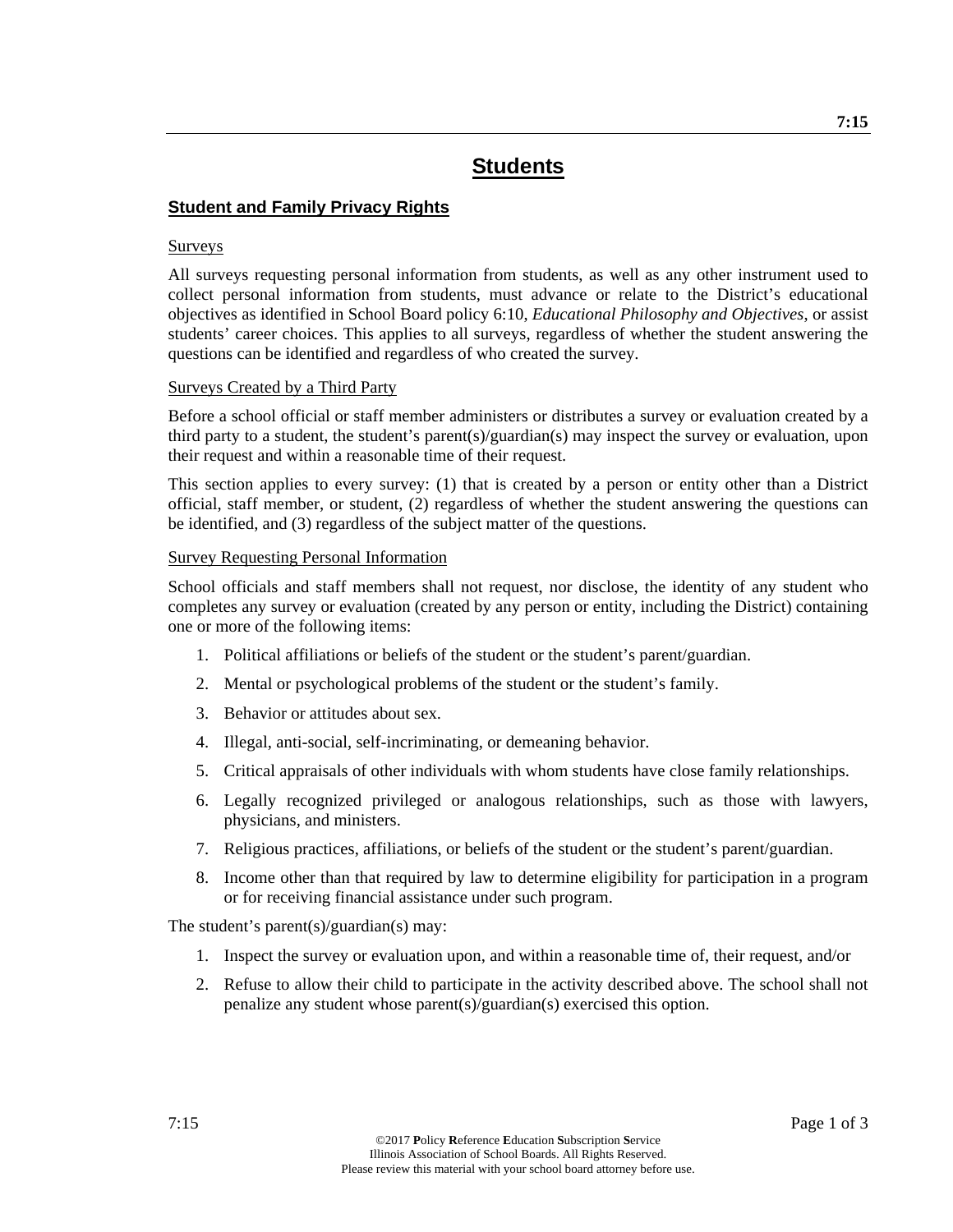#### Instructional Material

A student's parent(s)/guardian(s) may inspect, upon their request, any instructional material used as part of their child's educational curriculum within a reasonable time of their request.

The term "instructional material" means instructional content that is provided to a student, regardless of its format, printed or representational materials, audio-visual materials, and materials in electronic or digital formats (such as materials accessible through the Internet). The term does not include academic tests or academic assessments.

## Physical Exams or Screenings

No school official or staff member shall subject a student to a non-emergency, invasive physical examination or screening as a condition of school attendance. The term *invasive physical examination* means any medical examination that involves the exposure of private body parts, or any act during such examination that includes incision, insertion, or injection into the body, but does not include a hearing, vision, or scoliosis screening.

The above paragraph does not apply to any physical examination or screening that:

- 1. Is permitted or required by an applicable State law, including physical examinations or screenings that are permitted without parental notification.<sup>i</sup>
- 2. Is administered to a student in accordance with the Individuals with Disabilities Education Act (20 U.S.C. §1400 et seq.).
- 3. Is administered pursuant to the District's extracurricular drug and alcohol testing program (see Policy 7:240, *Conduct Code for Participants in Extracurricular Activities*).
- 4. Is otherwise authorized by Board policy.

## Selling or Marketing Students' Personal Information Is Prohibited

No school official or staff member shall market or sell personal information concerning students (or otherwise provide that information to others for that purpose). The term *personal information* means individually identifiable information including: (1) a student or parent's first and last name, (2) a home or other physical address (including street name and the name of the city or town), (3) a telephone number, (4) a Social Security identification number or (5) driver's license number or State identification card.

The above paragraph does not apply: (1) if the student's parent(s)/guardian(s) have consented; or (2) to the collection, disclosure or, use of personal information collected from students for the exclusive purpose of developing, evaluating or providing educational products or services for, or to, students or educational institutions, such as the following:

- 1. College or other postsecondary education recruitment, or military recruitment.
- 2. Book clubs, magazines, and programs providing access to low-cost literary products.
- 3. Curriculum and instructional materials used by elementary schools and secondary schools.
- 4. Tests and assessments to provide cognitive, evaluative, diagnostic, clinical, aptitude, or achievement information about students (or to generate other statistically useful data for the purpose of securing such tests and assessments) and the subsequent analysis and public release of the aggregate data from such tests and assessments.
- 5. The sale by students of products or services to raise funds for school-related or educationrelated activities.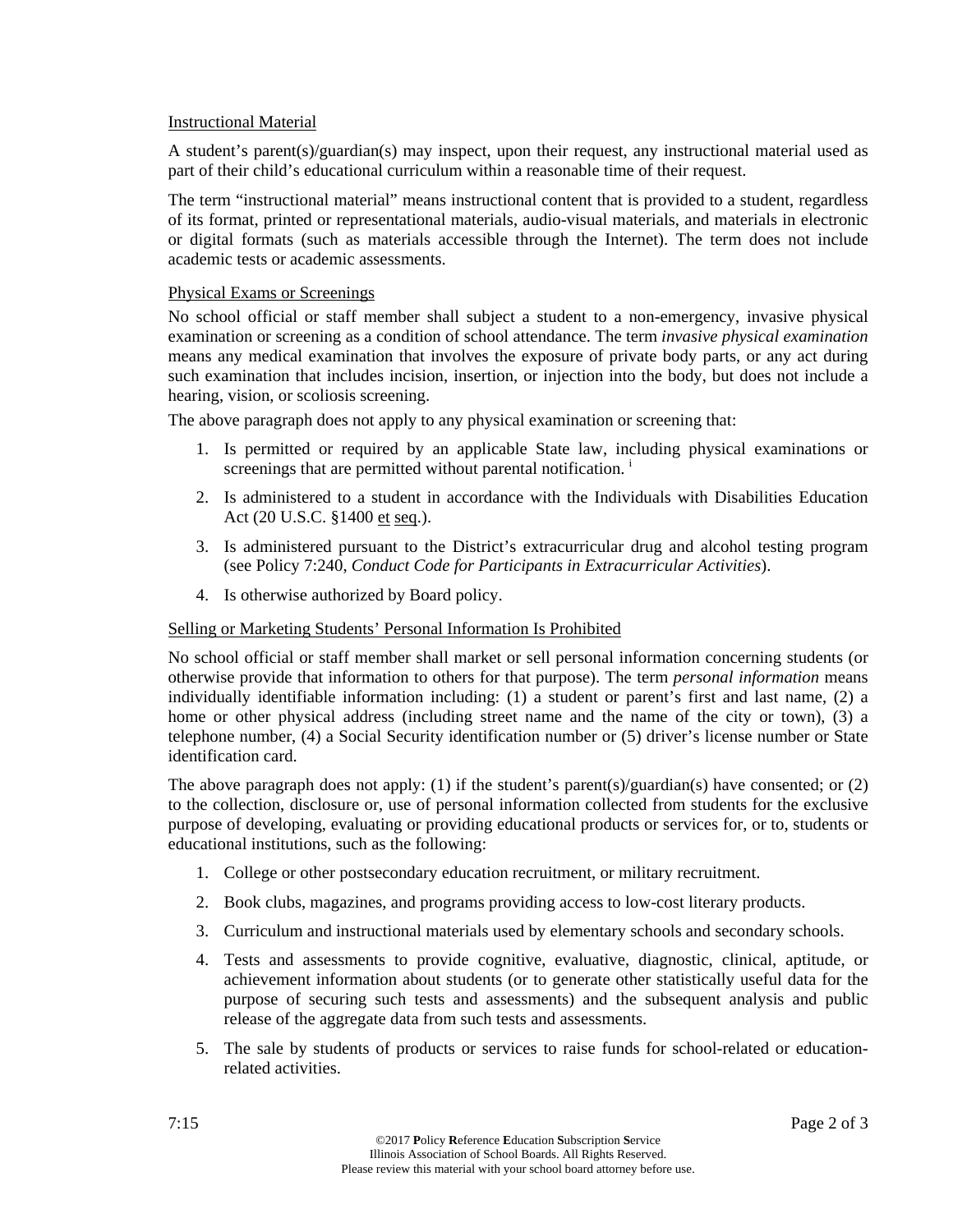6. Student recognition programs.

Under no circumstances may a school official or staff member provide a student's *personal information* to a business organization or financial institution that issues credit or debit cards.

Notification of Rights and Procedures

The Superintendent or designee shall notify students' parents/guardians of:

- 1. This policy as well as its availability upon request from the general administration office.
- 2. How to opt their child out of participation in activities as provided in this policy.
- 3. The approximate dates during the school year when a survey requesting personal information, as described above, is scheduled or expected to be scheduled.
- 4. How to request access to any survey or other material described in this policy.

This notification shall be given parents/guardians at least annually, at the beginning of the school year, and within a reasonable period after any substantive change in this policy.

The rights provided to parents/guardians in this policy transfer to the student when the student turns 18 years old, or is an emancipated minor.

LEGAL REF.: 20 U.S.C. §1232h, Protection of Pupil Rights Act.

- 325 ILCS 17/, Children's Privacy Protection and Parental Empowerment Act. 105 ILCS 5/10-20.38.
- CROSS REF.: 2:260 (Uniform Grievance Procedure), 6:210 (Instructional Materials), 6:260 (Complaints About Curriculum, Instructional Materials, and Programs), 7:130 (Student Rights and Responsibilities), 7:240 (Conduct Code for Participants in Extracurricular Activities), 7:300 (Extracurricular Athletics)

1

Adopted by Mercer County School District Board of Education on December 20, 2017.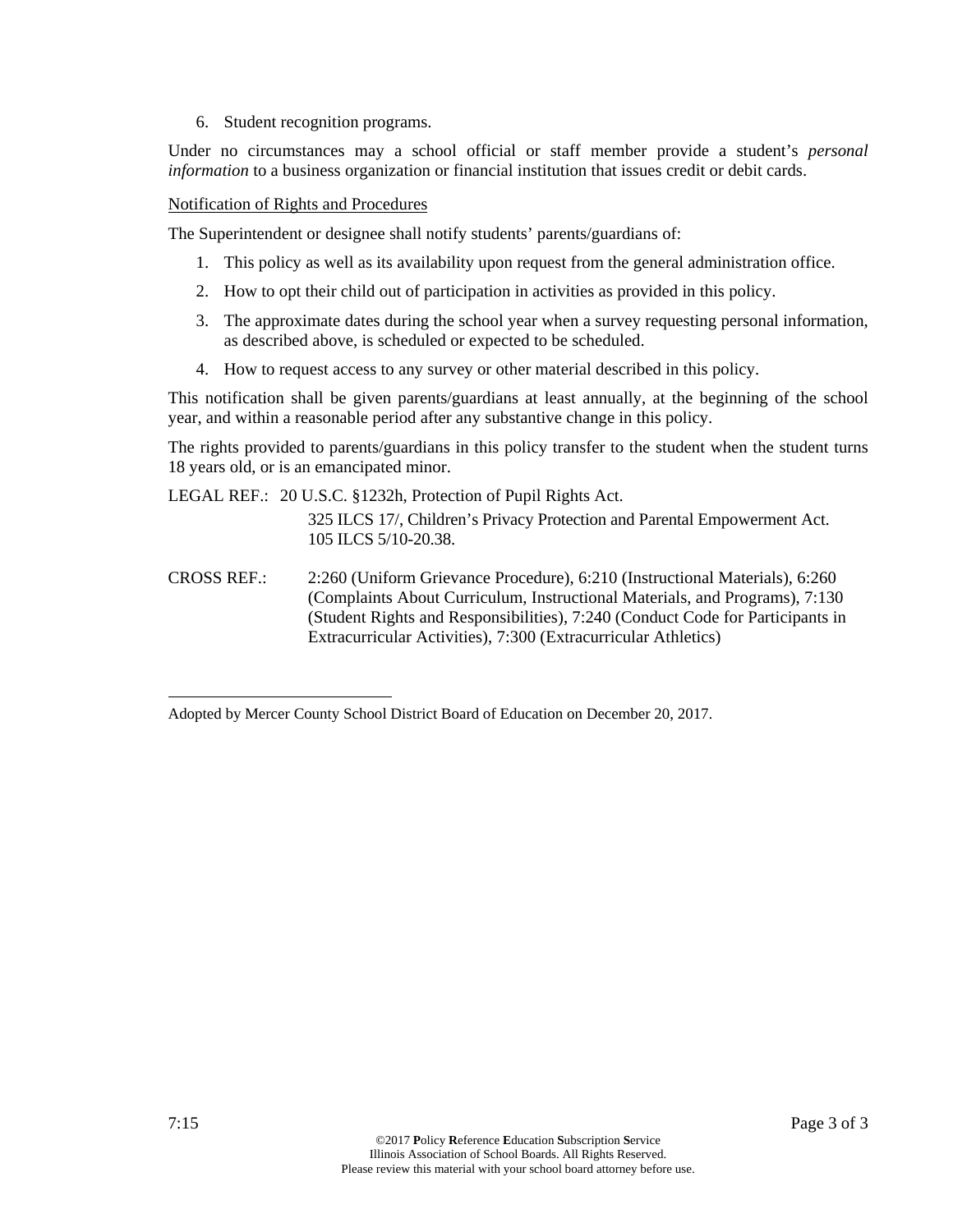## **Harassment of Students Prohibited**

No person, including a School District employee or agent, or student, shall harass, intimidate, or bully a student on the basis of actual or perceived: race; color; national origin; military status; unfavorable discharge status from military service; sex; sexual orientation; gender identity; gender-related identity or expression; ancestry; age; religion; physical or mental disability; order of protection status; status of being homeless; actual or potential marital or parental status, including pregnancy; association with a person or group with one or more of the aforementioned actual or perceived characteristics; or any other distinguishing characteristic. The District will not tolerate harassing, intimidating conduct, or bullying whether verbal, physical, sexual, or visual, that affects the tangible benefits of education, that unreasonably interferes with a student's educational performance, or that creates an intimidating, hostile, or offensive educational environment. Examples of prohibited conduct include name-calling, using derogatory slurs, stalking, sexual violence, causing psychological harm, threatening or causing physical harm, threatened or actual destruction of property, or wearing or possessing items depicting or implying hatred or prejudice of one of the characteristics stated above.

#### Sexual Harassment Prohibited

The District shall provide an educational environment free of verbal, physical, or other conduct or communications constituting harassment on the basis of sex as defined and otherwise prohibited by State and federal law. See policies 2:265, *Title IX Sexual Harassment Grievance Procedure*, and 2:260, *Uniform Grievance Procedure*.

#### Making a Report or Complaint

Students are encouraged to promptly report claims or incidences of bullying, intimidation, harassment, sexual harassment, or any other prohibited conduct to the Nondiscrimination Coordinator, Building Principal, Assistant Building Principal, Dean of Students, a Complaint Manager, or any employee with whom the student is comfortable speaking. A student may choose to report to an employee of the student's same gender.

Reports under this policy will be considered a report under Board policy 2:260, *Uniform Grievance Procedure*, and/or Board policy 2:265, *Title IX Sexual Harassment Grievance Procedure.* The Nondiscrimination Coordinator and/or Complaint Manager shall process and review the report according to the appropriate grievance procedure. The Superintendent shall insert into this policy the names, office addresses, email addresses, and telephone numbers of the District's current Nondiscrimination Coordinator and Complaint Managers. The Nondiscrimination Coordinator also serves as the District's Title IX Coordinator.

#### **Nondiscrimination Coordinator:**

| Scott Petrie                                            |  |
|---------------------------------------------------------|--|
| Name<br>1002 SW 6 <sup>th</sup> Street, Aledo, IL 61231 |  |
| Address                                                 |  |
| petries@mercerschools.org<br>Email                      |  |
| 309-582-2238                                            |  |
| Telephone                                               |  |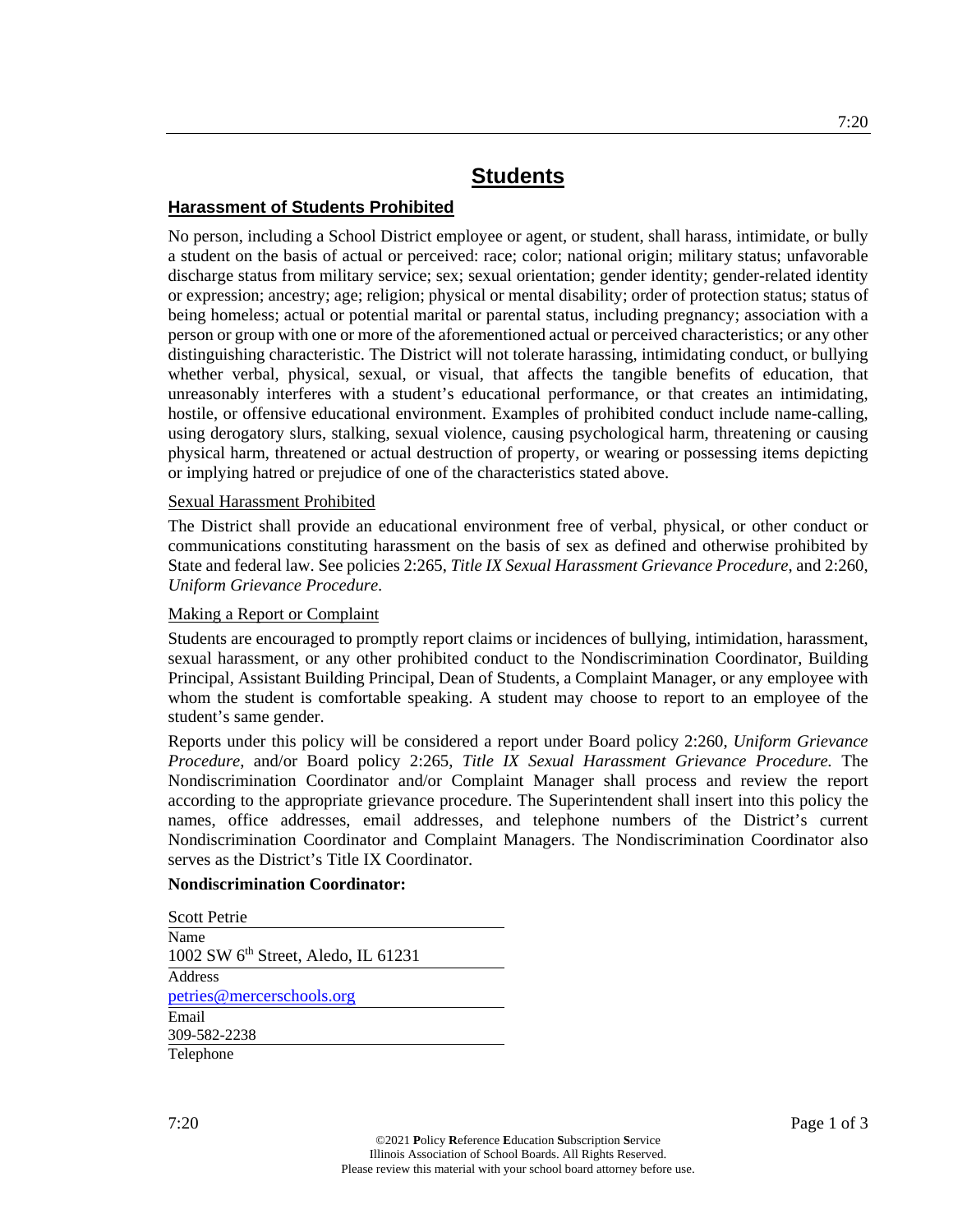#### **Complaint Managers:**

| <b>Stacey Day</b>                   | Marcus Bush                                |
|-------------------------------------|--------------------------------------------|
| Name                                | Name                                       |
| 1500 South College, Aledo, IL 61231 | 301 Jefferson Street, New Boston, IL 61272 |
| Address                             | Address                                    |
| days@mercerschools.org              | bushm@mercerschools.org                    |
| Email                               | Email                                      |
| 309-582-2223                        | 309-587-8141                               |
| Telephone                           | Telephone                                  |

The Superintendent shall use reasonable measures to inform staff members and students of this policy by including:

- 1. For students, age-appropriate information about the contents of this policy in the District's student handbook(s), on the District's website, and, if applicable, in any other areas where policies, rules, and standards of conduct are otherwise posted in each school.
- 2. For staff members, this policy in the appropriate employee handbook(s), if applicable, and/or in any other areas where policies, rules, and standards of conduct are otherwise made available to staff.

#### Investigation Process

Any District employee who receives a report or complaint of harassment must promptly forward the report or complaint to the Nondiscrimination Coordinator or a Complaint Manager. Any employee who fails to promptly comply may be disciplined, up to and including discharge.

Reports and complaints of harassment will be confidential to the greatest extent practicable, subject to the District's duty to investigate and maintain an educational environment that is productive, respectful, and free of unlawful discrimination, including harassment.

For any report or complaint alleging sexual harassment that, if true, would implicate Title IX of the Education Amendments of 1972 (20 U.S.C. §1681 et seq.), the Nondiscrimination Coordinator or designee shall consider whether action under policy 2:265, *Title IX Sexual Harassment Grievance Procedure*, should be initiated.

For any other alleged student harassment that does not require action under policy 2:265, *Title IX Sexual Harassment Grievance Procedure*, the Nondiscrimination Coordinator or a Complaint Manager or designee shall consider whether an investigation under policies 2:260, *Uniform Grievance Procedure*, and/or 7:190, *Student Behavior*, should be initiated, regardless of whether a written report or complaint is filed.

## Reports That Involve Alleged Incidents of Sexual Abuse of a Child by School Personnel

An *alleged incident of sexual abuse* is an incident of sexual abuse of a child, as defined in 720 ILCS 5/11-9.1A(b), that is alleged to have been perpetrated by school personnel, including a school vendor or volunteer, that occurred: on school grounds during a school activity; or outside of school grounds or not during a school activity.

Any complaint alleging an incident of sexual abuse shall be processed and reviewed according to policy 5:90, *Abused and Neglected Child Reporting*. In addition to reporting the suspected abuse, the complaint shall also be processed under policy 2:265, *Title IX Sexual Harassment Grievance Procedure*, or policy 2:260, *Uniform Grievance Procedure*.

## Enforcement

Any District employee who is determined, after an investigation, to have engaged in conduct prohibited by this policy will be subject to disciplinary action up to and including discharge. Any third party who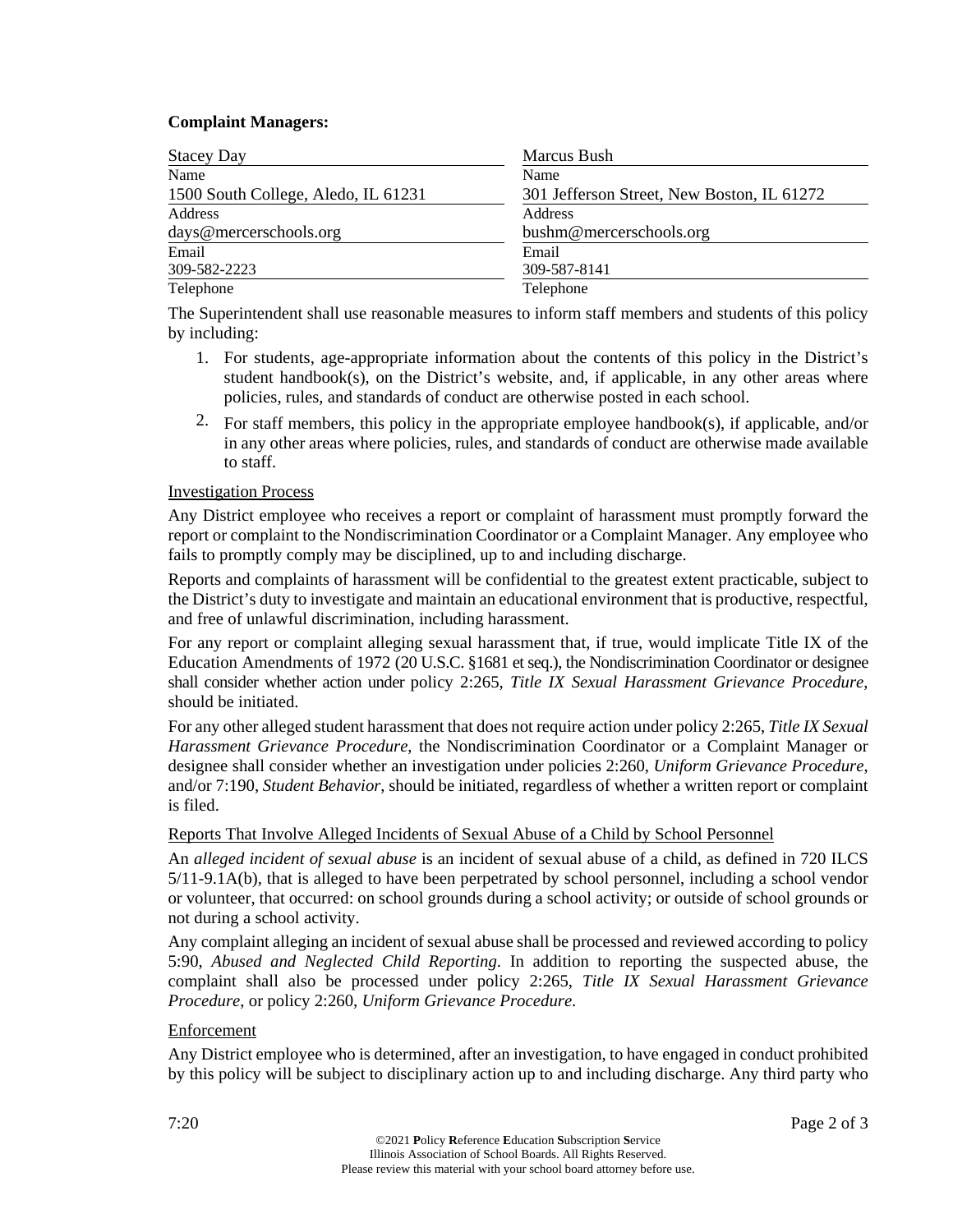is determined, after an investigation, to have engaged in conduct prohibited by this policy will be addressed in accordance with the authority of the Board in the context of the relationship of the third party to the District, e.g., vendor, parent, invitee, etc. Any District student who is determined, after an investigation, to have engaged in conduct prohibited by this policy will be subject to disciplinary action, including but not limited to, suspension and expulsion consistent with the behavior policy. Any person making a knowingly false accusation regarding prohibited conduct will likewise be subject to disciplinary action.

#### Retaliation Prohibited

Retaliation against any person for bringing complaints or providing information about harassment is prohibited (see policies 2:260, *Uniform Grievance Procedure*, and 2:265, *Title IX Sexual Harassment Grievance Procedure*).

Students should report allegations of retaliation to the Building Principal, an administrator, the Nondiscrimination Coordinator, and/or a Complaint Manager.

LEGAL REF.: 20 U.S.C. §1681 et seq., Title IX of the Educational Amendments of 1972; 34 C.F.R. Part 106.

> 105 ILCS 5/10-20.12, 5/10-22.5, 5/10-23.13, 5/27-1, and 5/27-23.7. 775 ILCS 5/1-101 et seq., Illinois Human Rights Act. 23 Ill.Admin.Code §1.240 and Part 200. Davis v. Monroe County Bd. of Educ., 526 U.S. 629 (1999). Franklin v. Gwinnett Co. Public Schs., 503 U.S. 60 (1992). Gebser v. Lago Vista Independent Sch. Dist., 524 U.S. 274 (1998). West v. Derby Unified Sch. Dist. No. 260, 206 F.3d 1358 (10th Cir. 2000).

CROSS REF.: 2:260 (Uniform Grievance Procedure), 2:265 (Title IX Sexual Harassment Grievance Procedure), 4:165 (Awareness and Prevention of Child Sexual Abuse and Grooming Behaviors), 5:20 (Workplace Harassment Prohibited), 5:90 (Abused and Neglected Child Reporting), 7:10 (Equal Educational Opportunities), 7:180 (Prevention of and Response to Bullying, Intimidation, and Harassment), 7:185 (Teen Dating Violence Prohibited), 7:190 (Student Behavior), 7:240 (Conduct Code for Participants in Extracurricular Activities)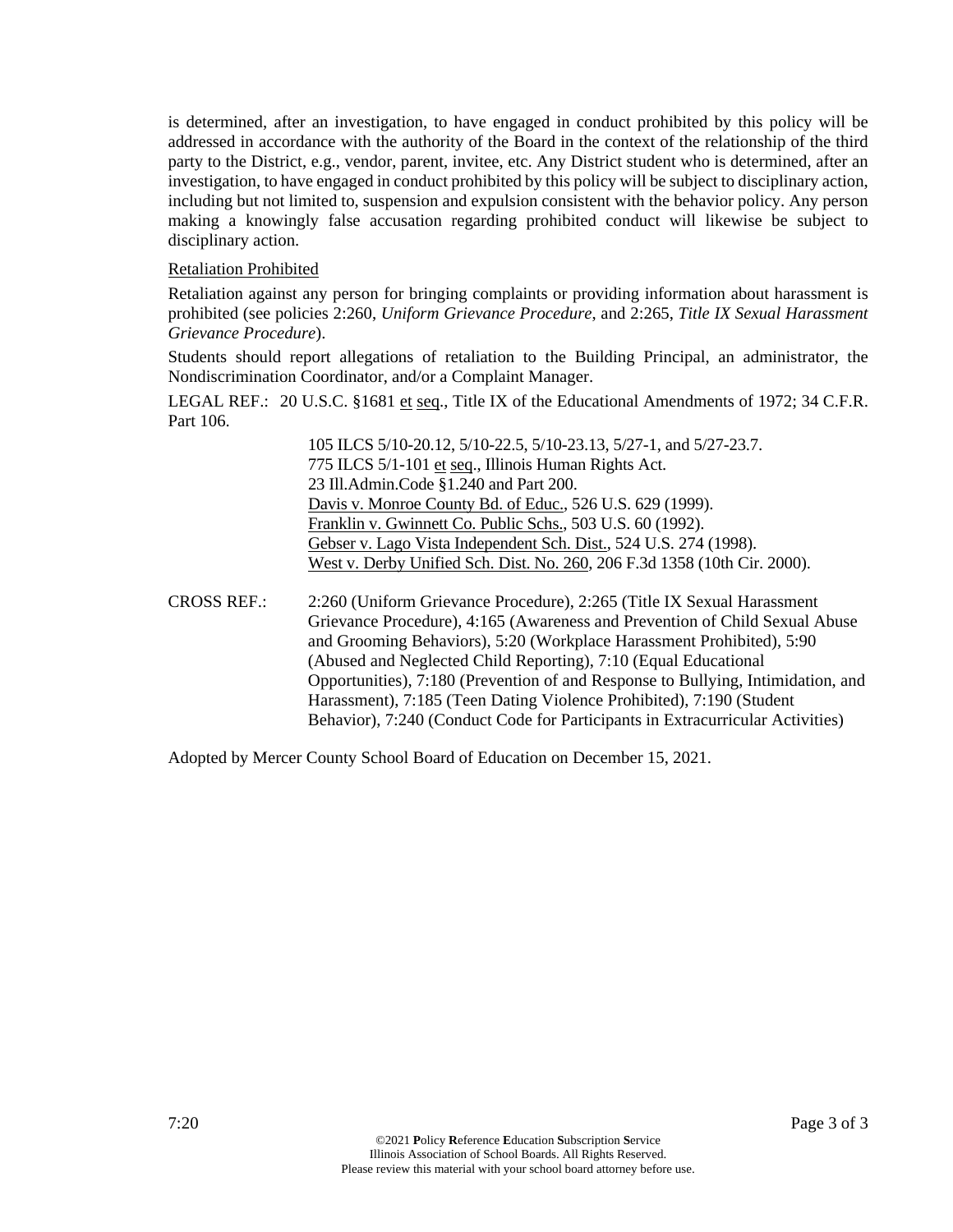## **Student Assignment and Intra-District Transfer**

#### Attendance Areas

The School District is divided into school attendance areas. The Superintendent will:

- 1. Review the boundary lines annually and recommend to the School Board any changes or revisions for existing units; or
- 2. Create new units using a lens that considers preventing segregation and the elimination of separating students in the District's schools because of color, race, or nationality.

The Superintendent or designee shall maintain a map of the District showing current school attendance areas. All records pertaining to the creation, alteration, or revision of attendance units are open to the public. Students living in a given school attendance area will be assigned to that school. Homeless children shall be assigned according to policy 6:140, *Education of Homeless Children*.

#### Transfers Within the District

A student's parent(s)/guardian(s) may request a transfer for their child to a District school other than the one assigned. A request should be directed to the Superintendent, who, at his or her sole discretion, may grant the request when the parent(s)/guardian(s) demonstrate that the student could be better accommodated at another school, provided space is available. If a request is granted, the parent/guardian shall be responsible for transportation. The provisions in this section have no applicability to transfers pursuant to the Unsafe School Choice Option covered in Board policy 4:170, *Safety*.

Class Assignments

The Superintendent or designee shall assign students to classes.

| LEGAL REF.: | 105 ILCS 5/10-21.3, 5/10-21.3a, and 5/10-22.5. |
|-------------|------------------------------------------------|
|             |                                                |

CROSS REF.: 4:170 (Safety), 6:30 (Organization of Instruction), 6:140 (Education of Homeless Children)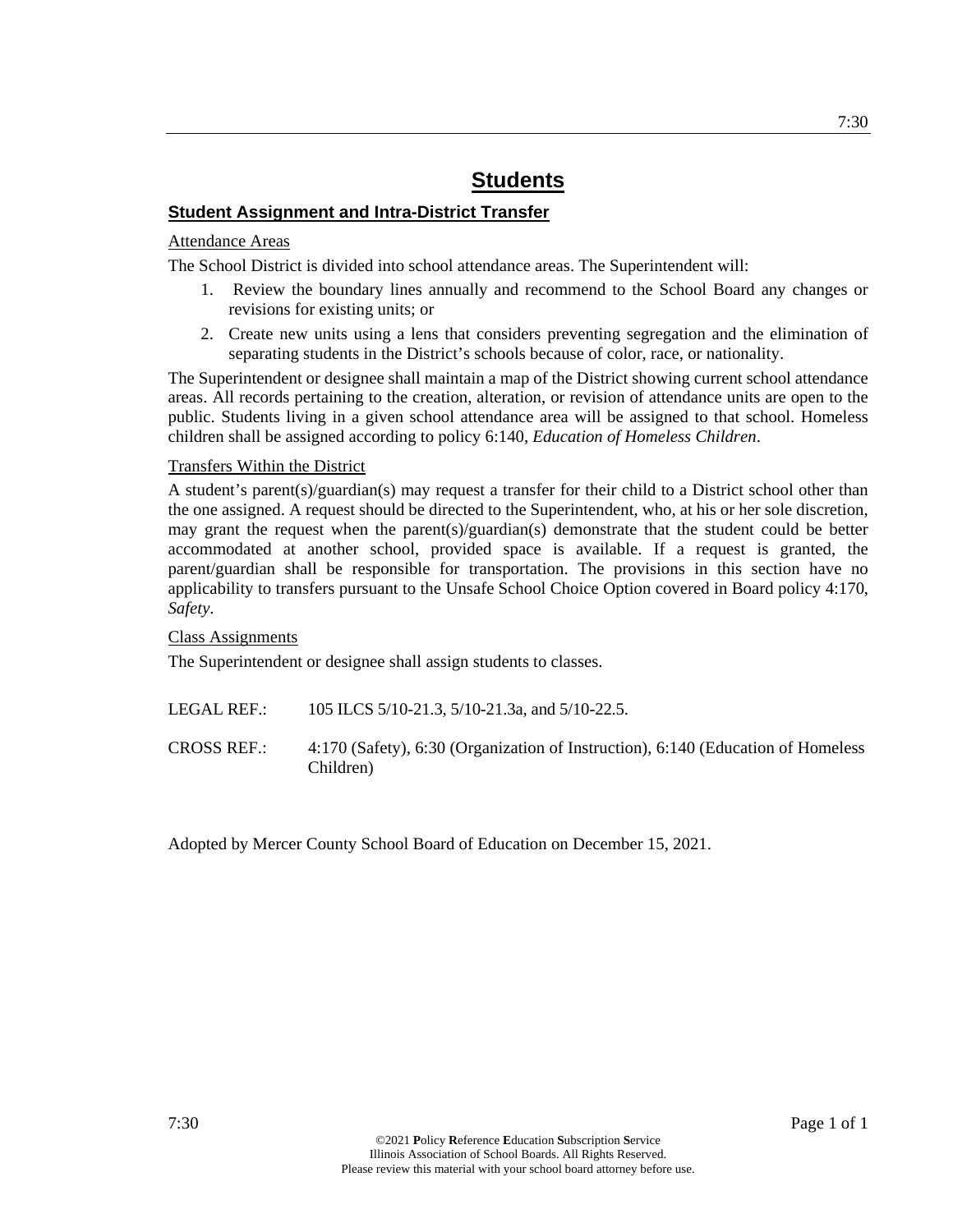## **Nonpublic School Students, Including Parochial and Home-Schooled Students**

## Part-Time Attendance

The District accepts nonpublic school students, including parochial and home-schooled students, who live within the District for part-time attendance in the District's regular education program on a spaceavailable basis. Requests for part-time attendance must be submitted to the Building Principal of the school in the school attendance area where the student resides. All requests for attendance in the following school year must be submitted before May 1.

A student accepted for partial enrollment must comply with all discipline and attendance requirements established by the school. He or she may participate in any co-curricular activity associated with a District class in which he or she is enrolled. The parent(s)/guardian(s) of a student accepted for partial enrollment must pay all fees, pro-rated on the basis of a percentage of full-time fees. Transportation to and/or from school is provided on regular bus routes to or from a point on the route nearest or most easily accessible to the nonpublic school or student's home. This transportation shall be on the same basis as the District provides transportation for its full-time students. Transportation on other than established bus routes is the responsibility of the parent(s)/guardian(s).

## Students with a Disability

The District accepts for part-time attendance those children for whom it has been determined that special education services are needed, are enrolled in nonpublic schools, and otherwise qualify for enrollment in the District. Requests must be submitted by the student's parent/guardian. Special educational services shall be provided to such students as soon as possible after identification, evaluation, and placement procedures provided by State law, but no later than the beginning of the next school semester following the completion of such procedures. Transportation for such students shall be provided only if required in the child's Individualized Educational Program on the basis of the child's disabling condition or as the special education program location may require.

## Extracurricular Activities, Including Interscholastic Competition

A nonpublic school student is eligible to participate in: (1) interscholastic competition, provided his or her participation adheres to the regulations established by any association in which the School District maintains a membership, and (2) non-athletic extracurricular activities, provided the student attends a District school for at least one-half of the regular school day, excluding lunch. A nonpublic student who participates in an extracurricular activity is subject to all policies, regulations, and rules that are applicable to other participants in the activity.

## Assignment When Enrolling Full-Time in a District School

Grade placement by, and academic credits earned at, a nonpublic school will be accepted if the school has a Certificate of Nonpublic School Recognition from the Illinois State Board of Education, or, if outside Illinois, if the school is accredited by the state agency governing education.

A student who, after receiving instruction in a non-recognized or non-accredited school, enrolls in the District will: (1) be assigned to a grade level according to academic proficiency, and/or (2) have academic credits recognized by the District if the student demonstrates appropriate academic proficiency to the school administration. Any portion of a student's transcript relating to such instruction will not be considered for placement on the honor roll or computation in class rank.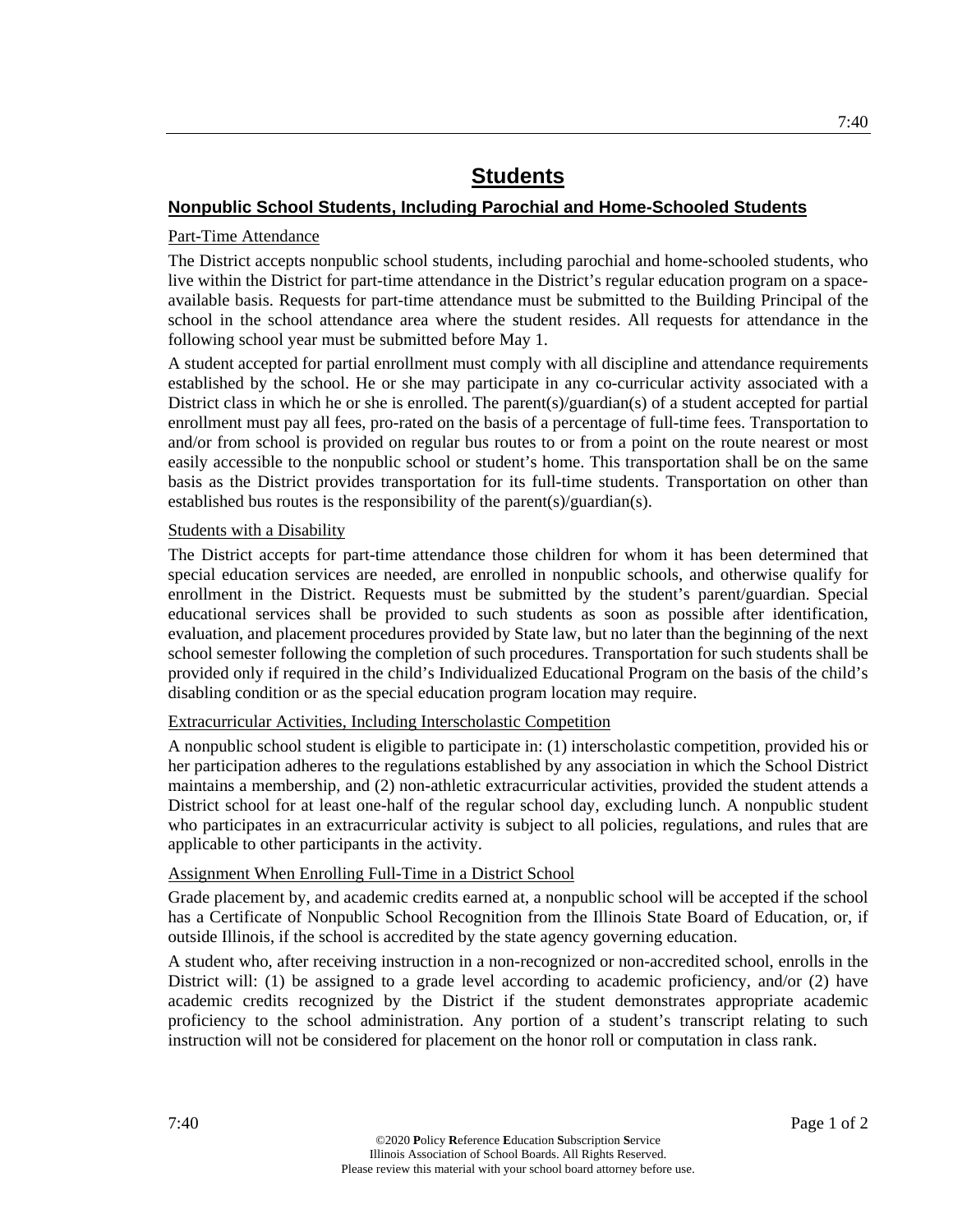Notwithstanding the above, recognition of grade placement and academic credits awarded by a nonpublic school is at the sole discretion of the District. All school and class assignments will be made according to School Board policy 7:30, *Student Assignment and Intra-District Transfer*, as well as administrative procedures implementing this policy.

LEGAL REF.: 105 ILCS 5/10-20.24 and 5/14-6.01.

CROSS REF.: 4:110 (Transportation), 6:170 (Title I Programs), 6:190 (Extracurricular and Co-Curricular Activities), 6:320 (High School Credit for Proficiency), 7:30 (Student Assignment and Intra-District Transfer), 7:300 (Extracurricular Athletics)

Adopted by Mercer County School District Board of Education – August 19, 2020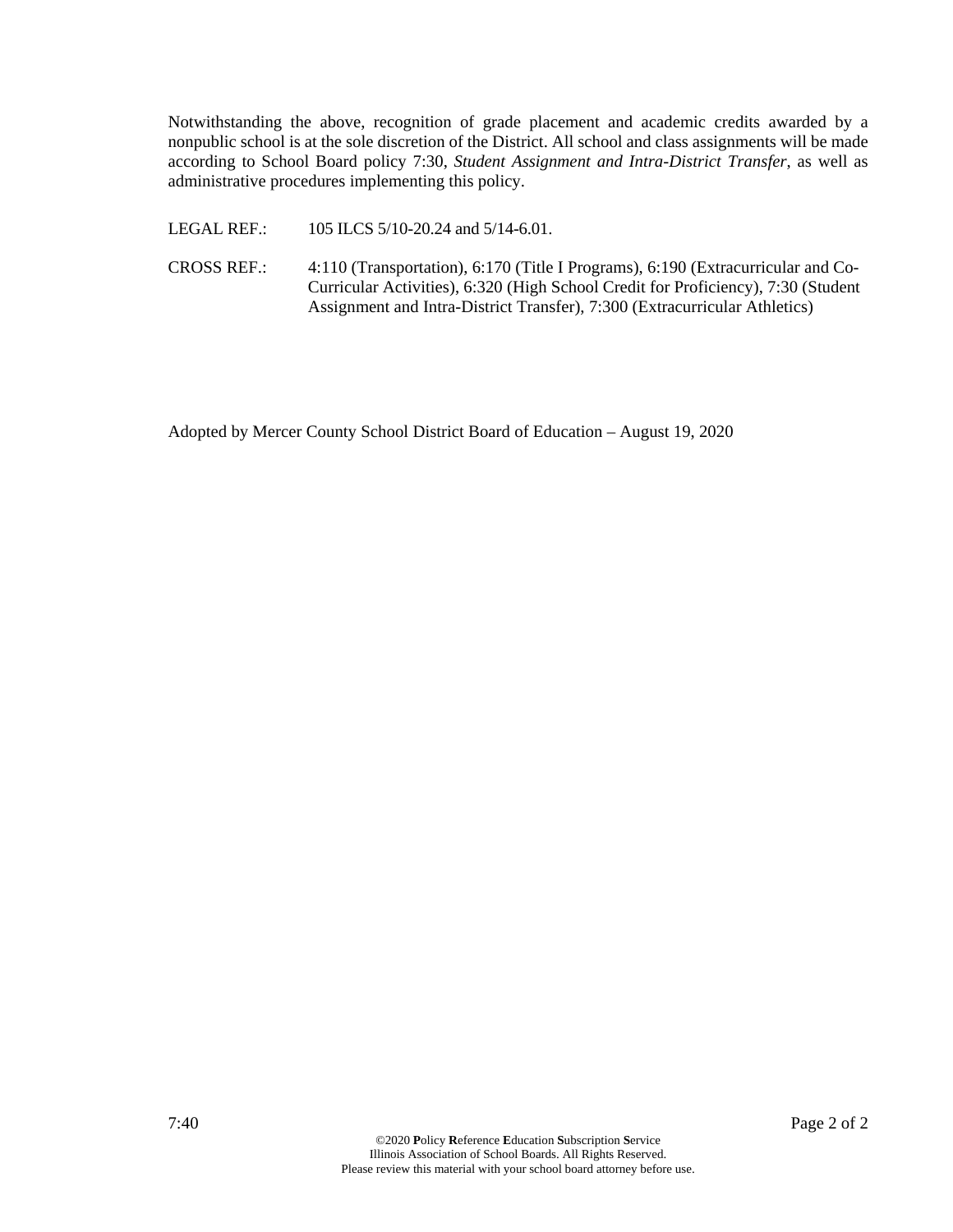## **School Admissions and Student Transfers To and From Non-District Schools**

## Age [*Elementary or Unit Districts only*]

To be eligible for admission, a child must be five years old on or before September 1 of that school term. A child entering first grade must be six years of age on or before September 1 of that school term. Based upon an assessment of a child's readiness to attend school, the District may permit him or her to attend school prior to these dates. A child will also be allowed to attend first grade based upon an assessment of his or her readiness if he or she attended a non-public preschool, continued his or her education at that school through kindergarten, was taught in kindergarten by an appropriately licensed teacher, and will be six years old on or before December 31. A child with exceptional needs who qualifies for special education services is eligible for admission at three years of age. Early entrance to kindergarten or first grade may also be available through Board policy 6:135, *Accelerated Placement Program*.

## Admission Procedure

All students must register for school each year on the dates and at the place designated by the Superintendent. Parents/guardians of students enrolling in the District for the first time must present:

- 1. A certified copy of the student's birth certificate. If a birth certificate is not presented, the Superintendent or designee shall notify in writing the person enrolling the student that within 30 days he or she must provide a certified copy of the student's birth certificate. A student will be enrolled without a birth certificate. When a certified copy of the birth certificate is presented, the school shall promptly make a copy for its records, place the copy in the student's permanent record, and return the certified copy to the person enrolling the child. If a person enrolling a student fails to provide a certified copy of the student's birth certificate, the Superintendent or designee shall immediately notify the local law enforcement agency, and shall also notify the person enrolling the student in writing that, unless he or she complies within ten days, the case will be referred to the local law enforcement authority for investigation. If compliance is not obtained within that ten-day period, the Superintendent or designee shall so refer the case. The Superintendent or designee shall immediately report to the local law enforcement authority any material received pursuant to this paragraph that appears inaccurate or suspicious in form or content.
- 2. Proof of residence, as required by Board policy 7:60, *Residence*.
- 3. Proof of disease immunization or detection and the required physical examination, as required by State law and Board policy 7:100, *Health, Eye, and Dental Examinations; Immunizations; and Exclusion of Students*.

The individual enrolling a student shall be given the opportunity to voluntarily state whether the student has a parent or guardian who is a member of a branch of the U.S. Armed Forces and who is either deployed to active duty or expects to be deployed to active duty during the school year. Students who are children of active duty military personnel transferring will be allowed to enter: (a) the same grade level in which they studied at the school from which they transferred, if the transfer occurs during the District's school year, or (b) the grade level following the last grade completed.

#### Homeless Children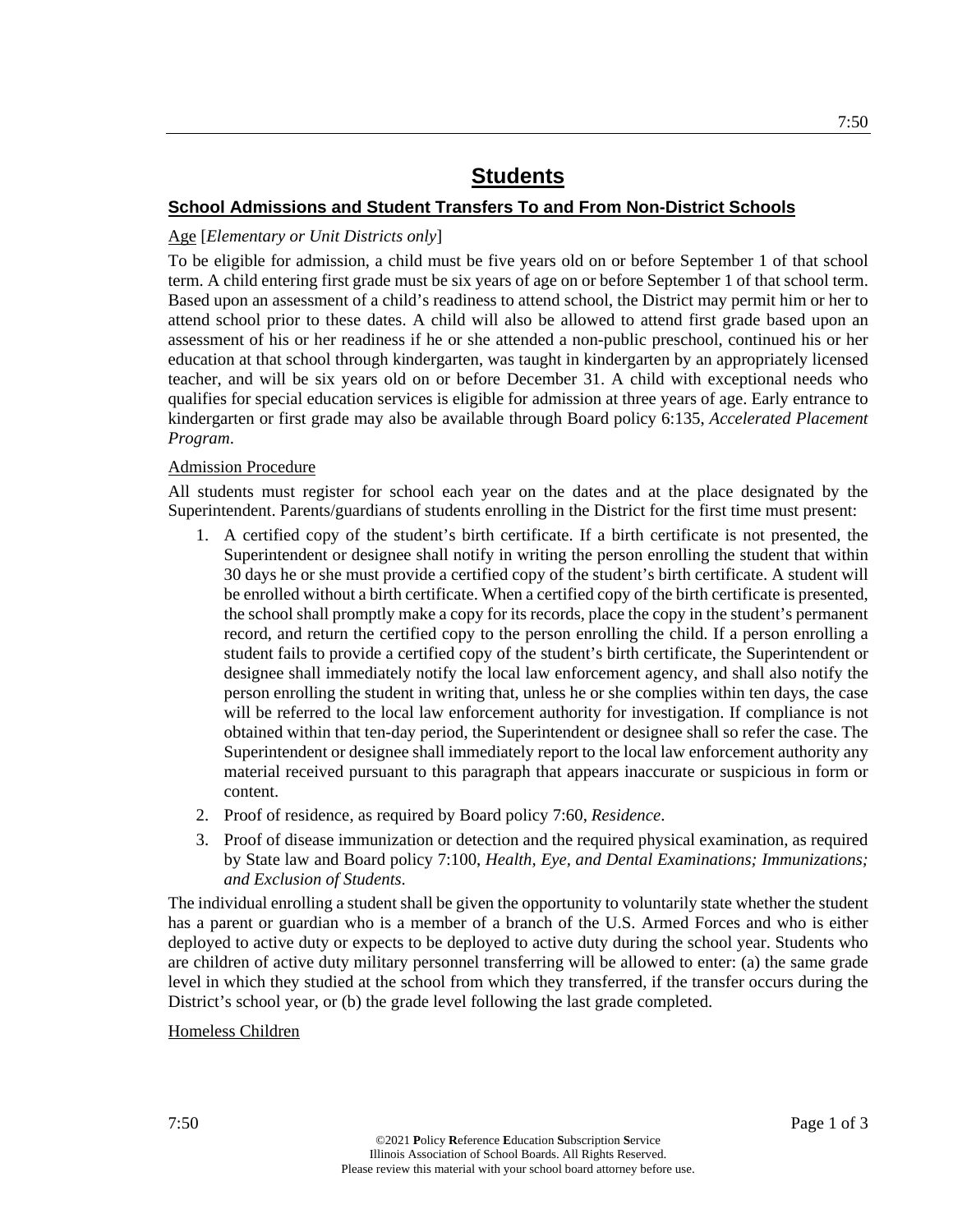Any homeless child shall be immediately admitted, even if the child or child's parent/guardian is unable to produce records normally required for enrollment. Board policy 6:140, *Education of Homeless Children*, and its implementing administrative procedure, govern the enrollment of homeless children.

#### Foster Care Students

The Superintendent will appoint at least one employee to act as a liaison to facilitate the enrollment and transfer of records of students in the legal custody of the Ill. Dept. of Children and Family Services when enrolling in or changing schools.

#### Student Transfers To and From Non-District Schools

A student may transfer into or out of the District according to State law and procedures developed by the Superintendent or designee. A student seeking to transfer into the District must serve the entire term of any suspension or expulsion, imposed for any reason by any public or private school, in this or any other state, before being admitted into the School District.

#### Foreign Students [*High School or Unit Districts only*]

The District accepts foreign exchange students with a J-1 visa and who reside within the District as participants in an exchange program sponsored by organizations screened by administration. Exchange students on a J-1 visa are not required to pay tuition.

Privately sponsored exchange students on an F-1 visa may be enrolled if an adult resident of the District has temporary guardianship, and the student lives in the home of that guardian. Exchange students on an F-1 visa are required to pay tuition at the established District rate. F-1 visa student admission is limited to high schools, and attendance may not exceed 12 months.

The Board may limit the number of exchange students admitted in any given year. Exchange students must comply with District immunization requirements. Once admitted, exchange students become subject to all District policies and regulations governing students.

## Re-enrollment [*High School or Unit Districts only*]

Re-enrollment shall be denied to any individual 19 years of age or above who has dropped out of school and who could not earn sufficient credits during the normal school year(s) to graduate before his or her 21st birthday. However, at the Superintendent's or designee's discretion and depending on program availability, the individual may be enrolled in a graduation incentives program established under 105 ILCS 5/26-16 or an alternative learning opportunities program established under 105 ILCS 5/13B-1 (see 6:110, *Programs for Students At Risk of Academic Failure and/or Dropping Out of School and Graduation Incentives Program*). Before being denied re-enrollment, the District will offer the individual due process as required in cases of expulsion under policy 7:210, *Expulsion Procedures*. A person denied re-enrollment will be offered counseling and be directed to alternative educational programs, including adult education programs that lead to graduation or receipt of a GED diploma. This section does not apply to students eligible for special education under the Individuals with Disabilities Education Improvement Act or accommodation plans under the Rehabilitation Act, Section 504.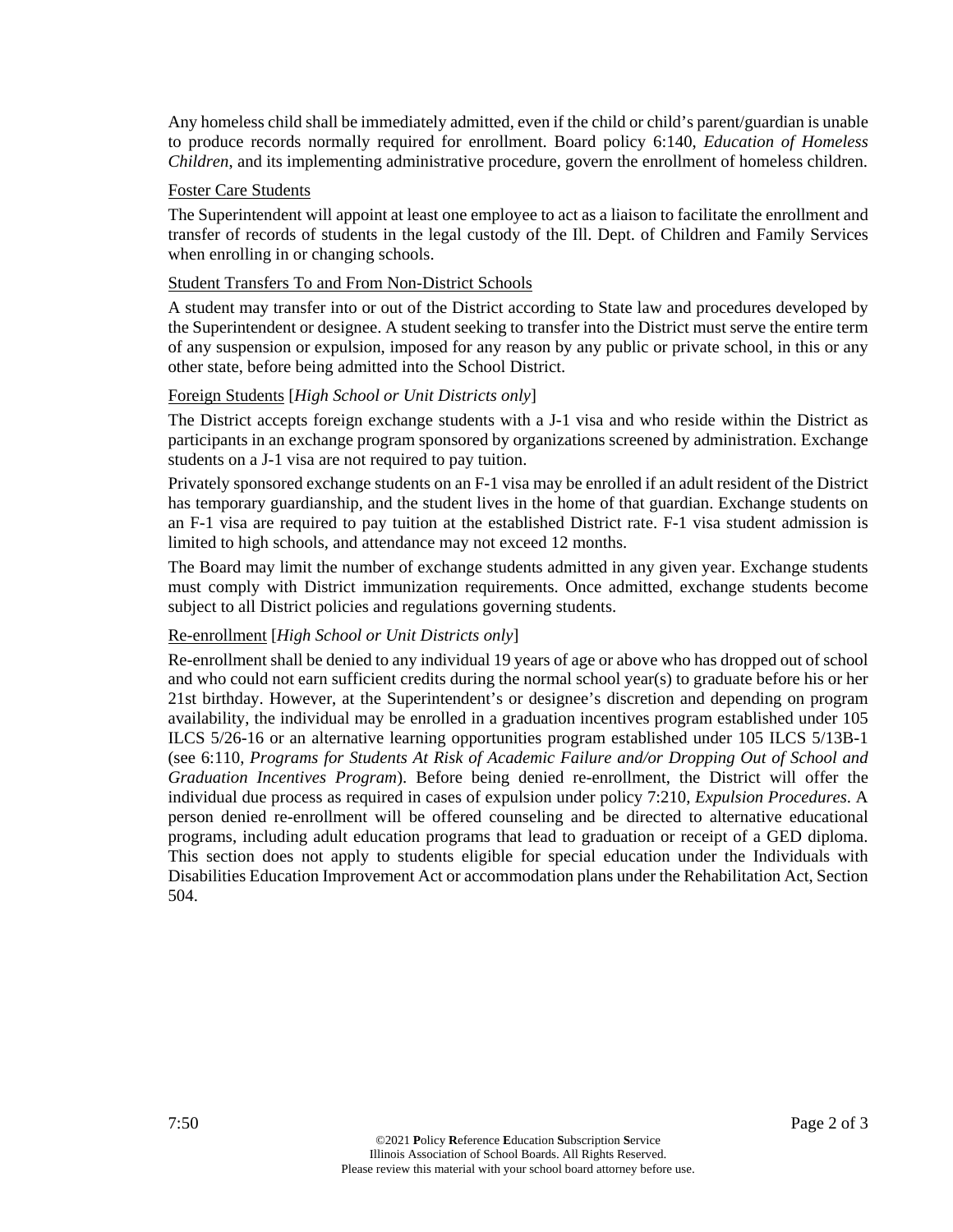LEGAL REF.: 8 U.S.C. §1101, Illegal Immigrant and Immigrant Responsibility Act of 1996. 20 U.S.C. §1232, Family Educational Rights and Privacy Act. 20 U.S.C. §1400 et seq., Individuals With Disabilities Education Improvement Act. 29 U.S.C. §794, Rehabilitation Act of 1973, Section 504. 42 U.S.C. §11431 et seq., McKinney-Vento Homeless Assistance Act. 105 ILCS 5/2-3.13a, 5/10-20.12, 5/10-22.5a, 5/14-1.02, 5/14-1.03a, 5/26-1, 5/26-2, 5/27-8.1. 105 ILCS 10/8.1, Ill. School Student Records Act. 105 ILCS 45/, Education for Homeless Children Act. 105 ILCS 70/, Educational Opportunity for Military Children Act. 325 ILCS 50/, Missing Children Records Act. 325 ILCS 55/, Missing Children Registration Law. 410 ILCS 315/2e, Communicable Disease Prevention Act. 20 Ill.Admin.Code Part 1290, Missing Person Birth Records and School Registration. 23 Ill.Admin.Code Part 226, Special Education. 23 Ill.Admin.Code Part 375, Student Records. CROSS REF.: 4:110 (Transportation), 6:30 (Organization of Instruction), 6:110 (Programs for Students At Risk of Academic Failure and/or Dropping Out of School and Graduation Incentives Program), 6:135 (Accelerated Placement Program), 6:140

(Education of Homeless Children), 6:300 (Graduation Requirements), 6:310 (High School Credit for Non-District Experiences; Course Substitutions; Re-Entering Students), 7:60 (Residence), 7:70 (Attendance and Truancy), 7:100 (Health, Eye, and Dental Examinations; Immunizations; and Exclusion of Students), 7:340 (Student Records)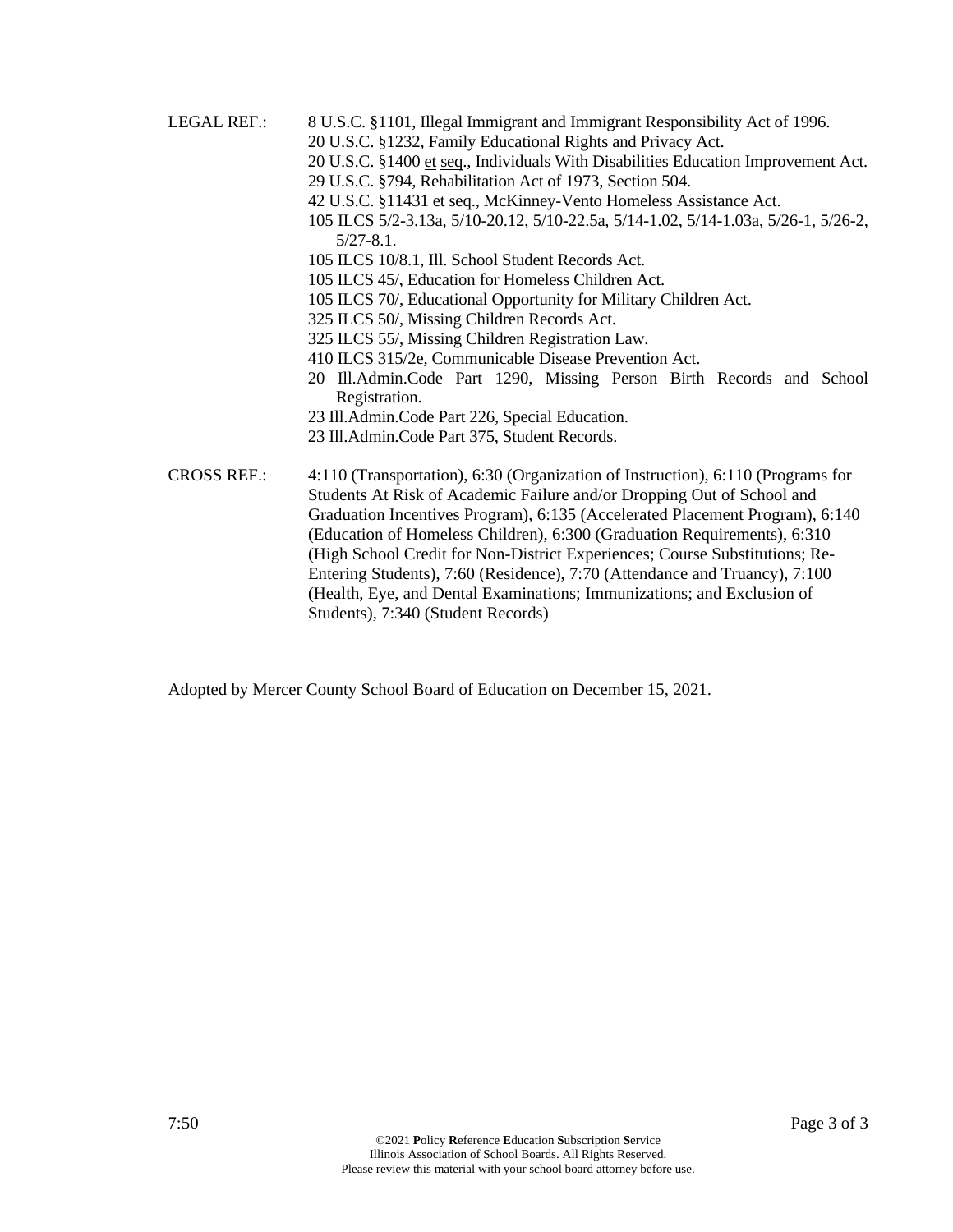## **Residence**

## Resident Students

Only students who are residents of the District may attend a District school without a tuition charge, except as otherwise provided below or in State law. A student's residence is the same as the person who has legal custody of the student.

A person asserting legal custody over a student, who is not the child's natural or adoptive parent, shall complete a signed statement, stating: (a) that he or she has assumed and exercises legal responsibility for the child, (b) the reason the child lives with him or her, other than to receive an education in the District, and (c) that he or she exercises full control over the child regarding daily educational and medical decisions in case of emergency. If the District knows the current address of the child's natural or adoptive parent, the District shall request in writing that the person complete a signed statement or affidavit stating: (a) the role and responsibility of the person with whom their child is living, and (b) that the person with whom the child is living has full control over the child regarding daily educational and medical decisions in case of emergency.

A student whose family moves out of the District during the school year will be permitted to attend school for the remainder of the year without payment of tuition.

When a student's change of residence is due to the military service obligation of the student's legal custodian, the student's residence is deemed to be unchanged for the duration of the custodian's military service obligation if the student's custodian made a written request. The District, however, is not responsible for the student's transportation to or from school.

If, at the time of enrollment, a dependent child of military personnel is housed in temporary housing located outside of the District, but will be living within the District within six months after the time of initial enrollment, the child is allowed to enroll, subject to the requirements of State law, and must not be charged tuition.

## Requests for Nonresident Student Admission

Nonresident students may attend District schools upon the approval of a request submitted by the student's parent(s)/guardian(s) for nonresident admission. The Superintendent may approve the request subject to the following:

- 1. The student will attend on a year-to-year basis. Approval for any one year is not authorization to attend a following year.
- 2. The student will be accepted only if there is sufficient room.
- 3. The student's parent(s)/guardian(s) will be charged the maximum amount of tuition as allowed by State law.
- 4. The student's parent(s)/guardian(s) will be responsible for transporting the student to and from school.

## Admission of Nonresident Students Pursuant to an Agreement or Order

Nonresident students may attend District schools tuition-free pursuant to:

1. A written agreement with an adjacent school district to provide for tuition-free attendance by a student of that district, provided both the Superintendent or designee and the adjacent district determine that the student's health and safety will be served by such attendance.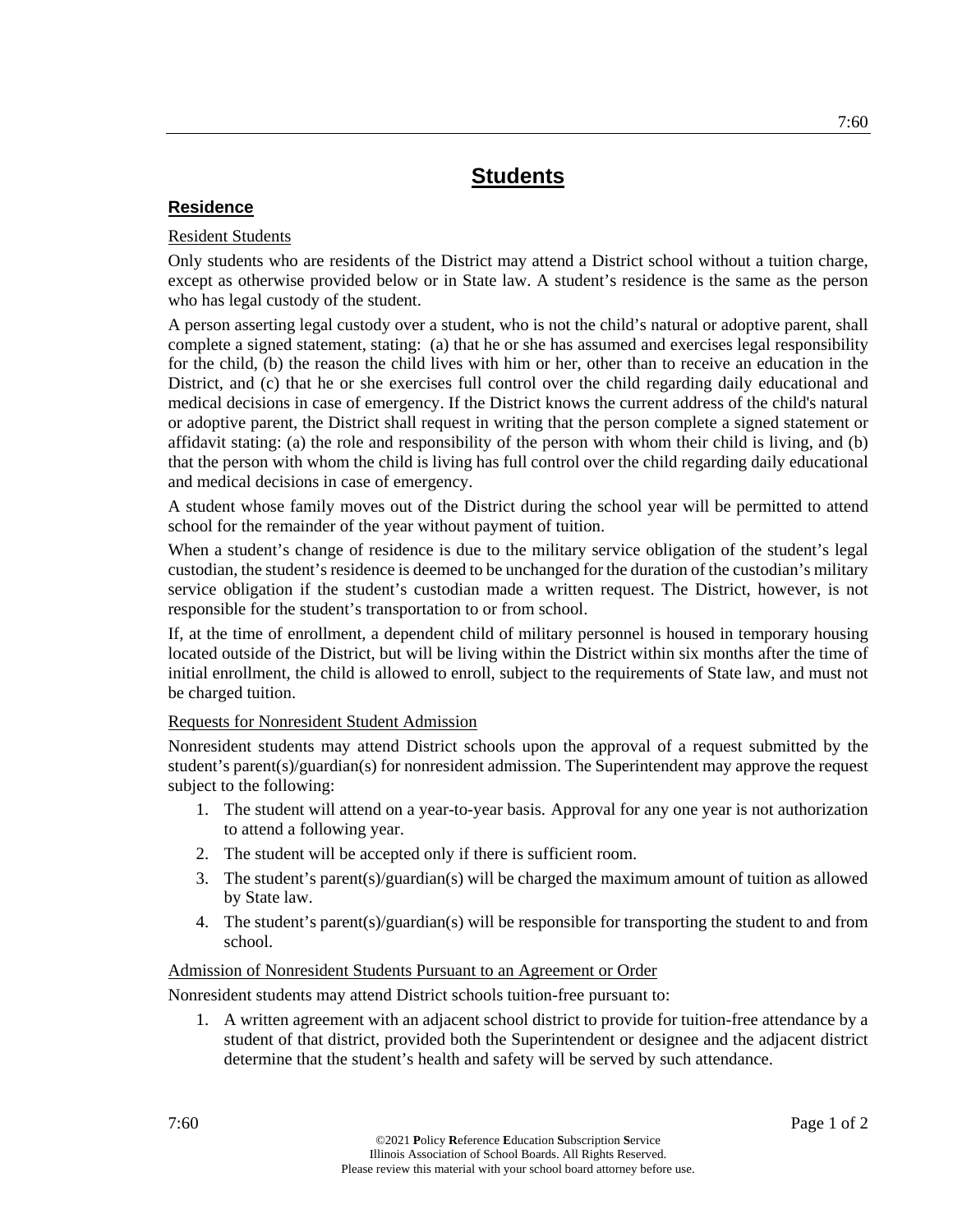- 2. A written agreement with cultural exchange organizations and institutions supported by charity to provide for tuition-free attendance by foreign exchange students and nonresident pupils of charitable institutions.
- 3. According to an intergovernmental agreement.
- 4. Whenever any State or federal law or a court order mandates the acceptance of a nonresident student.

## Homeless Children

Any homeless child shall be immediately admitted, even if the child or child's parent/guardian is unable to produce records normally required to establish residency. School Board policy 6:140, *Education of Homeless Children*, and its implementing administrative procedure, govern the enrollment of homeless children.

## Challenging a Student's Residence Status

If the Superintendent or designee determines that a student attending school on a tuition-free basis is a nonresident of the District for whom tuition is required to be charged, he or she on behalf of the School Board shall notify the person who enrolled the student of the tuition amount that is due. The notice shall detail the specific reasons why the Board believes that the student is a nonresident of the District and shall be given by certified mail, return receipt requested. The person who enrolled the student may challenge this determination and request a hearing as provided by the School Code, 105 ILCS 5/10-20.12b.

| LEGAL REF.:        | 42 U.S.C. §11431 et seq., McKinney-Vento Homeless Assistance Act.<br>105 ILCS 5/10-20.12a, 5/10-20.12b, 5/10-22.5, and 5/10-22.5a.<br>105 ILCS 45/, Education for Homeless Children Act.<br>105 ILCS 70/, Educational Opportunity for Military Children Act.<br>23 Ill.Admin.Code §1.240.<br>Israel S. by Owens v. Bd. of Educ. of Oak Park and River Forest High Sch. Dist.<br>200, 235 Ill.App.3d 652 (5th Dist. 1992). |
|--------------------|---------------------------------------------------------------------------------------------------------------------------------------------------------------------------------------------------------------------------------------------------------------------------------------------------------------------------------------------------------------------------------------------------------------------------|
|                    | Joel R. v. Board of Education of Manheim School District 83, 292 Ill.App.3d 607<br>(1st Dist. 1997).                                                                                                                                                                                                                                                                                                                      |
|                    | <u>Kraut v. Rachford</u> , 51 Ill.App.3d 206 (1st Dist. 1977).                                                                                                                                                                                                                                                                                                                                                            |
| <b>CROSS REF.:</b> | 6:140 (Education of Homeless Children), 7:50 (School Admissions and Student                                                                                                                                                                                                                                                                                                                                               |

Transfers To and From Non-District Schools), 7:70 (Attendance and Truancy)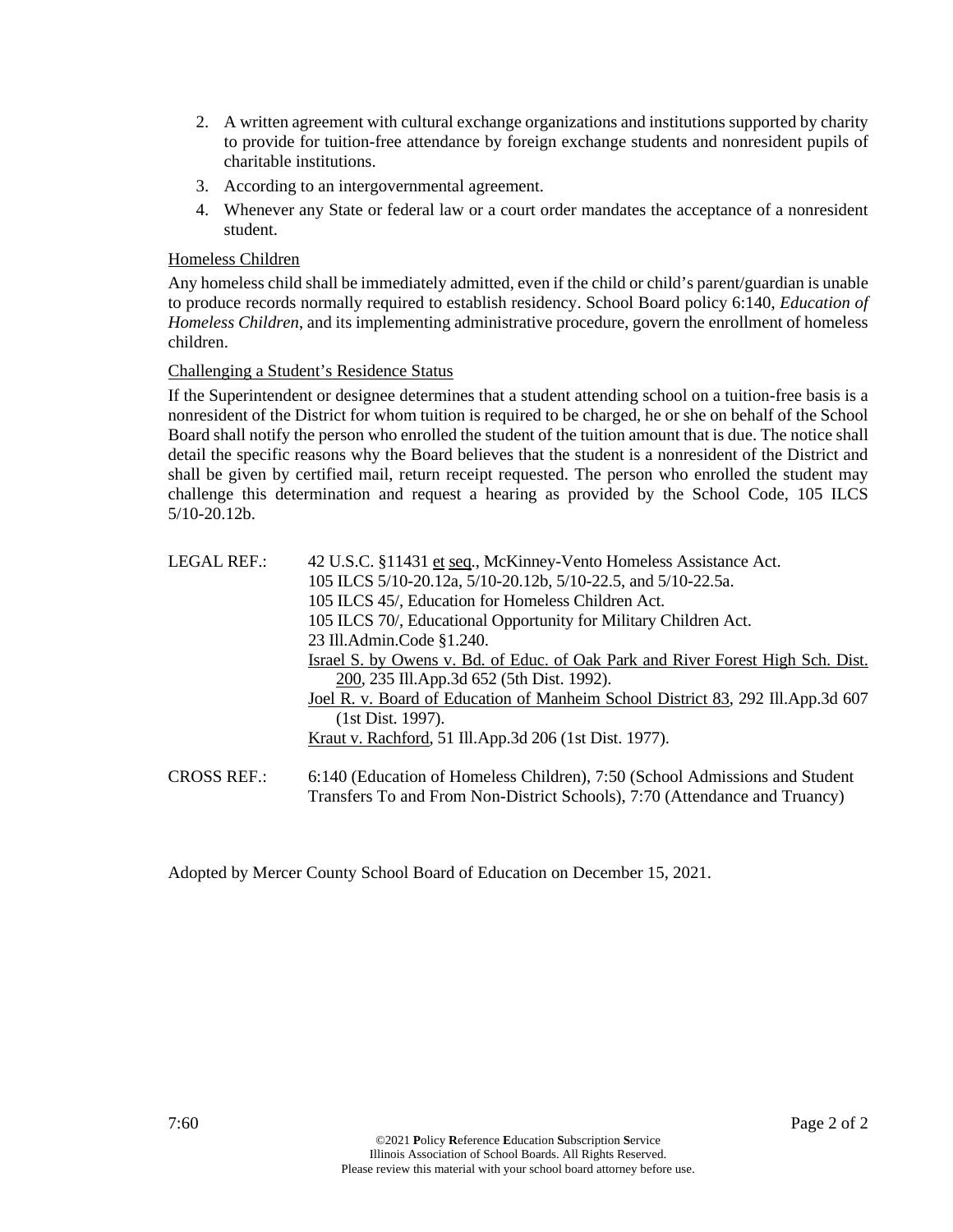## **Attendance and Truancy**

## Compulsory School Attendance

This policy applies to individuals who have custody or control of a child: (a) between the ages of six (on or before September 1) and 17 years (unless the child has graduated from high school), or (b) who is enrolled in any of grades kindergarten through 12 in the public school regardless of age.

Subject to specific requirements in State law, the following children are not required to attend public school: (1) any child attending a private school (including a home school) or parochial school, (2) any child who is physically or mentally unable to attend school (including a pregnant student suffering medical complications as certified by her physician), (3) any child lawfully and necessarily employed, (4) any child over 12 and under 14 years of age while in confirmation classes, (5) any child absent because of religious reasons, including to observe a religious holiday, for religious instruction, or because his or her religion forbids secular activity on a particular day(s) or time of day, and (6) any child 16 years of age or older who is employed and is enrolled in a graduation incentives program.

The parent/guardian of a student who is enrolled must authorize all absences from school and notify the school in advance or at the time of the student's absence. A valid cause for absence includes illness (including mental or behavioral health of the student), observance of a religious holiday, death in the immediate family, family emergency, other situations beyond the control of the student as determined by the Board, voting pursuant to policy 7:90, *Release During School Hours* (10 ILCS 5/7-42 and 5/17- 15), other circumstances that cause reasonable concern to the parent/guardian for the student's mental, emotional, or physical health or safety, or other reason as approved by the Superintendent or designee. Students absent for a valid cause may make up missed homework and classwork assignments in a reasonable timeframe.

## Absenteeism and Truancy Program

The Superintendent or designee shall manage an absenteeism and truancy program in accordance with the School Code and School Board policy. The program shall include but not be limited to:

- 1. A protocol for excusing a student from attendance who is necessarily and lawfully employed. The Superintendent or designee is authorized to determine when the student's absence is justified.
- 2. A protocol for excusing a student in grades 6 through 12 from attendance to sound *Taps* at a military honors funeral held in Illinois for a deceased veteran.
- 3. A protocol for excusing a student from attendance on a particular day(s) or at a particular time of day when his/her parent/guardian is an active duty member of the uniformed services and has been called to duty for, is on leave from, or has immediately returned from deployment to a combat zone or combat-support postings.
- 4. A process to telephone, within two hours after the first class, the parents/guardians of students in grade 8 or below who are absent without prior parent/guardian notification.
- 5. A process to identify and track students who are truants, chronic or habitual truants, or truant minors as defined in 105 ILCS 5/26-2a.
- 6. A description of diagnostic procedures for identifying the cause(s) of a student's unexcused absenteeism, including interviews with the student, his or her parent(s)/guardian(s), and staff members or other people who may have information about the reasons for the student's attendance problem.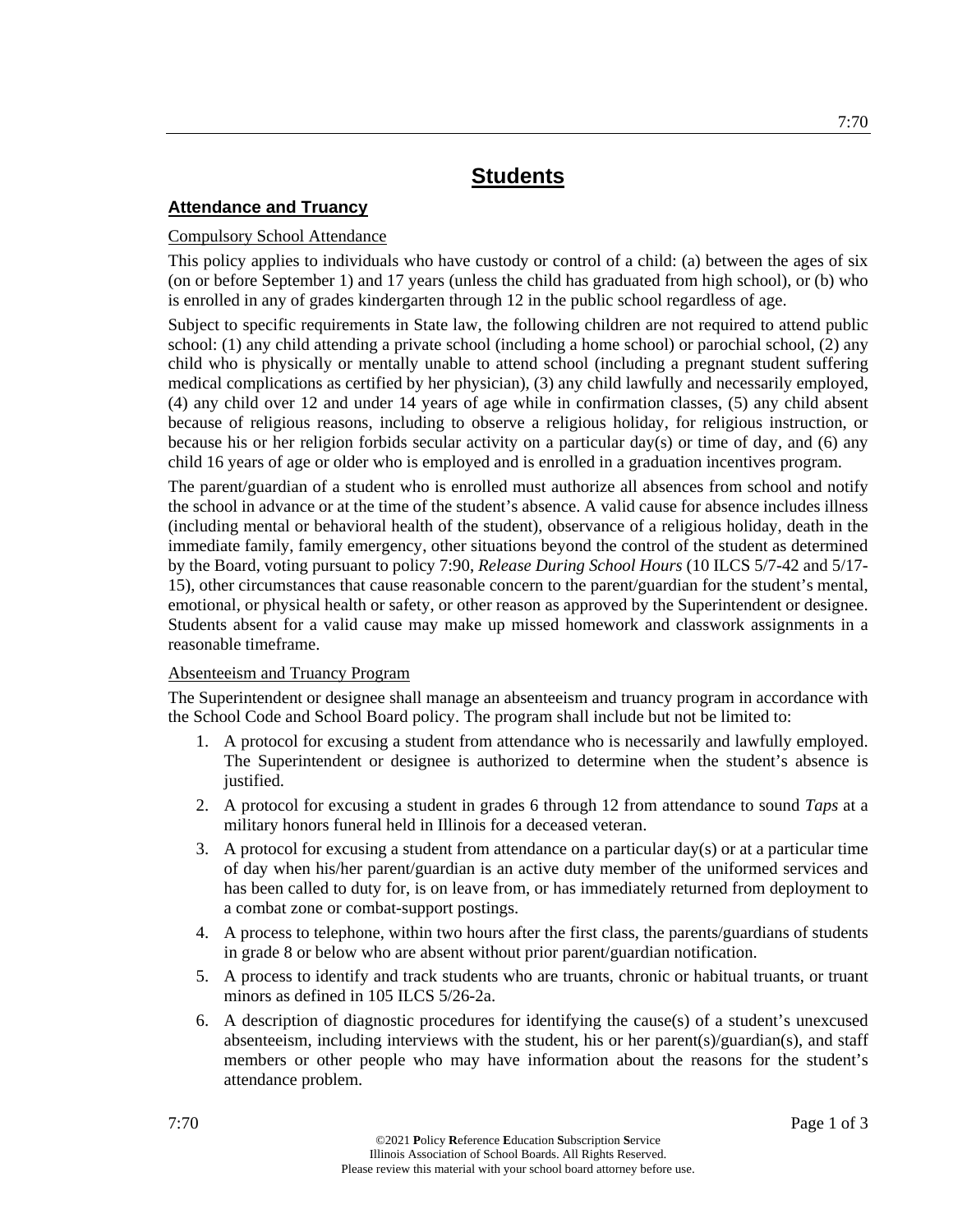- 7. The identification of supportive services that may be offered to truant, chronically truant, or chronically absent students, including parent-teacher conferences, student and/or family counseling, or information about community agency services. See Board policy 6:110, *Programs for Students At Risk of Academic Failure and/or Dropping Out of School and Graduation Incentives Program*.
- 8. A process for the collection and review of chronic absence data and to:
	- a. Determine what systems of support and resources are needed to engage chronically absent students and their families, and
	- b. Encourage the habit of daily attendance and promote success.
- 9. Reasonable efforts to provide ongoing professional development to teachers, administrators, Board members, school resource officers, and staff on the appropriate and available supportive services for the promotion of student attendance and engagement.
- 10. A process to request the assistance and resources of outside agencies, such as, the juvenile officer of the local police department or the truant office of the appropriate Regional Office of Education, if truancy continues after supportive services have been offered.
- 11. A protocol for cooperating with non-District agencies including County or municipal authorities, the Regional Superintendent, truant officers, the Community Truancy Review Board, and a comprehensive community based youth service agency. Any disclosure of school student records must be consistent with Board policy 7:340, *Student Records*, as well as State and federal law concerning school student records.
- 12. An acknowledgement that no punitive action, including out-of-school suspensions, expulsions, or court action, shall be taken against a truant minor for his or her truancy unless available supportive services and other school resources have been provided to the student.
- 13. The criteria to determine whether a student's non-attendance is due to extraordinary circumstances shall include economic or medical necessity or family hardship and such other criteria that the Superintendent believes qualifies.

[*For high school and unit districts only*]

- 14. A process for a 17-year-old resident to participate in the District's various programs and resources for truants. The student must provide documentation of his/her dropout status for the previous six months. A request from an individual 19 years of age or older to re-enroll after having dropped out of school is handled according to provisions in 7:50, *School Admissions and Student Transfers To and From Non-District Schools*.
- 15. A process for the temporary exclusion of a student 17 years of age or older for failing to meet minimum attendance standards according to provisions in State law. A parent/guardian has the right to appeal a decision to exclude a student.

| LEGAL REF.: | 105 ILCS 5/26-1 through 18.                      |
|-------------|--------------------------------------------------|
|             | 705 ILCS 405/3-33.5, Juvenile Court Act of 1987. |
|             | 23 Ill.Admin.Code §§1.242 and 1.290.             |

CROSS REF.: 5:100 (Staff Development Program), 6:110 (Programs for Students At Risk of Academic Failure and/or Dropping Out of School and Graduation Incentives Program), 6:150 (Home and Hospital Instruction), 7:10 (Equal Educational Opportunities), 7:50 (School Admissions and Student Transfers To and From Non-District Schools), 7:60 (Residence), 7:80 (Release Time for Religious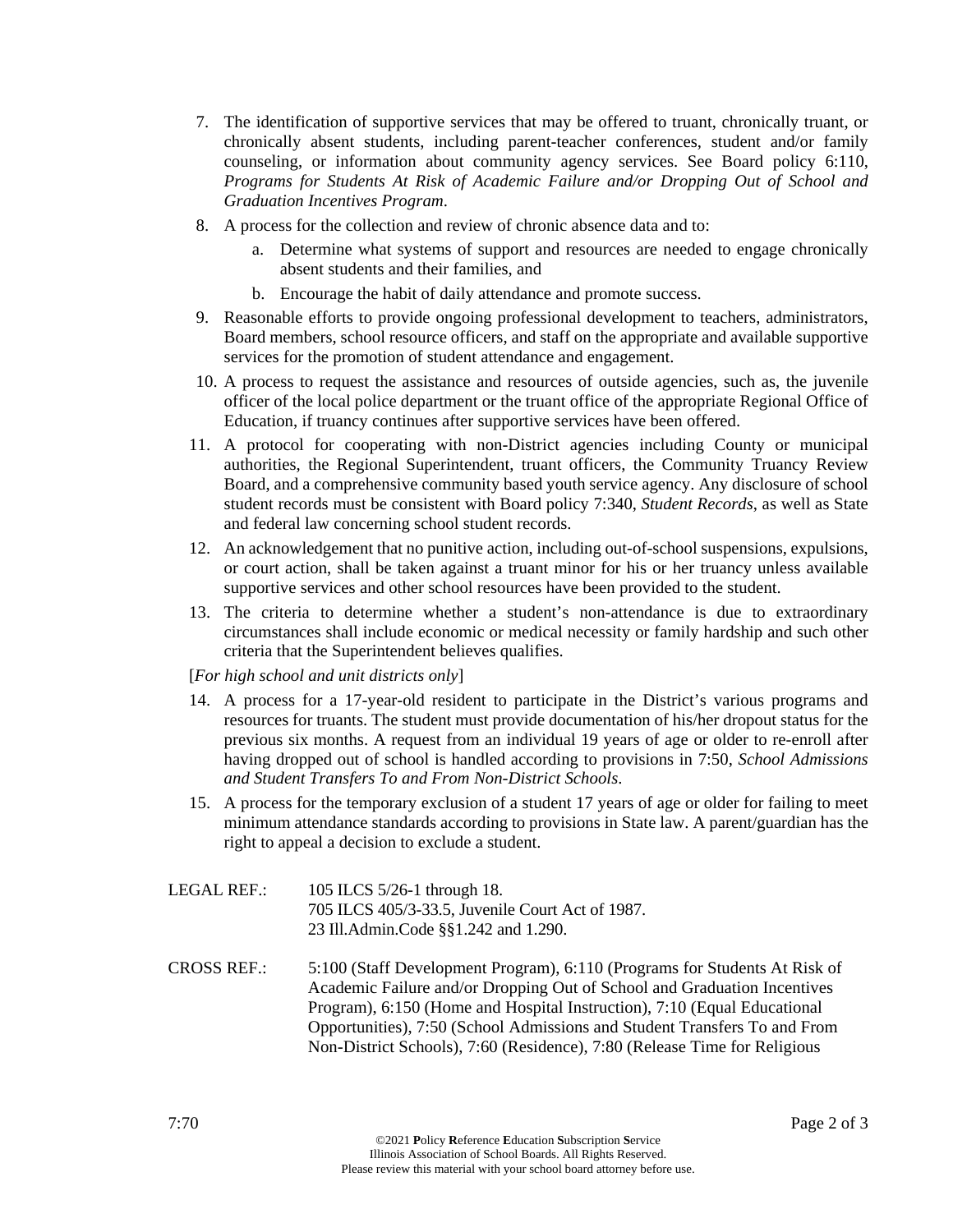Instruction/Observance), 7:90 (Release During School Hours), 7:190 (Student Behavior), 7:340 (Student Records)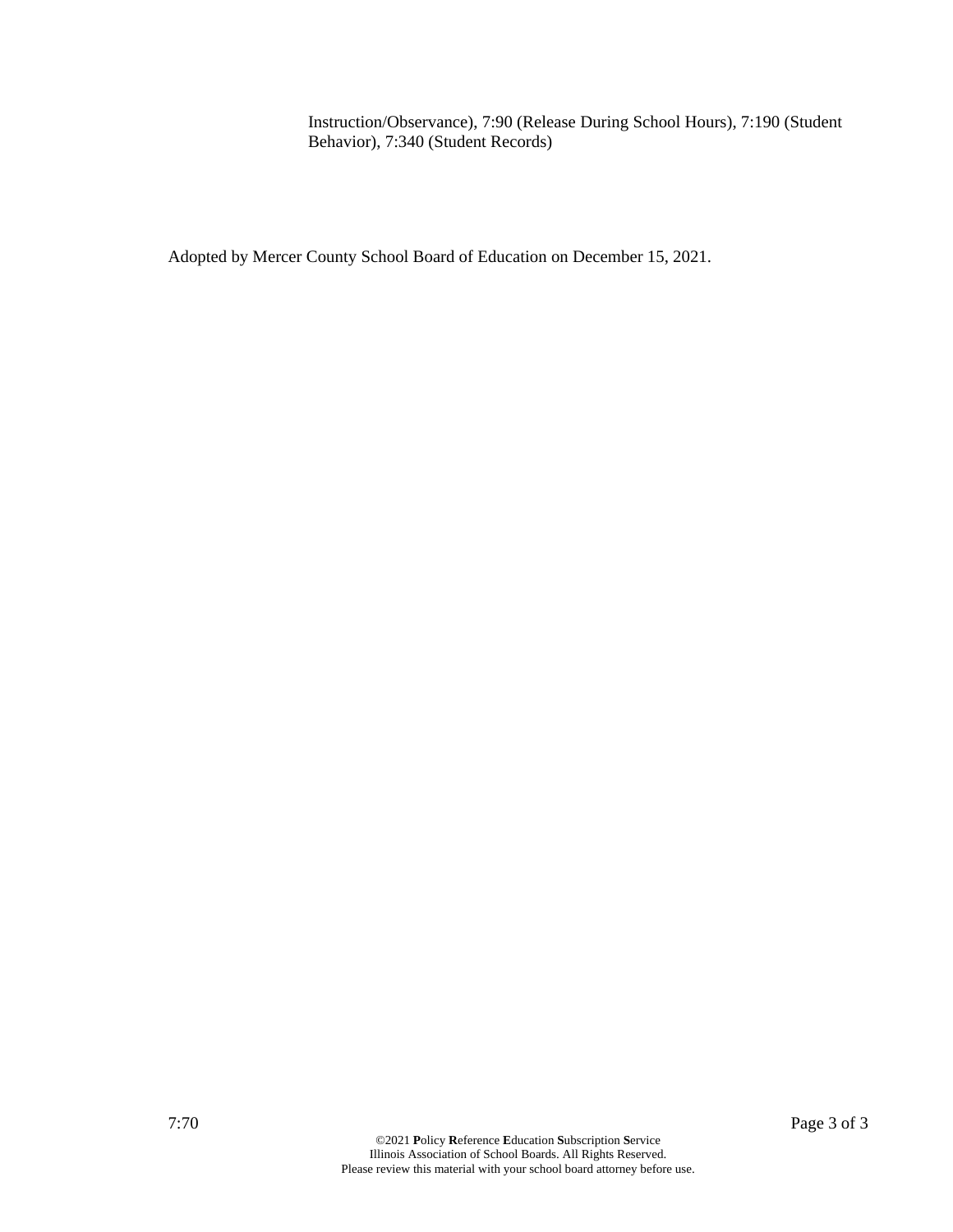## **Release Time for Religious Instruction/Observance**

A student shall be released from school, as an excused absence, because of religious reasons, including to observe a religious holiday, for religious instruction, or because the student's religion forbids secular activity on a particular day(s) or time of day. The student's parent/guardian must give written notice to the Building Principal at least five calendar days before the student's anticipated absence(s).

The Superintendent or designee shall develop and distribute to teachers appropriate procedures regarding student absences for religious reasons, including how teachers are notified of a student's impending absence, and the State law requirement that teachers provide the student with an equivalent opportunity to make up any examination, study, or work requirement.

| LEGAL REF.:        | 105 ILCS $5/26$ -1 and $5/26$ -2b.<br>775 ILCS 35/, Religious Freedom Restoration Act. |
|--------------------|----------------------------------------------------------------------------------------|
| <b>CROSS REF.:</b> | 7:70 (Attendance and Truancy)                                                          |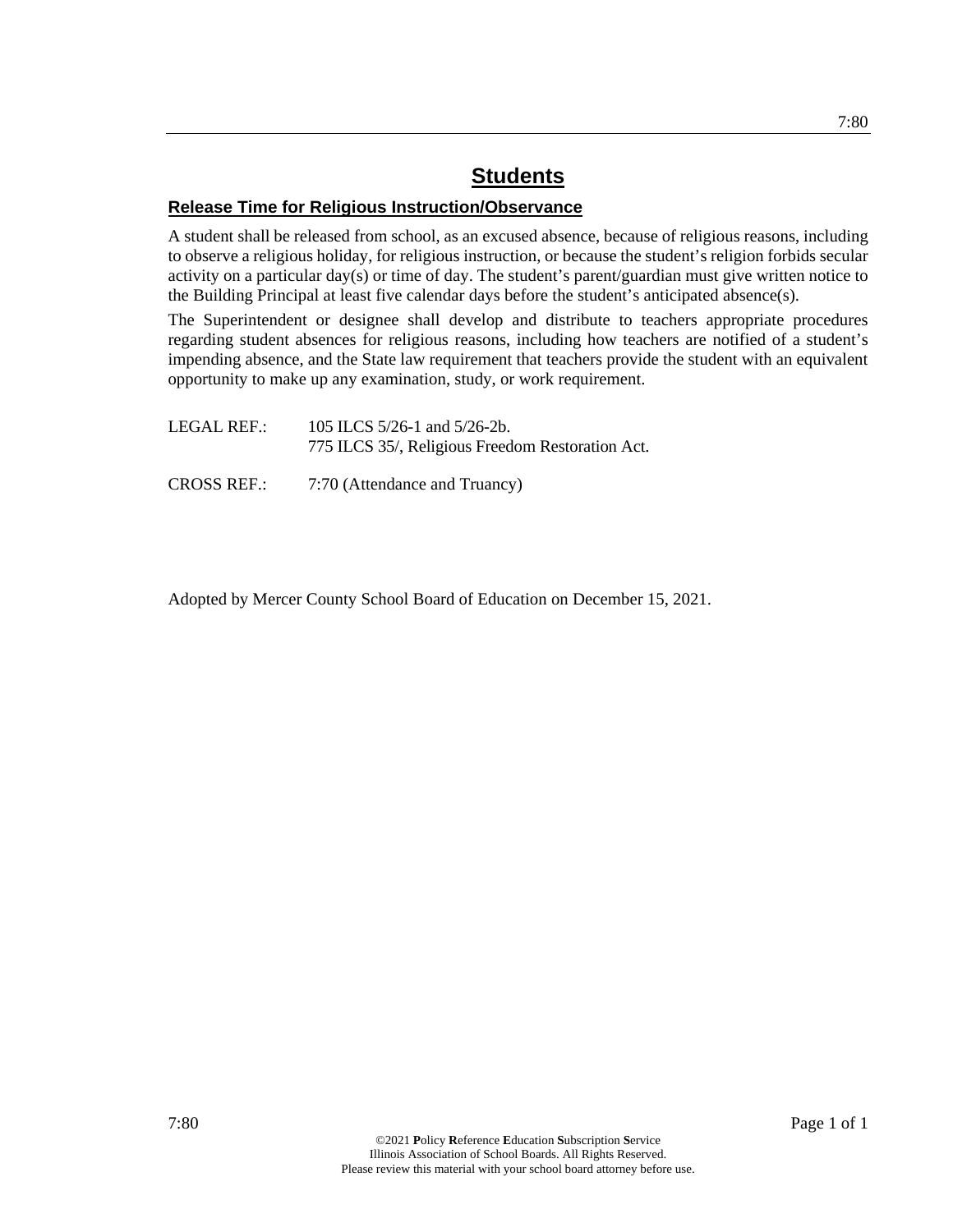## **Release During School Hours**

For safety and security reasons, a prior written or oral consent of a student's custodial parent/guardian is required before a student is released during school hours: (1) at any time before the regular dismissal time or at any time before school is otherwise officially closed, and/or (2) to any person other than a custodial parent/guardian.

#### Early Dismissal Announcement

The Superintendent or designee shall make reasonable efforts to issue an announcement whenever it is necessary to close school early due to inclement weather or other reason.

[*For high school and unit districts only*]

#### Voting

The Superintendent or designee shall specify the hours during which students who are entitled to vote at a primary, general, or special election, or any election at which propositions are submitted to a popular vote in Illinois, may be absent from school for a period of two hours to vote. Students are entitled to be absent from school to vote beginning the 15th day before the primary, general, or special election, or any election at which propositions are submitted to a popular vote in Illinois, or on the day of such election.

LEGAL REF.: 10 ILCS 5/7-42(b) and 5/17-15(b), Election Code.

CROSS REF.: 4:170 (Safety)

Adopted by Mercer County School District Board of Education – May 20, 2020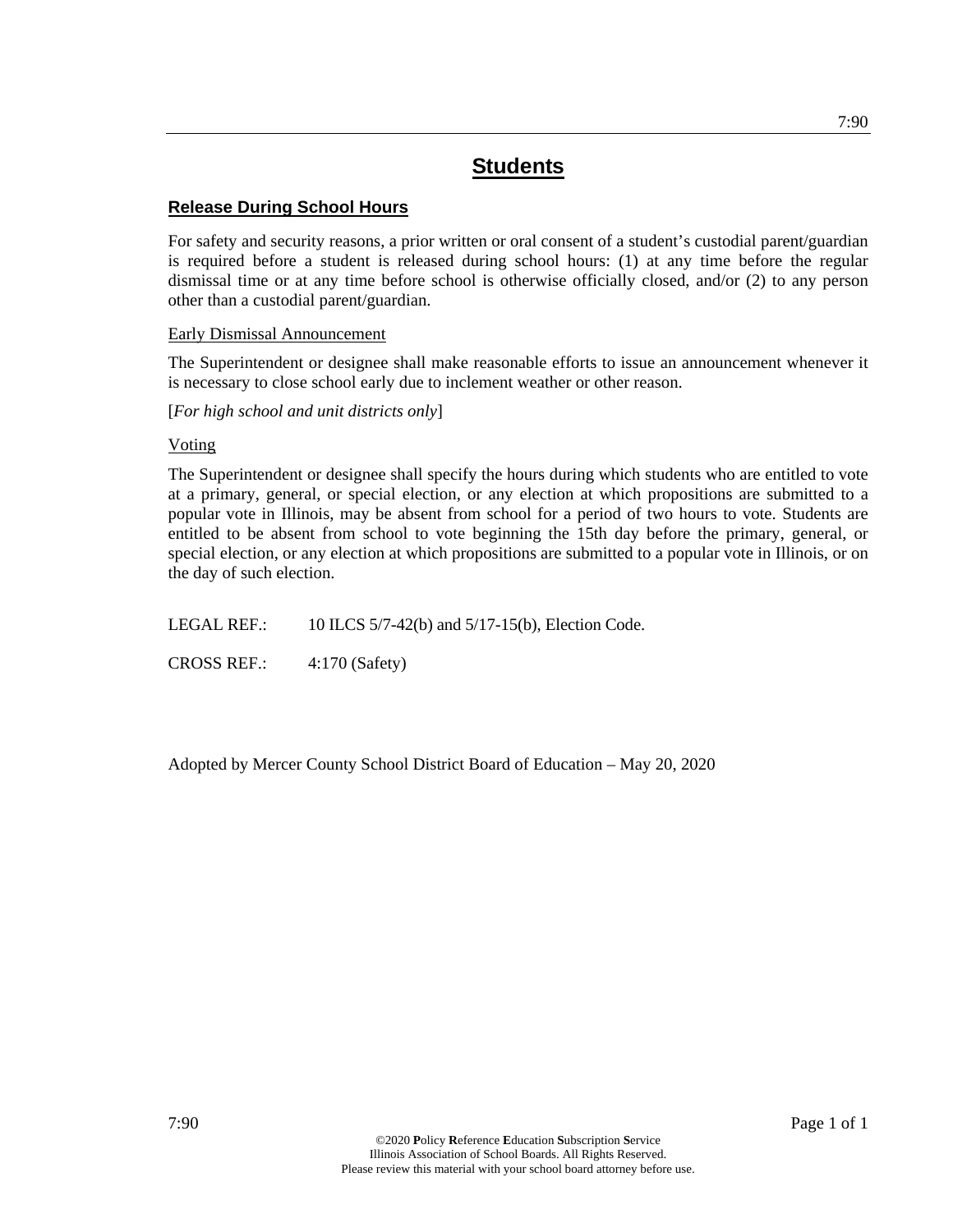## **Health, Eye, and Dental Examinations; Immunizations; and Exclusion of Students**

Required Health Examinations and Immunizations

A student's parents/guardians shall present proof that the student received a health examination, with proof of the immunizations against, and screenings for, preventable communicable diseases, as required by the Illinois Department of Public Health (IDPH), within one year prior to:

- 1. Entering kindergarten or the first grade;
- 2. Entering the sixth and ninth grades; and
- 3. Enrolling in an Illinois school, regardless of the student's grade (including nursery school, special education, Head Start programs operated by elementary or secondary schools, and students transferring into Illinois from out-of-state or out-of-country).

Proof of immunization against meningococcal disease is required for students in grades 6 and 12.

As required by State law:

- 1. Health examinations must be performed by a physician licensed to practice medicine in all of its branches, an advanced practice registered nurse, or a physician assistant who has been delegated the performance of health examinations by a supervising physician.
- 2. A diabetes screening is a required part of each health examination; diabetes testing is not required.
- 3. An age-appropriate developmental screening and an age-appropriate social and emotional screening are required parts of each health examination. A student will not be excluded from school due to his or her parent/guardian's failure to obtain a developmental screening or a social and emotional screening.
- 4. Before admission and in conjunction with required physical examinations, parents/guardians of children between the ages of one and seven years must provide a statement from a physician that their child was *risk-assessed* or screened for lead poisoning.
- 5. The IDPH will provide all students entering sixth grade and their parents/guardians information about the link between human papillomavirus (HPV) and HPV-related cancers and the availability of the HPV vaccine.
- 6. The District will provide informational materials regarding influenza, influenza vaccinations, meningococcal disease, and meningococcal vaccinations developed, provided, or approved by the IDPH when it provides information on immunizations, infectious diseases, medications, or other school health issues to students' parents/guardians.

Unless an exemption or extension applies, the failure to comply with the above requirements by October 15 of the current school year will result in the student's exclusion from school until the required health forms are presented to the District. New students who register after October 15 of the current school year shall have 30 days following registration to comply with the health examination and immunization regulations. If a medical reason prevents a student from receiving a required immunization by October 15, the student must present, by October 15, an immunization schedule and a statement of the medical reasons causing the delay. The schedule and statement of medical reasons must be signed by the physician, advanced practice registered nurse, physician assistant, or local health department responsible for administering the immunizations.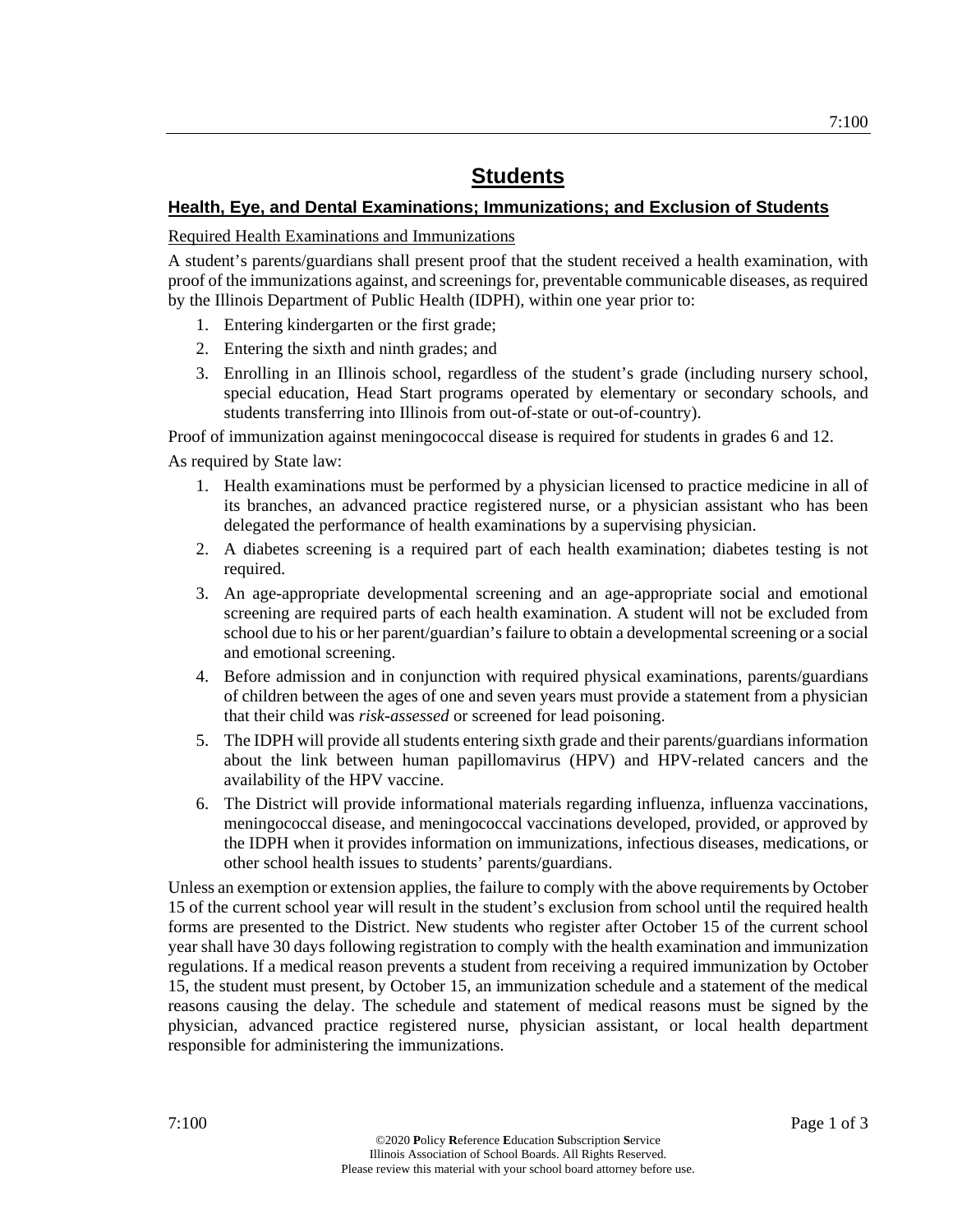A student transferring from out-of-state who does not have the required proof of immunizations by October 15 may attend classes only if he or she has proof that an appointment for the required vaccinations is scheduled with a party authorized to submit proof of the required vaccinations. If the required proof of vaccination is not submitted within 30 days after the student is permitted to attend classes, the student may no longer attend classes until proof of the vaccinations is properly submitted.

#### Eye Examination

Parents/guardians are encouraged to have their children undergo an eye examination whenever health examinations are required.

Parents/guardians of students entering kindergarten or an Illinois school for the first time shall present proof before October 15 of the current school year that the student received an eye examination within one year prior to entry of kindergarten or the school. A physician licensed to practice medicine in all of its branches or a licensed optometrist must perform the required eye examination.

If a student fails to present proof by October 15, the school may hold the student's report card until the student presents proof: (1) of a completed eye examination, or (2) that an eye examination will take place within 60 days after October 15. The Superintendent or designee shall ensure that parents/guardians are notified of this eye examination requirement in compliance with the rules of the IDPH. Schools shall not exclude a student from attending school due to failure to obtain an eye examination.

## Dental Examination

All children in kindergarten and the second, sixth, and ninth grades must present proof of having been examined by a licensed dentist before May 15 of the current school year in accordance with rules adopted by the IDPH.

If a child in the second, sixth, or ninth grade fails to present proof by May 15, the school may hold the child's report card until the child presents proof: (1) of a completed dental examination, or (2) that a dental examination will take place within 60 days after May 15. The Superintendent or designee shall ensure that parents/guardians are notified of this dental examination requirement at least 60 days before May 15 of each school year.

#### Exemptions

In accordance with rules adopted by the IDPH, a student will be exempted from this policy's requirements for:

- 1. Religious grounds, if the student's parents/guardians present the IDPH's Certificate of Religious Exemption form to the Superintendent or designee. When a Certificate of Religious Exemption form is presented, the Superintendent or designee shall immediately inform the parents/guardians of exclusion procedures pursuant to Board policy 7:280, *Communicable and Chronic Infectious Disease*, and State rules if there is an outbreak of one or more diseases from which the student is not protected.
- 2. Health examination or immunization requirements on medical grounds, if the examining physician, advanced practice registered nurse, or physician assistant provides written verification.
- 3. Eye examination requirement, if the student's parents/guardians show an undue burden or lack of access to a physician licensed to practice medicine in all of its branches who provides eye examinations or a licensed optometrist.
- 4. Dental examination requirement, if the student's parents/guardians show an undue burden or a lack of access to a dentist.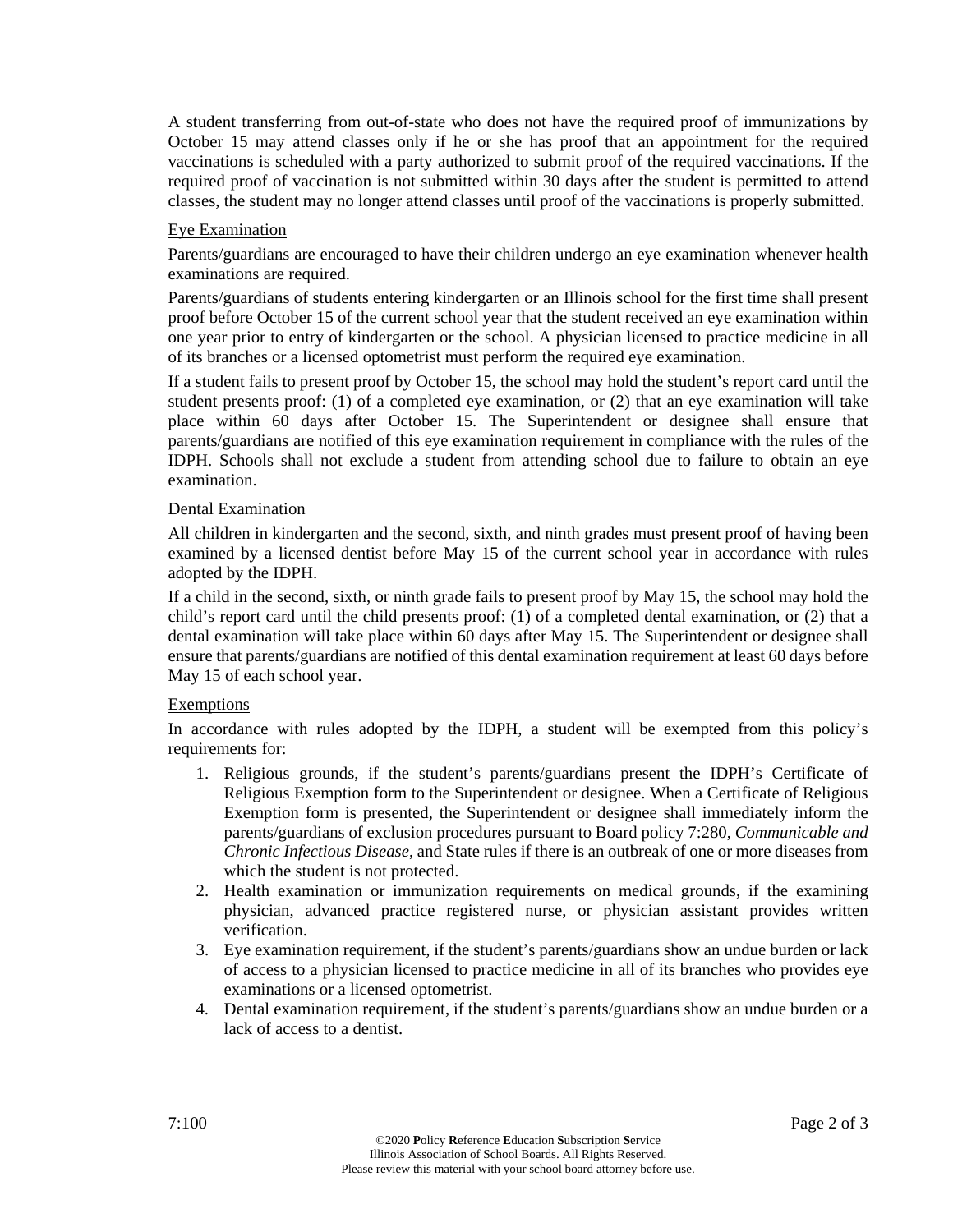#### Homeless Child

Any homeless child shall be immediately admitted, even if the child or child's parent/guardian is unable to produce immunization and health records normally required for enrollment. School Board policy 6:140, *Education of Homeless Children*, governs the enrollment of homeless children.

- LEGAL REF.: 42 U.S.C. §11431 et seq., McKinney-Vento Homeless Assistance Act 105 ILCS 5/27-8.1 and 45/1-20. 410 ILCS 45/7.1 and 315/2e. 23 Ill.Admin.Code §1.530. 77 Ill.Admin.Code Part 665. 77 Ill.Admin.Code Part 690.
- CROSS REF.: 6:30 (Organization of Instruction), 6:140 (Education of Homeless Children), 6:180 (Extended Instructional Programs), 7:50 (School Admissions and Student Transfers To and From Non-District Schools), 7:280 (Communicable and Chronic Infectious Disease)

Adopted by Mercer County School District Board of Education – January 20, 2021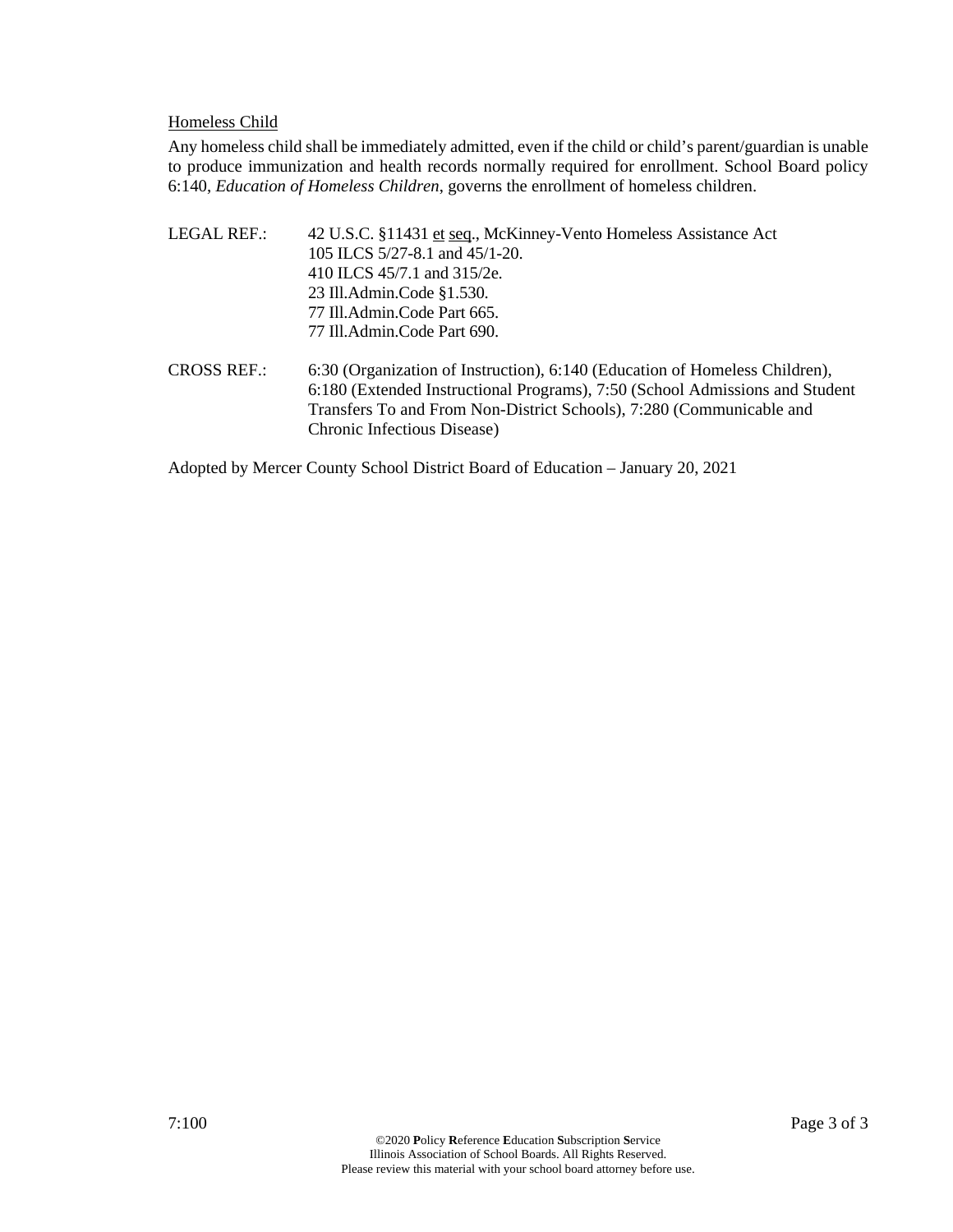#### **Student Rights and Responsibilities**

All students are entitled to enjoy the rights protected by the U.S. and Illinois Constitutions and laws for persons of their age and maturity in a school setting. Students should exercise these rights reasonably and avoid violating the rights of others. Students who violate the rights of others or violate District policies or rules will be subject to disciplinary measures.

Students may, during the school day, during noninstructional time, voluntarily engage in individually or collectively initiated, non-disruptive prayer or religious-based meetings that, consistent with the Free Exercise and Establishment Clauses of the U.S. and Illinois Constitutions, are not sponsored, promoted, or endorsed in any manner by the school or any school employee. *Noninstructional time* means time set aside by a school before actual classroom instruction begins or after actual classroom instruction ends.

| LEGAL REF.:        | 20 U.S.C. §7904.<br>105 ILCS 20/5.<br>Tinker v. Des Moines Independent School District, 89 S.Ct. 733 (1969).              |
|--------------------|---------------------------------------------------------------------------------------------------------------------------|
| <b>CROSS REF.:</b> | 7:140 (Search and Seizure), 7:150 (Agency and Police Interviews), 7:160<br>(Student Appearance), 7:190 (Student Behavior) |

Adopted by Mercer County School District Board of Education – May 20, 2020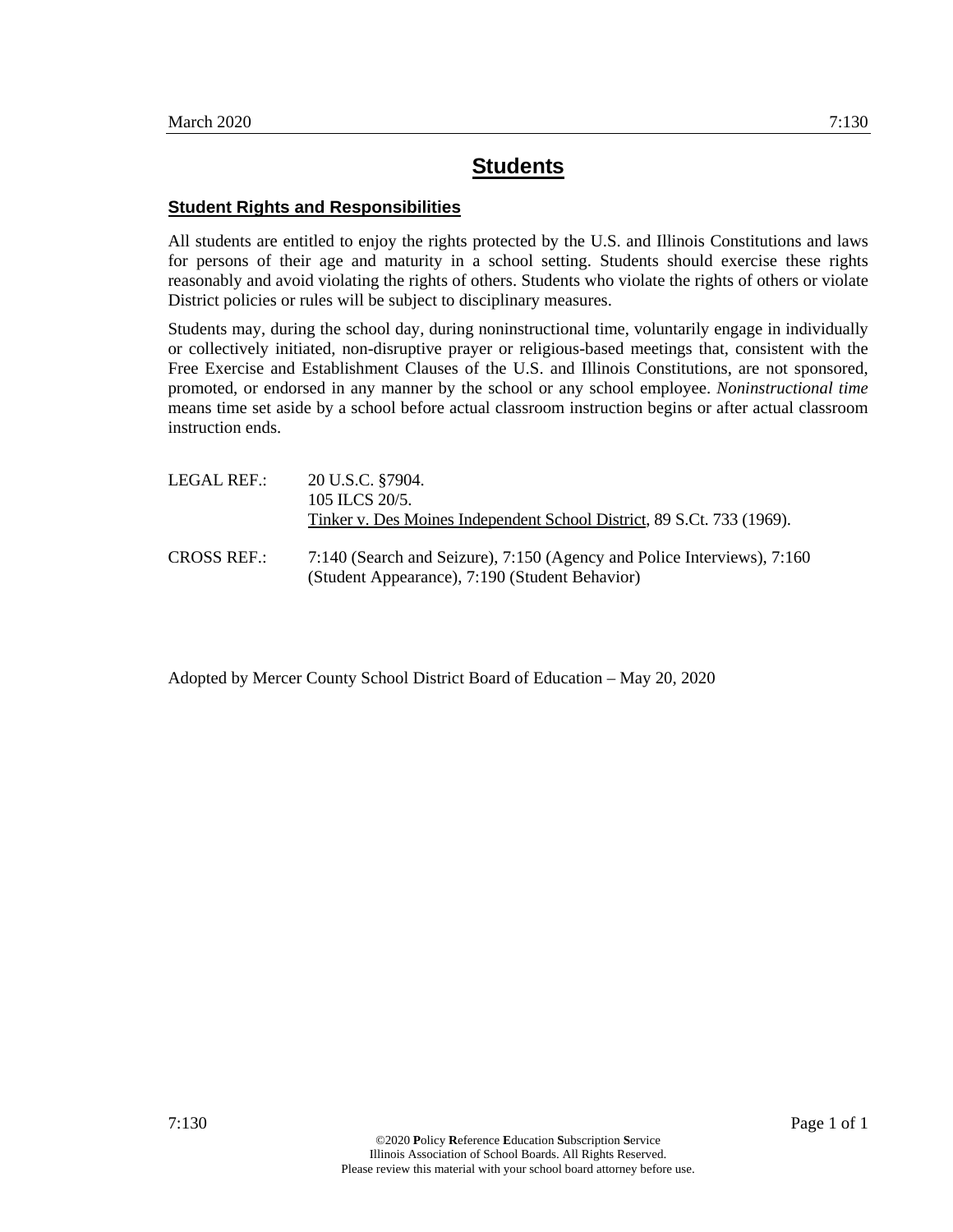## **Search and Seizure**

In order to maintain order and security in the schools, school authorities are authorized to conduct reasonable searches of school property and equipment, as well as of students and their personal effects. "School authorities" includes school liaison police officers.

School Property and Equipment as well as Personal Effects Left There by Students

School authorities may inspect and search school property and equipment owned or controlled by the school (such as, lockers, desks, and parking lots), as well as personal effects left there by a student, without notice to or the consent of the student. Students have no reasonable expectation of privacy in these places or areas or in their personal effects left there.

The Superintendent may request the assistance of law enforcement officials to conduct inspections and searches of lockers, desks, parking lots, and other school property and equipment for illegal drugs, weapons, or other illegal or dangerous substances or materials, including searches conducted through the use of specially trained dogs.

## Students

School authorities may search a student and/or the student's personal effects in the student's possession (such as, purses, wallets, knapsacks, book bags, lunch boxes, etc.) when there is a reasonable ground for suspecting that the search will produce evidence the particular student has violated or is violating either the law or the District's student conduct rules. The search itself must be conducted in a manner that is reasonably related to its objective and not excessively intrusive in light of the student's age and sex, and the nature of the infraction.

When feasible, the search should be conducted as follows:

- 1. Outside the view of others, including students,
- 2. In the presence of a school administrator or adult witness, and
- 3. By a certificated employee or liaison police officer of the same sex as the student.

Immediately following a search, a written report shall be made by the school authority who conducted the search, and given to the Superintendent.

## Seizure of Property

If a search produces evidence that the student has violated or is violating either the law or the District's policies or rules, such evidence may be seized and impounded by school authorities, and disciplinary action may be taken. When appropriate, such evidence may be transferred to law enforcement authorities.

## Notification Regarding Student Accounts or Profiles on Social Networking Websites

The Superintendent or designee shall notify students and their parents/guardians of each of the following in accordance with the Right to Privacy in the School Setting Act, 105 ILCS 75/:

- 1. School officials may not request or require a student or his or her parent/guardian to provide a password or other related account information to gain access to the student's account or profile on a social networking website.
- 2. School officials may conduct an investigation or require a student to cooperate in an investigation if there is specific information about activity on the student's account on a social networking website that violates a school disciplinary rule or policy. In the course of an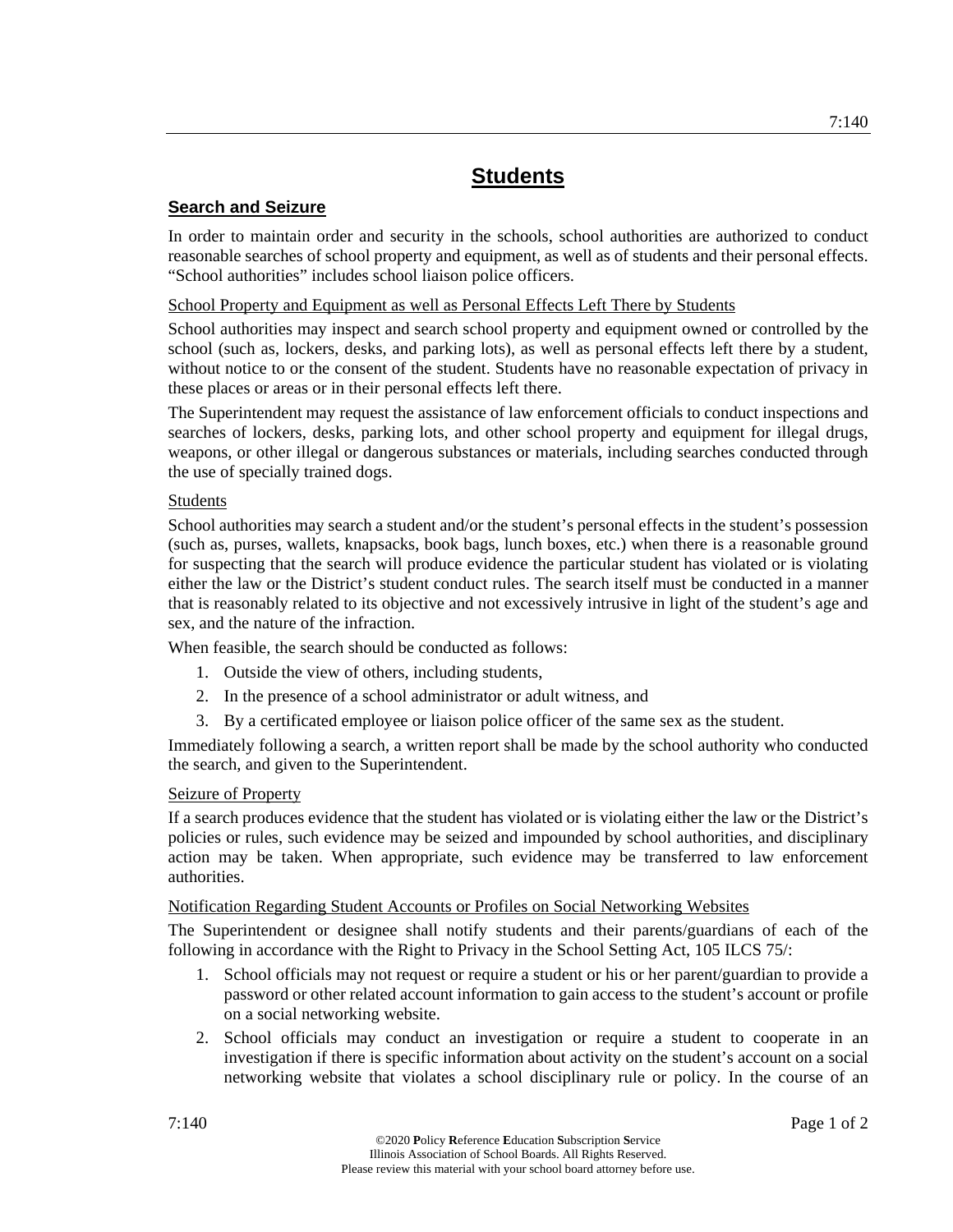investigation, the student may be required to share the content that is reported in order to allow school officials to make a factual determination.

| LEGAL REF.: | 105 ILCS 5/10-20.14, 5/10-22.6, and 5/10-22.10a.                                     |
|-------------|--------------------------------------------------------------------------------------|
|             | Right to Privacy in the School Setting Act, 105 ILCS 75/.                            |
|             | Cornfield v. Consolidated High School Dist. No. 230, 991 F.2d 1316 (7th Cir. 1993).  |
|             | People v. Dilworth, 169 Ill.2d 195 (1996), cert. denied, 116 S.Ct. 1692 (1996).      |
|             | People v. Pruitt, 278 Ill.App.3d 194 (1st Dist. 1996), app. denied, 667 N.E. 2d 1061 |
|             | (Ill.App.1, 1996).                                                                   |
|             | T.L.O. v. New Jersey, 469 U.S. 325 (1985).                                           |
|             | Vernonia School Dist. 47J v. Acton, 515 U.S. 646 (1995).                             |
|             | Safford Unified School Dist. No. 1 v. Redding, 557 U.S. 364 (2009).                  |
| CROSSRFF    | $7.130$ (Student Rights and Responsibilities) $7.150$ (Agency and Police             |

CROSS REF.: 7:130 (Student Rights and Responsibilities), 7:150 (Agency and Police Interviews), 7:190 (Student Behavior)

Adopted by Mercer County School District Board of Education – January 20, 2021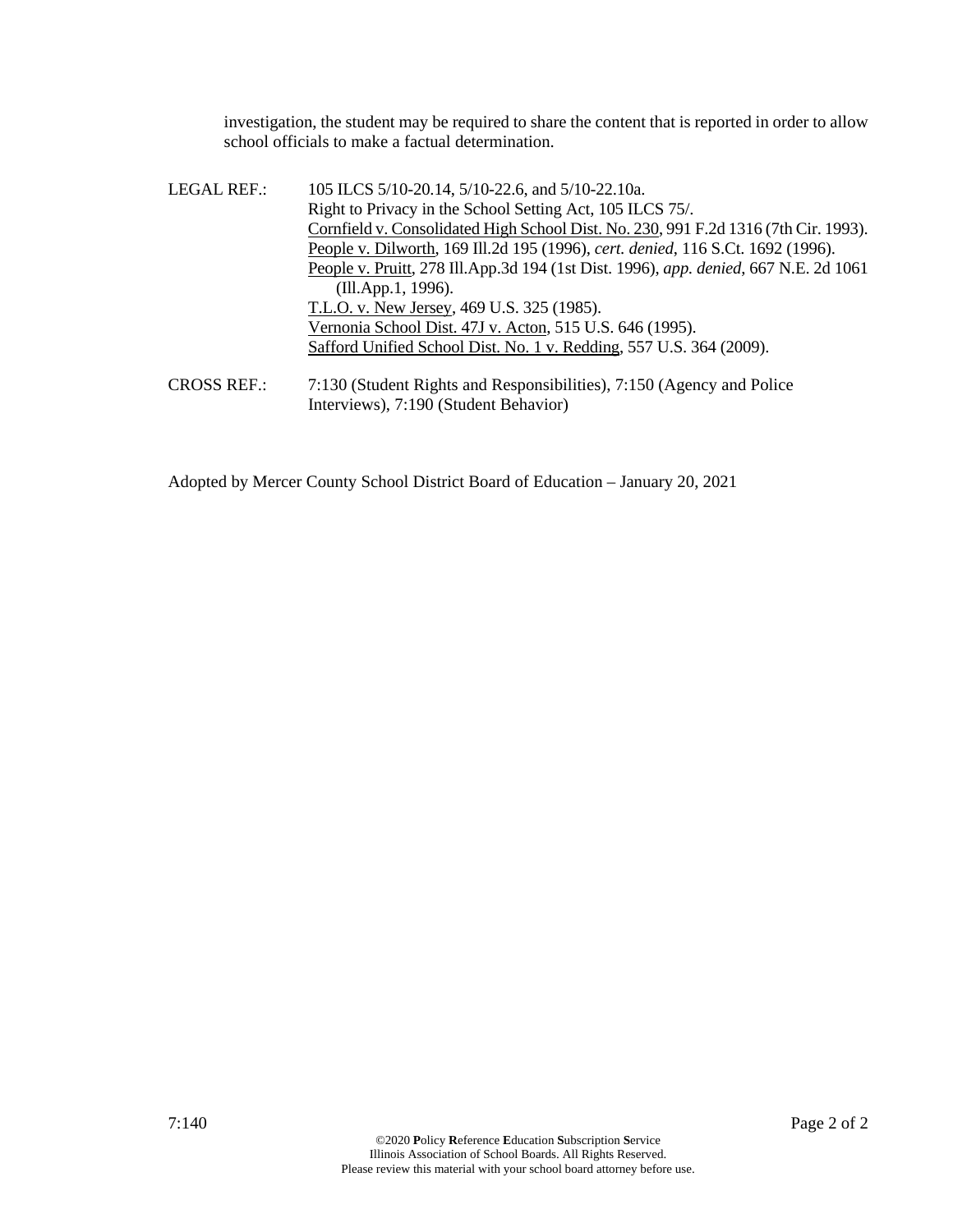## **Agency and Police Interviews**

The Superintendent shall develop procedures to manage requests by agency officials or police officers to interview students at school. Procedures will:

- 1. Recognize individual student rights and privacy,
- 2. Recognize the potential impact an interview may have on an individual student,
- 3. Minimize potential disruption,
- 4. Foster a cooperative relationship with public agencies and law enforcement, and
- 5. Comply with State law including, but not limited to, ensuring that before a law enforcement officer, school resource officer, or other school security person detains and questions on school grounds a student under 18 years of age who is suspected of committing a criminal act, the Superintendent or designee will:
	- a. Notify or attempt to notify the student's parent/guardian and document the time and manner in writing;
	- b. Make reasonable efforts to ensure the student's parent/guardian is present during questioning or, if they are not present, ensure that school employees (including, but not limited to, a school social worker, psychologist, nurse, counselor, or any other mental health professional) are present during the questioning; and
	- c. If practicable, make reasonable efforts to ensure a trained law enforcement officer to promote safe interactions and communications with the student is present during questioning.

| LEGAL REF.:        | 105 ILCS 5/10-20.64, 5/22-88.<br>55 ILCS 80/, Children's Advocacy Center Act.<br>325 ILCS 5/, Abused and Neglected Child Reporting Act.<br>720 ILCS 5/31-1 et seq., Interference with Public Officers Act.<br>725 ILCS 120/, Rights of Crime Victims and Witnesses Act. |
|--------------------|-------------------------------------------------------------------------------------------------------------------------------------------------------------------------------------------------------------------------------------------------------------------------|
| <b>CROSS REF.:</b> | 5:90 (Abused and Neglected Child Reporting), 7:130 (Student Rights and<br>Responsibilities), 7:140 (Search and Seizure), 7:190 (Student Behavior)                                                                                                                       |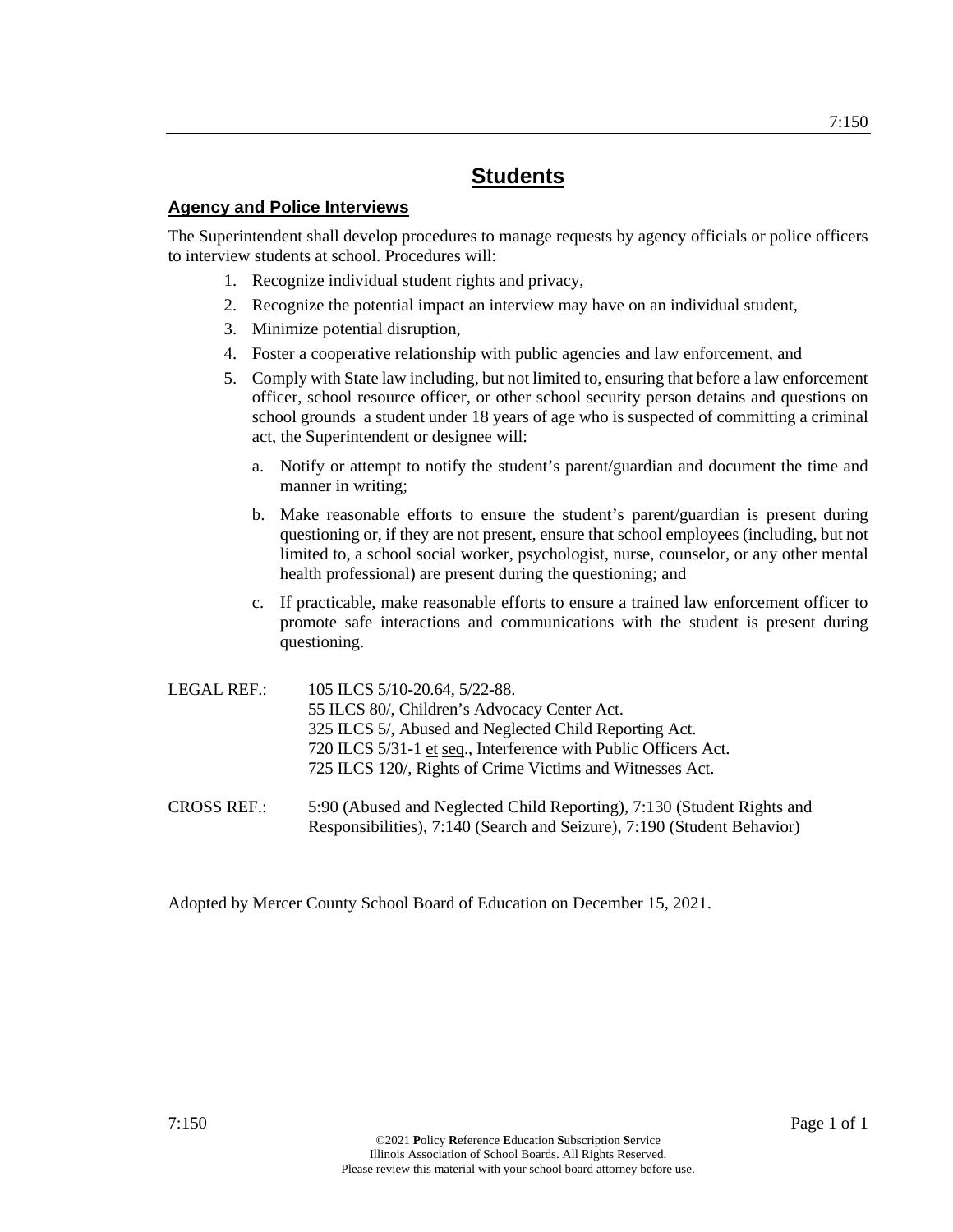## **Student Appearance**

A student's appearance, including dress and hygiene, must not disrupt the educational process or compromise standards of health and safety. The District does not prohibit hairstyles historically associated with race, ethnicity, or hair texture, including, but not limited to, protective hairstyles such as braids, locks, and twists. Students who disrupt the educational process or compromise standards of health and safety must modify their appearance. Procedures for guiding student appearance will be developed by the Superintendent or designee and included in the *Student Handbook(s)*.

| LEGAL REF.:        | 105 ILCS 5/2-3.25 and 5/10-22.25b.<br>Tinker v. Des Moines Indep. Sch. Dist., 393 U.S. 503 (1969).                                        |
|--------------------|-------------------------------------------------------------------------------------------------------------------------------------------|
| <b>CROSS REF.:</b> | 7:10 (Equal Educational Opportunities), 7:130 (Student Rights and<br>Responsibilities), 7:165 (School Uniforms), 7:190 (Student Behavior) |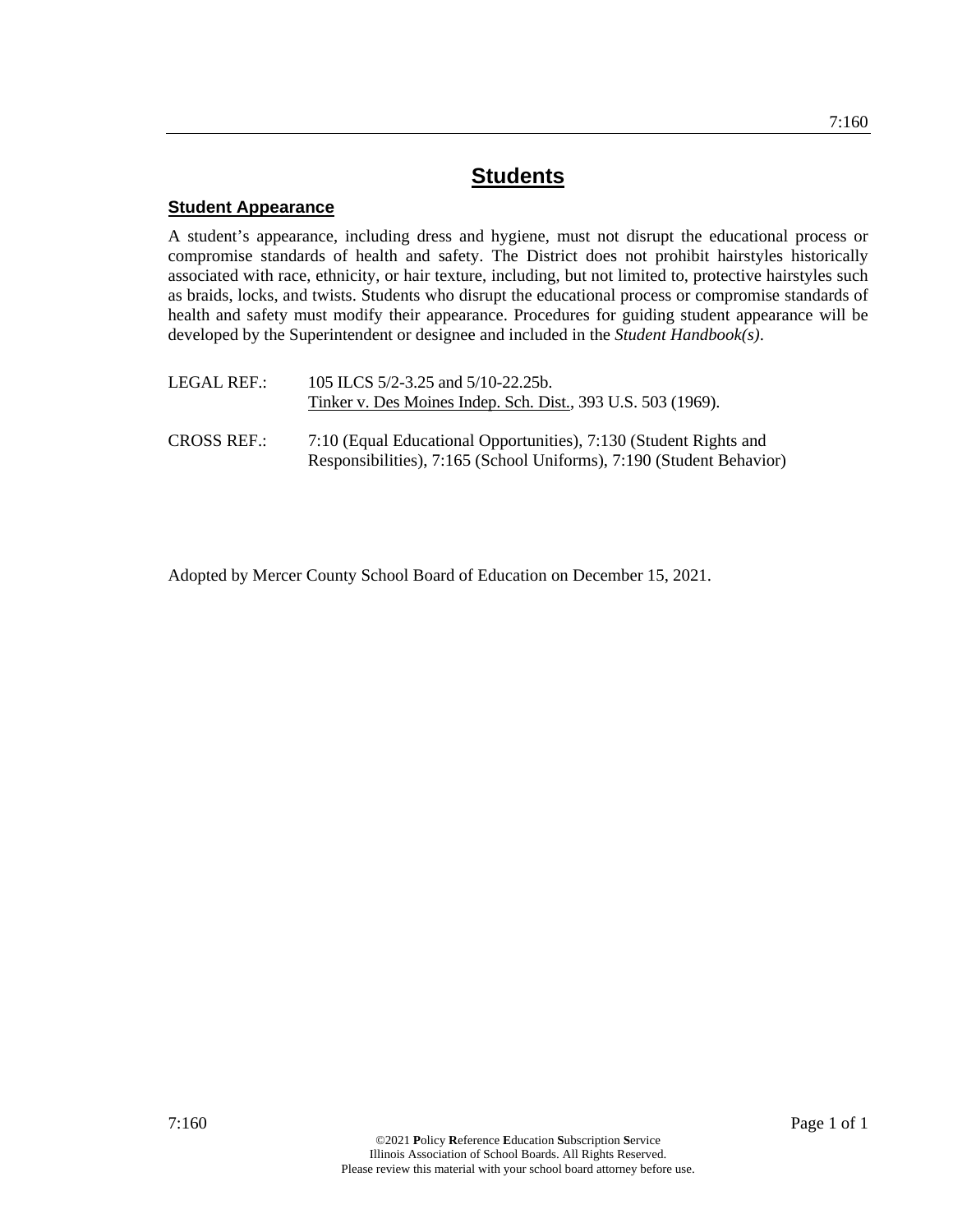## **School Uniforms**

Students are encouraged to wear school uniforms to school on all school attendance days, in order to maintain and promote orderly school functions, student safety, and a positive learning environment. The Building Principal is authorized to designate days on which this uniform policy is relaxed.

The Superintendent or designee shall designate a school-wide uniform after receiving input from school staff members, parents, and interested community members. Students may:

- 1. Display religious messages on items of clothing to the same extent they are permitted to display other messages;
- 2. Wear attire that is part of the student's religious practice;
- 3. Wear or display expressive items, such as a button, as long as such items do not contribute to disruption by substantially interfering with discipline or with the rights of others; and
- 4. Wear the uniform of a nationally recognized youth organization such as Boy Scouts or Girl Scouts on regular meeting days.

No student shall be denied attendance at school, penalized, or otherwise subject to compliance measures for failing to wear a uniform because of:

- 1. Personal choice;
- 2. Insufficient time in which to comply with this policy;
- 3. Financial hardship;
- 4. Hairstyles, including hairstyles historically associated with race, ethnicity, or hair texture, including, but not limited to, protective hairstyles such as braids, locks, and twists; or
- 5. Religious objection by the student's parent/guardian to the student's compliance with this policy or the applicable uniform, if they have provided the Superintendent with a signed statement detailing their objection.

Any student eligible for reduced or free lunches, or for a waiver of student fees, is eligible for financial assistance toward the purchase of school uniforms. The Superintendent or designee shall develop a process for informing parents/guardians of the availability of financial assistance and a method to process financial requests.

No student shall be suspended or expelled from school, or receive a lowered academic grade, because of failing to comply with this policy.

The Superintendent or designee shall develop incentives and positive reinforcement measures to encourage full compliance.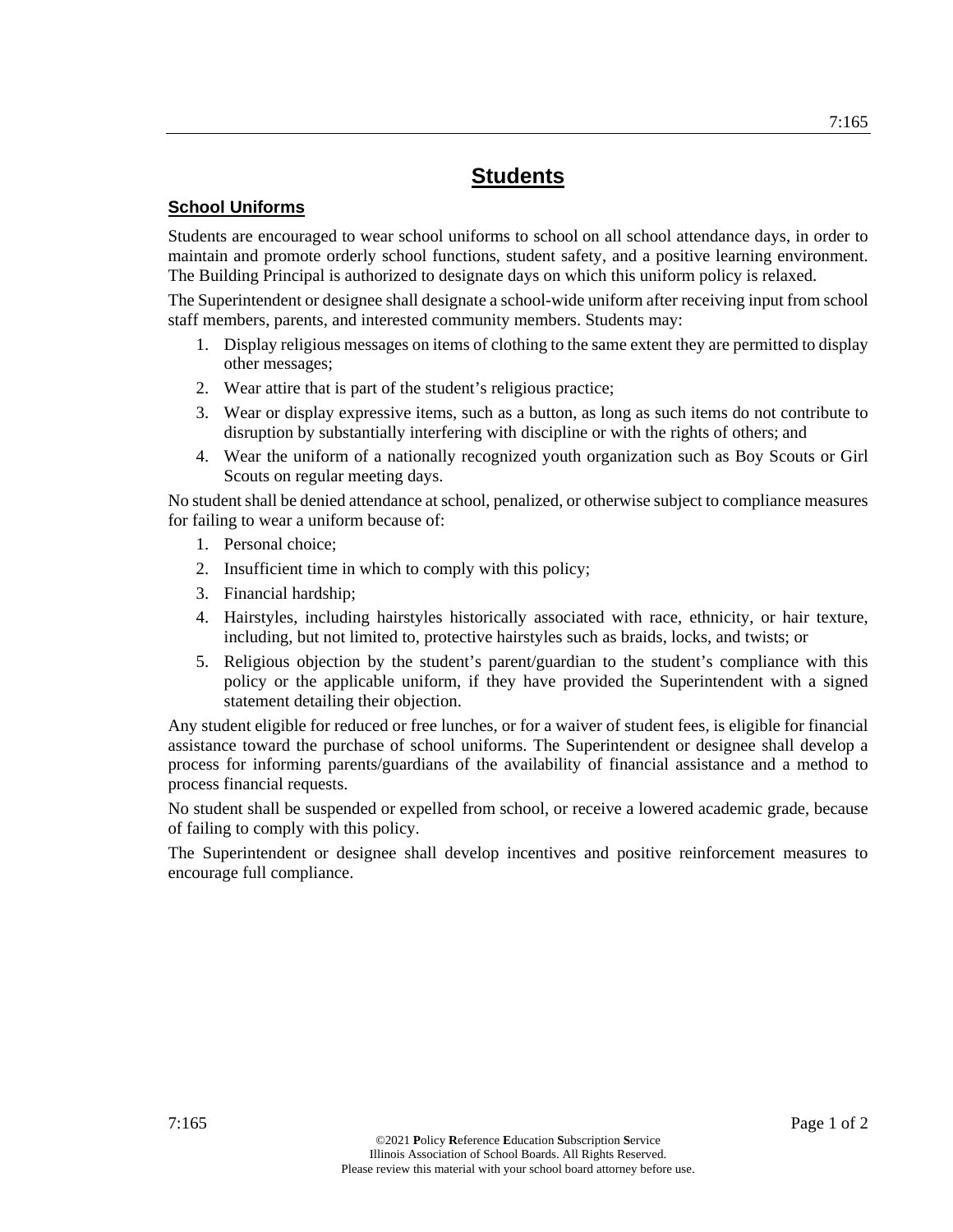- LEGAL REF: 105 ILCS 5/2-3.25, and 5/10-22.25b.
- CROSS REF: 4:140 (Waiver of Student Fees), 7:160 (Student Appearance), 7:190 (Student Behavior)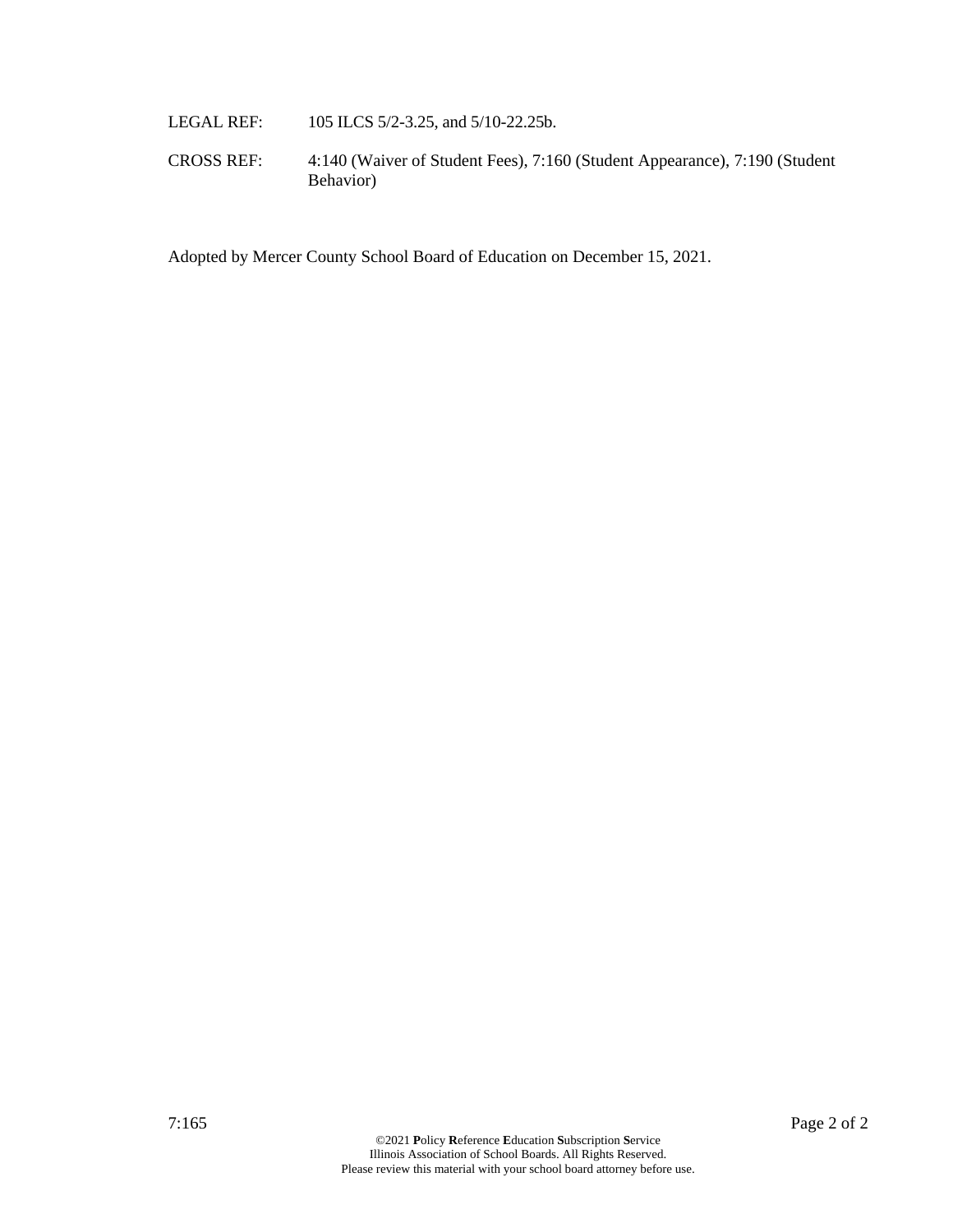## **Vandalism**

The School Board will seek restitution from students and their parents/guardians for vandalism or other student acts that cause damage to school property.

LEGAL REF.: 740 ILCS 115/.

CROSS REF.: 7:130 (Student Rights and Responsibilities), 7:190 (Student Behavior)

Adopted by Mercer County School District Board of Education – August 21, 2019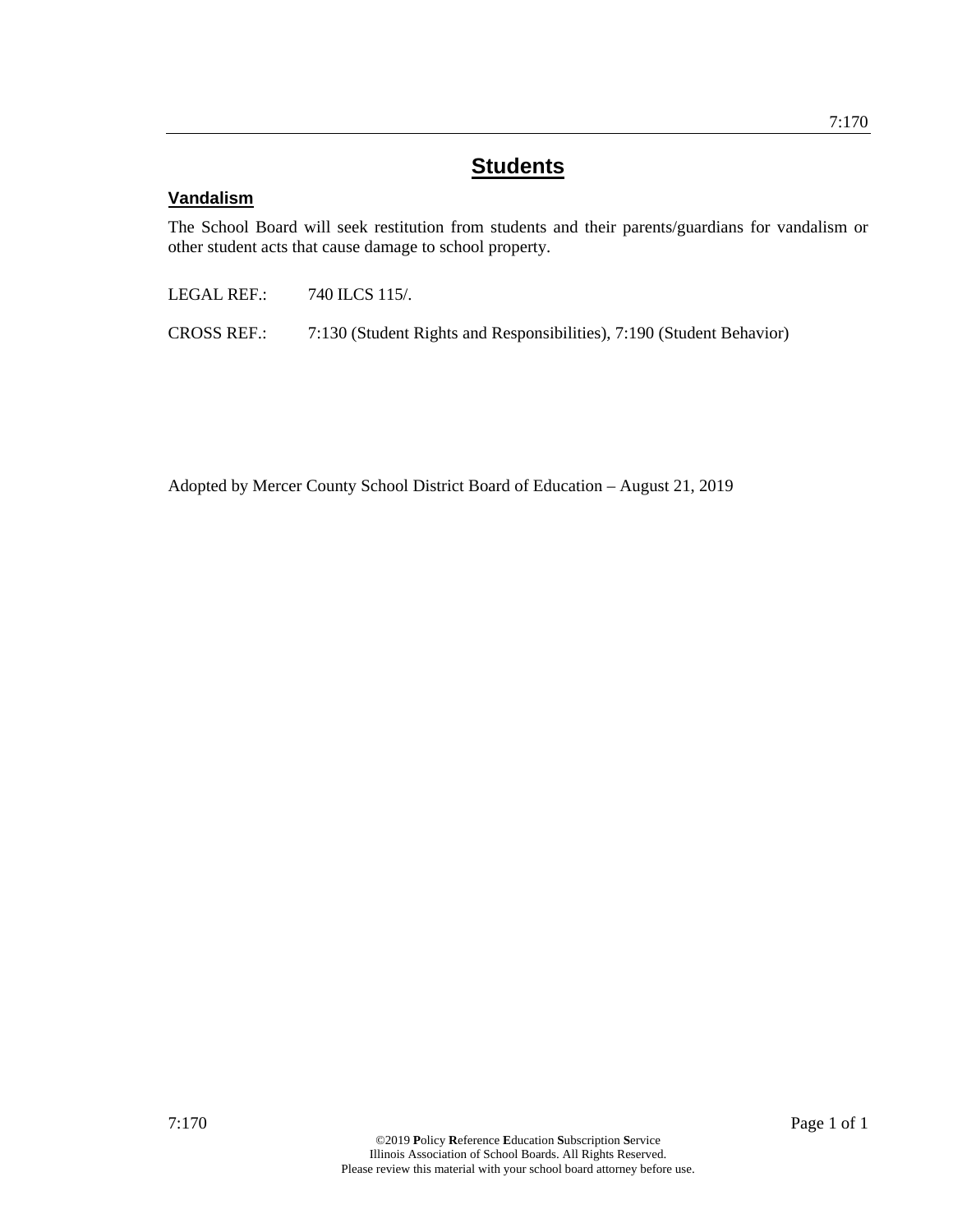## **Prevention of and Response to Bullying, Intimidation, and Harassment**

Bullying, intimidation, and harassment diminish a student's ability to learn and a school's ability to educate. Preventing students from engaging in these disruptive behaviors and providing all students equal access to a safe, non-hostile learning environment are important District goals.

Bullying on the basis of actual or perceived race, color, national origin, military status, unfavorable discharge status from the military service, sex, sexual orientation, gender identity, gender-related identity or expression, ancestry, age, religion, physical or mental disability, order of protection status, status of being homeless, or actual or potential marital or parental status, including pregnancy, association with a person or group with one or more of the aforementioned actual or perceived characteristics, or any other distinguishing characteristic **is prohibited** in each of the following situations:

- 1. During any school-sponsored education program or activity.
- 2. While in school, on school property, on school buses or other school vehicles, at designated school bus stops waiting for the school bus, or at school-sponsored or school-sanctioned events or activities.
- 3. Through the transmission of information from a school computer, a school computer network, or other similar electronic school equipment.
- 4. Through the transmission of information from a computer that is accessed at a nonschoolrelated location, activity, function, or program or from the use of technology or an electronic device that is not owned, leased, or used by the School District or school if the bullying causes a substantial disruption to the educational process or orderly operation of a school. This paragraph (item #4) applies only when a school administrator or teacher receives a report that bullying through this means has occurred; it does not require staff members to monitor any nonschool-related activity, function, or program.

## Definitions from 105 ILCS 5/27-23.7

*Bullying* includes *cyberbullying* and means any severe or pervasive physical or verbal act or conduct, including communications made in writing or electronically, directed toward a student or students that has or can be reasonably predicted to have the effect of one or more of the following:

- 1. Placing the student or students in reasonable fear of harm to the student's or students' person or property;
- 2. Causing a substantially detrimental effect on the student's or students' physical or mental health;
- 3. Substantially interfering with the student's or students' academic performance; or
- 4. Substantially interfering with the student's or students' ability to participate in or benefit from the services, activities, or privileges provided by a school.

*Bullying* may take various forms, including without limitation one or more of the following: harassment, threats, intimidation, stalking, physical violence, sexual harassment, sexual violence, theft, public humiliation, destruction of property, or retaliation for asserting or alleging an act of bullying. This list is meant to be illustrative and non-exhaustive.

*Cyberbullying* means bullying through the use of technology or any electronic communication, including without limitation any transfer of signs, signals, writing, images, sounds, data, or intelligence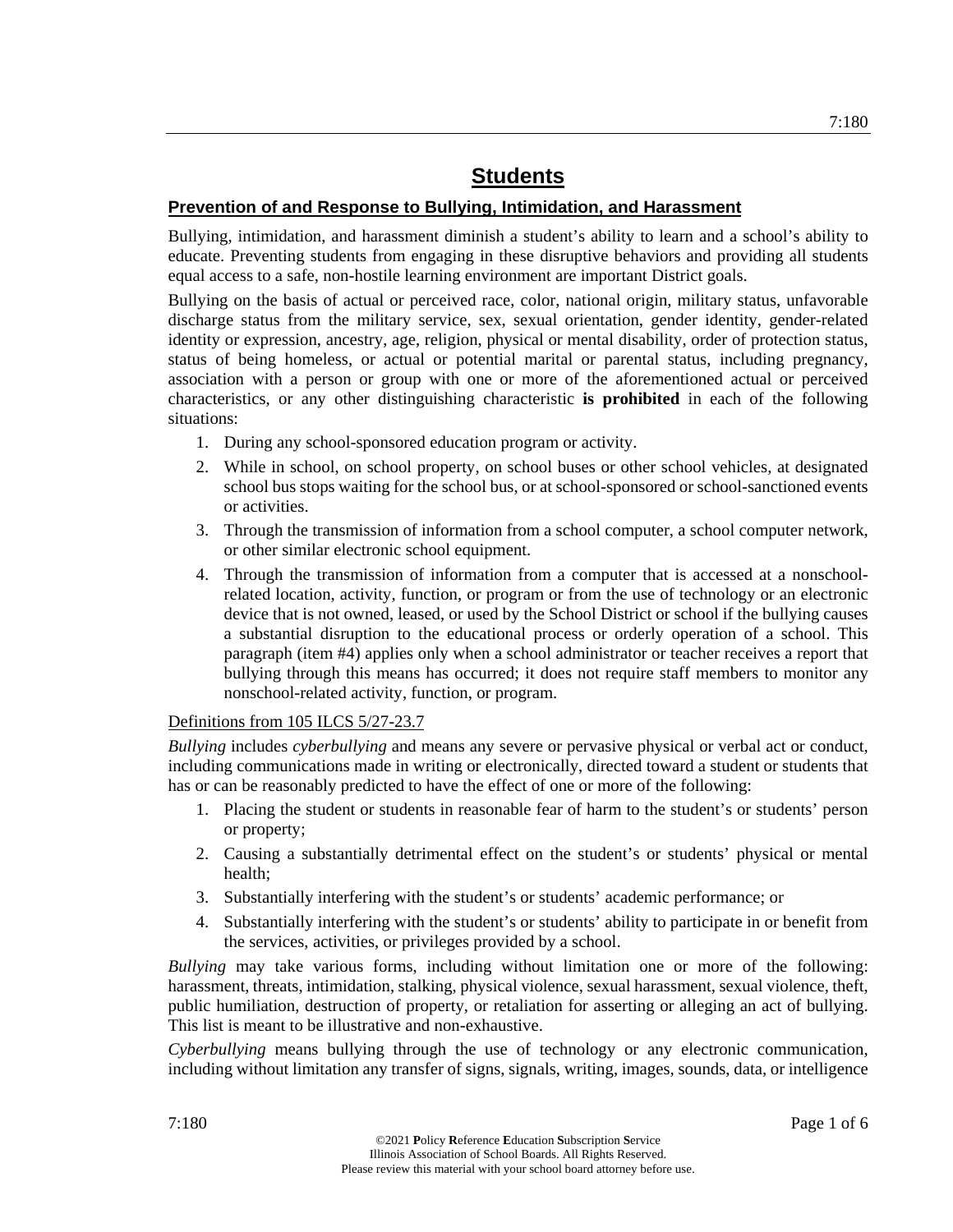of any nature transmitted in whole or in part by a wire, radio, electromagnetic system, photo-electronic system, or photo-optical system, including without limitation electronic mail, Internet communications, instant messages, or facsimile communications. *Cyberbullying* includes the creation of a webpage or weblog in which the creator assumes the identity of another person or the knowing impersonation of another person as the author of posted content or messages if the creation or impersonation creates any of the effects enumerated in the definition of *bullying*. *Cyberbullying* also includes the distribution by electronic means of a communication to more than one person or the posting of material on an electronic medium that may be accessed by one or more persons if the distribution or posting creates any of the effects enumerated in the definition of *bullying*.

*Restorative measures* means a continuum of school-based alternatives to exclusionary discipline, such as suspensions and expulsions, that: (i) are adapted to the particular needs of the school and community, (ii) contribute to maintaining school safety, (iii) protect the integrity of a positive and productive learning climate, (iv) teach students the personal and interpersonal skills they will need to be successful in school and society, (v) serve to build and restore relationships among students, families, schools, and communities, (vi) reduce the likelihood of future disruption by balancing accountability with an understanding of students' behavioral health needs in order to keep students in school, and (vii) increase student accountability if the incident of bullying is based on religion, race, ethnicity, or any other category that is identified in the Ill. Human Rights Act.

*School personnel* means persons employed by, on contract with, or who volunteer in a school district, including without limitation school and school district administrators, teachers, school counselors, school social workers, school counselors, school psychologists, school nurses, cafeteria workers, custodians, bus drivers, school resource officers, and security guards.

#### Bullying Prevention and Response Plan

The Superintendent or designee shall develop and maintain a bullying prevention and response plan that advances the District's goal of providing all students with a safe learning environment free of bullying and harassment. This plan must be consistent with the requirements listed below; each numbered requirement, 1-12, corresponds with the same number in the list of required policy components in 105 ILCS 5/27-23.7(b) 1-12.

- 1. The District uses the definition of *bullying* as provided in this policy.
- 2. Bullying is contrary to State law and the policy of this District. However, nothing in the District's bullying prevention and response plan is intended to infringe upon any right to exercise free expression or the free exercise of religion or religiously based views protected under the First Amendment to the U.S. Constitution or under Section 3 of Article I of the Illinois Constitution.
- 3. Students are encouraged to immediately report bullying. A report may be made orally or in writing to the Nondiscrimination Coordinator, Building Principal, Assistant Building Principal, Dean of Students, a Complaint Manager, or any staff member with whom the student is comfortable speaking. Anyone, including staff members and parents/guardians, who has information about actual or threatened bullying is encouraged to report it to the District named officials or any staff member. The District named officials and all staff members are available for help with a bully or to make a report about bullying. Anonymous reports are also accepted; however, this shall not be construed to permit formal disciplinary action solely on the basis of an anonymous report.

#### **Nondiscrimination Coordinator:**

Scott Petrie Name 1002 SW 6th Street, Aledo, IL 61231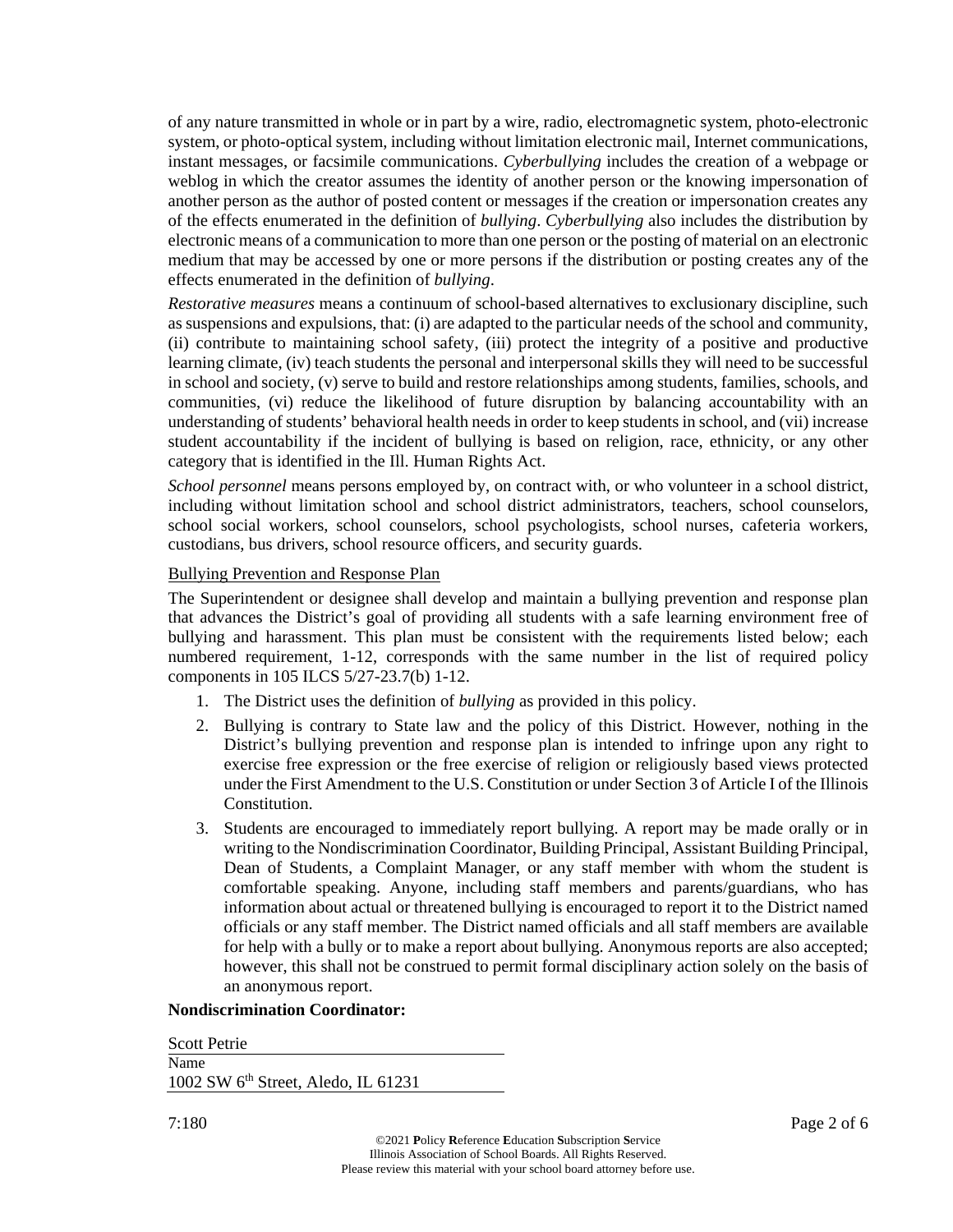Address petries@mercerschools.org Email 309-582-2238 Telephone

#### **Complaint Managers:**

| <b>Stacey Day</b>                        | Marcus Bush                                |
|------------------------------------------|--------------------------------------------|
| Name                                     | Name                                       |
| 1500 South College, Ave, Aledo, IL 61321 | 301 Jefferson Street, New Boston, IL 61272 |
| Address                                  | Address                                    |
| days@mercerschools.org                   | bushm@mercerschools.org                    |
| Email                                    | Email                                      |
| 309-582-2223                             | 309-587-8141                               |
| Telephone                                | Telephone                                  |

- 4. Consistent with federal and State laws and rules governing student privacy rights, the Superintendent or designee shall promptly inform the parent(s)/guardian(s) of every student involved in an alleged incident of bullying and discuss, as appropriate, the availability of social work services, counseling, school psychological services, other interventions, and restorative measures.
- 5. The Superintendent or designee shall promptly investigate and address reports of bullying, by, among other things:
	- a. Making all reasonable efforts to complete the investigation within 10 school days after the date the report of a bullying incident was received and taking into consideration additional relevant information received during the course of the investigation about the reported bullying incident.
	- b. Involving appropriate school support personnel and other staff persons with knowledge, experience, and training on bullying prevention, as deemed appropriate, in the investigation process.
	- c. Notifying the Building Principal or school administrator or designee of the reported incident of bullying as soon as possible after the report is received.
	- d. Consistent with federal and State laws and rules governing student privacy rights, providing parents/guardians of the students who are parties to the investigation information about the investigation and an opportunity to meet with the Building Principal or school administrator or his or her designee to discuss the investigation, the findings of the investigation, and the actions taken to address the reported incident of bullying.

The Superintendent or designee shall investigate whether a reported incident of bullying is within the permissible scope of the District's jurisdiction and shall require that the District provide the victim with information regarding services that are available within the District and community, such as counseling, support services, and other programs.

6. The Superintendent or designee shall use interventions to address bullying, that may include, but are not limited to, school social work services, restorative measures, social-emotional skill building, counseling, school psychological services, and community-based services.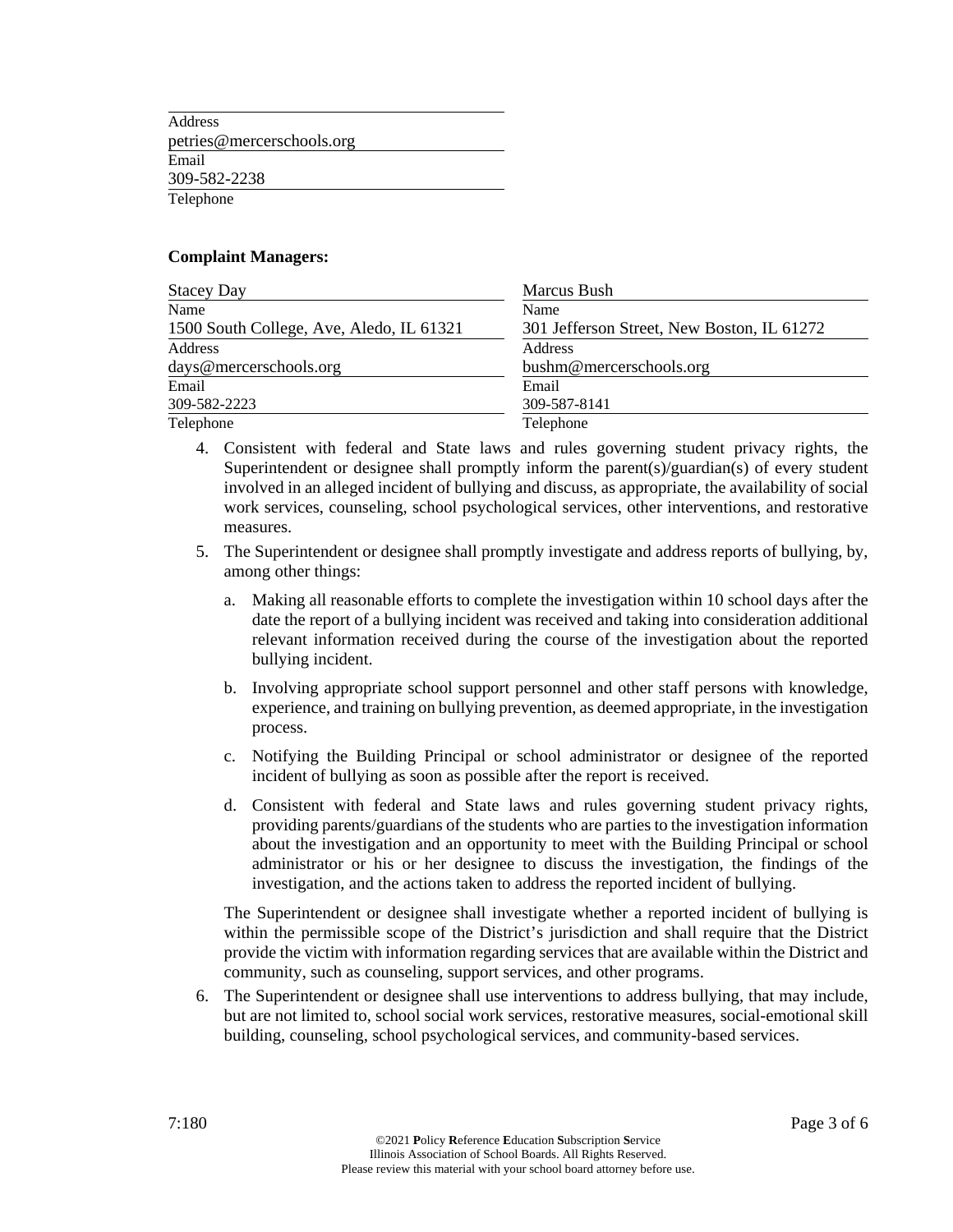- 7. A reprisal or retaliation against any person who reports an act of bullying **is prohibited**. Any person's act of reprisal or retaliation will be subject to disciplinary action, up to and including discharge with regard to employees, or suspension and/or expulsion with regard to students.
- 8. A student will not be punished for reporting bullying or supplying information, even if the District's investigation concludes that no bullying occurred. However, a person who is found to have falsely accused another of bullying, as a means of retaliation, as a means of bullying, or provided false information will be treated as either: (a) *bullying*, (b) student discipline up to and including suspension and/or expulsion, and/or (c) both (a) and (b) for purposes of determining any consequences or other appropriate remedial actions.
- 9. The District's bullying prevention and response plan is based on the engagement of a range of school stakeholders, including students and parents/guardians.
- 10. The Superintendent or designee shall post this policy on the District's website, if any, and include it in the student handbook, and, where applicable, post it where other policies, rules, and standards of conduct are currently posted. The policy must be distributed annually to parents/guardians, students, and school personnel (including new employees when hired), and must also be provided periodically throughout the school year to students and faculty.
- 11. Pursuant to State law and policy 2:240, *Board Policy Development*, the Board monitors this policy every two years by conducting a review and re-evaluation of this policy to make any necessary and appropriate revisions. The Superintendent or designee shall assist the Board with its re-evaluation and assessment of this policy's outcomes and effectiveness. Updates to this policy will reflect any necessary and appropriate revisions. This process shall include, without limitation:
	- a. The frequency of victimization;
	- b. Student, staff, and family observations of safety at a school;
	- c. Identification of areas of a school where bullying occurs;
	- d. The types of bullying utilized; and
	- e. Bystander intervention or participation.

The evaluation process may use relevant data and information that the District already collects for other purposes. Acceptable documentation to satisfy the re-evaluated policy submission include one of the following:

- 1) An updated version of the policy with the amendment/modification date included in the reference portion of the policy;
- 2) If no revisions are deemed necessary, a copy of board minutes indicating that the policy was re-evaluated and no changes were deemed to be necessary, or a signed statement from the board; or
- 3) A signed statement from the Board President indicating that the Board re-evaluated the policy and no changes to it were necessary.

The Superintendent or designee must post the information developed as a result of the policy re-evaluation on the District's website, or if a website is not available, the information must be provided to school administrators, Board members, school personnel, parents/guardians, and students. Reviews and re-evaluations in years they are due must be submitted to ISBE by September 30.

12. The Superintendent or designee shall fully implement the Board policies, including without limitation, the following: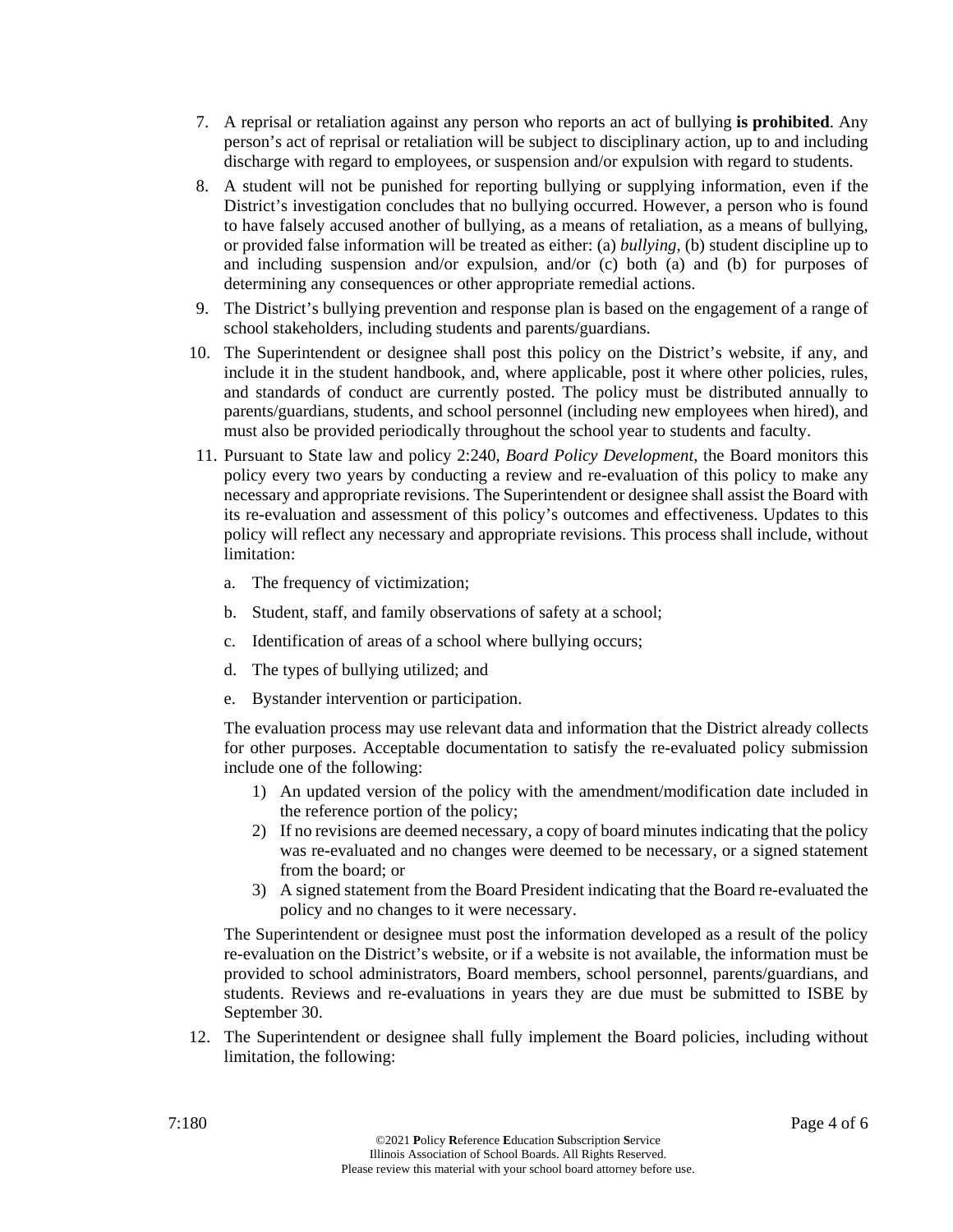- a. 2:260, *Uniform Grievance Procedure*. A student may use this policy to complain about bullying.
- b. 2:265, *Title IX Sexual Harassment Grievance Procedure*. Any person may use this policy to complain about sexual harassment in violation of Title IX of the Education Amendments of 1972.
- c. 6:60, *Curriculum Content*. Bullying prevention and character instruction is provided in all grades in accordance with State law.
- d. 6:65, *Student Social and Emotional Development*. Student social and emotional development is incorporated into the District's educational program as required by State law.
- e. 6:235, *Access to Electronic Networks*. This policy states that the use of the District's electronic networks is limited to: (1) support of education and/or research, or (2) a legitimate business use.
- f. 7:20, *Harassment of Students Prohibited*. This policy prohibits any person from harassing, intimidating, or bullying a student based on an identified actual or perceived characteristic (the list of characteristics in 7:20 is the same as the list in this policy).
- g. 7:185, *Teen Dating Violence Prohibited*. This policy prohibits teen dating violence on school property, at school sponsored activities, and in vehicles used for school-provided transportation.
- h. 7:190, *Student Behavior*. This policy prohibits, and provides consequences for, hazing, bullying, or other aggressive behaviors, or urging other students to engage in such conduct.
- i. 7:310, *Restrictions on Publications; Elementary Schools*, and 7:315, *Restrictions on Publications; High Schools*. These policies prohibit students from and provide consequences for: (1) accessing and/or distributing at school any written, printed, or electronic material, including material from the Internet, that will cause substantial disruption of the proper and orderly operation and discipline of the school or school activities, and (2) creating and/or distributing written, printed, or electronic material, including photographic material and blogs, that causes substantial disruption to school operations or interferes with the rights of other students or staff members.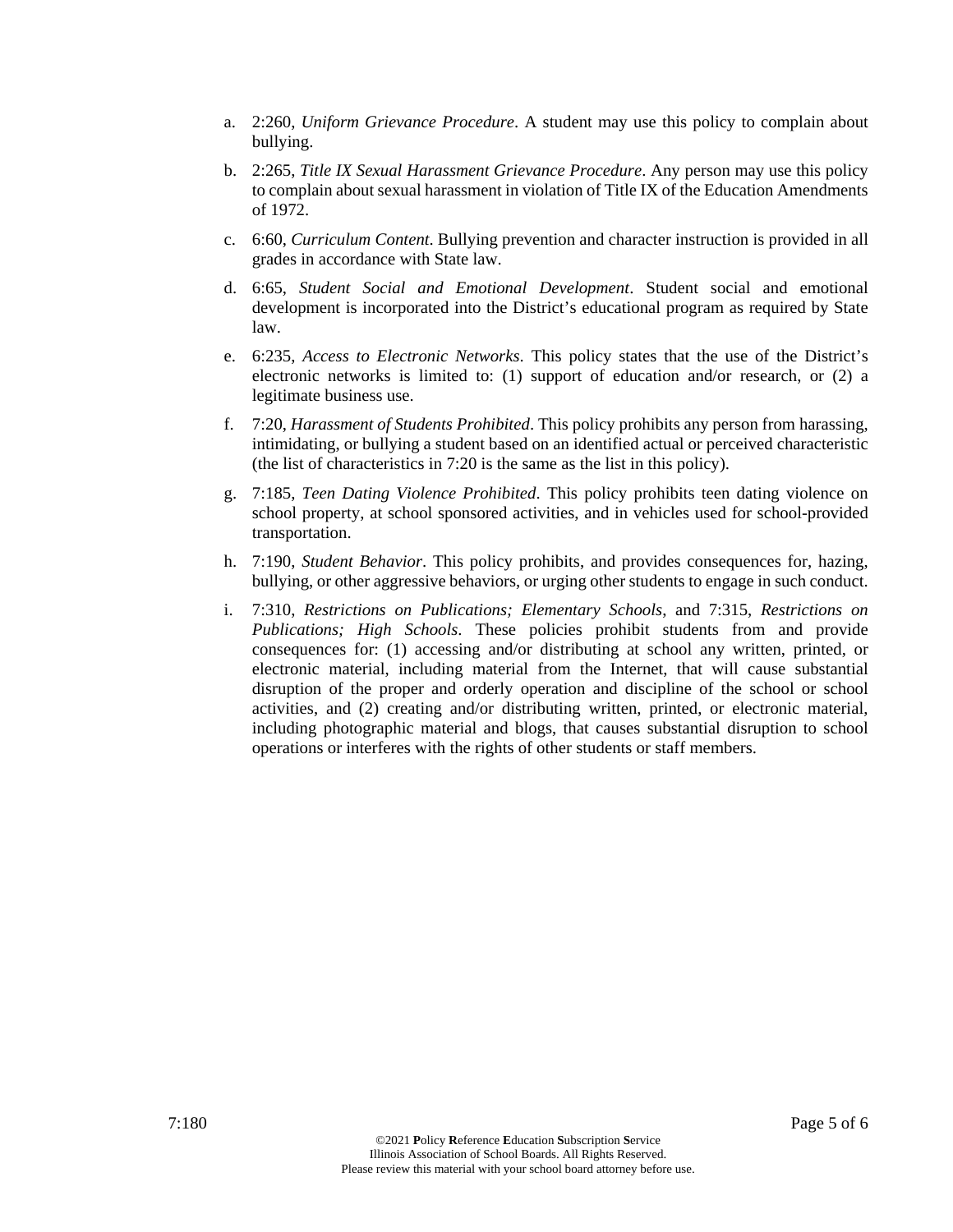- LEGAL REF.: 105 ILCS 5/10-20.14, 5/10-22.6(b-20), 5/24-24, and 5/27-23.7. 405 ILCS 49/, Children's Mental Health Act. 775 ILCS 5/1-103, Ill. Human Rights Act. 23 Ill.Admin.Code §1.240 and §1.280.
- CROSS REF.: 2:240 (Board Policy Development), 2:260 (Uniform Grievance Procedure), 2:265 (Title IX Sexual Harassment Grievance Procedure), 4:170 (Safety), 5:230 (Maintaining Student Discipline), 6:60 (Curriculum Content), 6:65 (Student Social and Emotional Development), 6:235 (Access to Electronic Networks), 7:20 (Harassment of Students Prohibited), 7:185 (Teen Dating Violence Prohibited), 7:190 (Student Behavior), 7:220 (Bus Conduct), 7:230 (Misconduct by Students with Disabilities), 7:240 (Conduct Code for Participants in Extracurricular Activities), 7:285 (Food Allergy Management Program), 7:310 (Restrictions on Publications; Elementary Schools), 7:315 (Restrictions on Publications; High Schools)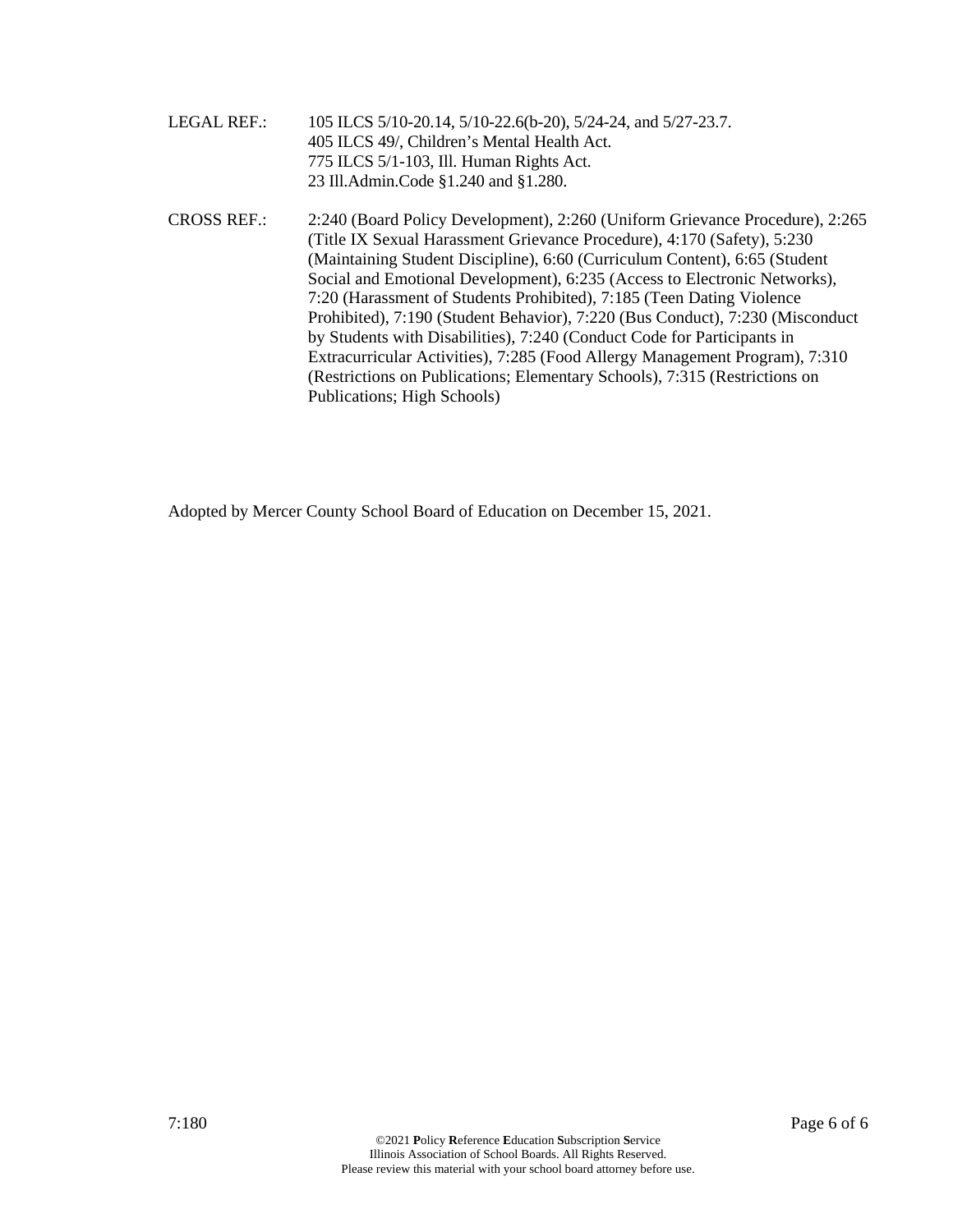#### **Teen Dating Violence Prohibited**

Engaging in teen dating violence that takes place at school, on school property, at school-sponsored activities, or in vehicles used for school-provided transportation is prohibited. For purposes of this policy, the term *teen dating violence* occurs whenever a student who is 13 to 19 years of age uses or threatens to use physical, mental, or emotional abuse to control an individual in the dating relationship; or uses or threatens to use sexual violence in the dating relationship.

The Superintendent or designee shall develop and maintain a program to respond to incidents of teen dating violence that:

- 1. Fully implements and enforces each of the following Board policies:
	- a. 2:260, *Uniform Grievance Procedure*. This policy provides a method for any student, parent/guardian, employee, or community member to file a complaint if he or she believes that the School Board, its employees, or its agents have violated his or her rights under the State or federal Constitution, State or federal statute, Board policy, or various enumerated bases.
	- b. 2:265, *Title IX Sexual Harassment Grievance Procedure*. This policy prohibits any person from engaging in sexual harassment in violation of Title IX of the Education Amendments of 1972. Prohibited conduct includes but is not limited to sexual assault, dating violence, domestic violence, and stalking.
	- c. 7:20, *Harassment of Students Prohibited*. This policy prohibits any person from harassing intimidating, or bullying a student based on the student's actual or perceived characteristics of sex; sexual orientation; gender identity; and gender-related identity or expression (this policy includes more protected statuses).
	- d. 7:180, *Prevention of and Response to Bullying, Intimidation, and Harassment*. This policy prohibits students from engaging in bullying, intimidation, and harassment at school, school-related events and electronically. Prohibited conduct includes threats, stalking, physical violence, sexual harassment, sexual violence, theft, public humiliation, destruction of property, or retaliation for asserting or alleging an act of bullying.
- 2. Encourages anyone with information about incidents of teen dating violence to report them to any of the following individuals:
	- a. Any school staff member. School staff shall respond to incidents of teen dating violence by following the District's established procedures for the prevention, identification, investigation, and response to bullying and school violence.
	- b. The Nondiscrimination Coordinator, Building Principal, Assistant Building Principal, Dean of Students, or a Complaint Manager identified in policy 7:20, *Harassment of Students Prohibited*.
- 3. Incorporates age-appropriate instruction in grades 7 through 12, in accordance with the District's comprehensive health education program in Board policy 6:60, *Curriculum Content*. This includes incorporating student social and emotional development into the District's educational program as required by State law and in alignment with Board policy 6:65, *Student Social and Emotional Development*.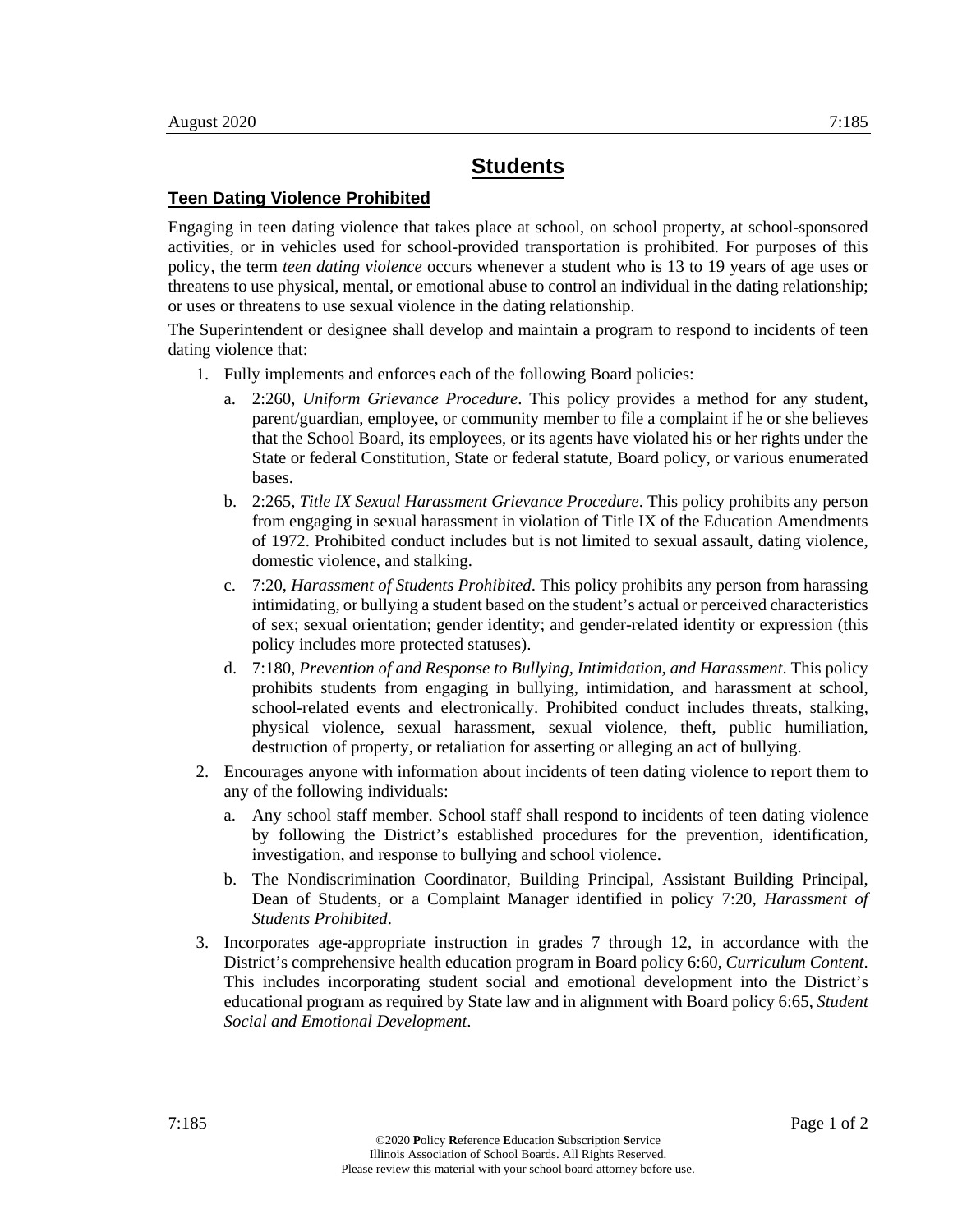- 4. Incorporates education for school staff, as recommended by the Nondiscrimination Coordinator, Building Principal, Assistant Building Principal, Dean of Students, or a Complaint Manager.
- 5. Notifies students and parents/guardians of this policy.

Incorporated

| by Reference: |  | 7:180-AP1, (Prevention, Identification, Investigation, and Response to Bullying) |  |  |  |
|---------------|--|----------------------------------------------------------------------------------|--|--|--|
|---------------|--|----------------------------------------------------------------------------------|--|--|--|

LEGAL REF.: 105 ILCS 110/3.10.

CROSS REF.: 2:240 (Board Policy Development), 2:260 (Uniform Grievance Procedure), 2:265 (Title IX Sexual Harassment Grievance Procedure), 5:100 (Staff Development Program), 5:230 (Maintaining Student Discipline), 6:60 (Curriculum Content), 6:65 (Student Social and Emotional Development), 7:20 (Harassment of Students Prohibited), 7:180 (Prevention of and Response to Bullying, Intimidation, and Harassment), 7:190 (Student Behavior), 7:220 (Bus Conduct), 7:230 (Misconduct by Students with Disabilities), 7:240 (Conduct Code for Participants in Extracurricular Activities)

Adopted by Mercer County School District Board of Education – October 21, 2020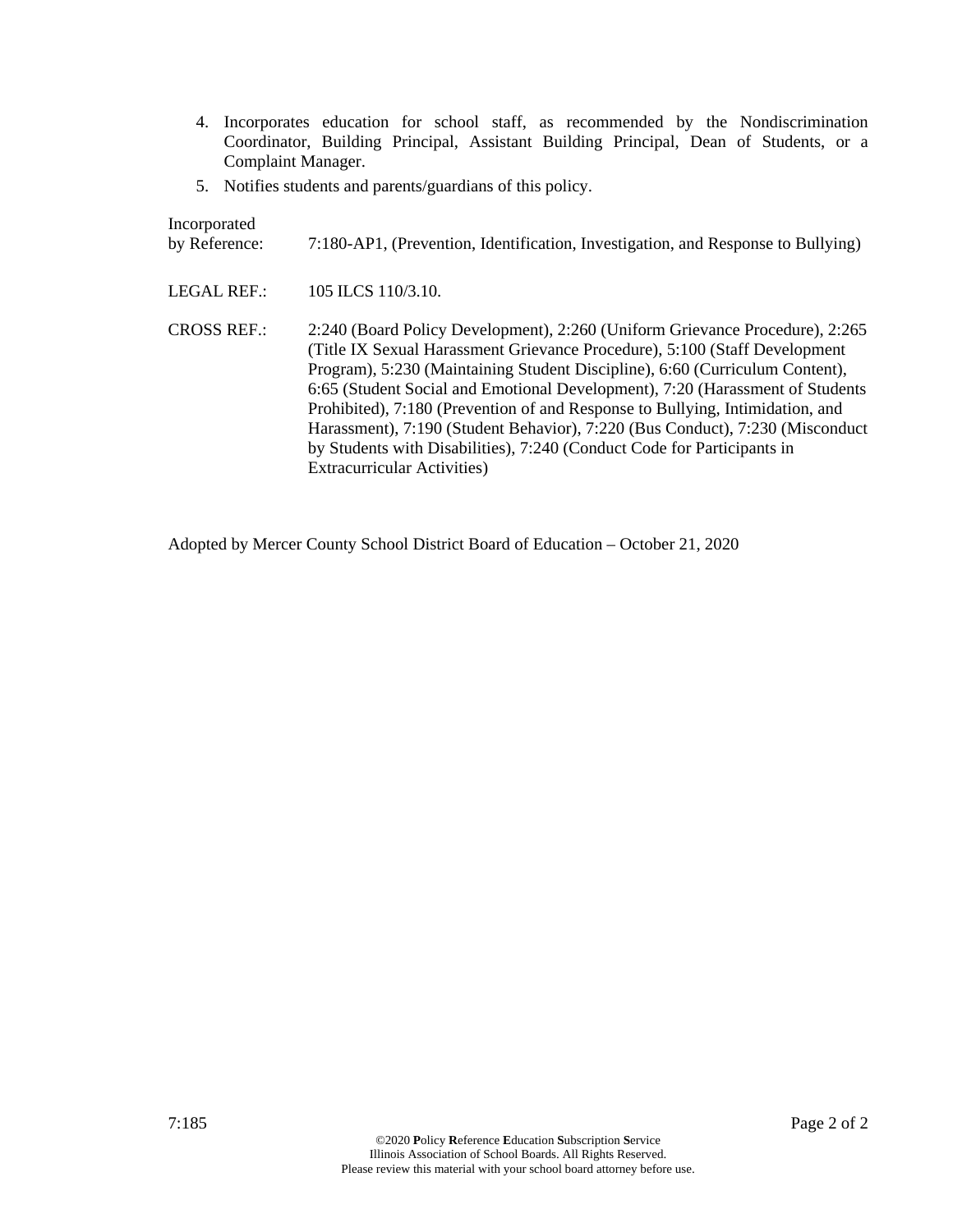## **Student Behavior**

The goals and objectives of this policy are to provide effective discipline practices that: (1) ensure the safety and dignity of students and staff; (2) maintain a positive, weapons-free, and drug-free learning environment; (3) keep school property and the property of others secure; (4) address the causes of a student's misbehavior and provide opportunities for all individuals involved in an incident to participate in its resolution; and (5) teach students positive behavioral skills to become independent, selfdisciplined citizens in the school community and society.

*When* and *Where* Conduct Rules Apply

A student is subject to disciplinary action for engaging in prohibited student conduct, as described in the section with that name below, whenever the student's conduct is reasonably related to school or school activities, including, but not limited to:

- 1. On, or within sight of, school grounds before, during, or after school hours or at any time;
- 2. Off school grounds at a school-sponsored activity or event, or any activity or event that bears a reasonable relationship to school;
- 3. Traveling to or from school or a school activity, function, or event; or
- 4. Anywhere, if the conduct interferes with, disrupts, or adversely affects the school environment, school operations, or an educational function, including, but not limited to, conduct that may reasonably be considered to: (a) be a threat or an attempted intimidation of a staff member; or (b) endanger the health or safety of students, staff, or school property.

## Prohibited Student Conduct

The school administration is authorized to discipline students for gross disobedience or misconduct, including but not limited to:

- 1. Using, possessing, distributing, purchasing, or selling tobacco or nicotine materials, including without limitation, electronic cigarettes.
- 2. Using, possessing, distributing, purchasing, or selling alcoholic beverages. Students who are under the influence of an alcoholic beverage are not permitted to attend school or school functions and are treated as though they had alcohol in their possession.
- 3. Using, possessing, distributing, purchasing, selling, or offering for sale:
	- a. Any illegal drug or controlled substance, or cannabis (including marijuana, hashish, and medical cannabis unless the student is authorized to be administered a medical cannabis infused product under *Ashley's Law*).
	- b. Any anabolic steroid unless it is being administered in accordance with a physician's or licensed practitioner's prescription.
	- c. Any performance-enhancing substance on the Illinois High School Association's most current banned substance list unless administered in accordance with a physician's or licensed practitioner's prescription.
	- d. Any prescription drug when not prescribed for the student by a physician or licensed practitioner, or when used in a manner inconsistent with the prescription or prescribing physician's or licensed practitioner's instructions. The use or possession of medical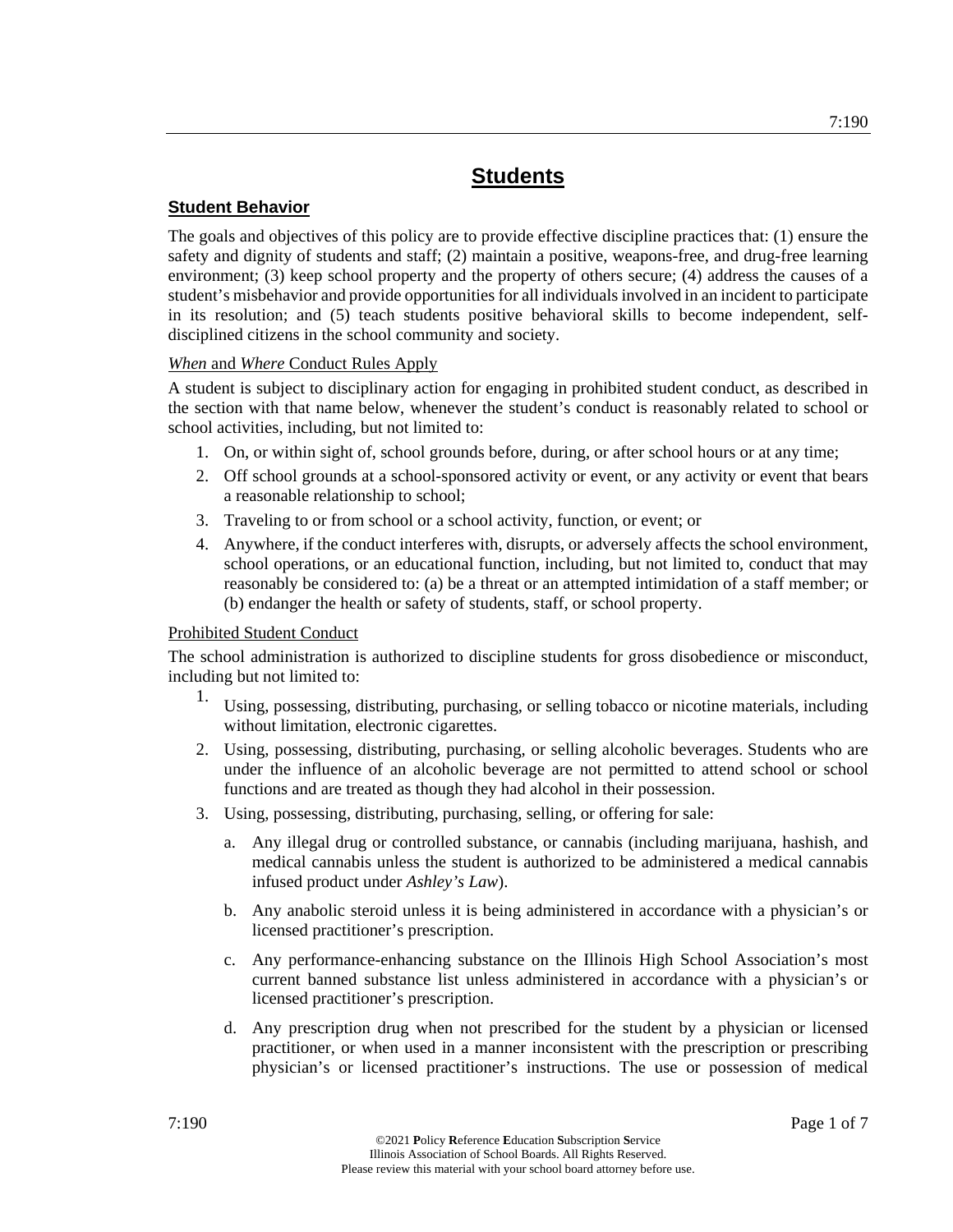cannabis, even by a student for whom medical cannabis has been prescribed, is prohibited unless the student is authorized to be administered a medical cannabis infused product under *Ashley's Law*.

- e. Any inhalant, regardless of whether it contains an illegal drug or controlled substance: (a) that a student believes is, or represents to be capable of, causing intoxication, hallucination, excitement, or dulling of the brain or nervous system; or (b) about which the student engaged in behavior that would lead a reasonable person to believe that the student intended the inhalant to cause intoxication, hallucination, excitement, or dulling of the brain or nervous system. The prohibition in this section does not apply to a student's use of asthma or other legally prescribed inhalant medications.
- f. Any substance inhaled, injected, smoked, consumed, or otherwise ingested or absorbed with the intention of causing a physiological or psychological change in the body, including without limitation, pure caffeine in tablet or powdered form.
- g. *Look-alike* or counterfeit drugs, including a substance that is not prohibited by this policy, but one: (a) that a student believes to be, or represents to be, an illegal drug, controlled substance, or other substance that is prohibited by this policy; or (b) about which a student engaged in behavior that would lead a reasonable person to believe that the student expressly or impliedly represented to be an illegal drug, controlled substance, or other substance that is prohibited by this policy.
- h. Drug paraphernalia, including devices that are or can be used to: (a) ingest, inhale, or inject cannabis or controlled substances into the body; and (b) grow, process, store, or conceal cannabis or controlled substances.

Students who are under the influence of any prohibited substance are not permitted to attend school or school functions and are treated as though they had the prohibited substance, as applicable, in their possession.

- 4. Using, possessing, controlling, or transferring a *weapon* as that term is defined in the **Weapons** section of this policy, or violating the **Weapons** section of this policy.
- 5. Using or possessing an electronic paging device. Using a cellular telephone, video recording device, personal digital assistant (PDA), or other electronic device in any manner that disrupts the educational environment or violates the rights of others, including using the device to take photographs in locker rooms or bathrooms, cheat, or otherwise violate student conduct rules. Prohibited conduct specifically includes, without limitation, creating, sending, sharing, viewing, receiving, or possessing an indecent visual depiction of oneself or another person through the use of a computer, electronic communication device, or cellular phone. Unless otherwise banned under this policy or by the Building Principal, all electronic devices must be kept powered-off or silenced and out-of-sight during the regular school day unless: (a) the supervising teacher grants permission; (b) use of the device is provided in a student's individualized education program (IEP); (c) it is used during the student's lunch period, or (d) it is needed in an emergency that threatens the safety of students, staff, or other individuals.
- 6. Using or possessing a laser pointer unless under a staff member's direct supervision and in the context of instruction.
- 7. Disobeying rules of student conduct or directives from staff members or school officials. Examples of disobeying staff directives include refusing a District staff member's request to stop, present school identification, or submit to a search.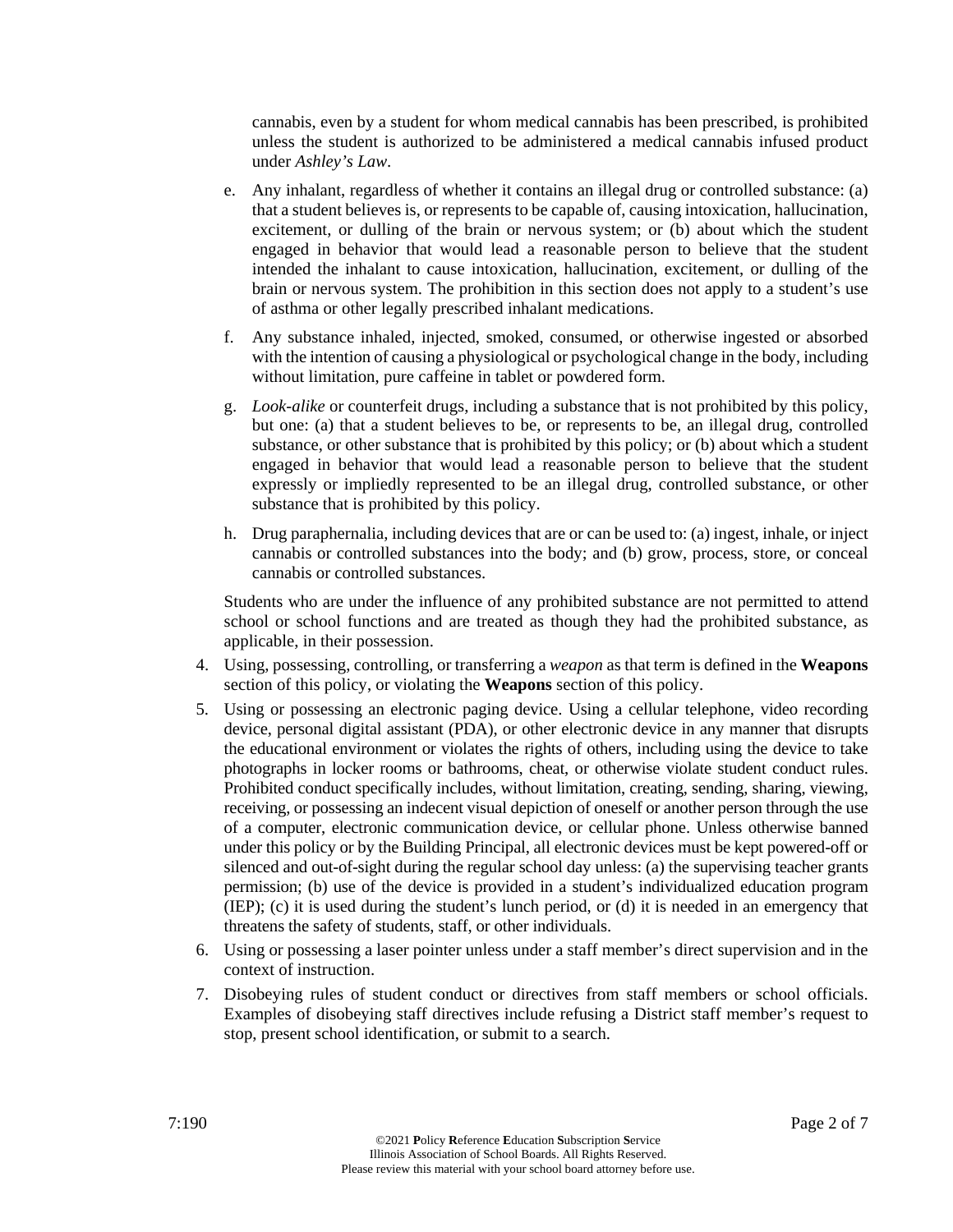- 8. Engaging in academic dishonesty, including cheating, intentionally plagiarizing, wrongfully giving or receiving help during an academic examination, altering report cards, and wrongfully obtaining test copies or scores.
- 9. Engaging in hazing or any kind of bullying or aggressive behavior that does physical or psychological harm to a staff person or another student, or urging other students to engage in such conduct. Prohibited conduct specifically includes, without limitation, any use of violence, intimidation, force, noise, coercion, threats, stalking, harassment, sexual harassment, public humiliation, theft or destruction of property, retaliation, hazing, bullying, bullying using a school computer or a school computer network, or other comparable conduct.
- 10. Engaging in any sexual activity, including without limitation, offensive touching, sexual harassment, indecent exposure (including mooning), and sexual assault. This does not include the non-disruptive: (a) expression of gender or sexual orientation or preference, or (b) display of affection during non-instructional time.
- 11. Teen dating violence, as described in Board policy 7:185, *Teen Dating Violence Prohibited*.
- 12. Causing or attempting to cause damage to, or stealing or attempting to steal, school property or another person's personal property.
- 13. Entering school property or a school facility without proper authorization.
- 14. In the absence of a reasonable belief that an emergency exists, calling emergency responders (such as calling 911); signaling or setting off alarms or signals indicating the presence of an emergency; or indicating the presence of a bomb or explosive device on school grounds, school bus, or at any school activity.
- 15. Being absent without a recognized excuse; State law and School Board policy regarding truancy control will be used with chronic and habitual truants.
- 16. Being involved with any public school fraternity, sorority, or secret society, by: (a) being a member; (b) promising to join; (c) pledging to become a member; or (d) soliciting any other person to join, promise to join, or be pledged to become a member.
- 17. Being involved in gangs or gang-related activities, including displaying gang symbols or paraphernalia.
- 18. Violating any criminal law, including but not limited to, assault, battery, arson, theft, gambling, eavesdropping, vandalism, and hazing.
- 19. Making an explicit threat on an Internet website against a school employee, a student, or any school-related personnel if the Internet website through which the threat was made is a site that was accessible within the school at the time the threat was made or was available to third parties who worked or studied within the school grounds at the time the threat was made, and the threat could be reasonably interpreted as threatening to the safety and security of the threatened individual because of his or her duties or employment status or status as a student inside the school.
- 20. Operating an unmanned aircraft system (UAS) or drone for any purpose on school grounds or at any school event unless granted permission by the Superintendent or designee.
- 21. Engaging in any activity, on or off campus, that interferes with, disrupts, or adversely affects the school environment, school operations, or an educational function, including but not limited to, conduct that may reasonably be considered to: (a) be a threat or an attempted intimidation of a staff member; or (b) endanger the health or safety of students, staff, or school property.

For purposes of this policy, the term *possession* includes having control, custody, or care, currently or in the past, of an object or substance, including situations in which the item is: (a) on the student's person; (b) contained in another item belonging to, or under the control of, the student, such as in the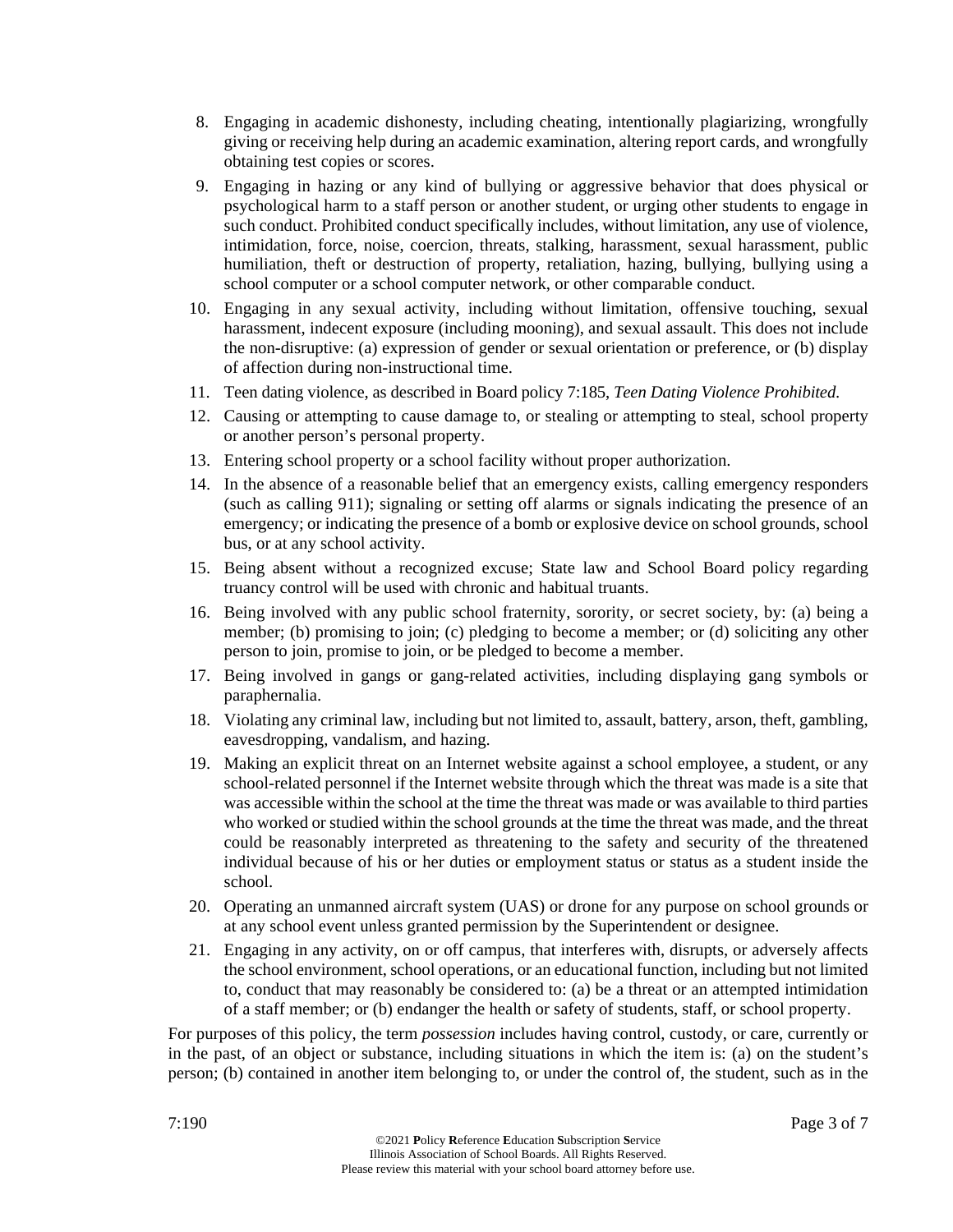student's clothing, backpack, or automobile; (c) in a school's student locker, desk, or other school property; or (d) at any location on school property or at a school-sponsored event.

Efforts, including the use of positive interventions and supports, shall be made to deter students, while at school or a school-related event, from engaging in aggressive behavior that may reasonably produce physical or psychological harm to someone else. The Superintendent or designee shall ensure that the parent/guardian of a student who engages in aggressive behavior is notified of the incident. The failure to provide such notification does not limit the Board's authority to impose discipline, including suspension or expulsion, for such behavior.

No disciplinary action shall be taken against any student that is based totally or in part on the refusal of the student's parent/guardian to administer or consent to the administration of psychotropic or psychostimulant medication to the student.

#### Disciplinary Measures

School officials shall limit the number and duration of expulsions and out-of-school suspensions to the greatest extent practicable, and, where practicable and reasonable, shall consider forms of nonexclusionary discipline before using out-of-school suspensions or expulsions. School personnel shall not advise or encourage students to drop out voluntarily due to behavioral or academic difficulties. Potential disciplinary measures include, without limitation, any of the following:

- 1. Notifying parent(s)/guardian(s).
- 2. Disciplinary conference.
- 3. Withholding of privileges.
- 4. Temporary removal from the classroom.
- 5. Return of property or restitution for lost, stolen, or damaged property.
- 6. In-school suspension. The Building Principal or designee shall ensure that the student is properly supervised.
- 7. After-school study or Saturday study provided the student's parent/guardian has been notified. If transportation arrangements cannot be agreed upon, an alternative disciplinary measure must be used. The student must be supervised by the detaining teacher or the Building Principal or designee.
- 8. Community service with local public and nonprofit agencies that enhances community efforts to meet human, educational, environmental, or public safety needs. The District will not provide transportation. School administration shall use this option only as an alternative to another disciplinary measure, giving the student and/or parent/guardian the choice.
- 9. Seizure of contraband; confiscation and temporary retention of personal property that was used to violate this policy or school disciplinary rules.
- 10. Suspension of bus riding privileges in accordance with Board policy 7:220, *Bus Conduct*.
- 11. Out-of-school suspension from school and all school activities in accordance with Board policy 7:200, *Suspension Procedures*. A student who has been suspended may also be restricted from being on school grounds and at school activities.
- 12. Expulsion from school and all school activities for a definite time period not to exceed two calendar years in accordance with Board policy 7:210, *Expulsion Procedures*. A student who has been expelled may also be restricted from being on school grounds and at school activities.
- 13. Transfer to an alternative program if the student is expelled or otherwise qualifies for the transfer under State law. The transfer shall be in the manner provided in Article 13A or 13B of the School Code.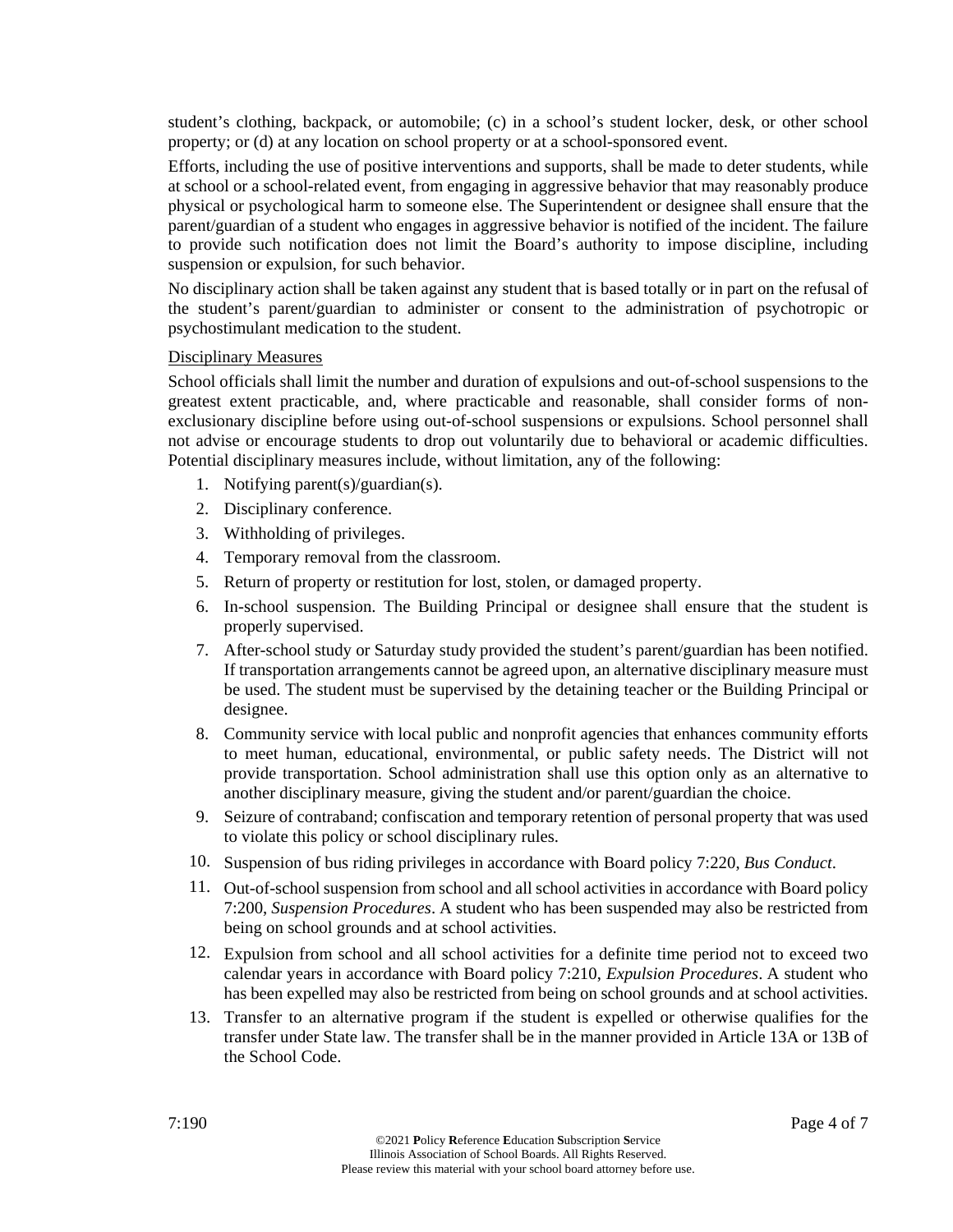14. Notifying juvenile authorities or other law enforcement whenever the conduct involves criminal activity, including but not limited to, illegal drugs (controlled substances), *look-alikes*, alcohol, or weapons or in other circumstances as authorized by the reciprocal reporting agreement between the District and local law enforcement agencies.

The above list of disciplinary measures is a range of options that will not always be applicable in every case. In some circumstances, it may not be possible to avoid suspending or expelling a student because behavioral interventions, other than a suspension and expulsion, will not be appropriate and available, and the only reasonable and practical way to resolve the threat and/or address the disruption is a suspension or expulsion.

Corporal punishment is prohibited. *Corporal punishment* is defined as slapping, paddling, or prolonged maintenance of students in physically painful positions, or intentional infliction of bodily harm. Corporal punishment does not include reasonable force as needed to maintain safety for students, staff, or other persons, or for the purpose of self-defense or defense of property.

## Isolated Time Out, Time Out, and Physical Restraint

Neither isolated time out, time out, nor physical restraint shall be used to discipline or punish a student. These methods are only authorized for use as permitted in 105 ILCS 5/10-20.33, State Board of Education rules (23 Ill.Admin.Code §§ 1.280, 1.285), and the District's procedure(s).

## Weapons

A student who is determined to have brought one of the following objects to school, any schoolsponsored activity or event, or any activity or event that bears a reasonable relationship to school shall be expelled for a period of at least one calendar year but not more than two calendar years:

- 1. A *firearm*, meaning any gun, rifle, shotgun, or weapon as defined by Section 921 of Title 18 of the United States Code (18 U.S.C. § 921), firearm as defined in Section 1.1 of the Firearm Owners Identification Card Act (430 ILCS 65/), or firearm as defined in Section 24-1 of the Criminal Code of 1961 (720 ILCS 5/24-1).
- 2. A knife, brass knuckles, or other knuckle weapon regardless of its composition, a billy club, or any other object if used or attempted to be used to cause bodily harm, including *look-alikes* of any *firearm* as defined above.

The expulsion requirement under either paragraph one or two above may be modified by the Superintendent, and the Superintendent's determination may be modified by the Board on a case-bycase basis. The Superintendent or designee may grant an exception to this policy, upon the prior request of an adult supervisor, for students in theatre, cooking, ROTC, martial arts, and similar programs, whether or not school-sponsored, provided the item is not equipped, nor intended, to do bodily harm.

This policy's prohibitions concerning weapons apply regardless of whether: (1) a student is licensed to carry a concealed firearm, or (2) the Board permits visitors, who are licensed to carry a concealed firearm, to store a firearm in a locked vehicle in a school parking area.

## Re-Engagement of Returning Students

The Superintendent or designee shall maintain a process to facilitate the re-engagement of students who are returning from an out-of-school suspension, expulsion, or an alternative school setting. The goal of re-engagement shall be to support the student's ability to be successful in school following a period of exclusionary discipline and shall include the opportunity for students who have been suspended to complete or make up work for equivalent academic credit.

## Required Notices

A school staff member shall immediately notify the office of the Building Principal in the event that he or she: (1) observes any person in possession of a firearm on or around school grounds; however, such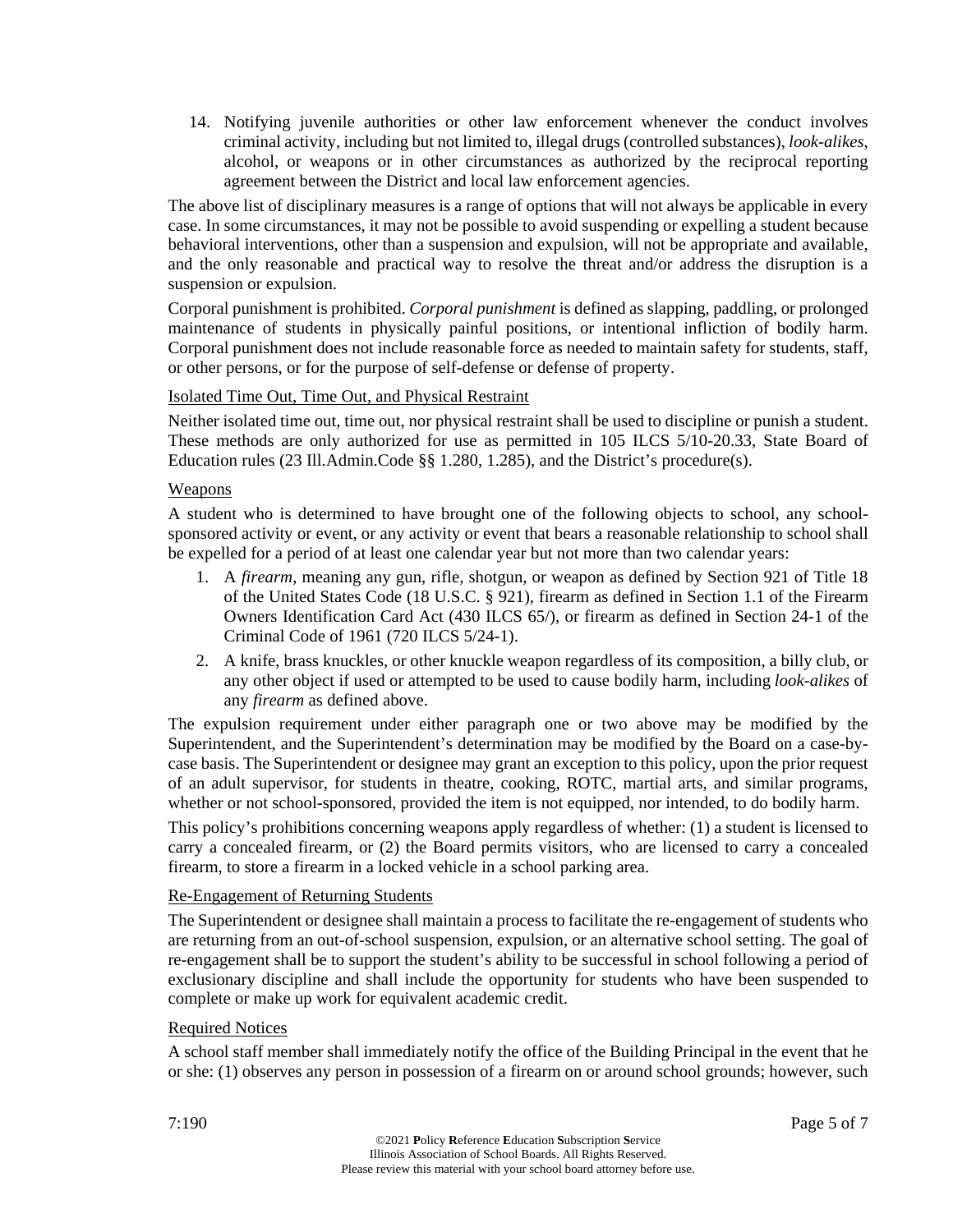action may be delayed if immediate notice would endanger students under his or her supervision, (2) observes or has reason to suspect that any person on school grounds is or was involved in a drug-related incident, or (3) observes a battery committed against any staff member. Upon receiving such a report, the Building Principal or designee shall immediately notify the local law enforcement agency, Ill. Dept. of State Police (ISP), and any involved student's parent/guardian. *School grounds* includes modes of transportation to school activities and any public way within 1000 feet of the school, as well as school property itself.

#### Delegation of Authority

Each teacher, and any other school personnel when students are under his or her charge, is authorized to impose any disciplinary measure, other than suspension, expulsion, corporal punishment, or inschool suspension, that is appropriate and in accordance with the policies and rules on student discipline. Teachers, other certificated [licensed] educational employees, and other persons providing a related service for or with respect to a student, may use reasonable force as needed to maintain safety for other students, school personnel, or other persons, or for the purpose of self-defense or defense of property. Teachers may temporarily remove students from a classroom for disruptive behavior.

The Superintendent, Building Principal, Assistant Building Principal, or Dean of Students is authorized to impose the same disciplinary measures as teachers and may suspend students guilty of gross disobedience or misconduct from school (including all school functions) and from riding the school bus, up to ten consecutive school days, provided the appropriate procedures are followed. The Board may suspend a student from riding the bus in excess of ten school days for safety reasons.

#### Student Handbook

The Superintendent, with input from the parent-teacher advisory committee shall prepare disciplinary rules implementing the District's disciplinary policies. These disciplinary rules shall be presented annually to the Board for its review and approval.

A student handbook, including the District disciplinary policies and rules, shall be distributed to the students' parents/guardians within 15 days of the beginning of the school year or a student's enrollment.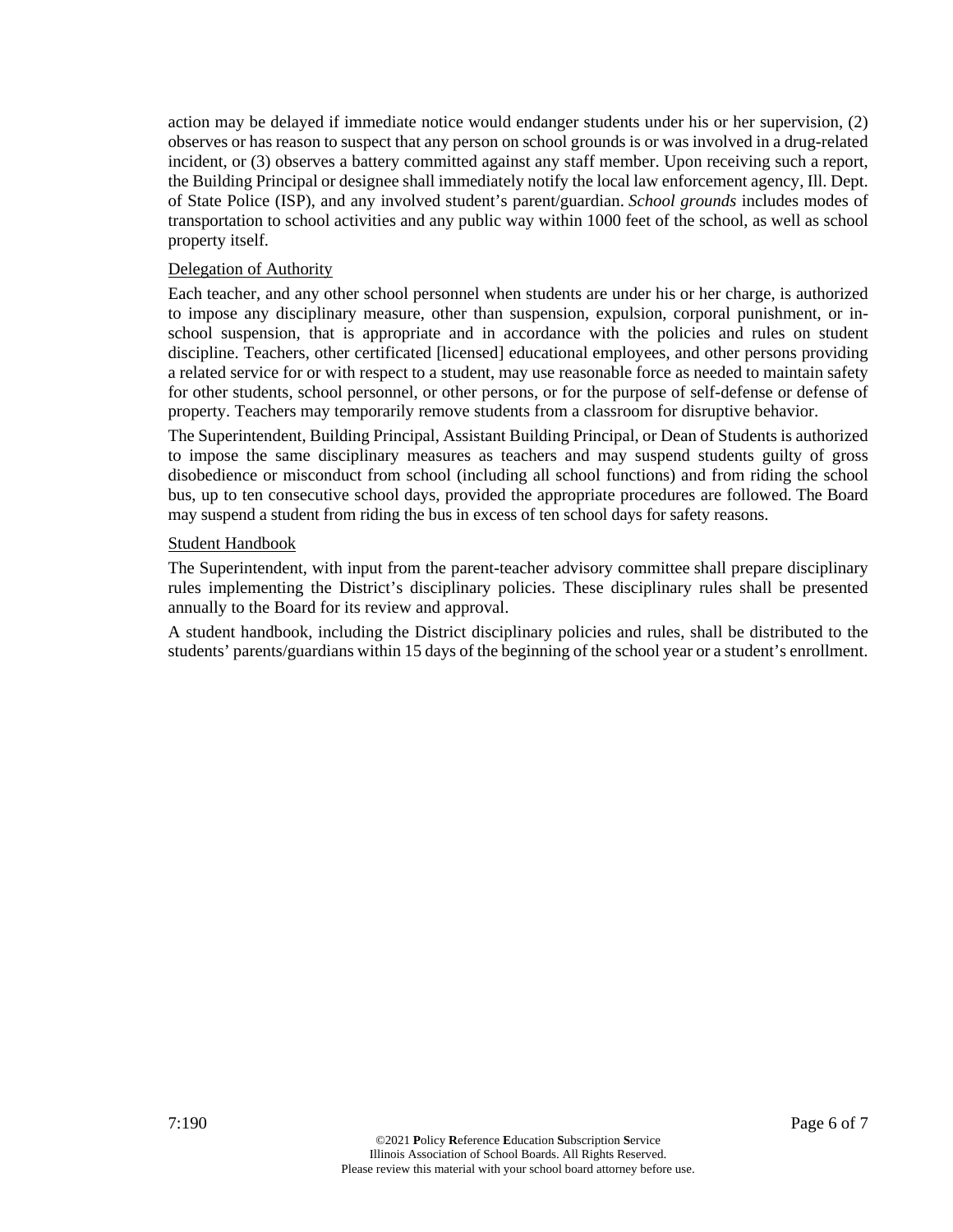| Incorporated       |                                                                                                                                                                                                                                                                                                                                                                                                                                                                                                                                                                                                                                                                                                                                                                                                                                                                                                                                                                                                        |
|--------------------|--------------------------------------------------------------------------------------------------------------------------------------------------------------------------------------------------------------------------------------------------------------------------------------------------------------------------------------------------------------------------------------------------------------------------------------------------------------------------------------------------------------------------------------------------------------------------------------------------------------------------------------------------------------------------------------------------------------------------------------------------------------------------------------------------------------------------------------------------------------------------------------------------------------------------------------------------------------------------------------------------------|
| by Reference:      | 7:190-AP4 (Use of Isolated Time Out, Time Out, and Physical Restraint)                                                                                                                                                                                                                                                                                                                                                                                                                                                                                                                                                                                                                                                                                                                                                                                                                                                                                                                                 |
| <b>LEGAL REF.:</b> | 20 U.S.C. §6081, Pro-Children Act of 1994.<br>20 U.S.C. §7961 et seq., Gun Free Schools Act.<br>105 ILCS 5/10-20.5b, 5/10-20.14, 5/10-20.28, 5/10-20.36, 5/10-21.7, 5/10-21.10,<br>5/10-22.6, 5/10-27.1A, 5/10-27.1B, 5/22-33, 5/24-24, 5/26-12, 5/27-23.7, and<br>$5/31-3.$<br>105 ILCS 110/3.10, Critical Health Problems and Comprehensive Health Education<br>Act.<br>410 ILCS 130/, Compassionate Use of Medical Cannabis Pilot Program.<br>410 ILCS 647/, Powdered Caffeine Control and Education Act.<br>430 ILCS 66/, Firearm Concealed Carry Act.<br>23 Ill.Admin.Code §§ 1.280, 1.285.                                                                                                                                                                                                                                                                                                                                                                                                       |
| <b>CROSS REF.:</b> | 2:150 (Committees), 2:240 (Board Policy Development), 5:230 (Maintaining<br>Student Discipline), 6:110 (Programs for Students At Risk of Academic Failure<br>and/or Dropping Out of School and Graduation Incentives Program), 7:70<br>(Attendance and Truancy), 7:130 (Student Rights and Responsibilities), 7:140<br>(Search and Seizure), 7:150 (Agency and Police Interviews), 7:160 (Student<br>Appearance), 7:170 (Vandalism), 7:180 (Prevention of and Response to Bullying,<br>Intimidation, and Harassment), 7:185 (Teen Dating Violence Prohibited), 7:200<br>(Suspension Procedures), 7:210 (Expulsion Procedures), 7:220 (Bus Conduct),<br>7:230 (Misconduct by Students with Disabilities), 7:240 (Conduct Code for<br>Participants in Extracurricular Activities), 7:270 (Administering Medicines to<br>Students), 7:310 (Restrictions on Publications; Elementary Schools), 7:315<br>(Restrictions on Publications; High Schools), 8:30 (Visitors to and Conduct on<br>School Property) |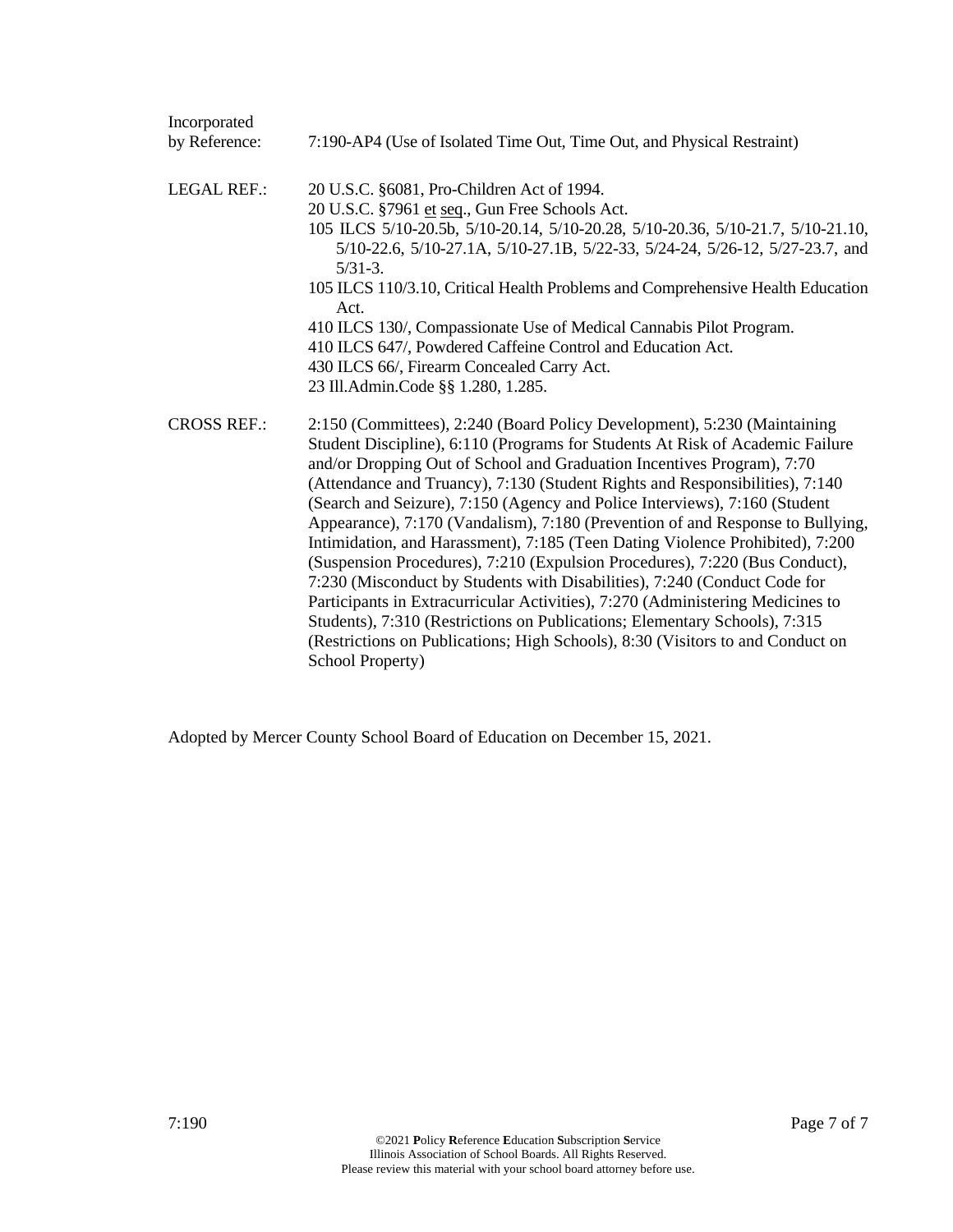## **Suspension Procedures**

#### In-School Suspension

The Superintendent or designee is authorized to maintain an in-school suspension program. The program shall include, at a minimum, each of the following:

- 1. Before assigning a student to in-school suspension, the charges will be explained and the student will be given an opportunity to respond to the charges.
- 2. Students are supervised by licensed school personnel.
- 3. Students are given the opportunity to complete classroom work during the in-school suspension for equivalent academic credit.

#### Out-of-School Suspension

The Superintendent or designee shall implement suspension procedures that provide, at a minimum, for each of the following:

- 1. A conference during which the charges will be explained and the student will be given an opportunity to respond to the charges before he or she may be suspended.
- 2. A pre-suspension conference is not required, and the student can be immediately suspended when the student's presence poses a continuing danger to persons or property or an ongoing threat of disruption to the educational process. In such cases, the notice and conference shall follow as soon as practicable.
- 3. An attempted phone call to the student's parent(s)/guardian(s).
- 4. A written notice of the suspension to the parent(s)/guardian(s) and the student, which shall:
	- a. Provide notice to the parent(s)/guardian(s) of their child's right to a review of the suspension;
	- b. Include information about an opportunity to make up work missed during the suspension for equivalent academic credit;
	- c. Detail the specific act of gross disobedience or misconduct resulting in the decision to suspend;
	- d. Provide rationale or an explanation of how the chosen number of suspension days will address the threat or disruption posed by the student or his or her act of gross disobedience or misconduct; and
	- e. Depending upon the length of the out-of-school suspension, include the following applicable information:
		- i. For a suspension of 3 school days or less, an explanation that the student's continuing presence in school would either pose:
			- a) A threat to school safety, or
			- b) A disruption to other students' learning opportunities.
		- ii. For a suspension of 4 or more school days, an explanation:
			- a) That other appropriate and available behavioral and disciplinary interventions have been exhausted,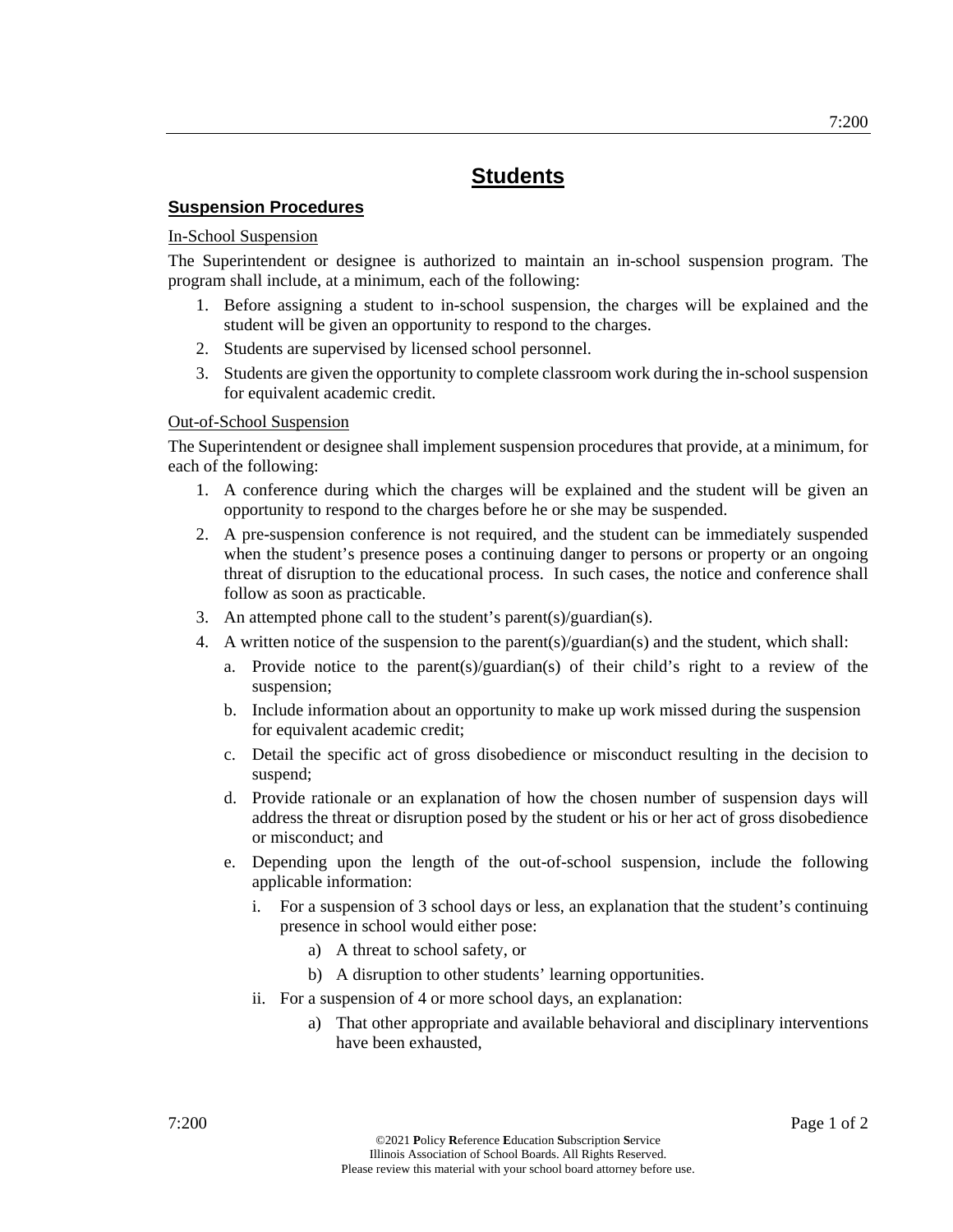- b) As to whether school officials attempted other interventions or determined that no other interventions were available for the student, and
- c) That the student's continuing presence in school would either:
	- i) Pose a threat to the safety of other students, staff, or members of the school community, or
	- ii) Substantially disrupt, impede, or interfere with the operation of the school.
- iii. For a suspension of 5 or more school days, the information listed in section 4.e.ii., above, along with documentation by the Superintendent or designee determining what, if any, appropriate and available support services will be provided to the student during the length of his or her suspension.
- 5. A summary of the notice, including the reason for the suspension and the suspension length, must be given to the Board by the Superintendent or designee.
- 6. Upon request of the parent(s)/guardian(s), a review of the suspension shall be conducted by the Board or a hearing officer appointed by the Board. At the review, the student's parent(s)/guardian(s) may appear and discuss the suspension with the Board or its hearing officer and may be represented by counsel. Whenever there is evidence that mental illness may be the cause for the suspension, the Superintendent or designee shall invite a representative from a local mental health agency to consult with the Board. After presentation of the evidence or receipt of the hearing officer's report, the Board shall take such action as it finds appropriate. If the suspension is upheld, the Board's written suspension decision shall specifically detail items (a) and (e) in number 4, above.
- LEGAL REF.: Goss v. Lopez, 419 U.S. 565 (1975). 105 ILCS 5/10-20.14, 5/10-22.6. 23 Ill.Admin.Code §1.280.
- CROSS REF.: 5:100 (Staff Development Program), 7:130 (Student Rights and Responsibilities), 7:190 (Student Behavior), 7:220 (Bus Conduct)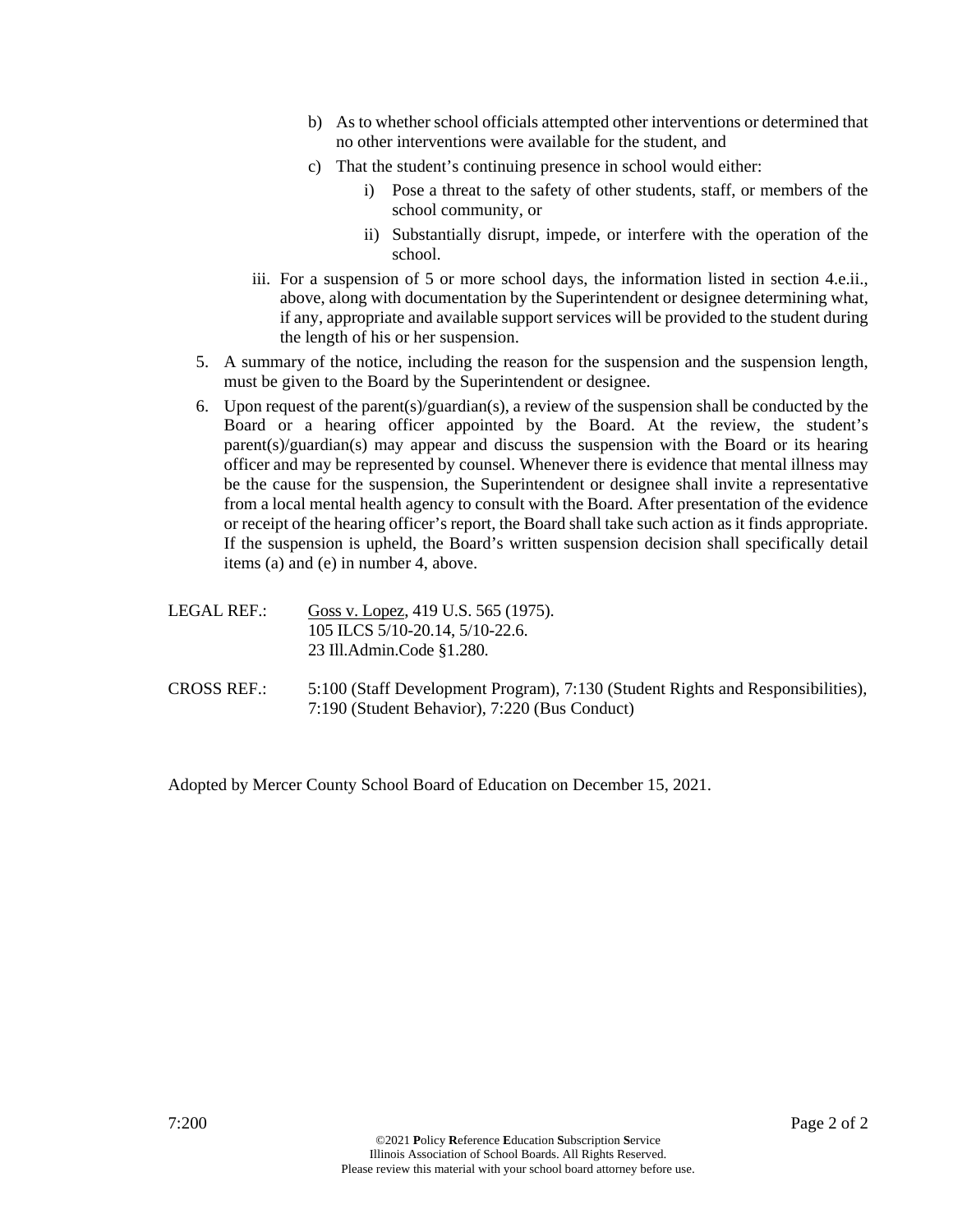## **Expulsion Procedures**

The Superintendent or designee shall implement expulsion procedures that provide, at a minimum, for the following:

- 1. Before a student may be expelled, the student and his or her parent(s)/guardian(s) shall be provided a written request to appear at a hearing to determine whether the student should be expelled. The request shall be sent by registered or certified mail, return receipt requested. The request shall:
	- a. Include the time, date, and place for the hearing.
	- b. Briefly describe what will happen during the hearing.
	- c. Detail the specific act of gross disobedience or misconduct resulting in the decision to recommend expulsion.
	- d. List the student's prior suspension(s).
	- e. State that the School Code allows the School Board to expel a student for a definite period of time not to exceed 2 calendar years, as determined on a case-by-case basis.
	- f. Ask that the student or parent(s)/guardian(s) or attorney inform the Superintendent or Board Attorney if the student will be represented by an attorney and, if so, the attorney's name and contact information.
- 2. Unless the student and parent(s)/guardian(s) indicate that they do not want a hearing or fail to appear at the designated time and place, the hearing will proceed. It shall be conducted by the Board or a hearing officer appointed by it. If a hearing officer is appointed, he or she shall report to the Board the evidence presented at the hearing and the Board shall take such final action as it finds appropriate. Whenever there is evidence that mental illness may be the cause for the recommended expulsion, the Superintendent or designee shall invite a representative from a local mental health agency to consult with the Board.
- 3. During the expulsion hearing, the Board or hearing officer shall hear evidence concerning whether the student is guilty of the gross disobedience or misconduct as charged. School officials must provide: (1) testimony of any other interventions attempted and exhausted or of their determination that no other appropriate and available interventions were available for the student, and (2) evidence of the threat or disruption posed by the student. The student and his or her parent(s)/guardian(s) may be represented by counsel, offer evidence, present witnesses, cross-examine witnesses who testified, and otherwise present reasons why the student should not be expelled. After presentation of the evidence or receipt of the hearing officer's report, the Board shall decide the issue of guilt and take such action as it finds appropriate.
- 4. If the Board acts to expel the student, its written expulsion decision shall:
	- a. Detail the specific reason why removing the student from his or her learning environment is in the best interest of the school.
	- b. Provide a rationale for the specific duration of the recommended expulsion.
	- c. Document how school officials determined that all behavioral and disciplinary interventions have been exhausted by specifying which interventions were attempted or whether school officials determined that no other appropriate and available interventions existed for the student.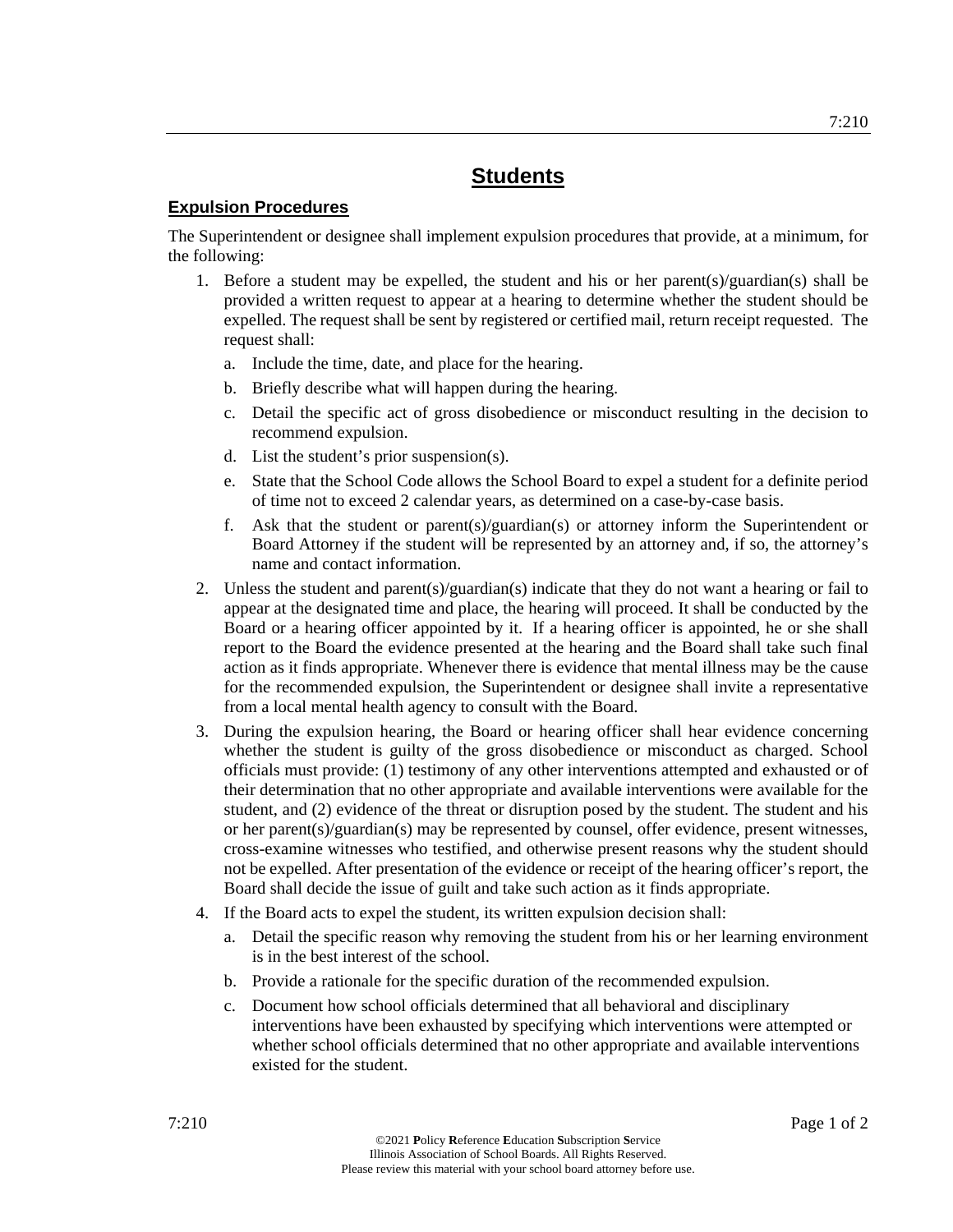- d. Document how the student's continuing presence in school would (1) pose a threat to the safety of other students, staff, or members of the school community, or (2) substantially disrupt, impede, or interfere with the operation of the school.
- 5. Upon expulsion, the District may refer the student to appropriate and available support services.

```
LEGAL REF.: Goss v. Lopez, 419 U.S. 565 (1975). 
      105 ILCS 5/10-20.14, 5/10-22.6.
```
CROSS REF.: 5:100 (Staff Development Program), 7:130 (Student Rights and Responsibilities), 7:190 (Student Behavior), 7:200 (Suspension Procedures), 7:230 (Misconduct by Students with Disabilities)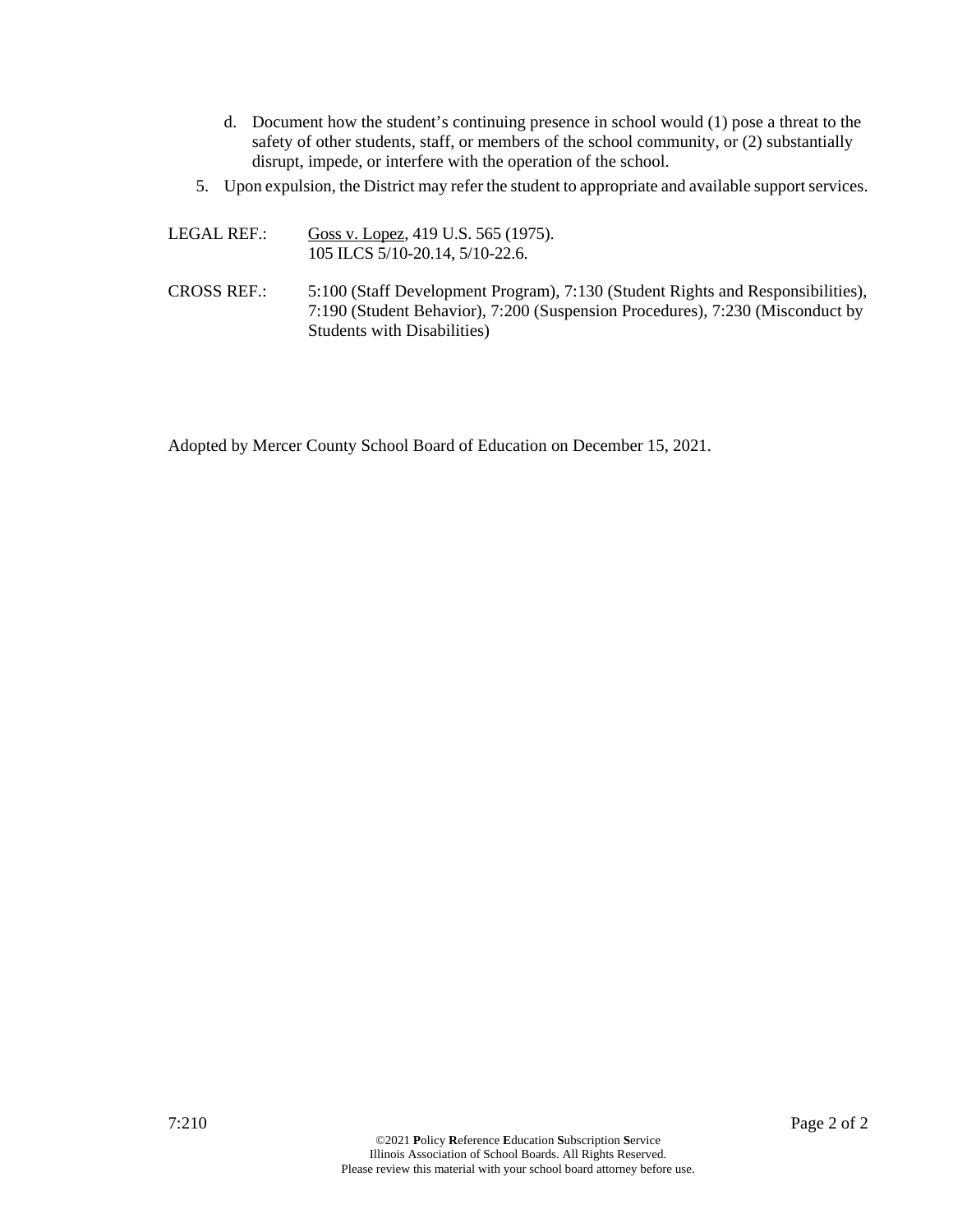## **Bus Conduct**

All students must follow the District's *School Bus Safety Rules*.

## School Bus Suspensions

The Superintendent, or any designee as permitted in the School Code, is authorized to suspend a student from riding the school bus for up to 10 consecutive school days for engaging in gross disobedience or misconduct, including but not limited to, the following:

- 1. Prohibited student conduct as defined in School Board policy 7:190, *Student Behavior*.
- 2. Willful injury or threat of injury to a bus driver or to another rider.
- 3. Willful and/or repeated defacement of the bus.
- 4. Repeated use of profanity.
- 5. Repeated willful disobedience of a directive from a bus driver or other supervisor.
- 6. Such other behavior as the Superintendent or designee deems to threaten the safe operation of the bus and/or its occupants.

If a student is suspended from riding the bus for gross disobedience or misconduct on a bus, the School Board may suspend the student from riding the school bus for a period in excess of 10 days for safety reasons. The District's regular suspension procedures shall be used to suspend a student's privilege to ride a school bus.

## Academic Credit for Missed Classes During School Bus Suspension

A student suspended from riding the bus who does not have alternate transportation to school shall have the opportunity to complete or make up work for equivalent academic credit. It shall be the responsibility of the student's parent or guardian to notify the school that the student does not have alternate transportation.

## Electronic Recordings on School Buses

Electronic visual and audio recordings may be used on school buses to monitor conduct and to promote and maintain a safe environment for students and employees when transportation is provided for any school related activity. Notice of electronic recordings shall be displayed on the exterior of the vehicle's entrance door and front interior bulkhead in compliance with State law and the rules of the Illinois Department of Transportation, Division of Traffic Safety.

Students are prohibited from tampering with electronic recording devices. Students who violate this policy shall be disciplined in accordance with the Board's discipline policy and shall reimburse the School District for any necessary repairs or replacement.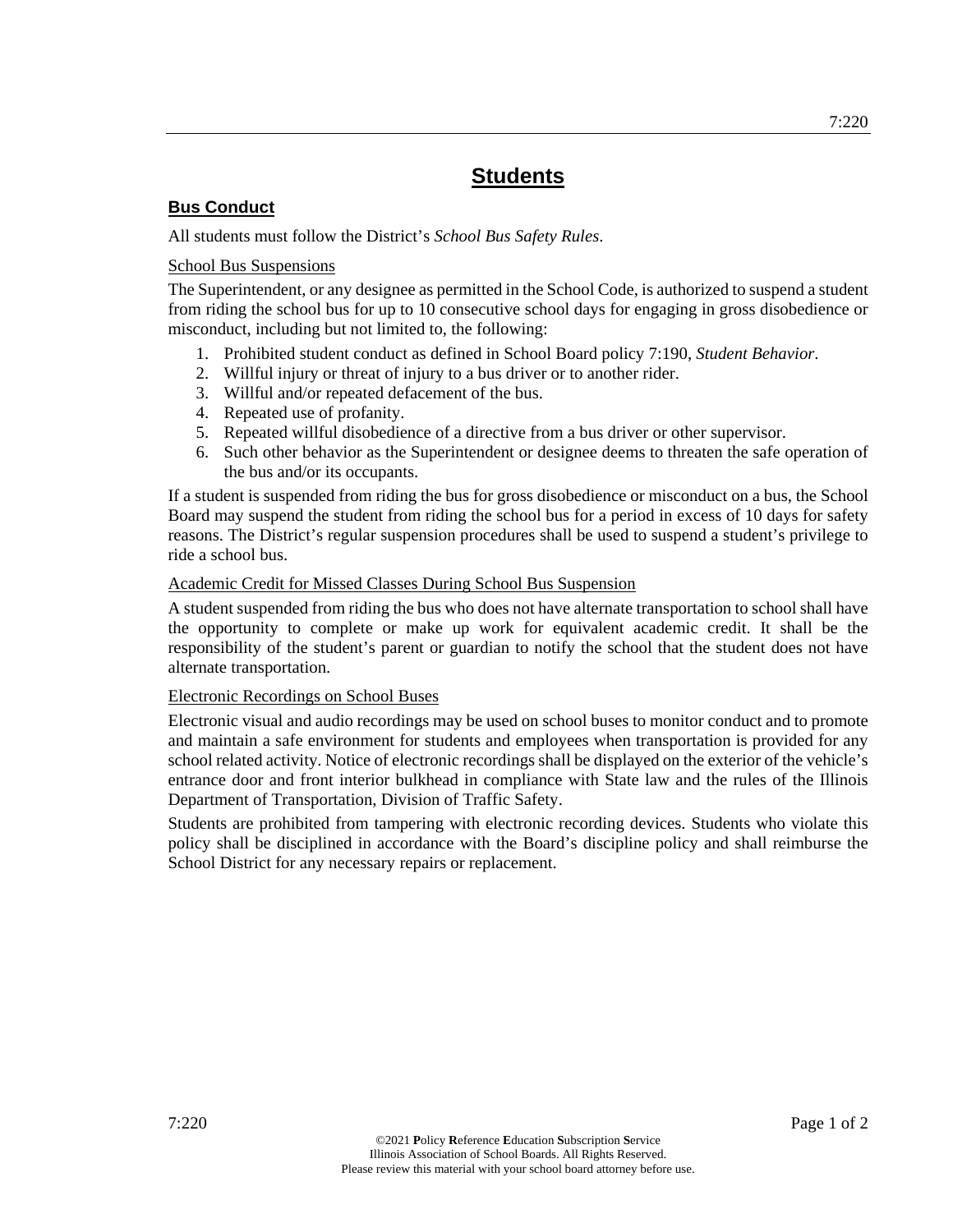- LEGAL REF.: Family Educational Rights and Privacy Act, 20 U.S.C. §1232g; 34 C.F.R. Part 99. 105 ILCS 5/10-20.14, 5/10-22.6, and 10/. 720 ILCS 5/14-3(m). 23 Ill.Admin.Code Part 375, Student Records.
- CROSS REF.: 4:110 (Transportation), 4:170 (Safety), 7:130 (Student Rights and Responsibilities), 7:170 (Vandalism), 7:190 (Student Behavior), 7:200 (Suspension Procedures), 7:230 (Misconduct by Students with Disabilities), 7:340 (Student Records)
- ADMIN. PROC.: 4:110-AP3 (School Bus Safety Rules)

**Adopted by Mercer County School Board of Education on July 21, 2021**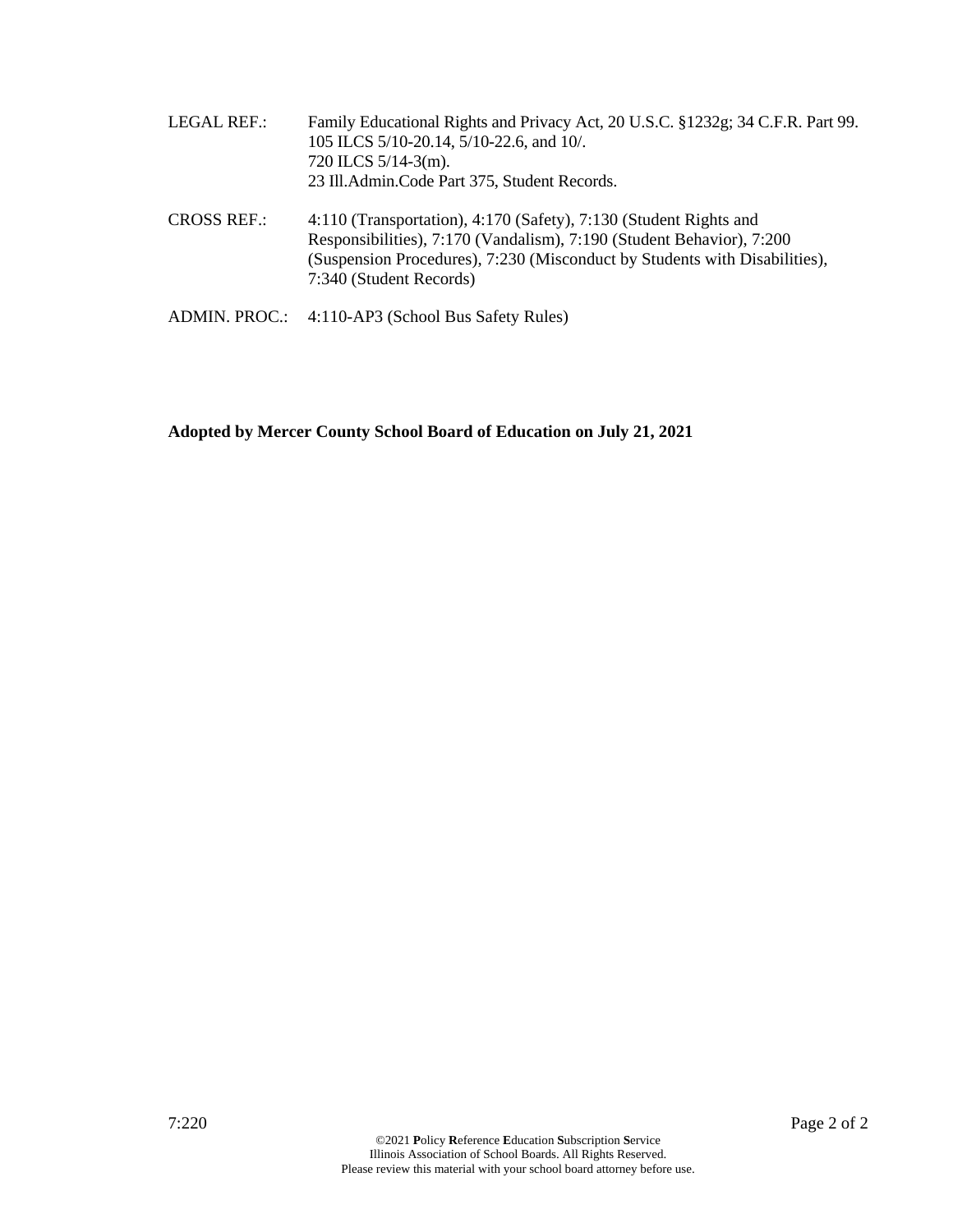## **Misconduct by Students with Disabilities**

## Behavioral Interventions

Behavioral interventions shall be used with students with disabilities to promote and strengthen desirable behaviors and reduce identified inappropriate behaviors. The School Board will establish and maintain a committee to develop, implement, and monitor procedures on the use of behavioral interventions for children with disabilities.

## Discipline of Special Education Students

The District shall comply with the Individuals With Disabilities Education Improvement Act of 2004 and the Illinois State Board of Education's *Special Education* rules when disciplining special education students. No special education student shall be expelled if the student's particular act of gross disobedience or misconduct is a manifestation of his or her disability.

| LEGAL REF.:        | Individuals With Disabilities Education Improvement Act of 2004, 20 U.S.C. |  |  |  |  |
|--------------------|----------------------------------------------------------------------------|--|--|--|--|
|                    | §§1412, 1413, and 1415.                                                    |  |  |  |  |
|                    | Gun-Free Schools Act, 20 U.S.C. §7151 et seq.                              |  |  |  |  |
|                    | 34 C.F.R. §§300.101, 300.530 - 300.536.                                    |  |  |  |  |
|                    | 105 ILCS 5/10-22.6 and 5/14-8.05.                                          |  |  |  |  |
|                    | 23 Ill.Admin.Code §226.400.                                                |  |  |  |  |
|                    | Honig v. Doe, 108 S.Ct. 592 (1988).                                        |  |  |  |  |
| <b>CROSS REF.:</b> | 2:150 (Committees), 6:120 (Education of Children with Disabilities), 7:130 |  |  |  |  |
|                    | (Student Rights and Responsibilities), 7:190 (Student Behavior), 7:200     |  |  |  |  |

(Suspension Procedures), 7:210 (Expulsion Procedures), 7:220 (Bus Conduct)

## **Adopted by Mercer County School Board of Education on July 21, 2021**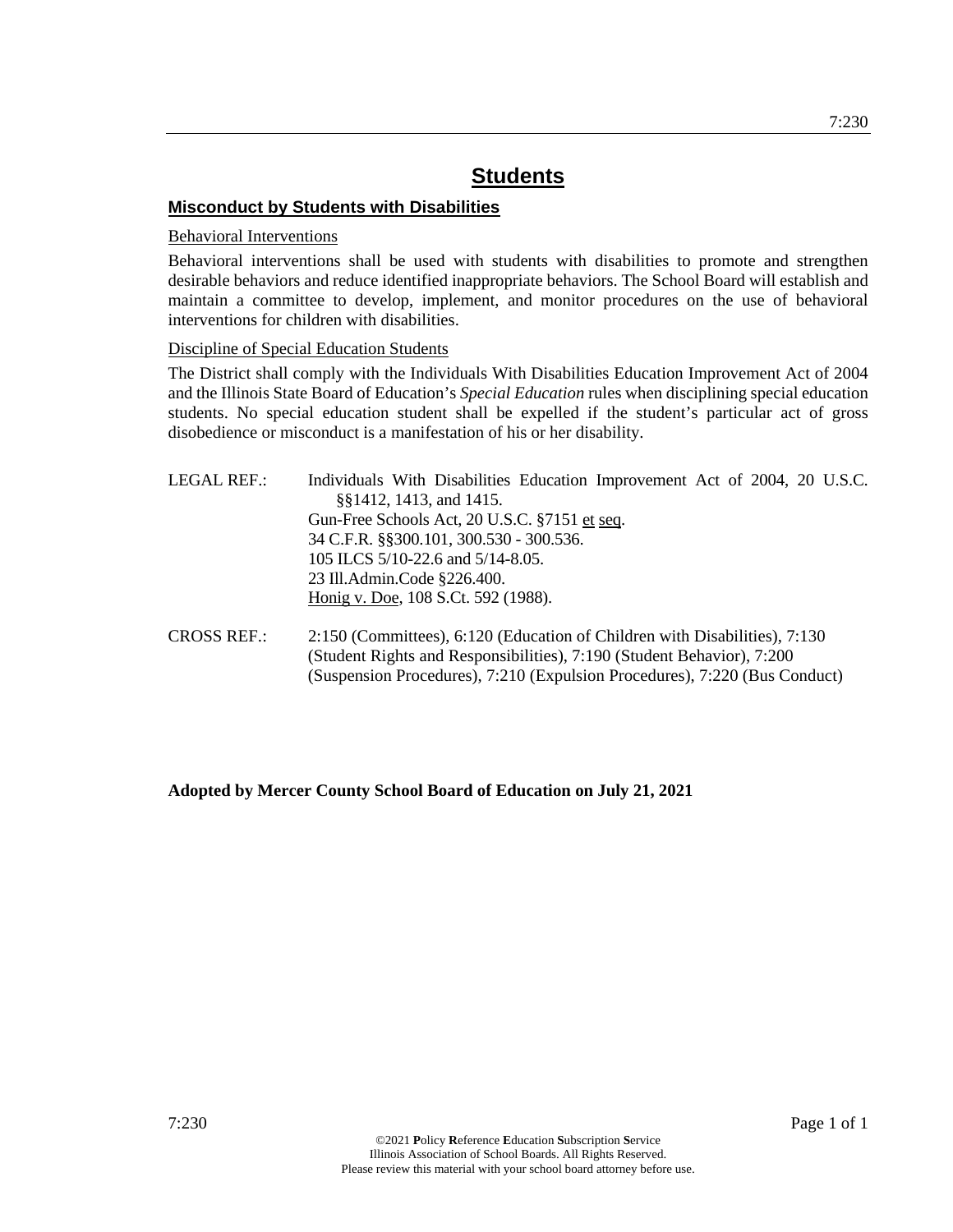## **Conduct Code for Participants in Extracurricular Activities**

The Superintendent or designee, using input from coaches and sponsors of extracurricular activities, shall develop a conduct code for all participants in extracurricular activities consistent with School Board policy. The conduct code shall: (1) require participants in extracurricular activities to conduct themselves as good citizens and exemplars of their school at all times, including after school, on days when school is not in session, and whether on or off school property; (2) emphasize that hazing and bullying activities are strictly prohibited; and (3) notify participants that failure to abide by it could result in discipline, up to and including removal from the activity. Participants who violate the conduct code will be allowed to give an explanation before being progressively disciplined. The conduct code shall be reviewed by the Building Principal periodically at his or her discretion and presented to the Board.

Participants in extracurricular activities must abide by the conduct code for the activity and Board policy 7:190, *Student Behavior*. All coaches and sponsors of extracurricular activities shall annually review the conduct code with participants and provide participants with a copy. In addition, coaches and sponsors of interscholastic athletic programs shall provide instruction on steroid abuse prevention to students in grades 7 through 12 participating in these programs.

## Extracurricular Drug and Alcohol Testing Program

The District maintains an extracurricular drug and alcohol testing program in order to foster the health, safety, and welfare of its students. Participation in extracurricular activities is a privilege and participants need to be exemplars. The program promotes healthy and drug-free participation.

Each student and his or her parents/guardians must consent to having the student submit to random drug and alcohol testing in order to participate in any extracurricular activity. Failure to sign the District's *Consent to Participate in Extracurricular Drug and Alcohol Testing Program* form will result in non-participation.

If a test is *positive*, the student will not participate in extracurricular activities until after a *follow-up* test is requested by the Building Principal or designee and the results are reported. The Building Principal or designee will request a *follow-up* test after such an interval of time that the substance previously found would normally be eliminated from the body. If this *follow-up* test is negative, the student will be allowed to resume extracurricular activities. If a *positive* result is obtained from the *follow-up* test, or any later test, the same previous procedure shall be followed.

The Superintendent or designee shall develop procedures to implement this policy. No student shall be expelled or suspended from school as a result of any verified positive test conducted under this program other than when independent reasonable suspicion of drug and/or alcohol usage exists. This program does not affect the District policies, practices, or rights to search or test any student who at the time exhibits cause for reasonable suspicion of drug and/or alcohol use.

## Performance Enhancing Drug Testing of High School Student Athletes

The Illinois High School Association (IHSA) prohibits participants in an athletic activity sponsored or sanctioned by IHSA from ingesting or otherwise using any performance enhancing substance on its banned substance list, without a written prescription and medical documentation provided by a licensed physician who evaluated the student-athlete for a legitimate medical condition. IHSA administers a performance-enhancing substance testing program. Under this program, student athletes are subject to random drug testing for the presence in their bodies of performance-enhancing substances on the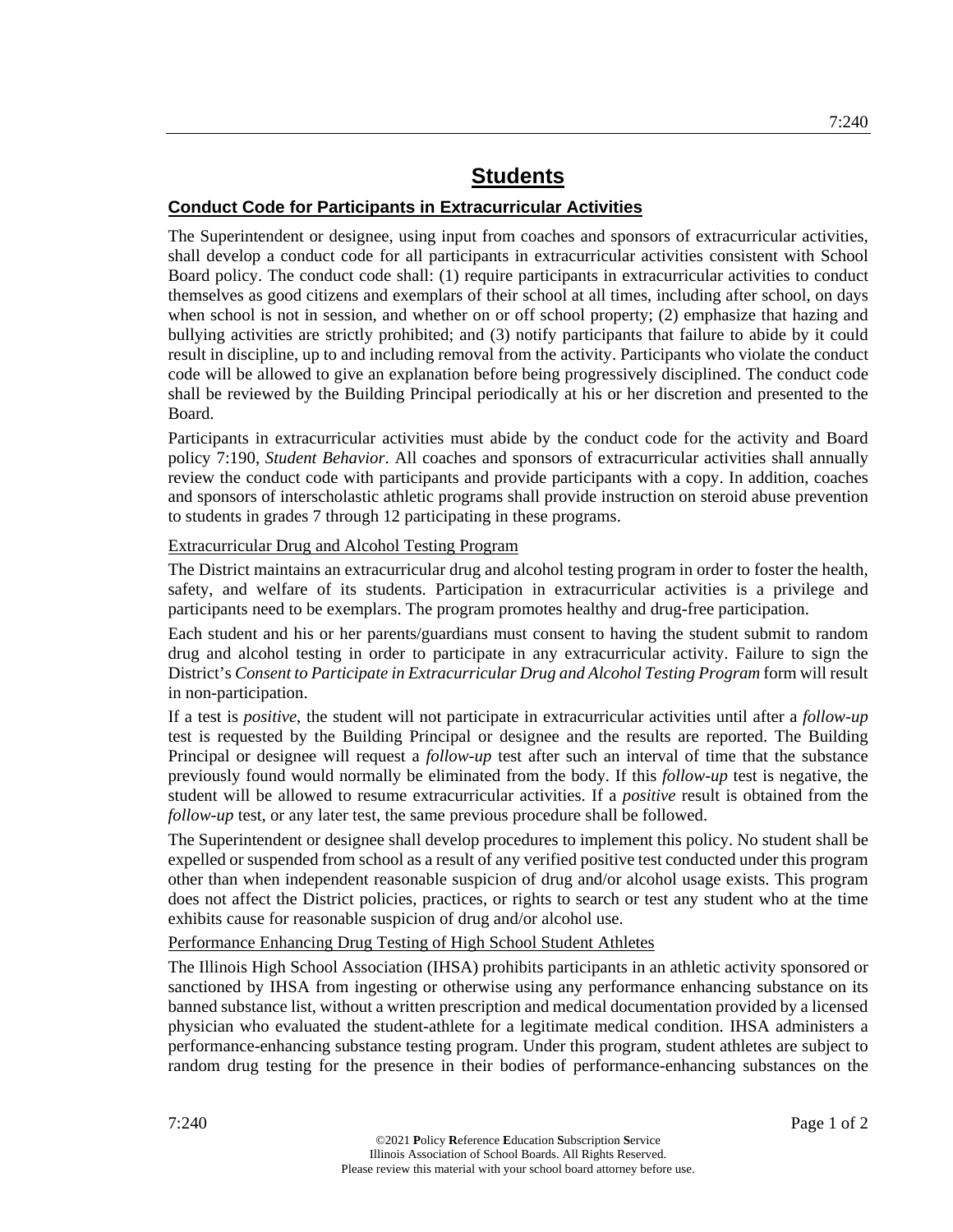IHSA's banned substance list. In addition to being penalized by IHSA, a student may be disciplined according to Board policy 7:190, *Student Behavior*.

LEGAL REF.: Mahanoy Area Sch. Dist. v. B.L., 141 S.Ct. 2038 (2021). Bd. of Educ. of Independent Sch. Dist. No. 92 v. Earls, 536 U.S. 822 (2002). Vernonia Sch. Dist. 475 v. Acton, 515 U.S. 646 (1995). Clements v. Bd. of Educ. of Decatur, 133 Ill.App.3d 531 (4th Dist. 1985). Kevin Jordan v. O'Fallon THSD 203, 302 Ill.App.3d 1070 (5th Dist. 1999). Todd v. Rush County Schs., 133 F.3d 984 (7th Cir. 1998).

105 ILCS 5/24-24, 5/27-23.3, and 25/2.

CROSS REF.: 5:280 (Duties and Qualifications), 6:190 (Extracurricular and Co-Curricular Activities), 7:180 (Prevention of and Response to Bullying, Intimidation, and Harassment), 7:190 (Student Behavior), 7:300 (Extracurricular Athletics)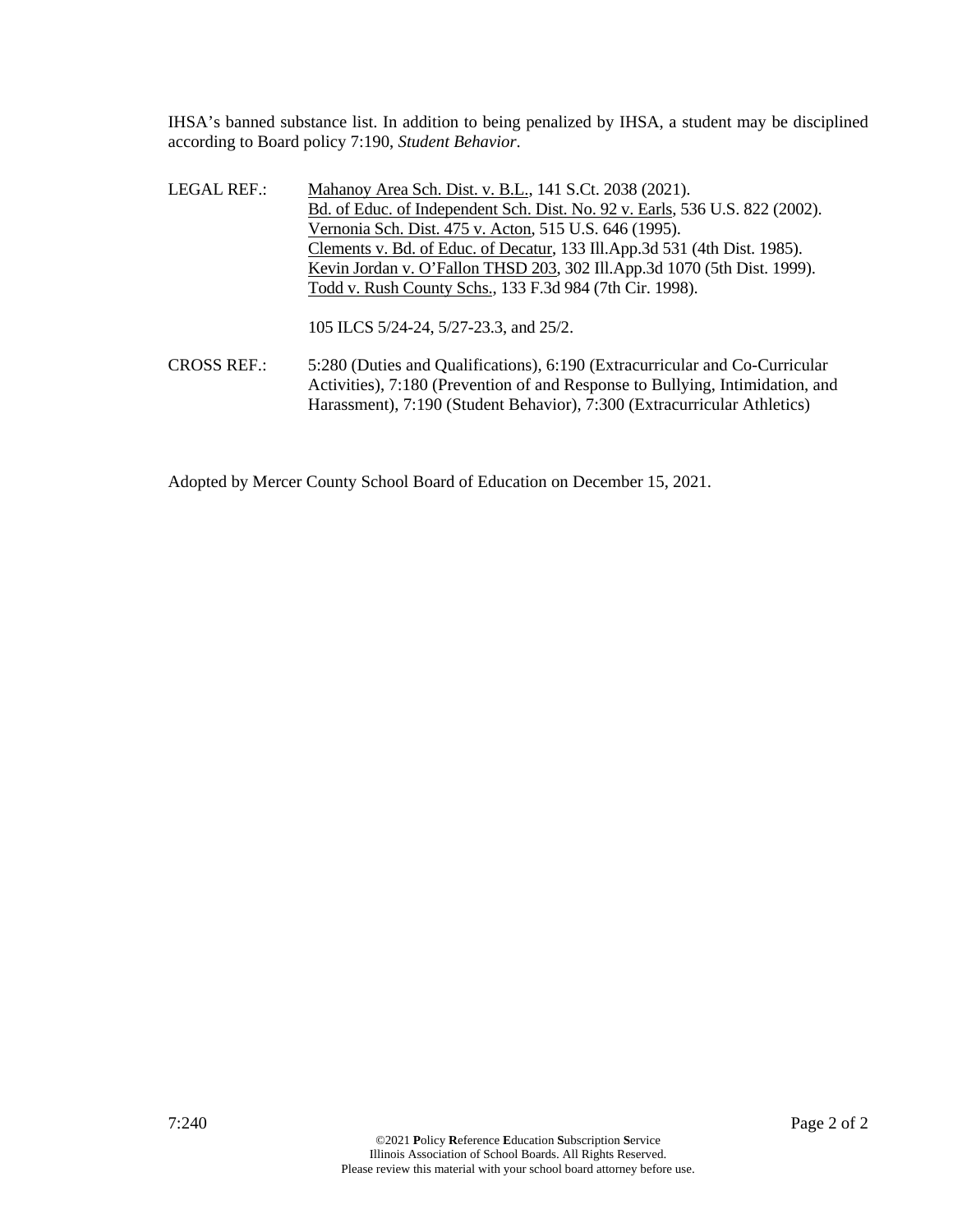## **Student Support Services**

The following student support services may be provided by the School District:

- 1. Health services supervised by a qualified school nurse. The Superintendent or designee may implement procedures to further a healthy school environment and prevent or reduce the spread of disease.
- 2. Educational and psychological testing services and the services of a school psychologist as needed. In all cases, written permission to administer a psychological examination must be obtained from a student's parent(s)/guardian(s). The results will be given to the parent(s)/guardian(s), with interpretation, as well as to the appropriate professional staff.
- 3. The services of a school social worker. A student's parent/guardian must consent to regular or continuing services from a social worker.
- 4. Guidance and school counseling services.
- 5. A liaison to facilitate the enrollment and transfer of records of students in the legal custody of the Illinois Department of Children and Family Services when enrolling in or changing schools.

The Superintendent or designee shall develop protocols for responding to students with social, emotional, or mental health needs that impact learning ability. The District, however, assumes no liability for preventing, identifying, or treating such needs.

## *Erin's Law* Counseling Options, Assistance, and Intervention

The Superintendent or designee will ensure that each school building's Student Support Committee identifies counseling options for students who are affected by sexual abuse, along with District and community-based options for victims of sexual abuse to obtain assistance and intervention. Community-based options must include a Children's Advocacy Center and sexual assault crisis center(s) that serve the District, if any.

This policy shall be implemented in a manner consistent with State and federal laws, including the Individuals with Disabilities Education Act, 42 U.S.C. §12101 et seq.

- LEGAL REF.: 105 ILCS 5/10-23.13(b) and 5/21B-25(G). 405 ILCS 49/, Children's Mental Health Act of 2003. 740 ILCS 110/, Mental Health and Developmental Disabilities Confidentiality Act.
- CROSS REF.: 6:65 (Student Social and Emotional Development), 6:270 (Guidance and Counseling Program), 7:100 (Health, Eye, and Dental Examinations; Immunizations; and Exclusion of Students), 7:280 (Communicable and Chronic Infectious Disease), 7:340 (Student Records)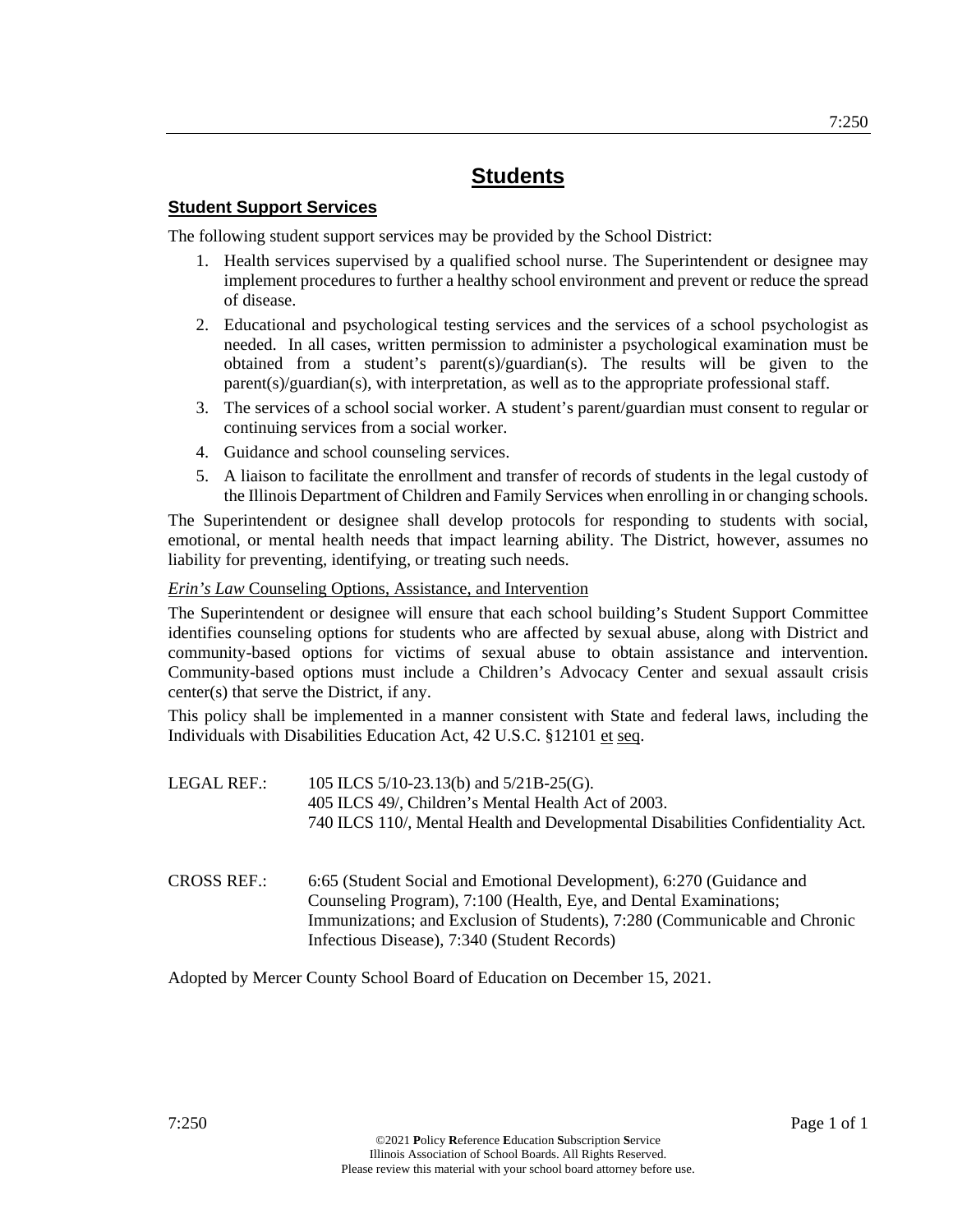## **Exemption from Physical Education**

In order to be excused from participation in physical education, a student must present an appropriate excuse from his or her parent/guardian or from a person licensed under the Medical Practice Act. The excuse may be based on medical or religious prohibitions. An excuse because of medical reasons must include a signed statement from a person licensed under the Medical Practice Act that corroborates the medical reason for the request. An excuse based on religious reasons must include a signed statement from a member of the clergy that corroborates the religious reason for the request. Upon written notice from a student's parent/guardian, a student will be excused from engaging in the physical activity components of physical education during a period of religious fasting.

Special activities in physical education will be provided for a student whose physical or emotional condition, as determined by a person licensed under the Medical Practice Act, prevents his or her participation in the physical education course.

State law prohibits the Board from honoring parental excuses based upon a student's participation in athletic training, activities, or competitions conducted outside the auspices of the School District.

A student who is eligible for special education may be excused from physical education courses in either of the following situations:

- 1. He or she (a) is in grades 3-12, (b) his or her IEP requires that special education support and services be provided during physical education time, and (c) the parent/guardian agrees or the IEP team makes the determination; or
- 2. He or she (a) has an IEP, (b) is participating in an adaptive athletic program outside of the school setting, and (c) the parent/guardian documents the student's participation as required by the Superintendent or designee.

A student requiring adapted physical education must receive that service in accordance with his or her Individualized Educational Program/Plan (IEP).

A student in grades 9-12, unless otherwise stated, may submit a written request to the Building Principal to be excused from physical education courses for the reasons stated in 6:310, *High School Credit for Non-District Experiences; Course Substitutions; Re-Entering Students*.

Students in grades 7 and 8 may submit a written request to the Building Principal to be excused from physical education courses because of his or her ongoing participation in an interscholastic or extracurricular athletic program. The Building Principal will evaluate requests on a case-by-case basis.

The Superintendent or designee shall maintain records showing that the criteria set forth in this policy were applied to the student's individual circumstances, as appropriate.

Students who have been excused from physical education shall return to the course as soon as practical. The following considerations will be used to determine when a student shall return to a physical education course:

- 1. The time of year when the student's participation ceases;
- 2. The student's class schedule; and
- 3. The student's future or planned additional participation in activities qualifying for substitutions for physical education as outlined in policy 6:310, *High School Credit for Non-District Experiences; Course Substitutions; Re-Entering Students*.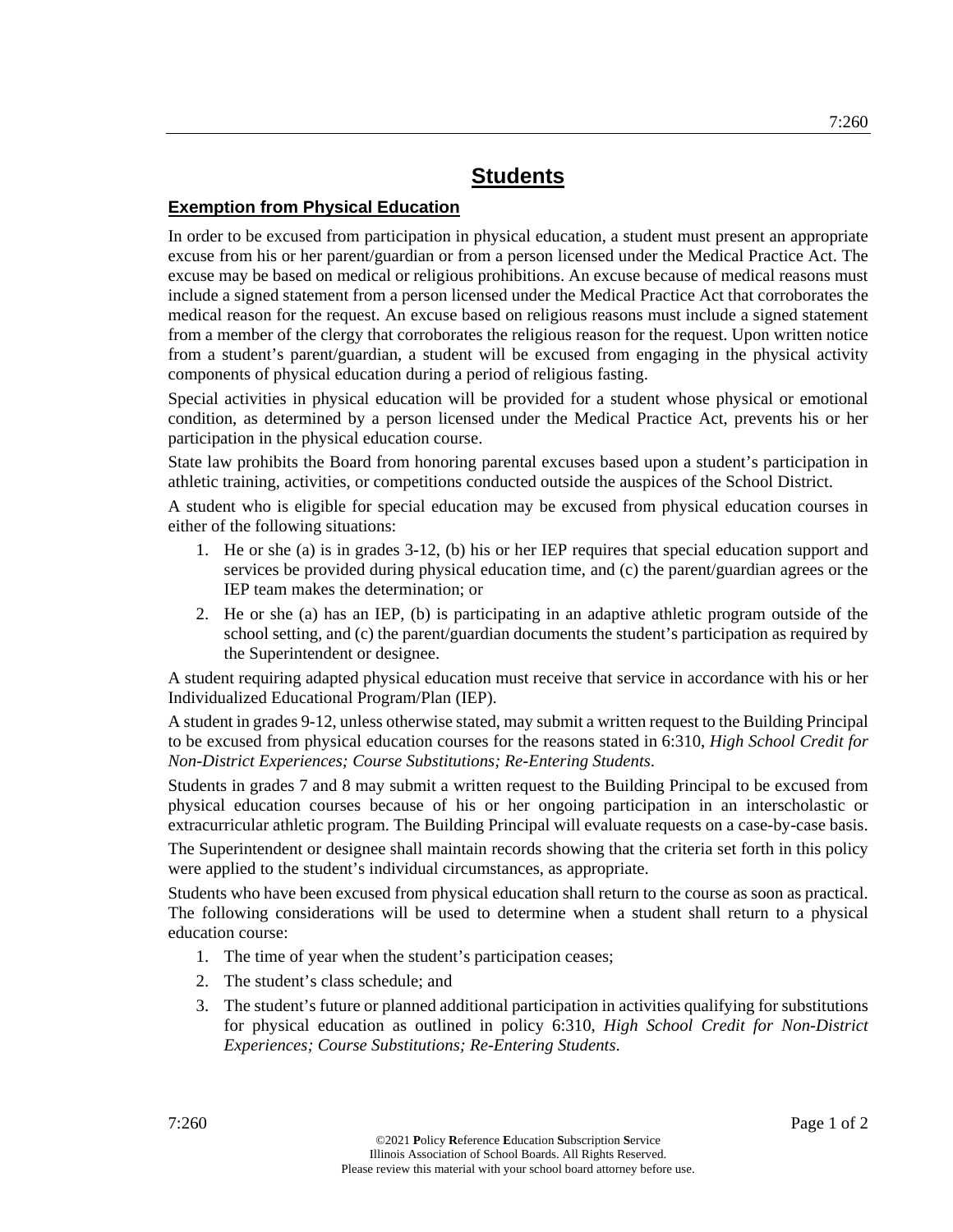| LEGAL REF.:        | 105 ILCS 5/27-6.<br>225 ILCS 60/, Medical Practice Act.<br>23 Ill.Admin.Code $\S1.420(p)$ and $\S1.425(d)$ , (e).                 |
|--------------------|-----------------------------------------------------------------------------------------------------------------------------------|
| <b>CROSS REF.:</b> | 6:60 (Curriculum Content), 6:310 (High School Credit for Non-District<br>Experiences; Course Substitutions; Re-Entering Students) |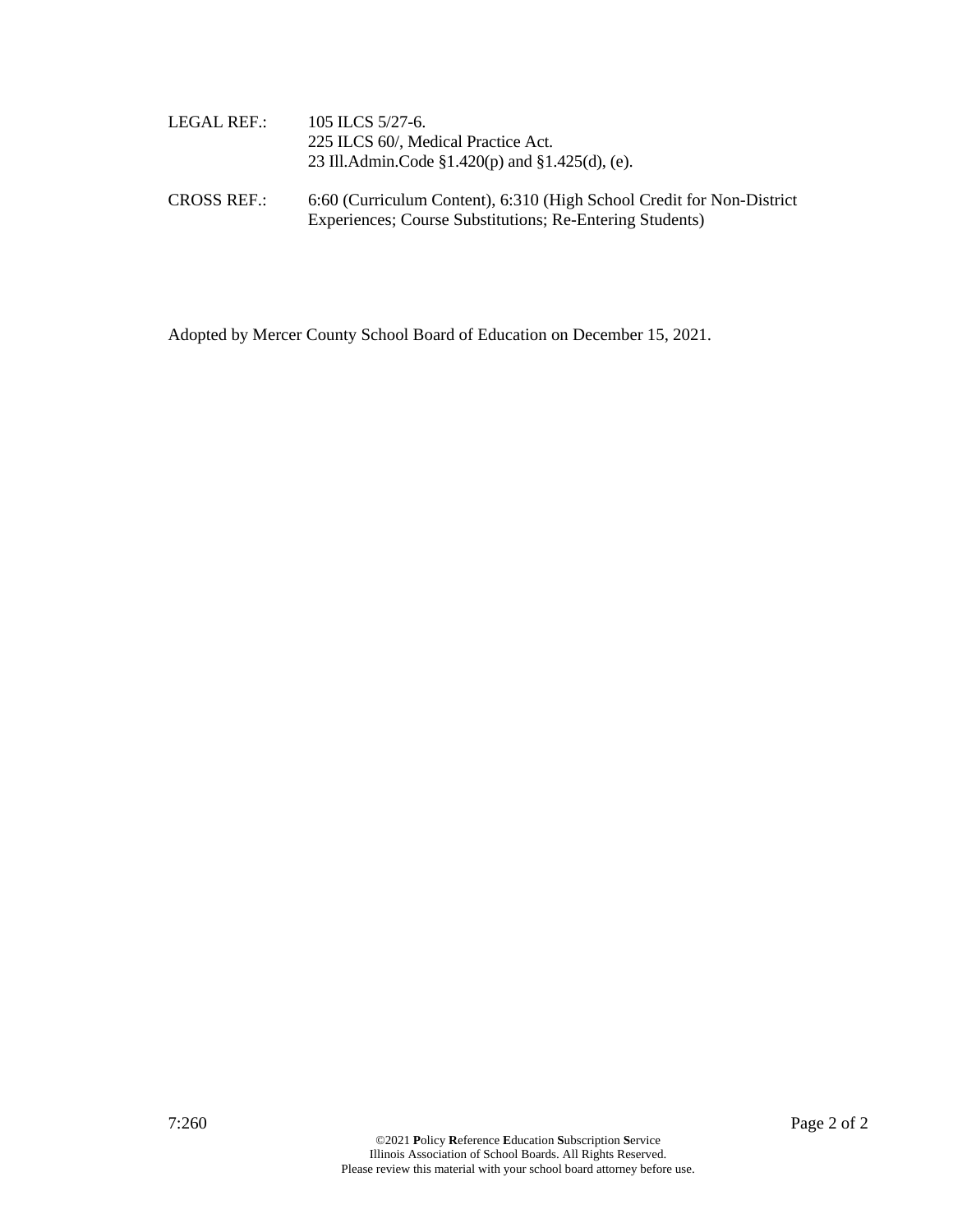## **Administering Medicines to Students**

Students should not take medication during school hours or during school-related activities unless it is necessary for a student's health and well-being. When a student's licensed health care provider and parent/guardian believe that it is necessary for the student to take a medication during school hours or school-related activities, the parent/guardian must request that the school dispense the medication to the child and otherwise follow the District's procedures on dispensing medication.

No School District employee shall administer to any student, or supervise a student's selfadministration of, any prescription or non-prescription medication until a completed and signed *School Medication Authorization Form* (*SMA Form*) is submitted by the student's parent/guardian.

No student shall possess or consume any prescription or non-prescription medication on school grounds or at a school-related function other than as provided for in this policy and its implementing procedures.

Nothing in this policy shall prohibit any school employee from providing emergency assistance to students, including administering medication.

The Building Principal shall include this policy in the Student Handbook and shall provide a copy to the parents/guardians of students.

## Self-Administration of Medication

A student may possess and self-administer an epinephrine injector, e.g., EpiPen®, and/or asthma medication prescribed for use at the student's discretion, provided the student's parent/guardian has completed and signed an *SMA Form*. The Superintendent or designee will ensure an Emergency Action Plan is developed for each self-administering student.

A student may self-administer medication required under a *qualifying plan*, provided the student's parent/guardian has completed and signed an *SMA Form*. A qualifying plan means: (1) an asthma action plan, (2) an Individual Health Care Action Plan, (3) an Ill. Food Allergy Emergency Action Plan and Treatment Authorization Form, (4) a plan pursuant to Section 504 of the federal Rehabilitation Act of 1973, or (5) a plan pursuant to the federal Individuals with Disabilities Education Act.

The District shall incur no liability, except for willful and wanton conduct, as a result of any injury arising from a student's self-administration of medication, including asthma medication or epinephrine injectors, or medication required under a qualifying plan. A student's parent/guardian must indemnify and hold harmless the District and its employees and agents, against any claims, except a claim based on willful and wanton conduct, arising out of a student's self-administration of an epinephrine injector, asthma medication, and/or a medication required under a qualifying plan.

## School District Supply of Undesignated Asthma Medication

The Superintendent or designee shall implement 105 ILCS 5/22-30(f) and maintain a supply of undesignated asthma medication in the name of the District and provide or administer them as necessary according to State law. *Undesignated asthma medication* means an asthma medication prescribed in the name of the District or one of its schools. A school nurse or trained personnel, as defined in State law, may administer an undesignated asthma medication to a person when they, in good faith, believe a person is having *respiratory distress*. Respiratory distress may be characterized as *mild-to-moderate* or *severe*. Each building administrator and/or his or her corresponding school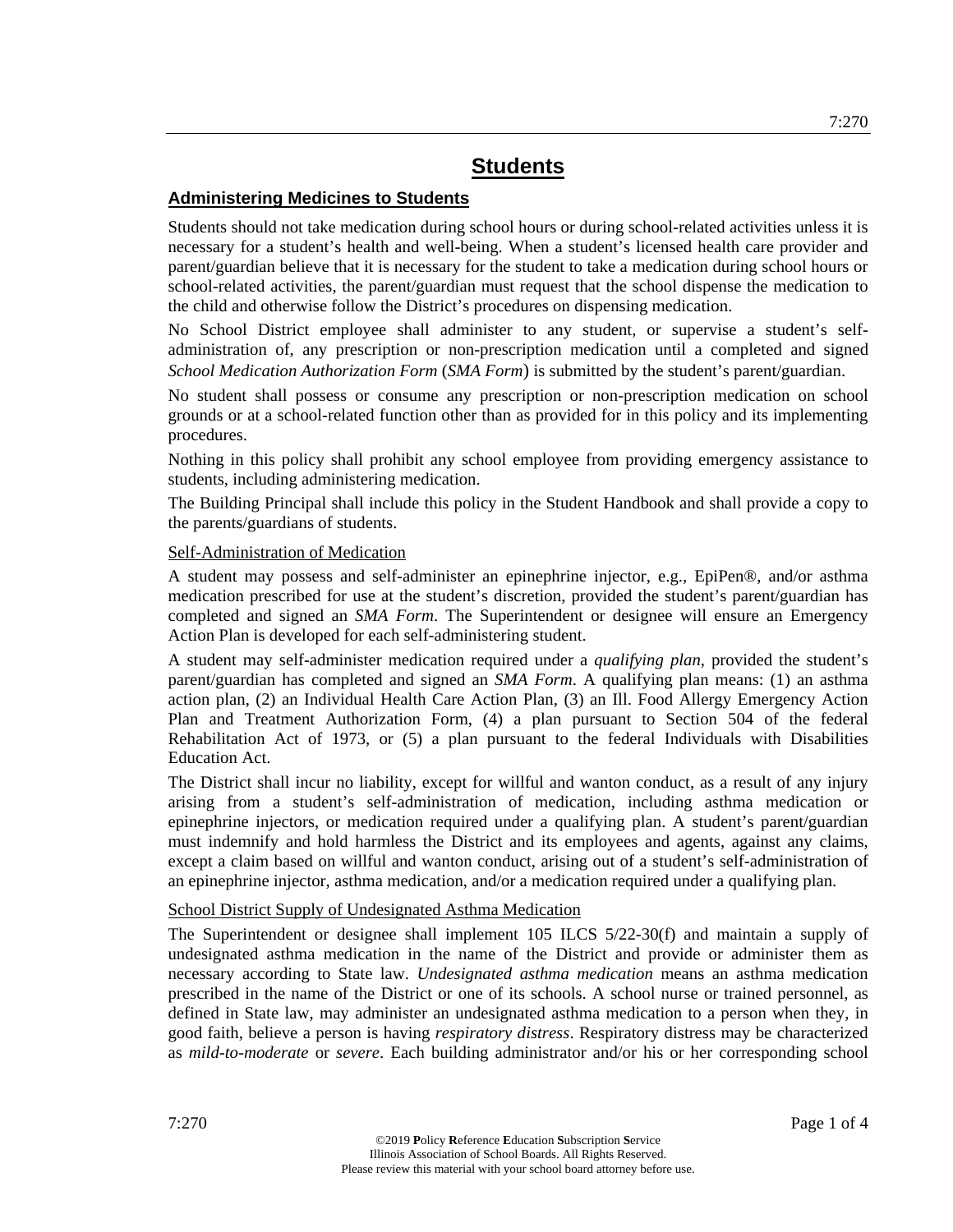nurse shall maintain the names of trained personnel who have received a statement of certification pursuant to State law.

#### School District Supply of Undesignated Epinephrine Injectors

The Superintendent or designee shall implement 105 ILCS 5/22-30(f) and maintain a supply of undesignated epinephrine injectors in the name of the District and provide or administer them as necessary according to State law. *Undesignated epinephrine injector* means an epinephrine injector prescribed in the name of the District or one of its schools. A school nurse or trained personnel, as defined in State law, may administer an undesignated epinephrine injector to a person when they, in good faith, believe a person is having an anaphylactic reaction. Each building administrator and/or his or her corresponding school nurse shall maintain the names of trained personnel who have received a statement of certification pursuant to State law.

#### School District Supply of Undesignated Opioid Antagonists

The Superintendent or designee shall implement 105 ILCS 5/22-30(f) and maintain a supply of undesignated opioid antagonists in the name of the District and provide or administer them as necessary according to State law. *Opioid antagonist* means a drug that binds to opioid receptors and blocks or inhibits the effect of opioids acting on those receptors, including, but not limited to, naloxone hydrochloride or any other similarly acting drug approved by the U.S. Food and Drug Administration. *Undesignated opioid antagonist* is not defined by the School Code; for purposes of this policy it means an opioid antagonist prescribed in the name of the District or one of its schools. A school nurse or trained personnel, as defined in State law, may administer an undesignated opioid antagonist to a person when they, in good faith, believe a person is having an opioid overdose. Each building administrator and/or his or her corresponding school nurse shall maintain the names of trained personnel who have received a statement of certification pursuant to State law. See the website for the Ill. Dept. of Human Services for information about opioid prevention, abuse, public awareness, and a toll-free number to provide information and referral services for persons with questions concerning substance abuse treatment.

#### School District Supply of Undesignated Glucagon

The Superintendent or designee shall implement 105 ILCS 145/27 and maintain a supply of undesignated glucagon in the name of the District in accordance with manufacturer's instructions.

When a student's prescribed glucagon is not available or has expired, a school nurse or delegated care aide may administer undesignated glucagon only if he or she is authorized to do so by a student's diabetes care plan.

#### Administration of Medical Cannabis

The Compassionate Use of Medical Cannabis Program Act allows a *medical cannabis infused product* to be administered to a student by one or more of the following individuals:

- 1. A parent/guardian of a student who is a minor who registers with the Ill. Dept. of Public Health (IDPH) as a *designated caregiver* to administer medical cannabis to their child. A designated caregiver may also be another individual other than the student's parent/guardian. Any designated caregiver must be at least 21 years old and is allowed to administer a *medical cannabis infused product* to a child who is a student on the premises of his or her school or on his or her school bus if:
	- a. Both the student and the designated caregiver possess valid registry identification cards issued by IDPH;
	- b. Copies of the registry identification cards are provided to the District;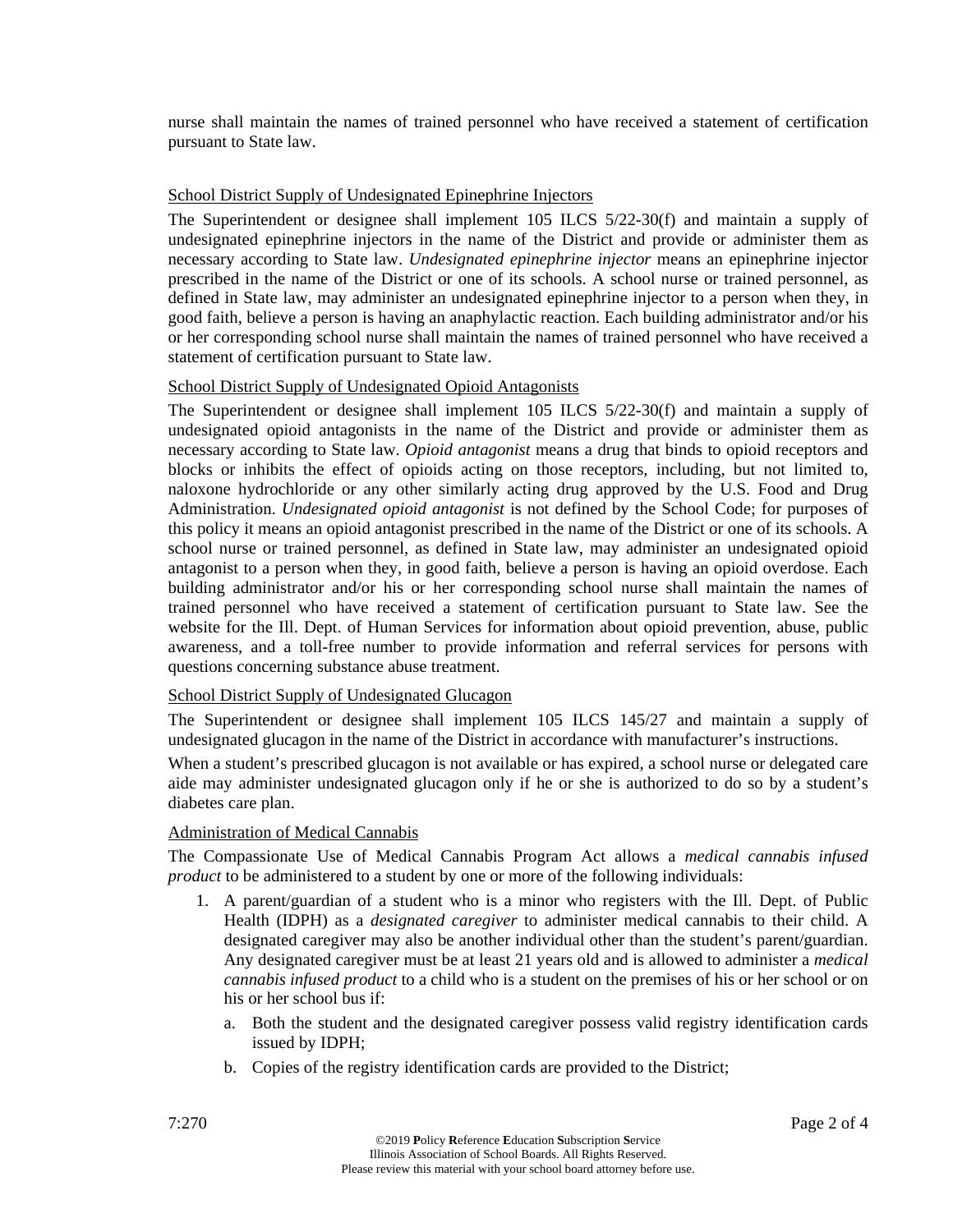- c. That student's parent/guardian completed, signed, and submitted a *School Medication Authorization Form - Medical Cannabis*; and
- d. After administering the product to the student, the designated caregiver immediately removes it from school premises or the school bus.
- 2. A properly trained school nurse or administrator, who shall be allowed to administer the *medical cannabis infused product* to the student on the premises of the child's school, at a school-sponsored activity, or before/after normal school activities, including while the student is in before-school or after-school care on school-operated property or while being transported on a school bus.
- 3. The student him or herself when the self-administration takes place under the direct supervision of a school nurse or administrator.

*Medical cannabis infused product* (product) includes oils, ointments, foods, and other products that contain usable cannabis but are not smoked or vaped. Smoking and/or vaping medical cannabis is prohibited.

The product may not be administered in a manner that, in the opinion of the District or school, would create a disruption to the educational environment or cause exposure of the product to other students. A school employee shall not be required to administer the product.

Discipline of a student for being administered a product by a designated caregiver, or by a school nurse or administrator, or who self-administers a product under the direct supervision of a school nurse or administrator pursuant to this policy is prohibited. The District may not deny a student attendance at a school solely because he or she requires administration of the product during school hours.

## Void Policy

The **School District Supply of Undesignated Asthma Medication** section of the policy is void whenever the Superintendent or designee is, for whatever reason, unable to: (1) obtain for the District a prescription for undesignated asthma medication from a physician or advanced practice nurse licensed to practice medicine in all its branches, or (2) fill the District's prescription for undesignated school asthma medication.

The **School District Supply of Undesignated Epinephrine Injectors** section of the policy is void whenever the Superintendent or designee is, for whatever reason, unable to: (1) obtain for the District a prescription for undesignated epinephrine injectors from a physician or advanced practice nurse licensed to practice medicine in all its branches, or (2) fill the District's prescription for undesignated school epinephrine injectors.

The **School District Supply of Undesignated Opioid Antagonists** section of the policy is void whenever the Superintendent or designee is, for whatever reason, unable to: (1) obtain for the District a prescription for opioid antagonists from a health care professional who has been delegated prescriptive authority for opioid antagonists in accordance with Section 5-23 of the Substance Use Disorder Act, or (2) fill the District's prescription for undesignated school opioid antagonists.

The **School District Supply of Undesignated Glucagon** section of the policy is void whenever the Superintendent or designee is, for whatever reason, unable to: (1) obtain for the District a prescription for glucagon from a qualifying prescriber, or (2) fill the District's prescription for undesignated school glucagon.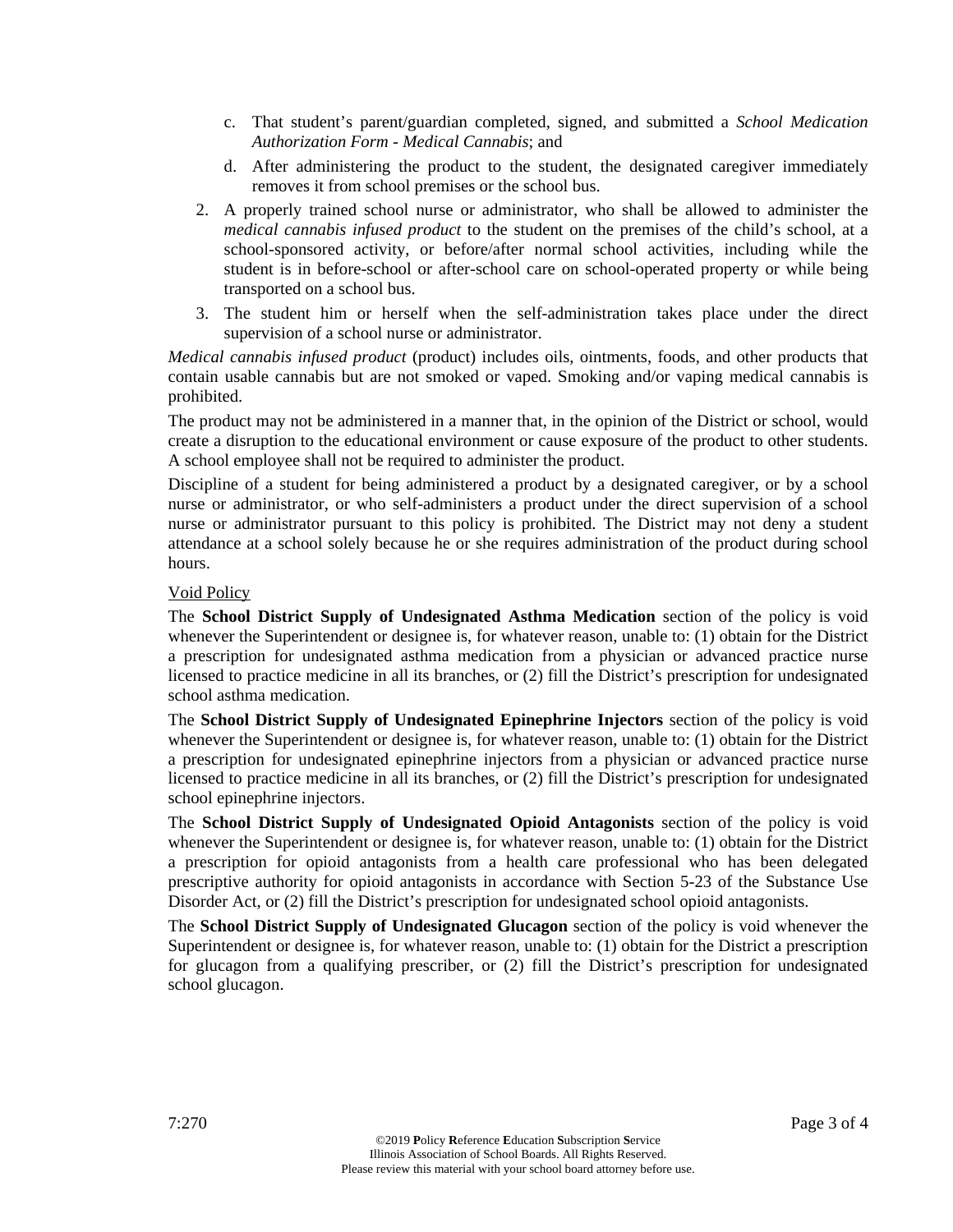The **Administration of Medical Cannabis** section of the policy is void and the District reserves the right not to implement it if the District or school is in danger of losing federal funding.

## Administration of Undesignated Medication

Upon any administration of an undesignated medication permitted by State law, the Superintendent or designee(s) must ensure all notifications required by State law and administrative procedures occur.

#### Undesignated Medication Disclaimers

Upon implementation of this policy, the protections from liability and hold harmless provisions applicable under State law apply.

No one, including without limitation, parents/guardians of students, should rely on the District for the availability of undesignated medication. This policy does not guarantee the availability of undesignated medications. Students and their parents/guardians should consult their own physician regarding these medication(s).

| LEGAL REF.: | 105 ILCS 5/10-20.14b, 5/10-22.21b, 5/22-30, and 5/22-33.              |
|-------------|-----------------------------------------------------------------------|
|             | 105 ILCS 145/, Care of Students with Diabetes Act.                    |
|             | 410 ILCS 130/, Compassionate Use of Medical Cannabis Program Act, and |
|             | scheduled to be repealed on July 1, 2020.                             |
|             | 720 ILCS 550/, Cannabis Control Act.                                  |
|             | 23 Ill.Admin.Code §1.540.                                             |
|             |                                                                       |

- CROSS REF.: 7:285 (Food Allergy Management)
- ADMIN. PROC.: 7:270-AP1 (Dispensing Medication), 7:270-AP2 (Checklist for District Supply of Undesignated Asthma Medication, Epinephrine Injectors, Opioid Antagonists, and/or Glucagon), 7:270-E1 (School Medication Authorization Form), 7:270-E2 (School Medication Authorization Form - Medical Cannabis)

Adopted by Mercer County School District Board of Education – December 18, 2019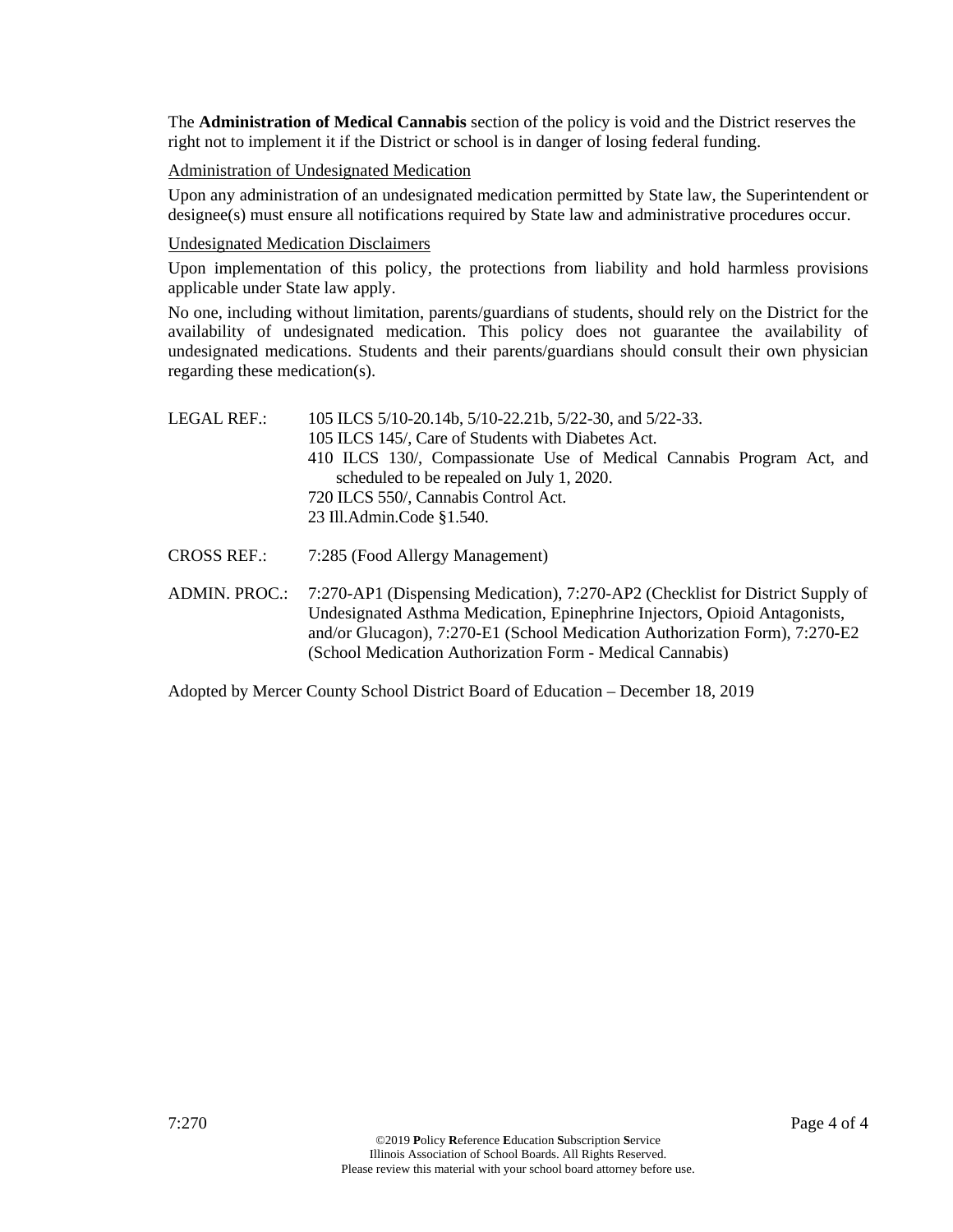## **Orders to Forgo Life-Sustaining Treatment**

Written orders from parent(s)/guardian(s) to forgo life-sustaining treatment for their child must be signed by the student's physician and given to the Superintendent. This policy shall be interpreted in accordance with the Illinois Health Care Surrogate Act. 755 ILCS 40/.

Whenever an order to forgo life-sustaining treatment is received, the Superintendent shall convene a multi-disciplinary team that includes:

- 1. The student, when appropriate;
- 2. The student's parent(s)/guardian(s);
- 3. Other medical professionals, e.g., licensed physician, physician's assistant, or nurse practitioner;
- 4. Local first responders for the building in which the student is assigned to attend school;
- 5. The school nurse;
- 6. Clergy, if requested by the student or his or her parent(s)/guardians(s);
- 7. Other individuals to provide support to the student or his or her parent(s)/guardian(s); and
- 8. School personnel designated by the Superintendent.

The team shall determine guidelines to be used by school staff members in the event the child suffers a life-threatening episode at school or a school event.

The District personnel shall convey orders to forgo life-sustaining treatment to the appropriate emergency or healthcare provider.

LEGAL REF.: Health Care Surrogate Act, 755 ILCS 40/. Cruzan v. Director, Missouri Dept. of Health, 497 U.S. 261 (1990). In re C.A., a minor, 236 Ill.App.3d 594 (1st Dist. 1992).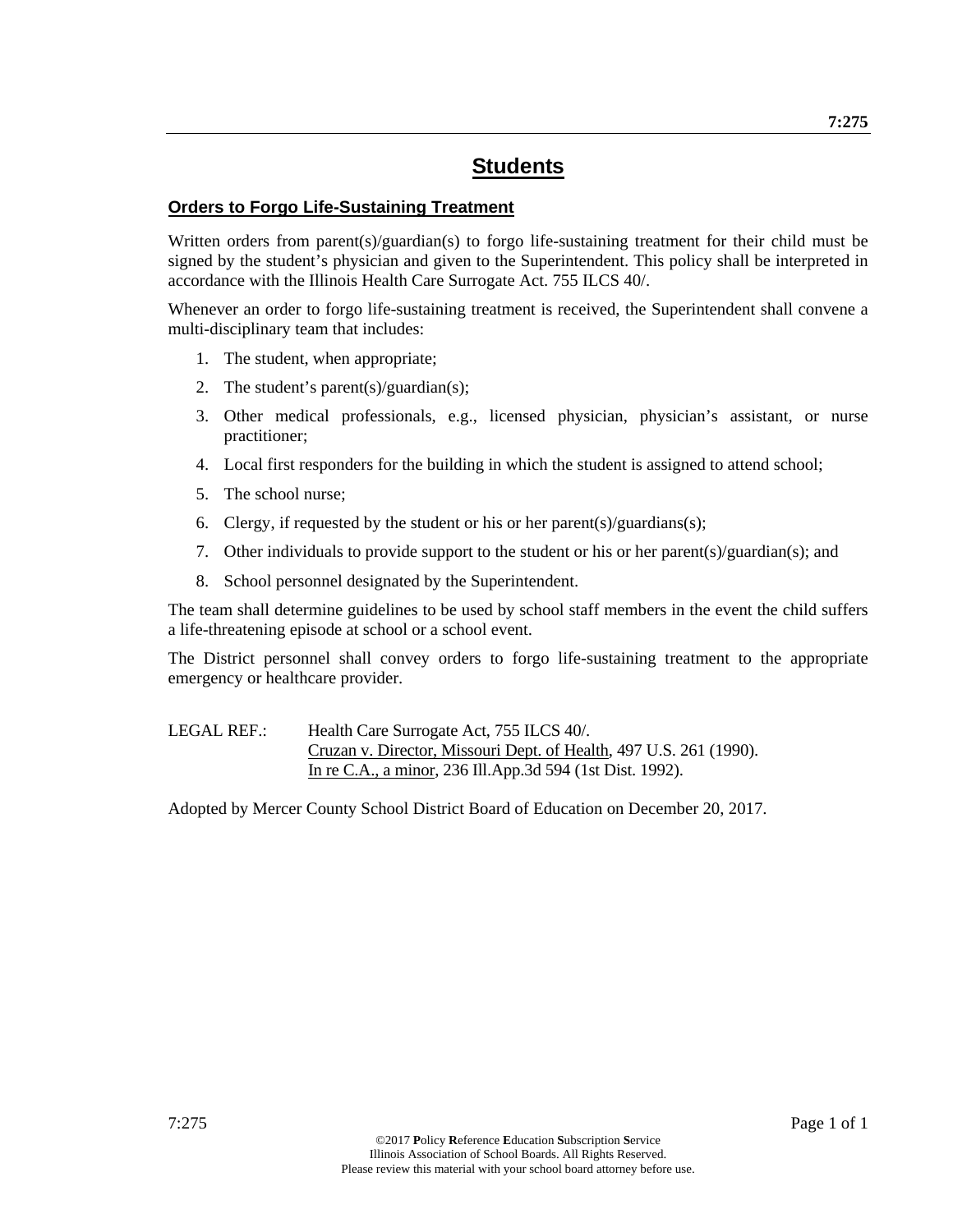## **Communicable and Chronic Infectious Disease**

A student with or carrying a communicable and/or chronic infectious disease has all rights, privileges, and services provided by law and the School Board's policies. The Superintendent will develop procedures to safeguard these rights while managing health and safety concerns.

LEGAL REF.: 105 ILCS 5/10-21.11. 23 Ill.Admin.Code §§ 1.610 and 226.300. 77 Ill.Admin.Code Part 690. 20 U.S.C. §1400 et seq., Individuals With Disabilities Education Improvement Act of 2004. 29 U.S.C. §794(a), Rehabilitation Act of 1973, Section 504.

**Adopted by Mercer County School Board of Education on July 21, 2021**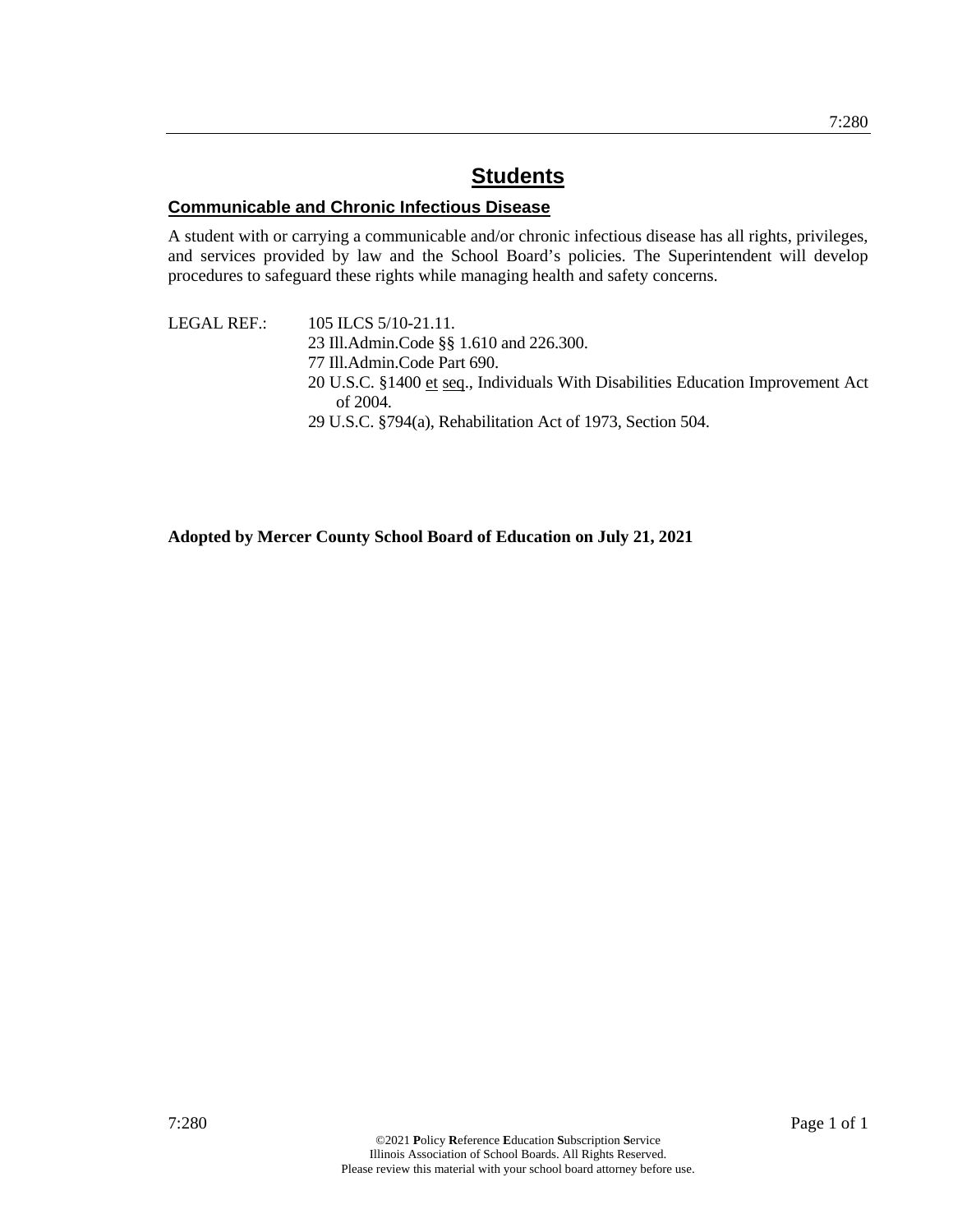## **Food Allergy Management Program**

School attendance may increase a student's risk of exposure to allergens that could trigger a foodallergic reaction. A food allergy is an adverse reaction to a food protein mediated by the immune system which immediately reacts causing the release of histamine and other inflammatory chemicals and mediators. While it is not possible for the District to completely eliminate the risks of exposure to allergens when a student is at school, a Food Allergy Management Program using a cooperative effort among students' families, staff members, and students helps the District reduce these risks and provide accommodations and proper treatment for allergic reactions.

The Superintendent or designee shall develop and implement a Food Allergy Management Program that:

- 1. Fully implements the following goals established in the School Code: (a) identifying students with food allergies, (b) preventing exposure to known allergens, (c) responding to allergic reactions with prompt recognition of symptoms and treatment, and (d) educating and training all staff about management of students with food allergies, including administration of medication with an injector, and providing an in-service training program for staff who work with students that is conducted by a person with expertise in anaphylactic reactions and management.
- 2. Follows and references the applicable best practices specific to the District's needs in the joint State Board of Education and Ill. Dept. of Public Health publication *Guidelines for Managing Life-Threatening Food Allergies in Schools*, available at: www.isbe.net/Documents/food\_allergy\_guidelines.pdf.
- 3. Complies with State and federal law and is in alignment with Board policies.
- LEGAL REF.: 105 ILCS 5/2-3.149 and 5/10-22.39. *Guidelines for Managing Life-Threatening Food Allergies in Schools (Guidelines)*, jointly published by the State Board of Education and Ill. Dept. of Public Health.
- CROSS REF.: 4:110 (Transportation), 4:120 (Food Services), 4:170 (Safety), 5:100 (Staff Development Program), 6:120 (Education of Children with Disabilities), 6:240 (Field Trips), 7:250 (Student Support Services), 7:270 (Administering Medicines to Students), 8:100 (Relations with Other Organizations and Agencies)

## **Adopted by Mercer County School District #404 Board of Education on February 20, 2019.**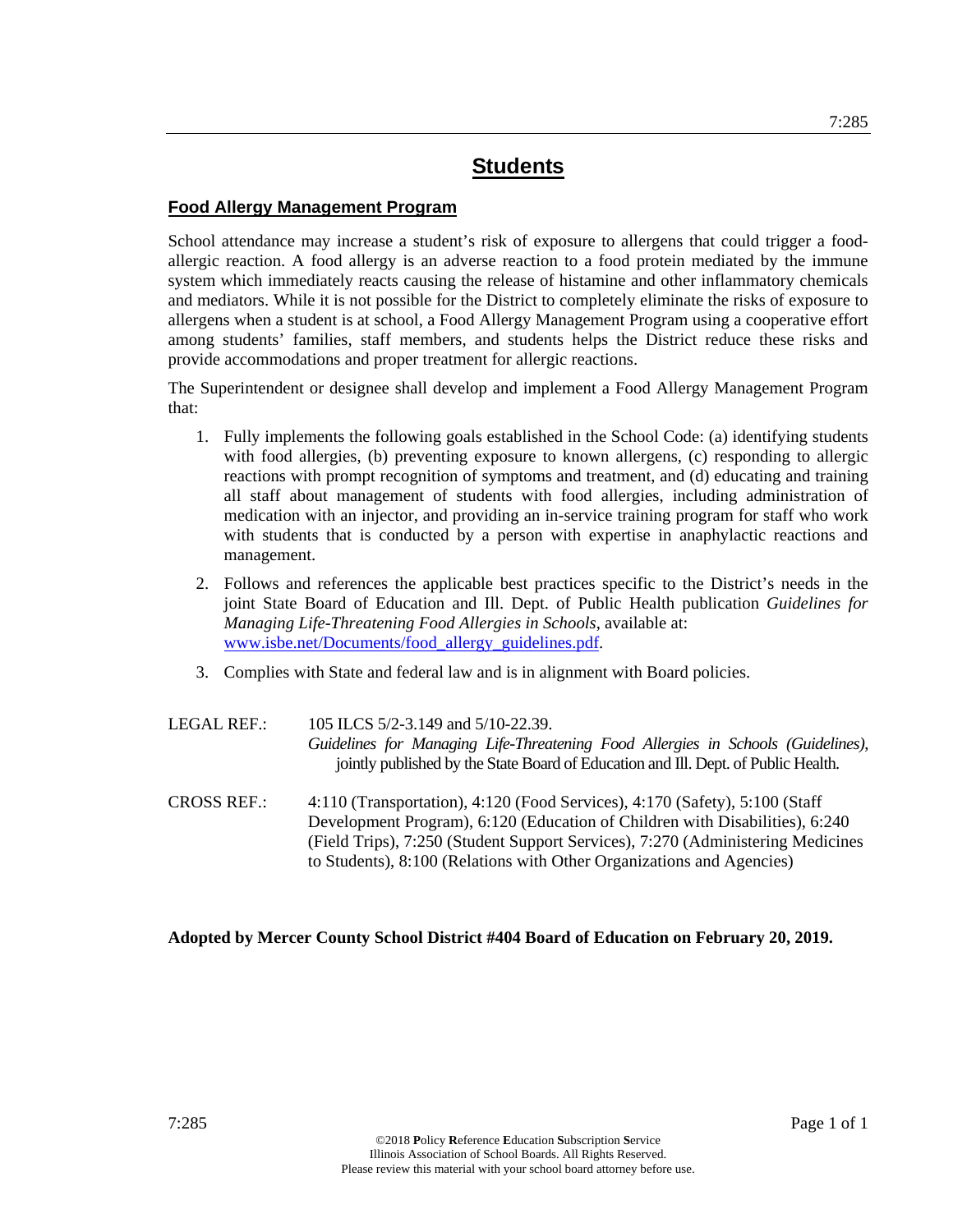## **Suicide and Depression Awareness and Prevention**

Youth suicide impacts the safety of the school environment. It also affects the school community, diminishing the ability of surviving students to learn and the school's ability to educate. Suicide and depression awareness and prevention are important Board goals.

## Suicide and Depression Awareness and Prevention Program

The Superintendent or designee shall develop, implement, and maintain a suicide and depression awareness and prevention program (Program) that advances the Board's goals of increasing awareness and prevention of depression and suicide. This program must be consistent with the requirements of *Ann Marie's Law* listed below; each listed requirement, 1-6, corresponds with the list of required policy components in the School Code Section  $5/2-3.166(c)(2)-(7)$ . The Program shall include:

- 1. Protocols for administering youth suicide awareness and prevention education to students and staff.
	- a. For students, implementation will incorporate Board policy 6:60, *Curriculum Content*, which implements 105 ILCS 5/2-3.139 and 105 ILCS 5/27-7 (requiring education for students to develop a sound mind and a healthy body).
	- b. For staff, implementation will incorporate Board policy 5:100, *Staff Development Program*, and teacher's institutes under 105 ILCS 5/3-14.8 (requiring coverage of the warning signs of suicidal behavior).
- 2. Procedures for methods of suicide prevention with the goal of early identification and referral of students possibly at risk of suicide. Implementation will incorporate:
	- a. The training required by 105 ILCS 5/10-22.39 for licensed school personnel and administrators who work with students to identify the warning signs of suicidal behavior in youth along with appropriate intervention and referral techniques, including methods of prevention, procedures for early identification, and referral of students at risk of suicide; and
	- b. Ill. State Board of Education (ISBE)-recommended guidelines and educational materials for staff training and professional development, along with ISBE-recommended resources for students containing age-appropriate educational materials on youth suicide and awareness, if available pursuant to *Ann Marie's Law* on ISBE's website.
- 3. Methods of intervention, including procedures that address an emotional or mental health safety plan for use during the school day and at school-sponsored events for a student identified as being at increased risk of suicide including those students who: (A) suffer from a mental health disorder; (B) suffer from a substance abuse disorder; (C) engage in self-harm or have previously attempted suicide; (D) reside in an out-of-home placement; (E) are experiencing homelessness; (F) are lesbian, gay, bisexual, transgender, or questioning (LGBTQ); (G) are bereaved by suicide; or (H) have a medical condition or certain types of disabilities. Implementation will incorporate paragraph number 2, above, along with Board policies:
	- a. 6:65, *Student Social and Emotional Development*, implementing the goals and benchmarks of the Ill. Learning Standards and 405 ILCS 49/15(b) (requiring student social and emotional development in the District's educational program);
	- b. 6:120, *Education of Children with Disabilities*, implementing special education requirements for the District;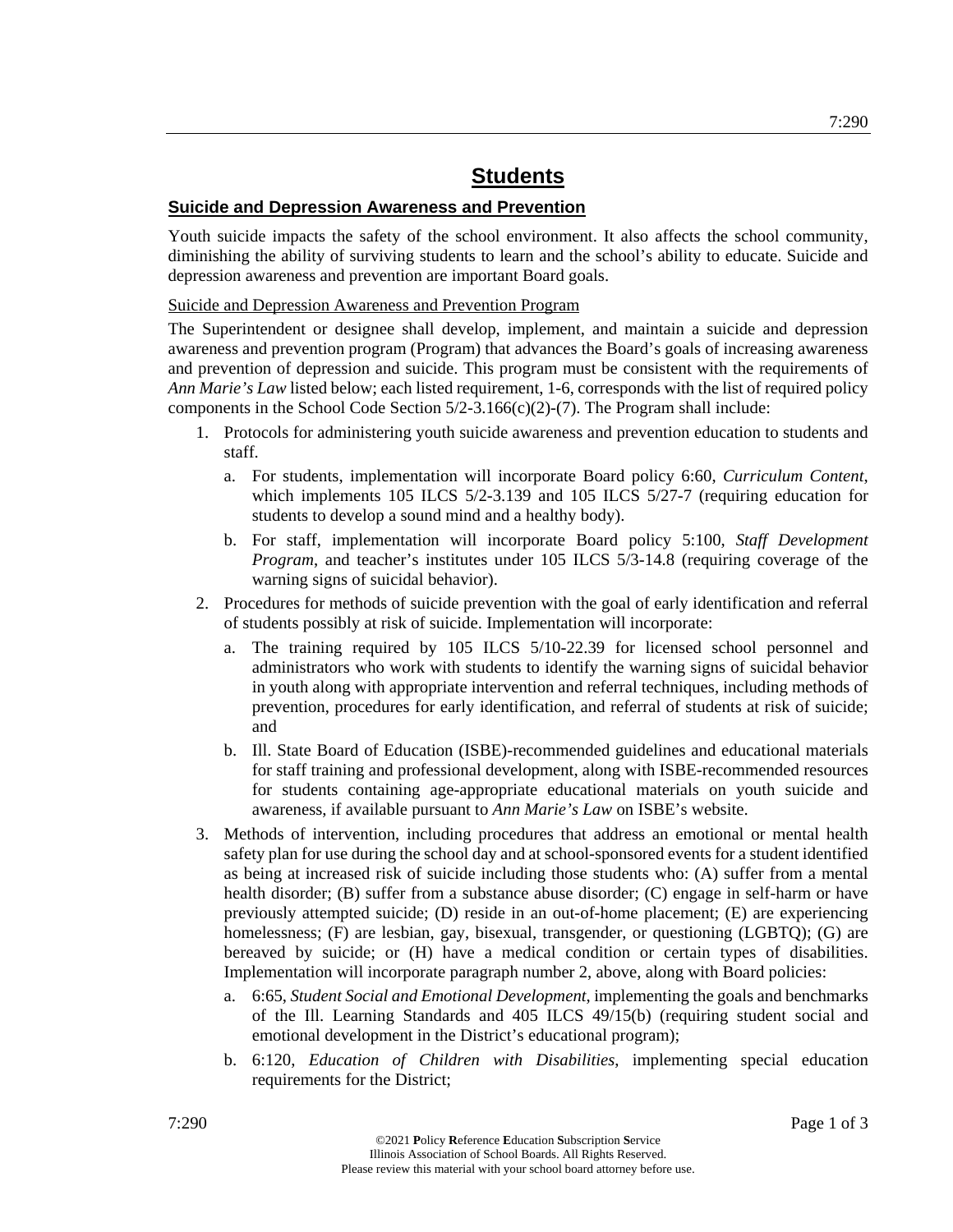- c. 6:140, *Education of Homeless Children*, implementing provision of District services to students who are homeless;
- d. 6:270, *Guidance and Counseling Program*, implementing guidance and counseling program(s) for students, and 105 ILCS 5/10-22.24a and 22.24b, which allow a qualified guidance specialist or any licensed staff member to provide school counseling services;
- e. 7:10, *Equal Educational Opportunities*, and its implementing administrative procedure and exhibit, implementing supports for equal educational opportunities for students who are LGBTQ;
- f. 7:50, *School Admissions and Student Transfers To and From Non-District Schools*, implementing State law requirements related to students who are in foster care;
- g. 7:250, *Student Support Services*, implementing the Children's Mental Health Act of 2003, 405 ILCS 49/ (requiring protocols for responding to students with social, emotional, or mental health issues that impact learning ability); and
- h. State and/or federal resources that address emotional or mental health safety plans for students who are possibly at an increased risk for suicide, if available on the ISBE's website pursuant to *Ann Marie's Law*.
- 4. Methods of responding to a student or staff suicide or suicide attempt. Implementation of this requirement shall incorporate building-level Student Support Committee(s) established through Board policy 7:250, *Student Support Services*.
- 5. Reporting procedures. Implementation of this requirement shall incorporate Board policy 6:270, *Guidance and Counseling Program,* and Board policy 7:250, *Student Support Services*, in addition to other State and/or federal resources that address reporting procedures.
- 6. A process to incorporate ISBE-recommended resources on youth suicide awareness and prevention programs, including current contact information for such programs in the District's Suicide and Depression Awareness and Prevention Program.

## Illinois Suicide Prevention Strategic Planning Committee

The Superintendent or designee shall attempt to develop a relationship between the District and the Illinois Suicide Prevention Strategic Planning Committee, the Illinois Suicide Prevention Coalition Alliance, and/or a community mental health agency. The purpose of the relationship is to discuss how to incorporate the goals and objectives of the Illinois Suicide Prevention Strategic Plan into the District's Suicide Prevention and Depression Awareness Program.

## Monitoring

The Board will review and update this policy pursuant to *Ann Marie's Law* and Board policy 2:240, *Board Policy Development*.

## Information to Staff, Parents/Guardians, and Students

The Superintendent shall inform each school district employee about this policy and ensure its posting on the District's website. The Superintendent or designee shall provide a copy of this policy to the parent or legal guardian of each student enrolled in the District. Student identification (ID) cards, the District's website, and student handbooks and planners will contain the support information as required by State law.

## Implementation

This policy shall be implemented in a manner consistent with State and federal laws, including the Children's Mental Health Act of 2003, 405 ILCS 49/, Mental Health and Developmental Disabilities Confidentiality Act, 740 ILCS 110/, and the Individuals with Disabilities Education Act, 42 U.S.C. §12101 et seq.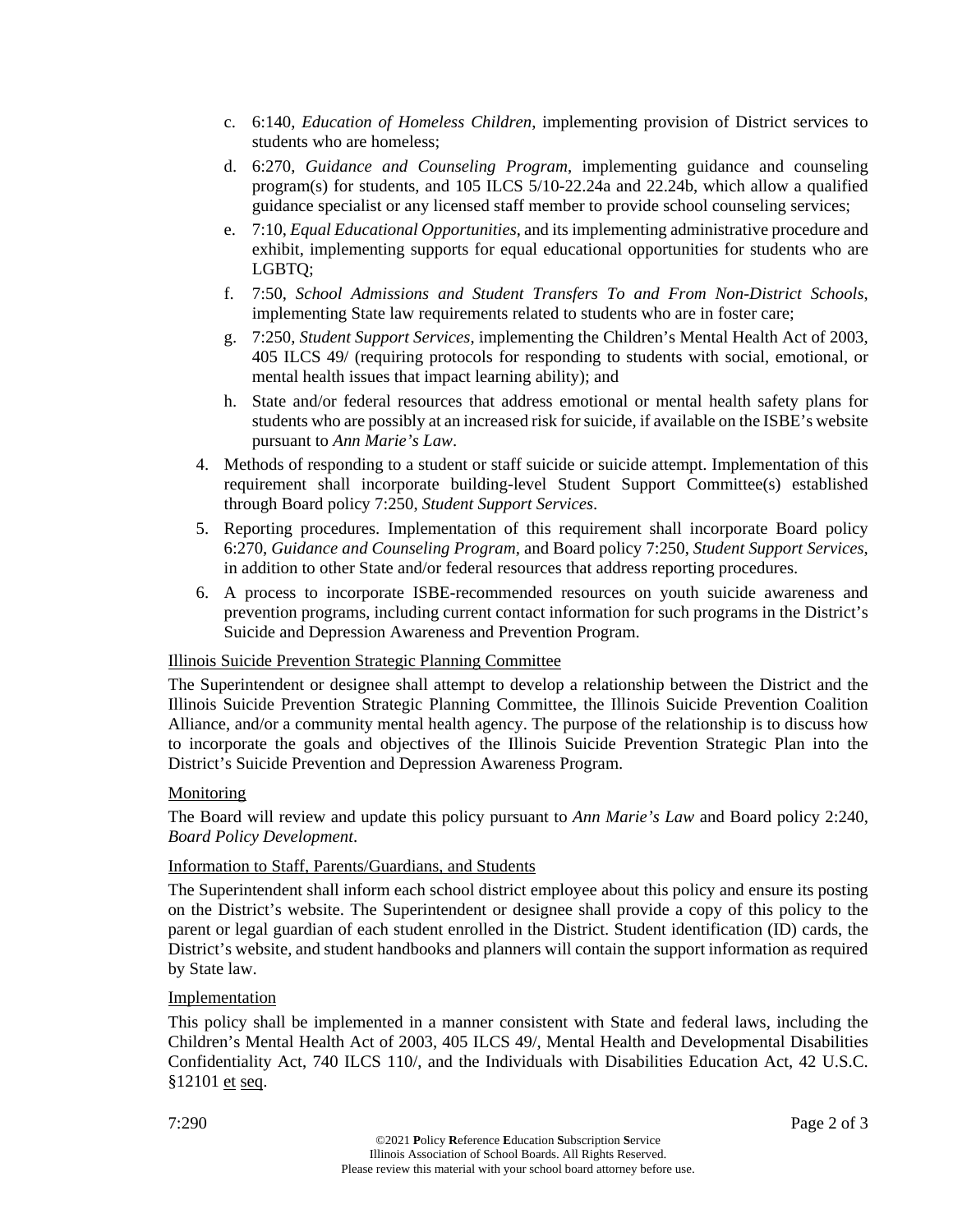The District, Board, and its staff are protected from liability by the Local Governmental and Governmental Employees Tort Immunity Act. Services provided pursuant to this policy: (1) do not replace the care of a physician licensed to practice medicine in all of its branches or a licensed medical practitioner or professional trained in suicide prevention, assessments and counseling services, (2) are strictly limited to the available resources within the District, (3) do not extend beyond the school day and/or school-sponsored events, and (4) cannot guarantee or ensure the safety of a student or the student body.

| <b>LEGAL REF.:</b> | 42 U.S.C. § 1201 et seq. Individuals with Disabilities Education Act.            |  |  |  |
|--------------------|----------------------------------------------------------------------------------|--|--|--|
|                    | 105 ILCS 5/2-3.166, 105 ILCS 5/2-3.139, 5/3-14.8, 5/10-20.73 (final citation     |  |  |  |
|                    | pending), 5/10-22.24a, 5/10-22.24b, 5/10-22.39, 5/10-20.75 (final citation       |  |  |  |
|                    | pending), 5/14-1.01 et seq., 5/14-7.02, and 5/14-7.02b, 5/27-7.                  |  |  |  |
|                    | 405 ILCS 49, Children's Mental Health Act of 2003.                               |  |  |  |
|                    | 740 ILCS 110/, Mental Health and Developmental Disabilities Confidentiality Act. |  |  |  |
|                    | 745 ILCS 10/, Local Governmental and Governmental Tort Immunity Act.             |  |  |  |
| <b>CROSS REF.:</b> | 2:240 (Board Policy Development), 5:100 (Staff Development Program), 6:60        |  |  |  |
|                    | (Curriculum Content), 6:65 (Student Social and Emotional Development), 6:120     |  |  |  |
|                    | (Education of Children with Disabilities), 6:270 (Guidance and Counseling        |  |  |  |
|                    | Program), 7:180 (Prevention of and Response to Bullying, Intimidation, and       |  |  |  |
|                    | Harassment), 7:250 (Student Support Services)                                    |  |  |  |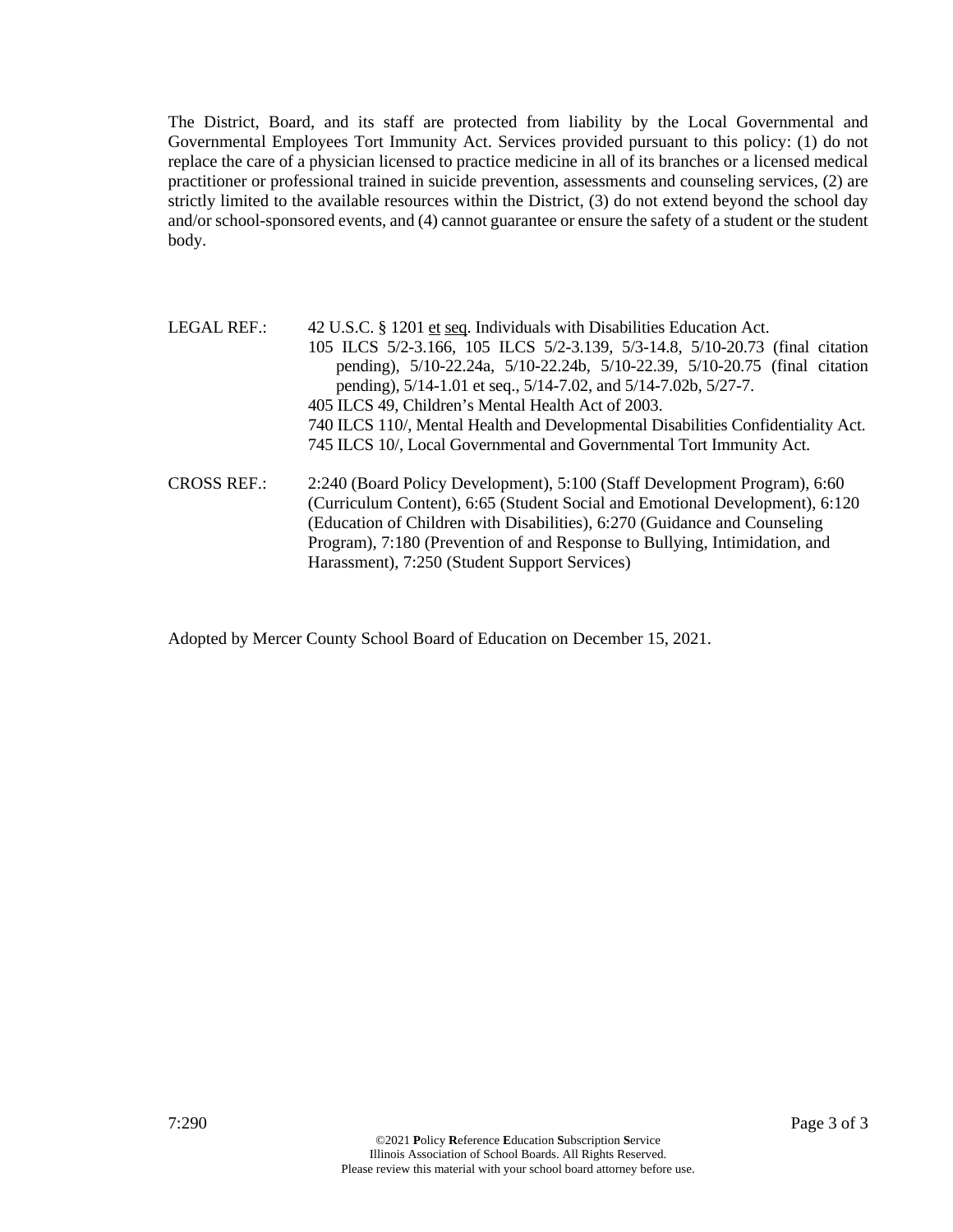## **Extracurricular Athletics**

Student participation in school-sponsored extracurricular athletic activities is contingent upon the following:

- 1. The student must meet the academic criteria set forth in Board policy 6:190, *Extracurricular and Co-Curricular Activities*.
- 2. A parent/guardian of the student must provide written permission for the student's participation, giving the District full waiver of responsibility of the risks involved.
- 3. The student must present a current certificate of physical fitness issued by a licensed physician, an advanced practice registered nurse, or a physician assistant. The *Pre-Participation Physical Examination Form*, offered by the Illinois High School Association and the Illinois Elementary School Association, is the preferred certificate of physical fitness.
- 4. The student must show proof of accident insurance coverage either by a policy purchased through the District-approved insurance plan or a parent/guardian written statement that the student is covered under a family insurance plan.
- 5. The student must agree to follow all conduct rules and the coaches' instructions.
- 6. The student and his or her parents/guardians must provide written consent to random drug and alcohol testing pursuant to the Extracurricular Drug and Alcohol Testing Program.
- 7. The student and his or her parents/guardians must: (a) comply with the eligibility rules of, and complete any forms required by, any sponsoring association (such as, the Illinois Elementary School Association, the Illinois High School Association, or the Southern Illinois Junior High School Athletic Association), and (b) complete all forms required by the District including, without limitation, signing an acknowledgment of receiving information about the Board's concussion policy 7:305, *Student Athlete Concussions and Head Injuries*.

The Superintendent or designee (1) is authorized to impose additional requirements for a student to participate in extracurricular athletics, provided the requirement(s) comply with Board policy 7:10, *Equal Educational Opportunities*, and (2) shall maintain the necessary records to ensure student compliance with this policy.

| LEGAL REF.: . | 105 ILCS 5/10-20.30, 5/10-20.54, 5/22-80, and 25/2. |
|---------------|-----------------------------------------------------|
|               | 23 Ill.Admin.Code §1.530(b).                        |

CROSS REF.: 4:100 (Insurance Management), 4:170 (Safety), 6:190 (Extracurricular and Co-Curricular Activities), 7:10 (Equal Educational Opportunities), 7:20 (Harassment of Students Prohibited), 7:240 (Conduct Code for Participants in Extracurricular Activities), 7:305 (Student Athlete Concussions and Head Injuries), 7:340 (Student Records)

Adopted by Mercer County School District Board of Education – January 20, 2021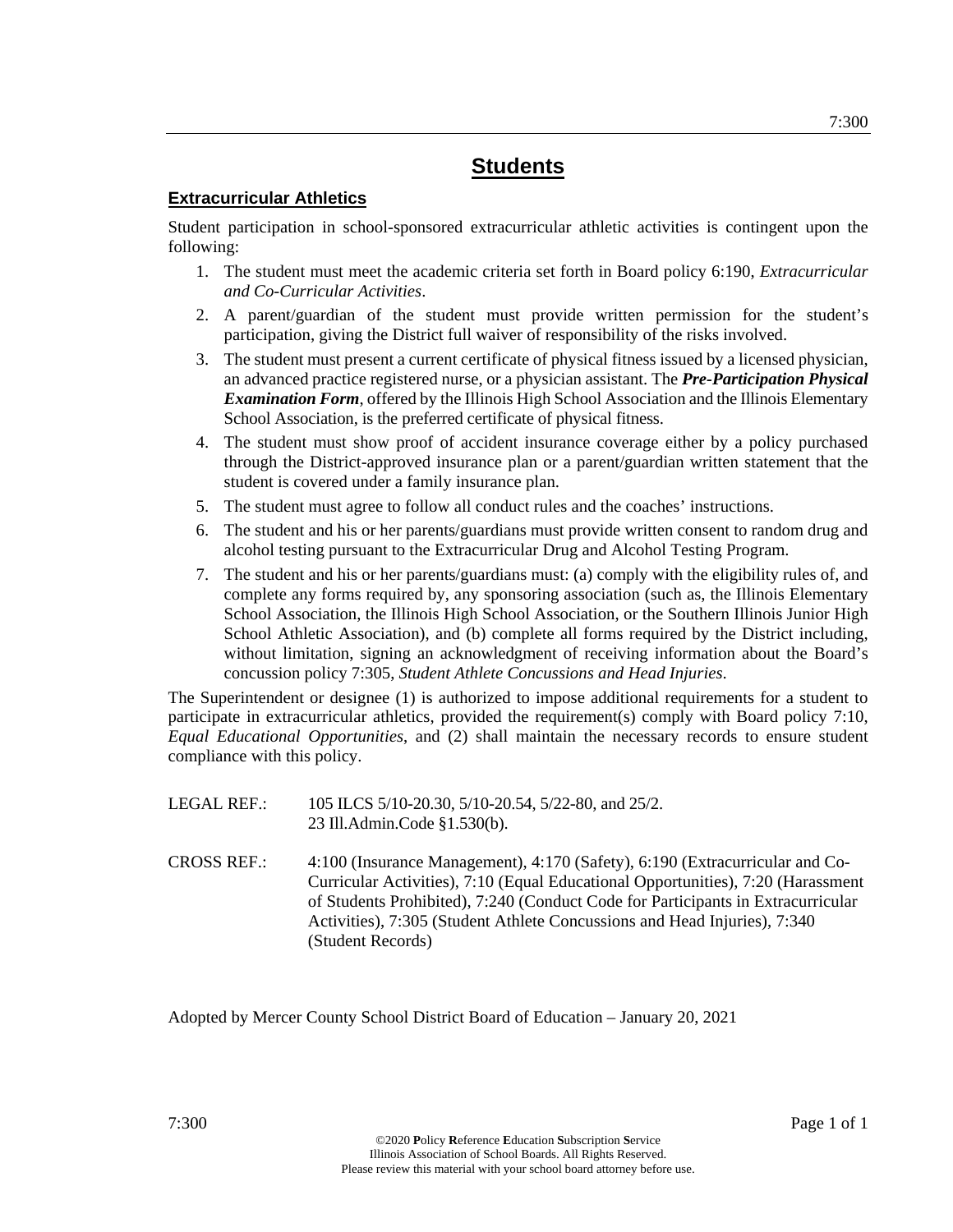#### **Student Athlete Concussions and Head Injuries**

The Superintendent or designee shall develop and implement a program to manage concussions and head injuries suffered by students. The program shall:

- 1. Fully implement the Youth Sports Concussion Safety Act, that provides, without limitation, each of the following:
	- a. The Board must appoint or approve member(s) of a Concussion Oversight Team for the District.
	- b. The Concussion Oversight Team shall establish each of the following based on peerreviewed scientific evidence consistent with guidelines from the Centers for Disease Control and Prevention:
		- i. A return-to-play protocol governing a student's return to interscholastic athletics practice or competition following a force of impact believed to have caused a concussion. The Superintendent or designee shall supervise an athletic trainer or other person responsible for compliance with the return-to-play protocol.
		- ii. A return-to-learn protocol governing a student's return to the classroom following a force of impact believed to have caused a concussion. The Superintendent or designee shall supervise the person responsible for compliance with the return-tolearn protocol.
	- c. Each student and the student's parent/guardian shall be required to sign a concussion information receipt form each school year before participating in an interscholastic athletic activity.
	- d. A student shall be removed from an interscholastic athletic practice or competition immediately if any of the following individuals believes that the student sustained a concussion during the practice and/or competition: a coach, a physician, a game official, an athletic trainer, the student's parent/guardian, the student, or any other person deemed appropriate under the return-to-play protocol.
	- e. A student who was removed from interscholastic athletic practice or competition shall be allowed to return only after all statutory prerequisites are completed, including without limitation, the return-to-play and return-to-learn protocols developed by the Concussion Oversight Team. An athletic team coach or assistant coach may not authorize a student's return-to-play or return-to-learn.
	- f. The following individuals must complete concussion training as specified in the Youth Sports Concussion Safety Act: all coaches or assistant coaches (whether volunteer or a district employee) of interscholastic athletic activities; nurses, licensed healthcare professionals or non-licensed healthcare professionals who serve on the Concussion Oversight Team (whether or not they serve on a volunteer basis); athletic trainers; game officials of interscholastic athletic activities; and physicians who serve on the Concussion Oversight Team.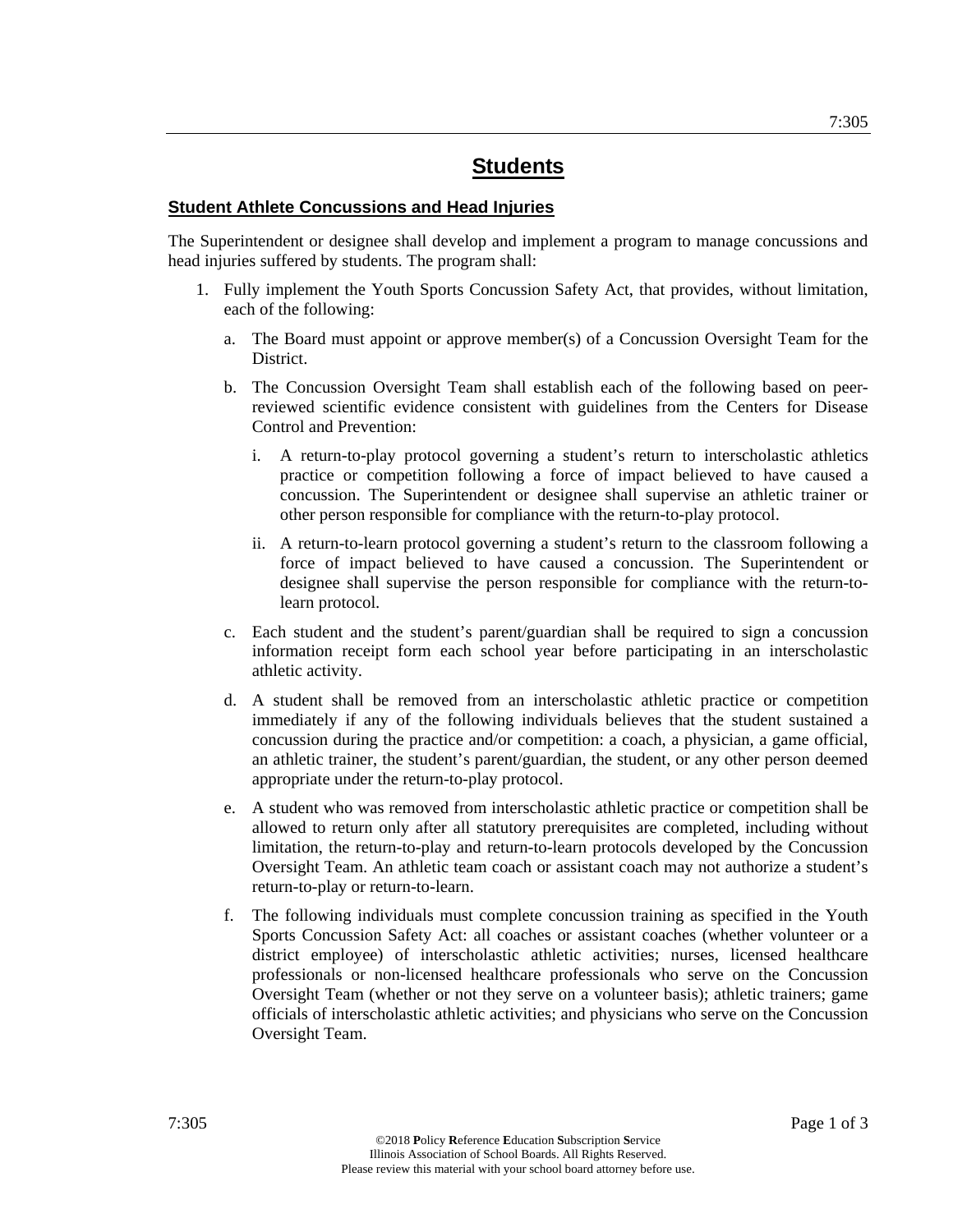- g. The Board shall approve school-specific emergency action plans for interscholastic athletic activities to address the serious injuries and acute medical conditions in which a student's condition may deteriorate rapidly.
- 2. Comply with the concussion protocols, policies, and by-laws of the Illinois High School Association (IHSA), including its *Protocol for Implementation of NFHS Sports Playing Rules for Concussion,* which includes its *Return to Play (RTP) Policy*. These specifically require that:
	- a. A student athlete who exhibits signs, symptoms, or behaviors consistent with a concussion in a practice or game shall be removed from participation or competition at that time.
	- b. A student athlete who has been removed from an interscholastic contest for a possible concussion or head injury may not return to that contest unless cleared to do so by a physician licensed to practice medicine in all its branches in Illinois or a certified athletic trainer.
	- c. If not cleared to return to that contest, a student athlete may not return to play or practice until the student athlete has provided his or her school with written clearance from a physician licensed to practice medicine in all its branches in Illinois, advanced practice registered nurse, physician assistant or a certified athletic trainer working in conjunction with a physician licensed to practice medicine in all its branches in Illinois.
- 3. Require that all high school coaching personnel, including the head and assistant coaches, and athletic directors obtain online concussion certification by completing online concussion awareness training in accordance with 105 ILCS 25/1.15.
- 4. Require all student athletes to view the IHSA video about concussions.
- 5. Inform student athletes and their parent(s)/guardian(s) about this policy in the *Agreement to Participate* or other written instrument that a student athlete and his or her parent/guardian must sign before the student is allowed to participate in a practice or interscholastic competition.
- 6. Provide coaches and student athletes and their parent(s)/guardian(s) with educational materials from the IHSA regarding the nature and risk of concussions and head injuries, including the risks inherent in continuing to play after a concussion or head injury.
- 7. Include a requirement for staff members to notify the parent/guardian of a student who exhibits symptoms consistent with that of a concussion.
- 8. Include a requirement for staff members to distribute the Ill. Dept. of Public Health concussion brochure to any student or the parent/guardian of a student who may have sustained a concussion, regardless of whether or not the concussion occurred while the student was participating in an interscholastic athletic activity, if available.

## *[For high school districts that belong to the IHSA and have certified athletic trainers.]*

9. Include a requirement for certified athletic trainers to complete and submit a monthly report to the IHSA on student-athletes who have sustained a concussion during: 1) a schoolsponsored activity overseen by the athletic trainer; or 2) a school-sponsored event of which the athletic director is made aware.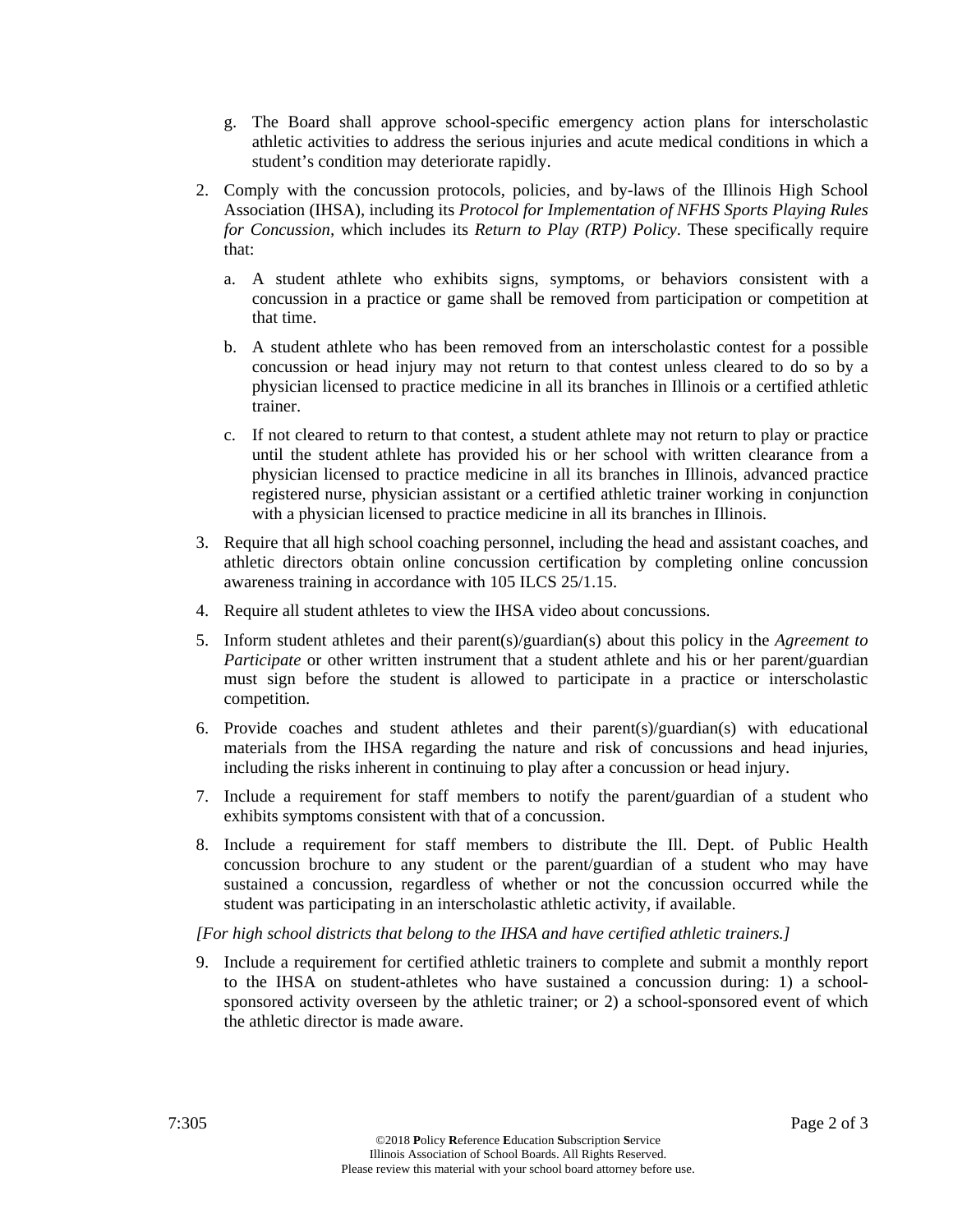| LEGAL REF.:        | 105 ILCS $5/22-80$ .<br>105 ILCS 25/1.15.                                               |
|--------------------|-----------------------------------------------------------------------------------------|
| <b>CROSS REF.:</b> | 4:170 (Safety), 5:100 (Staff Development Program), 7:300 (Extracurricular<br>Athletics) |

**Adopted by Mercer County School District #404 Board of Education on February 20, 2019.**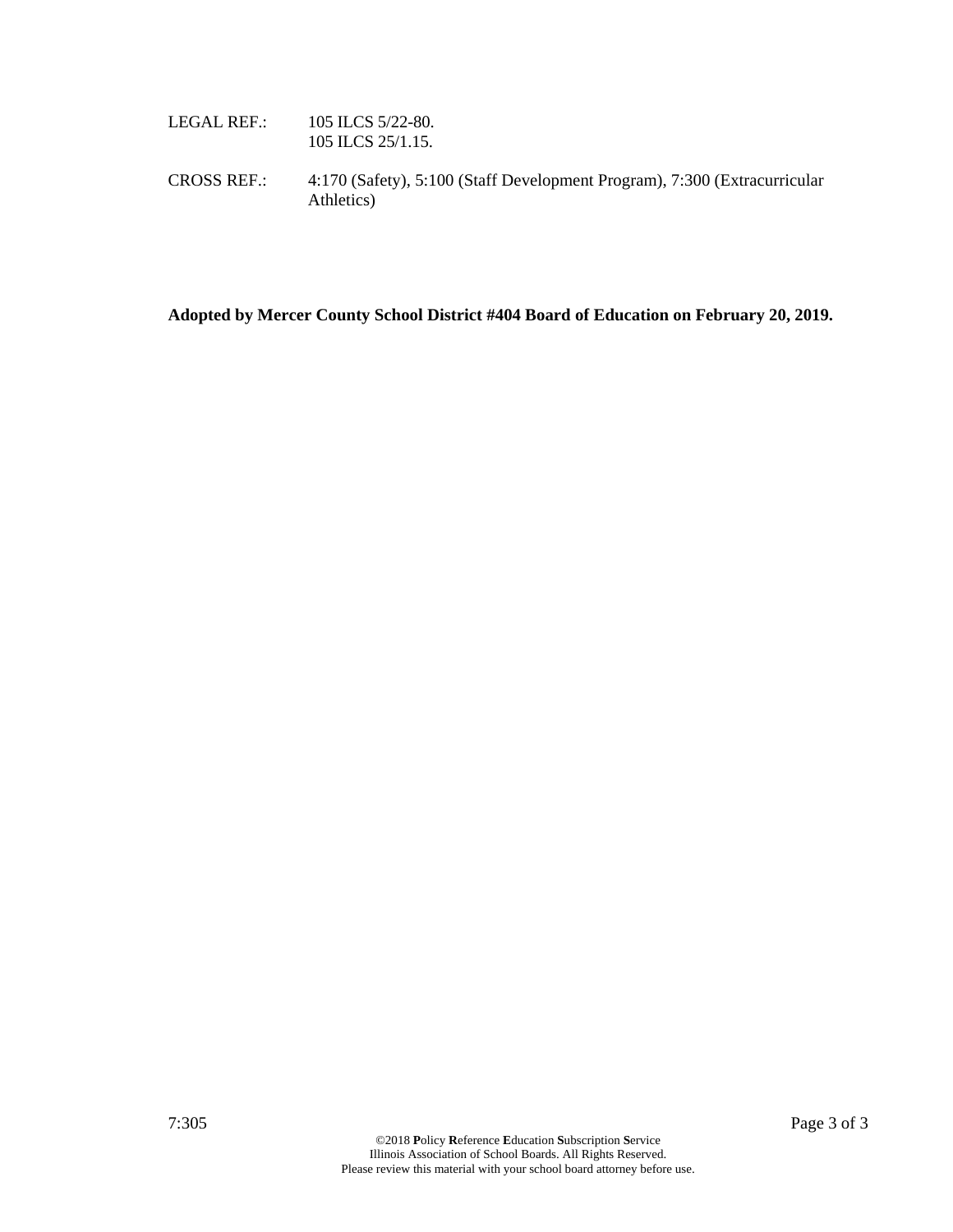# **Restrictions on Publications; Elementary Schools**

## [*For elementary or unit districts only*]

## School-Sponsored Publications and Web Sites

School-sponsored publications, productions, and web sites are part of the curriculum and are not a public forum for general student use. School authorities may edit or delete material that is inconsistent with the District's educational mission.

All school-sponsored communications shall comply with the ethics and rules of responsible journalism. Text that is libelous, obscene, vulgar, lewd, invades the privacy of others, conflicts with the basic educational mission of the school, is socially inappropriate, is inappropriate due to the maturity of the students, or is materially disruptive to the educational process will not be tolerated.

The author's name will accompany personal opinions and editorial statements. An opportunity for the expression of differing opinions from those published/produced will be provided within the same media.

### Non-School Sponsored Publications Accessed or Distributed On-Campus

For purposes of this section and the following section, a *publication* includes, without limitation: (1) written or electronic print material, (2) audio-visual material on any medium including electromagnetic media (e.g., images, digital files flash memory, etc.), or combinations of these whether off-line (e.g., a printed book, digital files, etc.) or online (e.g., any website, social networking site, database for information retrieval, etc.), or (3) information or material on electronic devices (e.g., text or voice messages delivered by cell phones, tablets, and other hand-held devices).

Creating, distributing, and/or accessing non-school sponsored publications shall occur at a time and place and in a manner that will not cause disruption, be coercive, or result in the perception that the distribution or the publication is endorsed by the School District.

Students are prohibited from creating, distributing, and/or accessing at school any publication that:

- 1. Will cause substantial disruption of the proper and orderly operation and discipline of the school or school activities;
- 2. Violates the rights of others, including but not limited to material that is libelous, invades the privacy of others, or infringes on a copyright;
- 3. Is socially inappropriate or inappropriate due to maturity level of the students, including but not limited to material that is obscene, pornographic, or pervasively lewd and vulgar, contains indecent and vulgar language, or *sexting* as defined by School Board policy and Student Handbooks;
- 4. Is reasonably viewed as promoting illegal drug use; or
- 5. Is distributed in kindergarten through eighth grade and is primarily prepared by non-students, unless it is being used for school purposes. Nothing herein shall be interpreted to prevent the inclusion of material from outside sources or the citation to such sources as long as the material to be distributed or accessed is primarily prepared by students.

Accessing or distributing *on-campus* includes accessing or distributing on school property or at schoolrelated activities. A student engages in gross disobedience and misconduct and may be disciplined for: (1) accessing or distributing forbidden material, or (2) for writing, creating, or publishing such material intending for it to be accessed or distributed at school.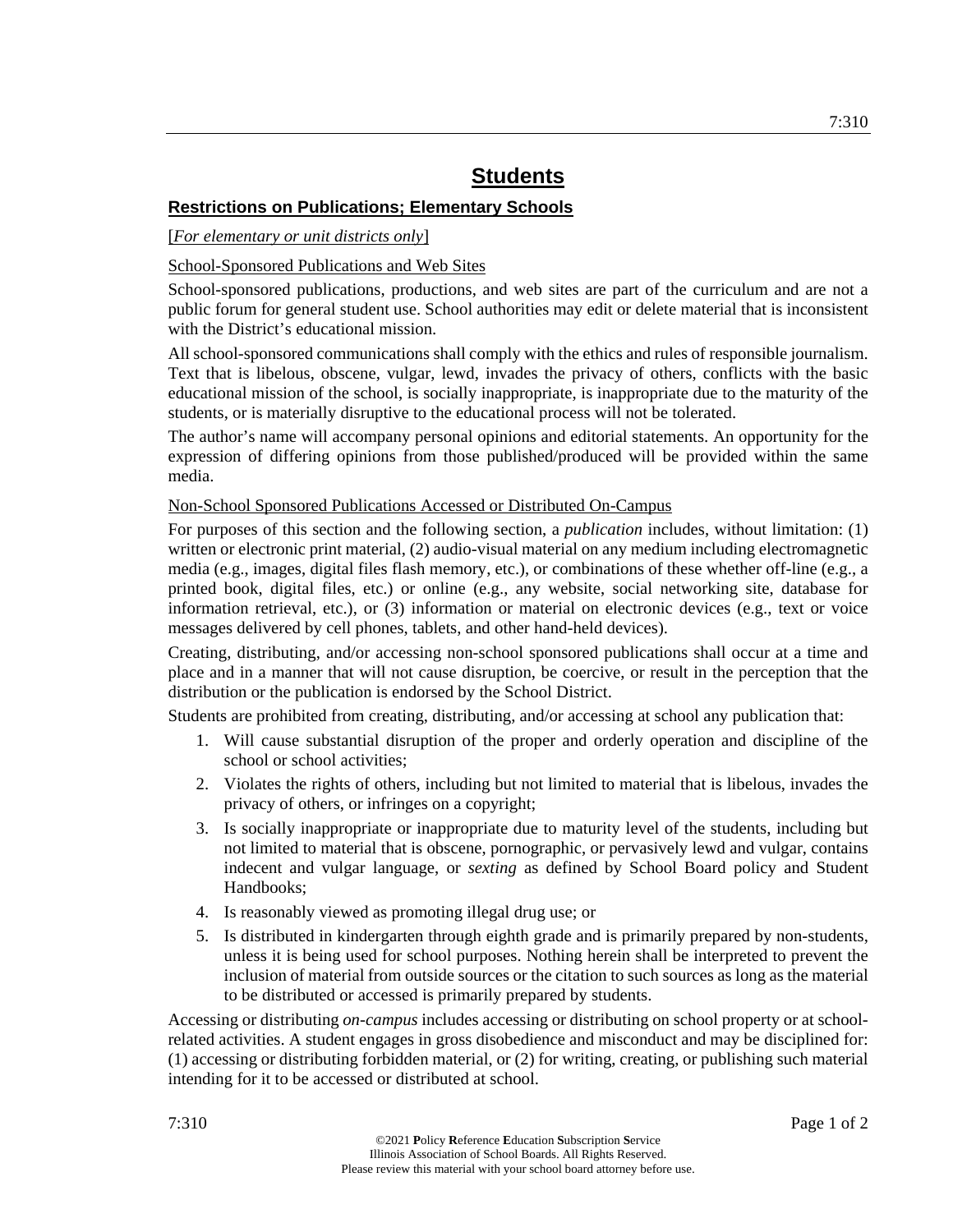Non-School Sponsored Publications Accessed or Distributed Off-Campus

A student engages in gross disobedience and misconduct and may be disciplined for creating and/or distributing a publication that: (1) causes a substantial disruption or a foreseeable risk of a substantial disruption to school operations, or (2) interferes with the rights of other students or staff members.

#### Bullying and Cyberbullying

The Superintendent or designee shall treat behavior that is *bullying* and/or *cyberbullying* according to Board policy 7:180, *Prevention of and Response to Bullying, Intimidation, and Harassment*, in addition to any response required by this policy.

- LEGAL REF.: 105 ILCS 5/27-23.7. Hazelwood v. Kuhlmeier, 484 U.S. 260 (1988). Tinker v. Des Moines Indep. Cmty. Sch. Dist., 393 U.S. 503 (1969). Hedges v. Wauconda Cmty. Unit Sch. Dist. No. 118, 9 F.3d 1295 (7th Cir. 1993).
- CROSS REF.: 6:235 (Access to Electronic Networks), 7:180 (Prevention of and Response to Bullying, Intimidation, and Harassment), 8:25 (Advertising and Distributing Materials in School Provided by Non-School Related Entities)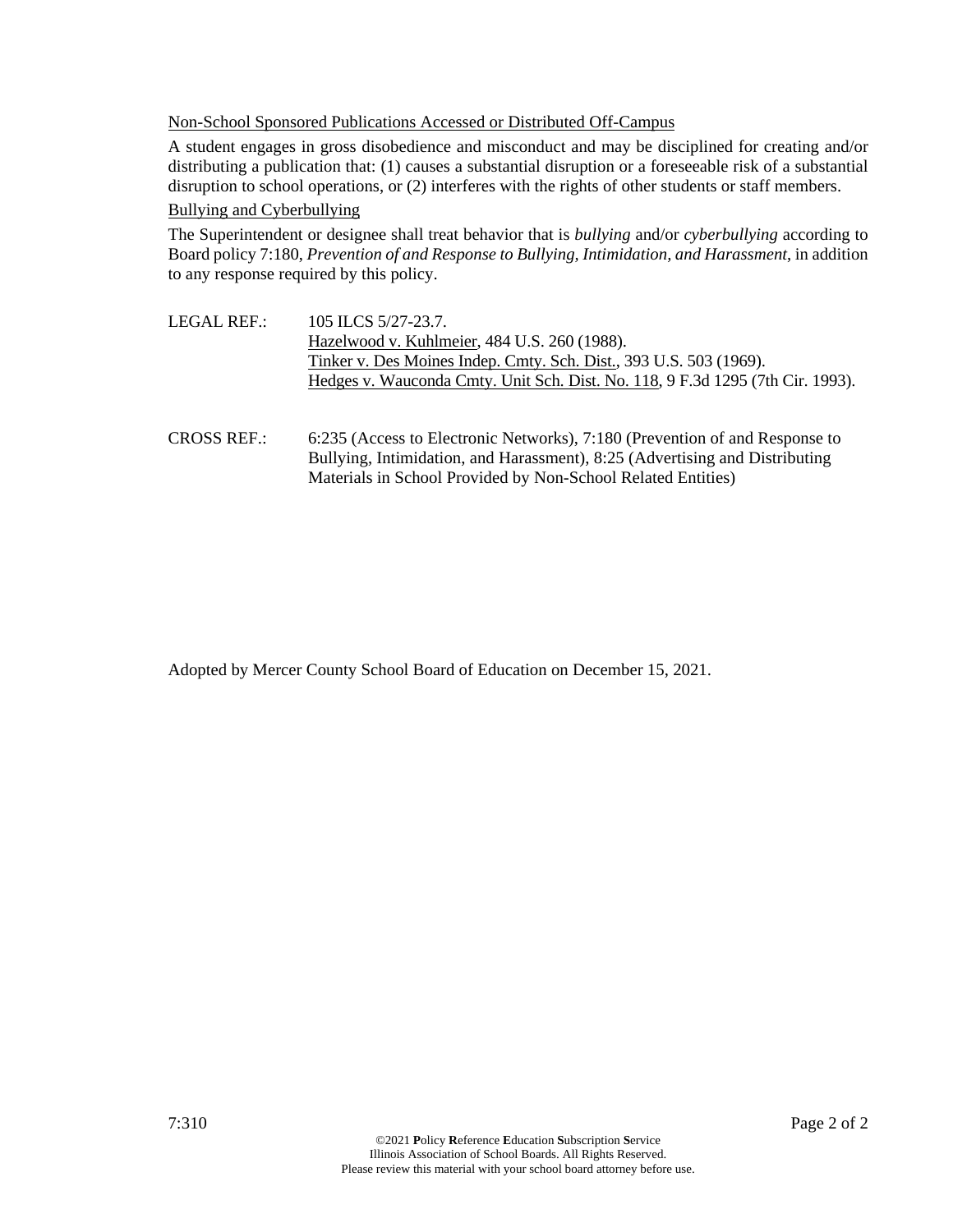# **Restrictions on Publications; High Schools**

### [*For high school or unit districts only*]

### **Definitions**

*Libel* means the willful or negligent publication of provably false and unprivileged statements of fact that do demonstrable harm to a living person's reputation.

*Obscene* means lewd; impure; indecent; calculated to shock the moral sense of humans by a disregard of chastity or modesty. Objectionable or offensive to accepted standards of decency.

*School official* means a Building Principal or designee.

*School-sponsored media* means any material that is prepared, substantially written, published, or broadcast by a student journalist, distributed or generally made available to members of the student body, and prepared under the direction of a student media advisor. It does not include media intended for distribution or transmission solely in the classroom in which the media is produced.

*Slander* means the speaking of false statements of fact that seriously harm a living person's reputation.

*Student journalist* means a public high school student who gathers, compiles, writes, edits, photographs, records, or prepares information for dissemination in school-sponsored media.

*Student media adviser* means an individual employed, appointed, or designated by the District to supervise or provide instruction relating to school-sponsored media.

### School-Sponsored Media

School-sponsored publications, productions, and websites are governed by the Speech Rights of Student Journalists Act and School Board policies, and student journalists are responsible for determining the news, opinion, feature, and advertising content of those publications, productions, and websites.

Student journalists must:

- 1. Make decisions based upon news value and guided by the Code of Ethics provided by the Society of Professional Journalists, National Scholastic Press Association, Journalism Education Association, or other relevant group;
- 2. Produce media based upon professional standards of accuracy, objectivity, and fairness;
- 3. Review material to improve sentence structure, grammar, spelling, and punctuation;
- 4. Check and verify all facts and verify the accuracy of all quotations;
- 5. In the use of personal opinions, editorial statements, and/or letters to the editor, provide opportunity and space for the expression of differing opinions within the same media to align with the District's media literacy curriculum mandate in 105 ILCS 5/27-20.08; and

6. Include an author's name with any personal opinions and editorial statements, if appropriate.

Student journalists may not create, produce, or distribute school-sponsored media that:

1. Is libelous, slanderous, or obscene;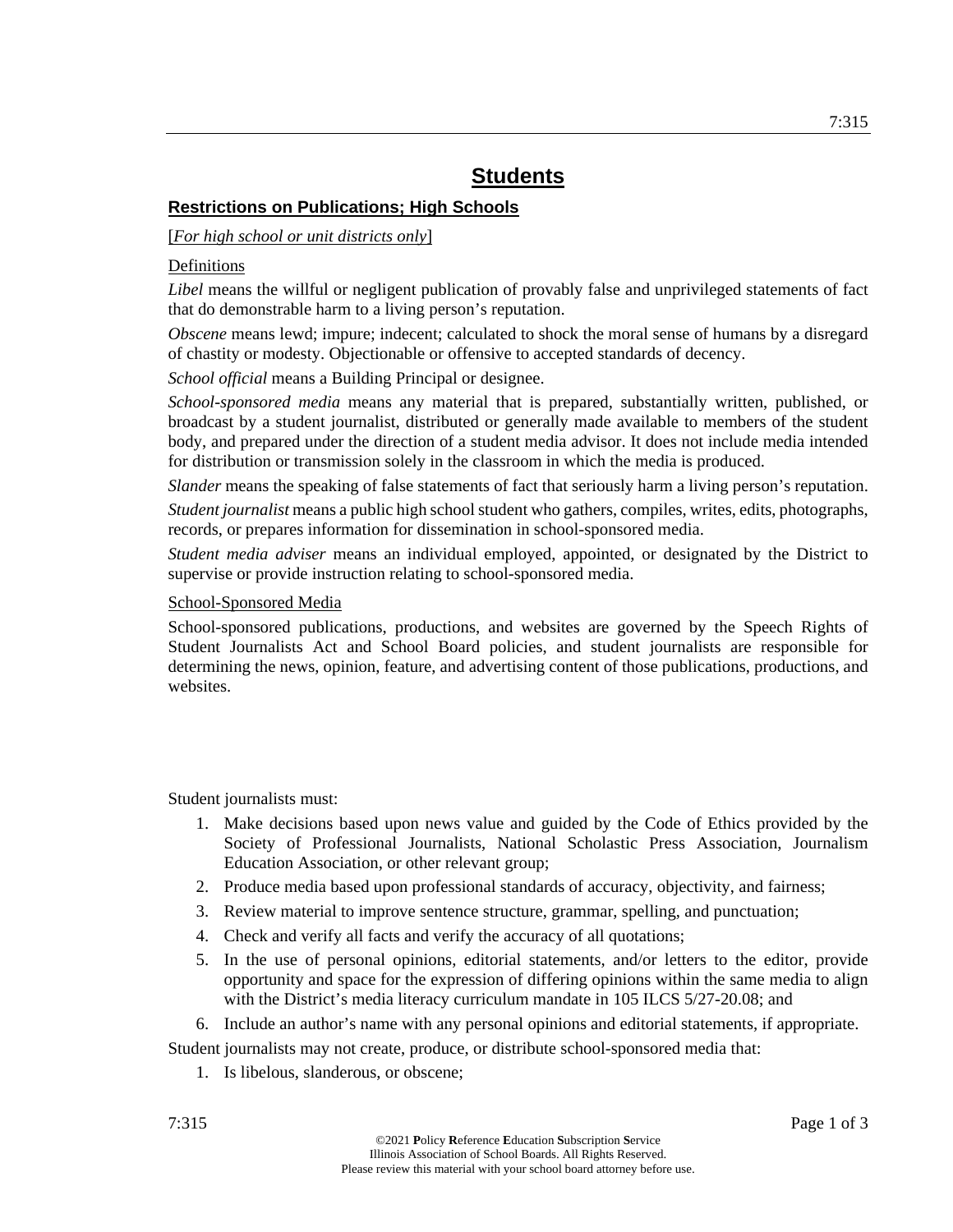- 2. Constitutes an unwarranted invasion of privacy;
- 3. Violates federal or State law, including the Constitutional rights of third parties; or
- 4. Incites students to:
	- a. Commit an unlawful act;
	- b. Violate any of the District's policies; or
	- c. Materially and substantially disrupt the orderly operation of the school.

The District will not engage in prior restraint of material prepared by student journalists for schoolsponsored media, unless the material fits into one of the four prohibited categories listed above, in which case the Superintendent or designee and/or student media adviser may review, edit, and delete such media material before publication or distribution of the media.

No expression made by students in the exercise of freedom of speech or freedom of the press under this policy shall be deemed to be an expression of the District or an expression of Board policy.

# Non-School Sponsored Publications Accessed or Distributed On Campus

For purposes of this section and the following section, a *publication* includes, without limitation: (1) written or electronic print material, (2) audio-visual material on any medium including electromagnetic media (e.g., images, digital files, flash memory, etc.), or combinations of these whether off-line (e.g., a printed book, digital files, etc.) or online (e.g., any website, social networking site, database for information retrieval, etc.), or (3) information or material on electronic devices (e.g., text or voice messages delivered by cell phones, tablets, and other hand-held devices).

Creating, distributing, and/or accessing non-school sponsored publications shall occur at a time and place and in a manner that will not cause disruption, be coercive, or result in the perception that the distribution or the publication is endorsed by the School District.

Students are prohibited from creating, distributing, and/or accessing at school any publication that:

- 1. Will cause a material and substantial disruption of the proper and orderly operation and discipline of the school or school activities;
- 2. Violates the rights of others, including but not limited to material that is libelous, slanderous or obscene, invades the privacy of others, or infringes on a copyright;
- 3. Is socially inappropriate or inappropriate due to maturity level of the students, including but not limited to material that is obscene, pornographic, or pervasively lewd and vulgar, contains indecent and vulgar language, or *sexting* as defined by School Board policy and Student Handbooks;
- 4. Is reasonably viewed as promoting illegal drug use;
- 5. Is distributed in kindergarten through eighth grade and is primarily prepared by non-students, unless it is being used for school purposes. However, material from outside sources or the citation to such sources may be allowed, as long as the material to be distributed or accessed is primarily prepared by students; or
- 6. Incites students to violate any Board policies.

Accessing or distributing *on-campus* includes accessing or distributing on school property or at schoolrelated activities. A student engages in gross disobedience and misconduct and may be disciplined for: (1) accessing or distributing forbidden material, or (2) for writing, creating, or publishing such material intending for it to be accessed or distributed at school.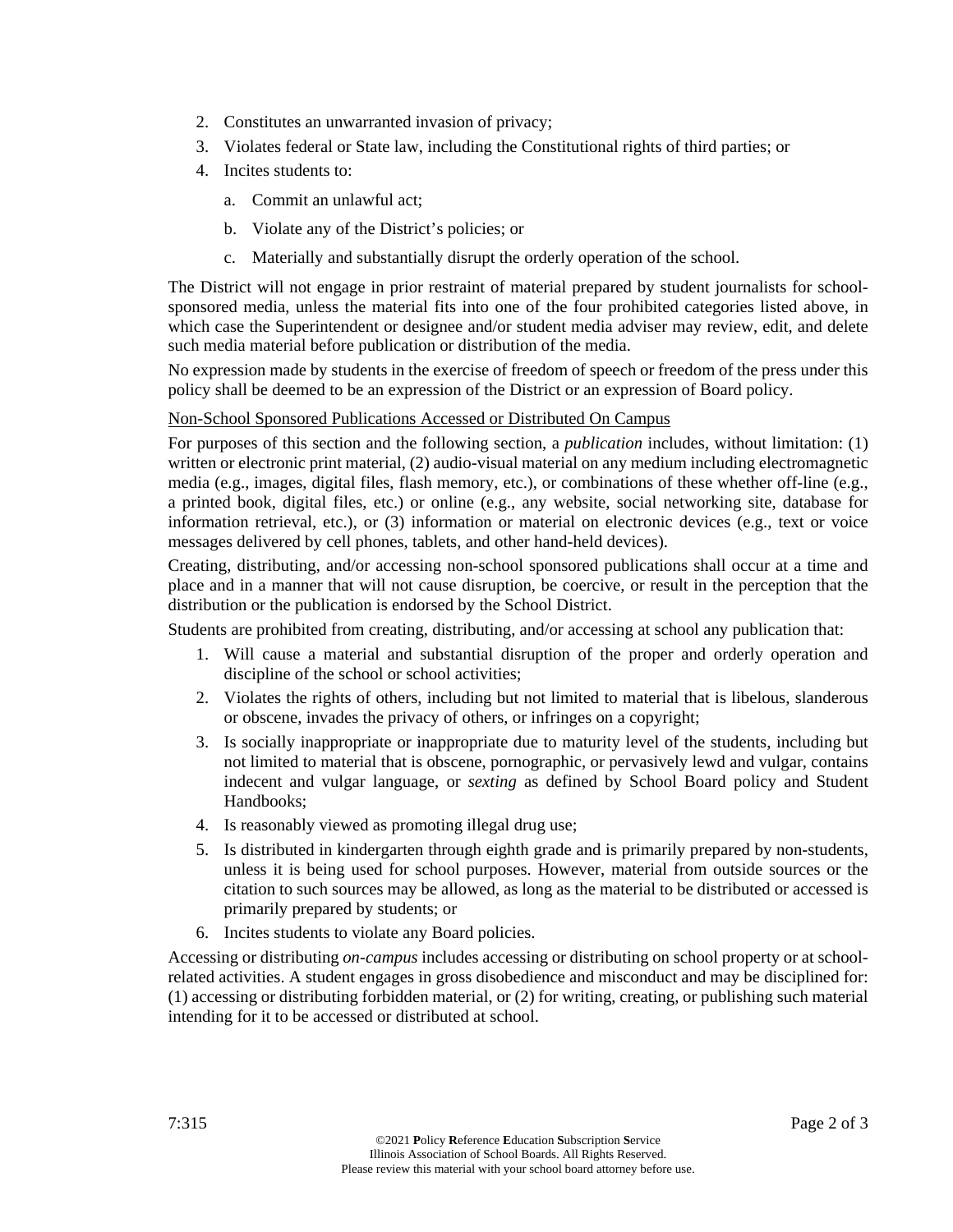Non-School Sponsored Publications Accessed or Distributed Off-Campus

A student engages in gross disobedience and misconduct and may be disciplined for creating and/or distributing a publication that: (1) causes a substantial disruption or a foreseeable risk of a substantial disruption to school operations, or (2) interferes with the rights of other students or staff members.

#### Bullying and Cyberbullying

The Superintendent or designee shall treat behavior that is *bullying* and/or *cyberbullying* according to Board policy 7:180, *Prevention of and Response to Bullying, Intimidation, and Harassment*, in addition to any response required by this policy.

- LEGAL REF.: 105 ILCS 5/27-20.08 and 5/27-23.7. 105 ILCS 80/, Speech Rights of Student Journalists Act. Tinker v. Des Moines Indep. Cmty. Sch. Dist., 393 U.S. 503 (1969). Hazelwood v. Kuhlmeier, 484 U.S. 260 (1988). Morse v. Frederick, 551 U.S. 393 (2007). Hedges v. Wauconda Cmty. Unit Sch. Dist. No. 118, 9 F.3d 1295 (7th Cir. 1993).
- CROSS REF.: 1:30 (School District Philosophy), 6:10 (Educational Philosophy and Objectives), 6:65 (Student Social and Emotional Development), 6:235 (Access to Electronic Networks), 7:180 (Prevention of and Response to Bullying, Intimidation, and Harassment), 8:25 (Advertising and Distributing Materials in Schools Provided by Non-School Related Entities)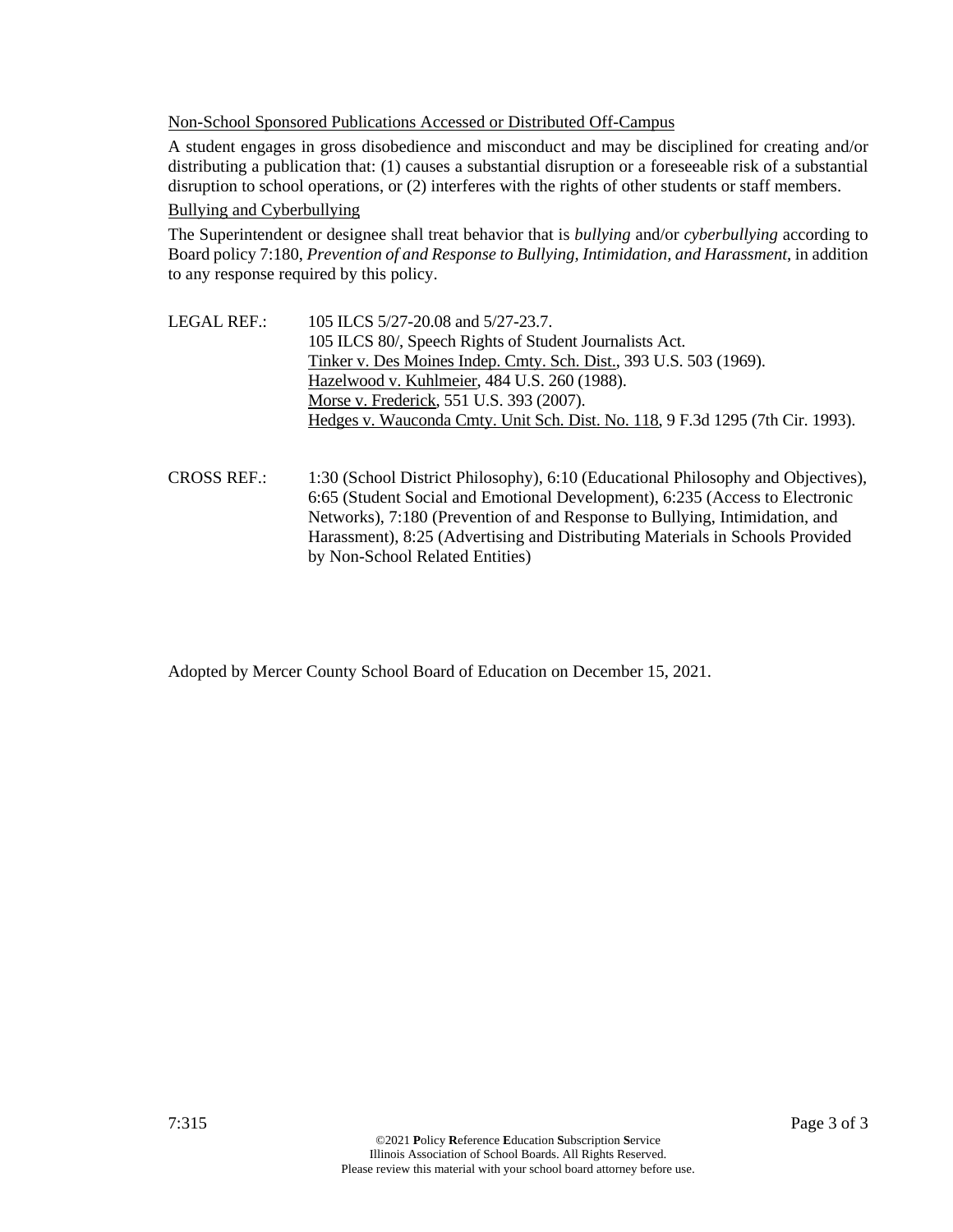# **Student Fundraising Activities**

No individual or organization is allowed to ask students to participate in fundraising activities while the students are on school grounds during school hours or during any school activity. Exceptions are:

- 1. School-sponsored student organizations; and
- 2. Parent organizations and booster clubs that are recognized pursuant to policy 8:90, *Parent Organizations and Booster Clubs*.

The Superintendent or designee shall manage student fundraising activities in alignment with the following directives:

- 1. Fundraising efforts shall not conflict with instructional activities or programs.
- 2. For any school that participates in the School Breakfast Program or the National School Lunch Program, fundraising activities involving the sale of food and beverage items to students during the school day while on the school campus must comply with the Ill. State Board of Education rules concerning the sale of competitive food and beverage items.
- 3. Participation in fundraising efforts must be voluntary.
- 4. Student safety must be paramount.
- 5. For school-sponsored student organizations, a school staff member must supervise the fundraising activities and the student activity funds treasurer must safeguard the financial accounts.
- 6. The fundraising efforts must be to support the organization's purposes and/or activities, the general welfare, a charitable cause, or the educational experiences of students generally.
- 7. The funds shall be used to the maximum extent possible for the designated purpose.
- 8. Any fundraising efforts that solicit donor messages for incorporation into school property, e.g., tiles or bricks, or placement upon school property, e.g., posters or placards, must:
	- a. Develop viewpoint neutral guidelines for the creation of messages;
	- b. Inform potential donors that all messages are subject to review and approval, and that messages that do not meet the established guidelines must be resubmitted or the donation will be returned; and
	- c. Place a disclaimer on all fundraising information and near the completed donor messages that all messages are "solely the expression of the individual donors and not an endorsement by the District of any message's content."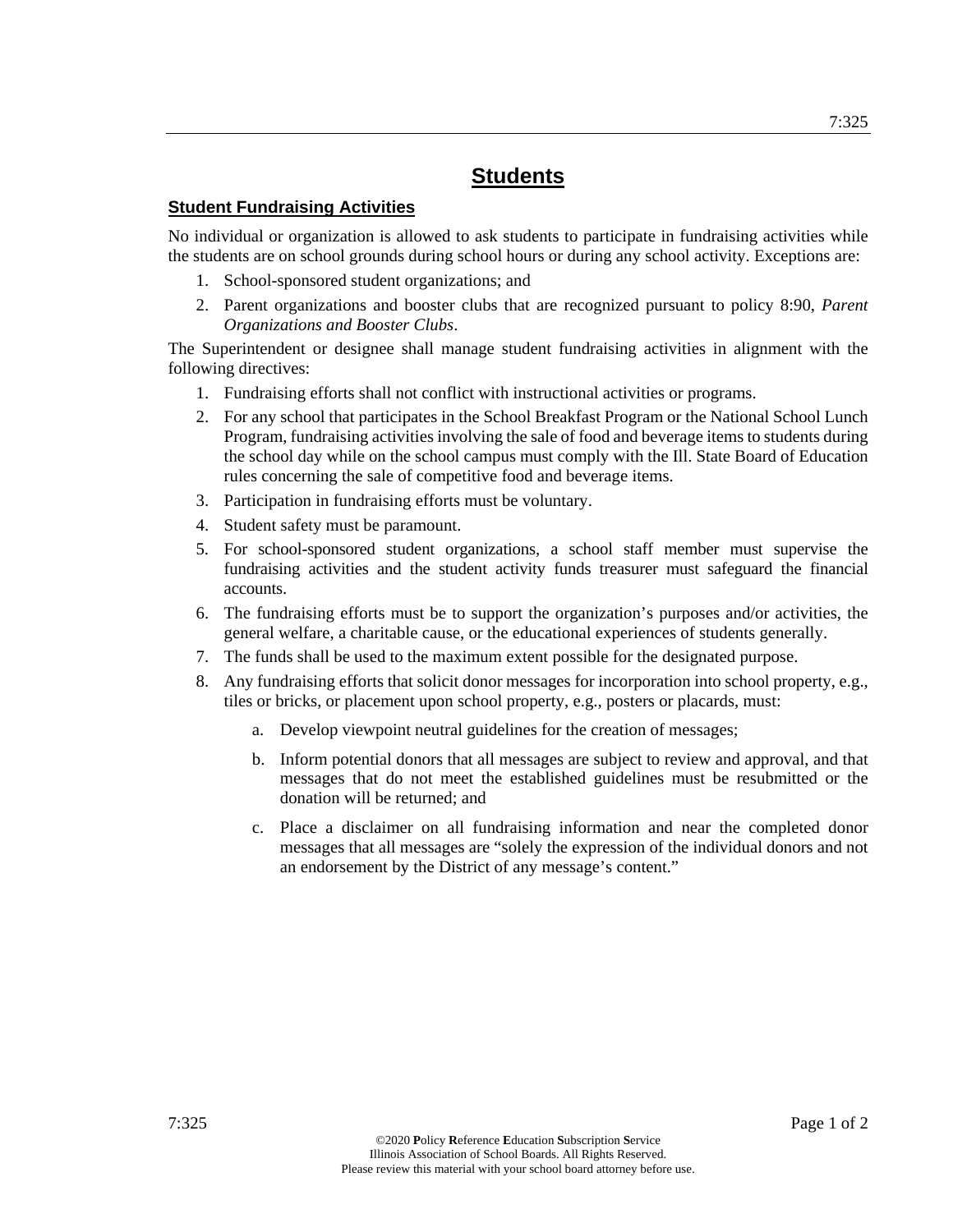| LEGAL REF.: | 105 ILCS $5/10-20.19(3)$ .<br>23 Ill. Admin. Code Part 305, School Food Service. |
|-------------|----------------------------------------------------------------------------------|

CROSS REF.: 4:90 (Student Activity and Fiduciary Funds), 4:120 (Food Services), 8:80 (Gifts to the District), 8:90 (Parent Organizations and Booster Clubs)

Adopted by Mercer County School District Board of Education – January 20, 2021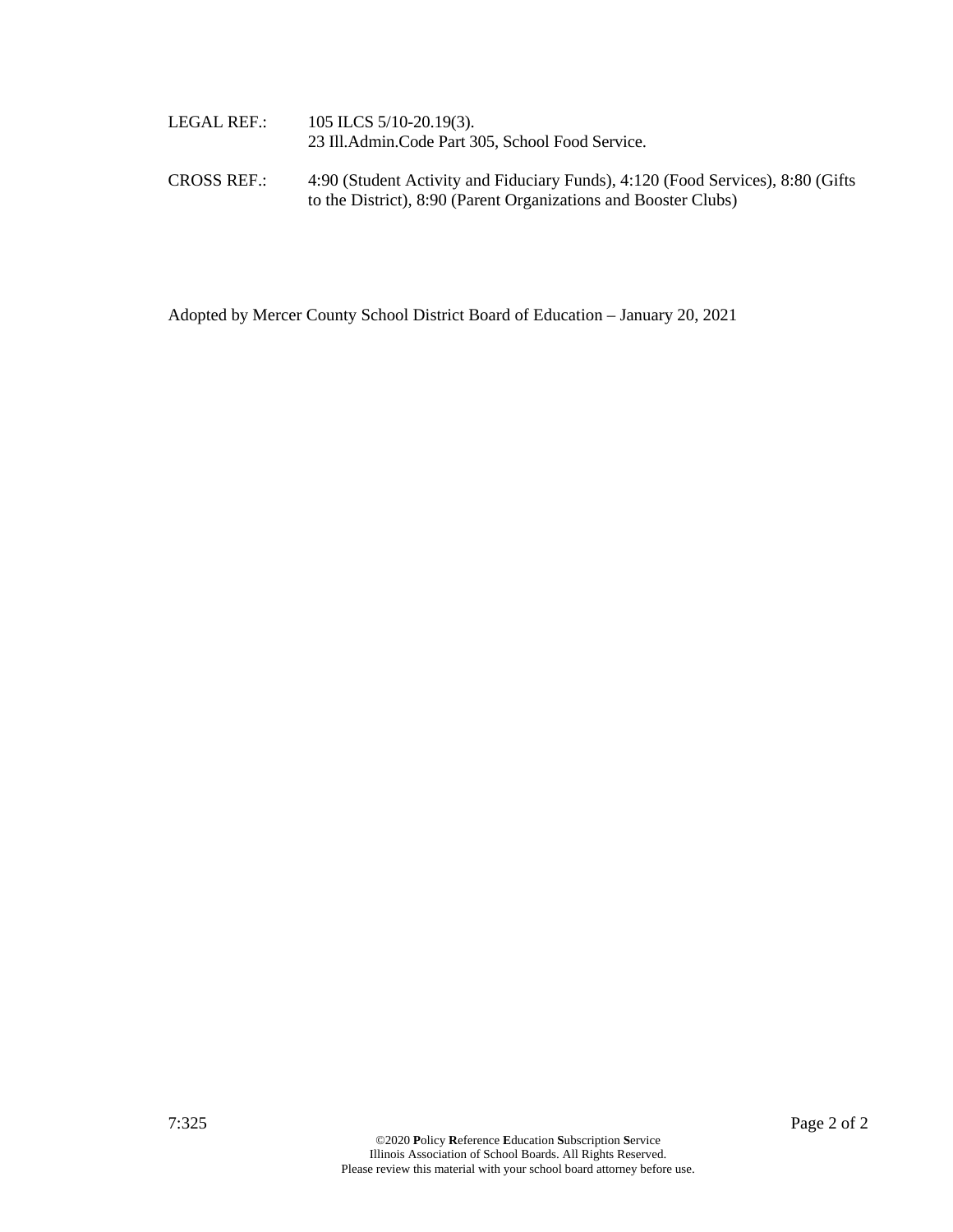# Student Use of Buildings - Equal Access

## *[For high school and unit districts]*

Student groups or clubs that are not school sponsored are granted free use of school premises for a meeting or series of meetings under the following conditions:

1. The meeting is held during those non-instructional times identified by the Superintendent or designee for noncurricular student groups, clubs, or organizations to meet. *Non-instructional time* means time set aside by the school before actual classroom instruction begins or after actual classroom instruction ends. *Non-curricular student groups* are those student groups, clubs, or organizations that do not directly relate to the curriculum.

2. All non-curriculum related student groups that are not District sponsored receive substantially the same treatment.

3. The meeting is student-initiated, meaning that the request is made by a student.

4. Attendance at the meeting is voluntary.

5. The school will not sponsor the meeting.

6. School employees are present at religious meetings only in a non-participatory capacity.

7. The meeting and/or any activities during the meeting do not materially or substantially interfere with the orderly conduct of educational activities.

8. Non-school persons do not direct, conduct, control, or regularly attend the meetings.

9. The school retains its authority to maintain order and discipline.

10. A school staff member or other responsible adult is present in a supervisory capacity.

11. The Superintendent or designee approves the meeting or series of meetings.

The Superintendent or designee shall develop administrative procedures to implement this policy.

LEGAL REF.: 20 U.S.C. §4071 *et seq.*, Equal Access Act. Bd. of Ed. of Westside Community Sch. Dist. v. Mergens, 496 U.S. 226 (1990). Gernetzke v. Kenosha Unified Sch. Dist. No. 1, 274 F.3d 464 (7th Cir. 2001), *cert. denied,* 535 U.S. 1017.

CROSS REF.: 7:10 (Equal Education Opportunities), 8:20 (Community Use of School Facilities)

### **Adopted by Mercer County School District #404 Board of Education on July 18, 2018.**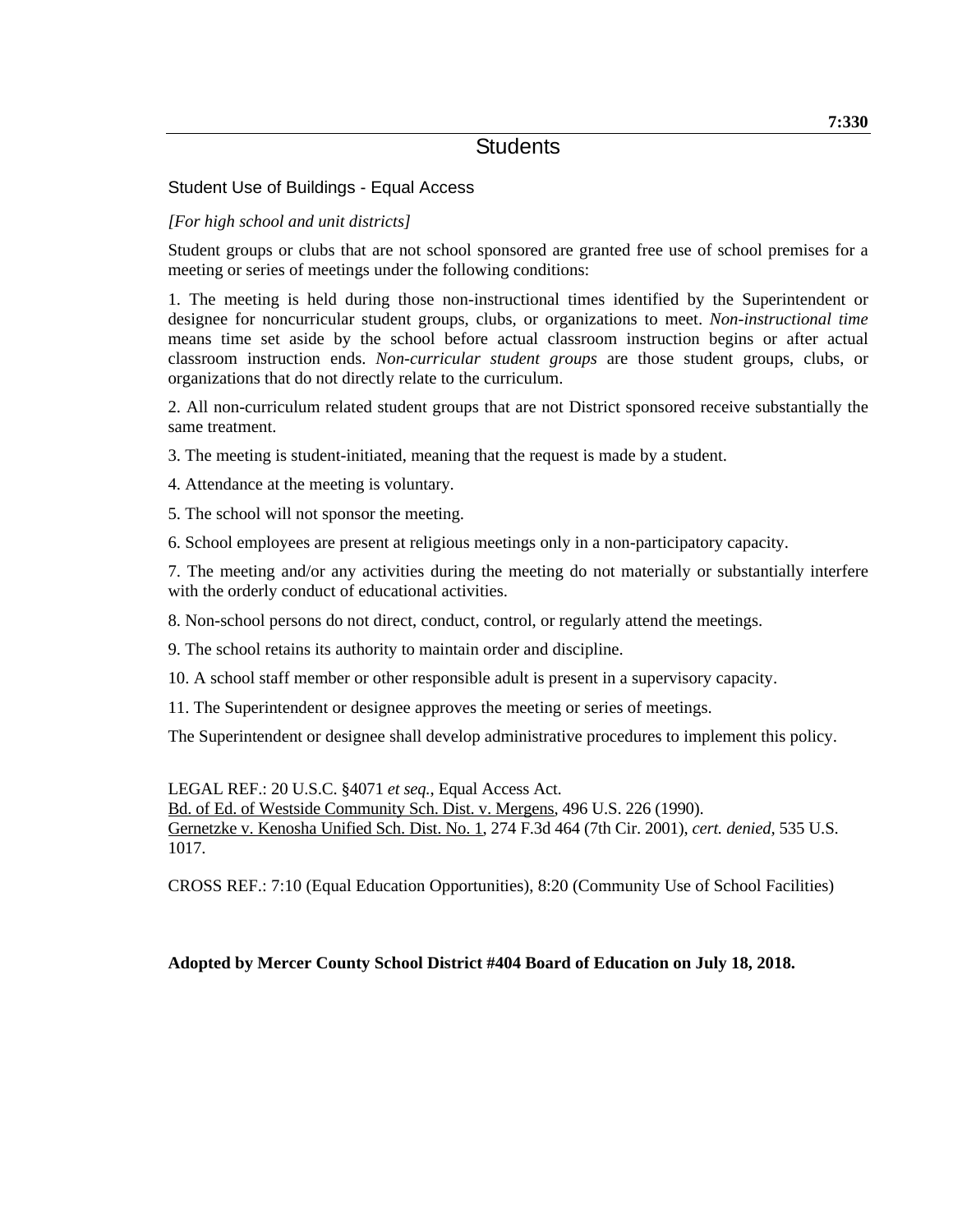### **Student Records**

School student records are confidential. Information from them shall not be released other than as provided by law. A school student record is any writing or other recorded information concerning a student and by which a student may be identified individually that is maintained by a school or at its direction by a school employee, regardless of how or where the information is stored, except as provided in State or federal law as summarized below:

- 1. Records kept in a staff member's sole possession.
- 2. Records maintained by law enforcement officers working in the school.
- 3. Video and other electronic recordings (including without limitation, electronic recordings made on school buses) that are created in part for law enforcement, security, or safety reasons or purposes. The content of these recordings may become part of a school student record to the extent school officials create, use, and maintain this content, or it becomes available to them by law enforcement officials, for disciplinary or special education purposes regarding a particular student.
- 4. Any information, either written or oral, received from law enforcement officials concerning a student less than the age of 18 years who has been arrested or taken into custody.

State and federal law grants students and parents/guardians certain rights, including the right to inspect, copy**,** and challenge school student records. The information contained in school student records shall be kept current, accurate, clear, and relevant. All information maintained concerning a student receiving special education services shall be directly related to the provision of services to that child. The District may release directory information as permitted by law, but a parent/guardian shall have the right to optout of the release of directory information regarding his or her child. The District will comply with State or federal law with regard to release of a student's school records, including, where applicable, without notice to, or the consent of, the student's parent/guardian or eligible student. Upon request, the District discloses school student records without parent consent to the official records custodian of another school in which a student has enrolled or intends to enroll, as well as to any other person as specifically required or permitted by State or federal law.

The Superintendent shall fully implement this policy and designate an *official records custodian* for each school who shall maintain and protect the confidentiality of school student records, inform staff members of this policy, and inform students and their parents/guardians of their rights regarding school student records.

### Student Biometric Information Collection

The Superintendent or designee may recommend a student biometric information collection system solely for the purposes of identification and fraud prevention. Such recommendation shall be consistent with budget requirements and in compliance with State law. Biometric information means any information that is collected through an identification process for individuals based on their unique behavioral or physiological characteristics, including fingerprint, hand geometry, voice, or facial recognition or iris or retinal scans.

Before collecting student biometric information, the District shall obtain written permission from the person having legal custody/parental responsibility or the student (if over the age of 18). Upon a student's 18th birthday, the District shall obtain written permission from the student to collect student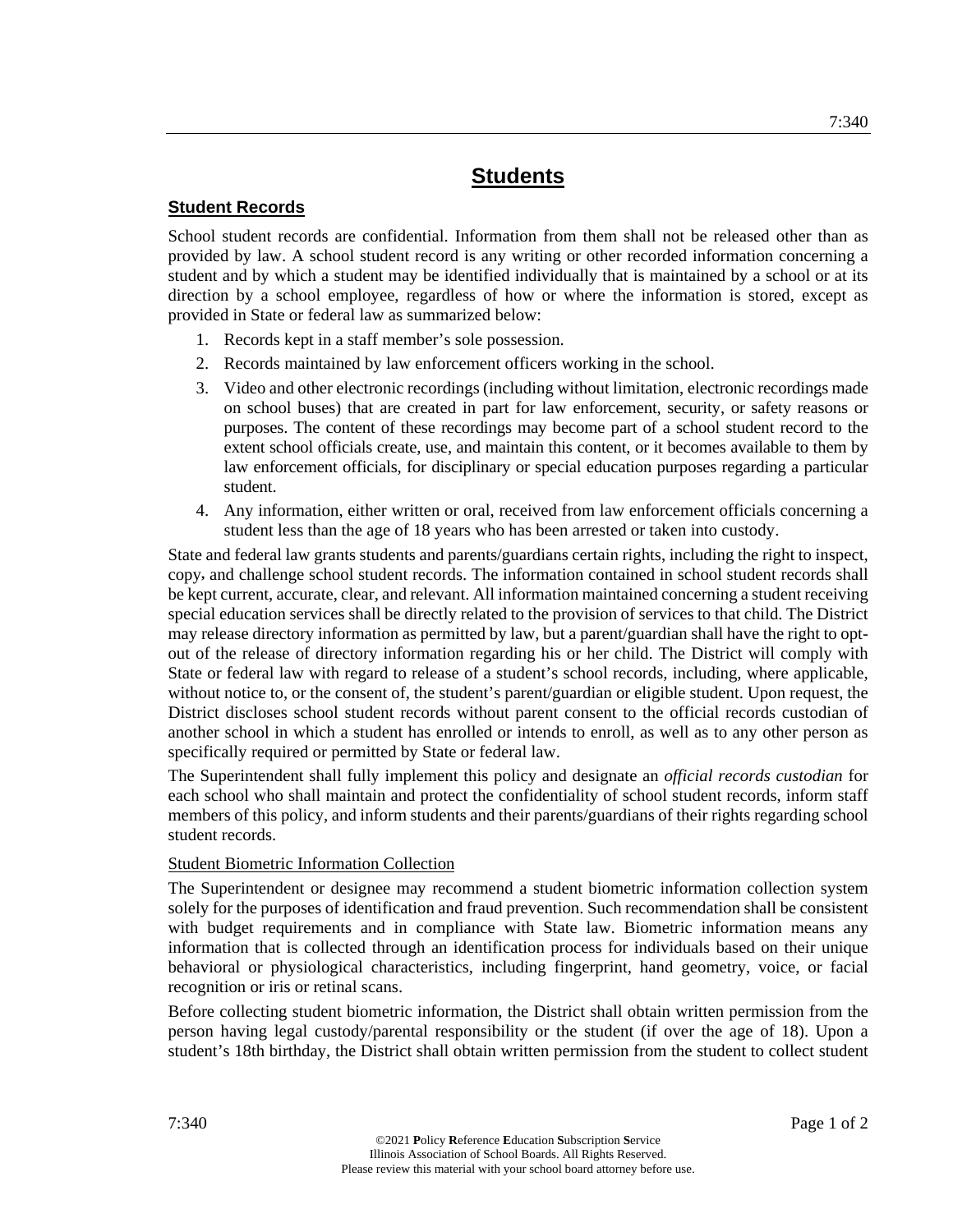biometric information. Failure to provide written consent to collect biometric information shall not be the basis for refusal of any services otherwise available to a student.

All collected biometric information shall be stored and transmitted in a manner that protects it from disclosure. Sale, lease, or other disclosure of biometric information to another person or entity is strictly prohibited.

The District will discontinue use of a student's biometric information and destroy all collected biometric information within 30 days after: (1) the student graduates or withdraws from the School District, or (2) the District receives a written request to discontinue use of biometric information from the person having legal custody/parental responsibility of the student or the student (if over the age of 18). Requests to discontinue using a student's biometric information shall be forwarded to the Superintendent or designee.

The Superintendent or designee shall develop procedures to implement this policy consistent with State and federal law.

| <b>LEGAL REF.:</b>   | 20 U.S.C. §1232g, Family Educational Rights and Privacy Act, implemented by 34<br>C.F.R. Part 99.                                                                                                                                                                                                                                                                                                                                                                                                                                                                                                                                                                                                                                               |
|----------------------|-------------------------------------------------------------------------------------------------------------------------------------------------------------------------------------------------------------------------------------------------------------------------------------------------------------------------------------------------------------------------------------------------------------------------------------------------------------------------------------------------------------------------------------------------------------------------------------------------------------------------------------------------------------------------------------------------------------------------------------------------|
|                      | 50 ILCS 205/7, Local Records Act.                                                                                                                                                                                                                                                                                                                                                                                                                                                                                                                                                                                                                                                                                                               |
|                      | 105 ILCS 5/10-20.12b, 5/10-20.40, and 5/14-1.01 et seq.                                                                                                                                                                                                                                                                                                                                                                                                                                                                                                                                                                                                                                                                                         |
|                      | 105 ILCS 10/, Ill. School Student Records Act.                                                                                                                                                                                                                                                                                                                                                                                                                                                                                                                                                                                                                                                                                                  |
|                      | 105 ILCS 85/, Student Online Personal Protection Act.                                                                                                                                                                                                                                                                                                                                                                                                                                                                                                                                                                                                                                                                                           |
|                      | 325 ILCS 17/, Children's Privacy Protection and Parental Empowerment Act.                                                                                                                                                                                                                                                                                                                                                                                                                                                                                                                                                                                                                                                                       |
|                      | 750 ILCS 5/602.11, Ill. Marriage and Dissolution of Marriage Act.                                                                                                                                                                                                                                                                                                                                                                                                                                                                                                                                                                                                                                                                               |
|                      | 23 Ill.Admin.Code Parts 226 and 375.                                                                                                                                                                                                                                                                                                                                                                                                                                                                                                                                                                                                                                                                                                            |
|                      | Owasso I.S.D. No. I-011 v. Falvo, 534 U.S. 426 (2002).                                                                                                                                                                                                                                                                                                                                                                                                                                                                                                                                                                                                                                                                                          |
|                      | Chicago Tribune Co. v. Chicago Bd. of Ed., 332 Ill.App.3d 60 (1st Dist. 2002).                                                                                                                                                                                                                                                                                                                                                                                                                                                                                                                                                                                                                                                                  |
| <b>CROSS REF.:</b>   | 5:100 (Staff Development Program), 5:130 (Responsibilities Concerning Internal<br>Information), 7:15 (Student and Family Privacy Rights), 7:220 (Bus Conduct),<br>7:345 (Use of Educational Technologies; Student Data Privacy and Security)                                                                                                                                                                                                                                                                                                                                                                                                                                                                                                    |
| <b>ADMIN. PROC.:</b> | 7:15-E (Notification to Parents of Family Privacy Rights), 7:340-AP1 (School<br>Student Records), 7:340-AP1, E1 (Notice to Parents/Guardians and Students of<br>Their Rights Concerning a Student's School Records), 7:340-AP1, E3 (Letter to<br>Parents and Eligible Students Concerning Military Recruiters and Postsecondary<br>Institutions Receiving Student Directory Information), 7:340-AP1, E4<br>(Frequently Asked Questions Regarding Military Recruiter Access to Students<br>and Student Information, 7:340-AP1, E5 (Biometric Information Collection<br>Authorization), 7:340-AP2 (Storage and Destruction of School Student Records),<br>7:340-AP2, E1 (Letter Containing Schedule for Destruction of School Student<br>Records) |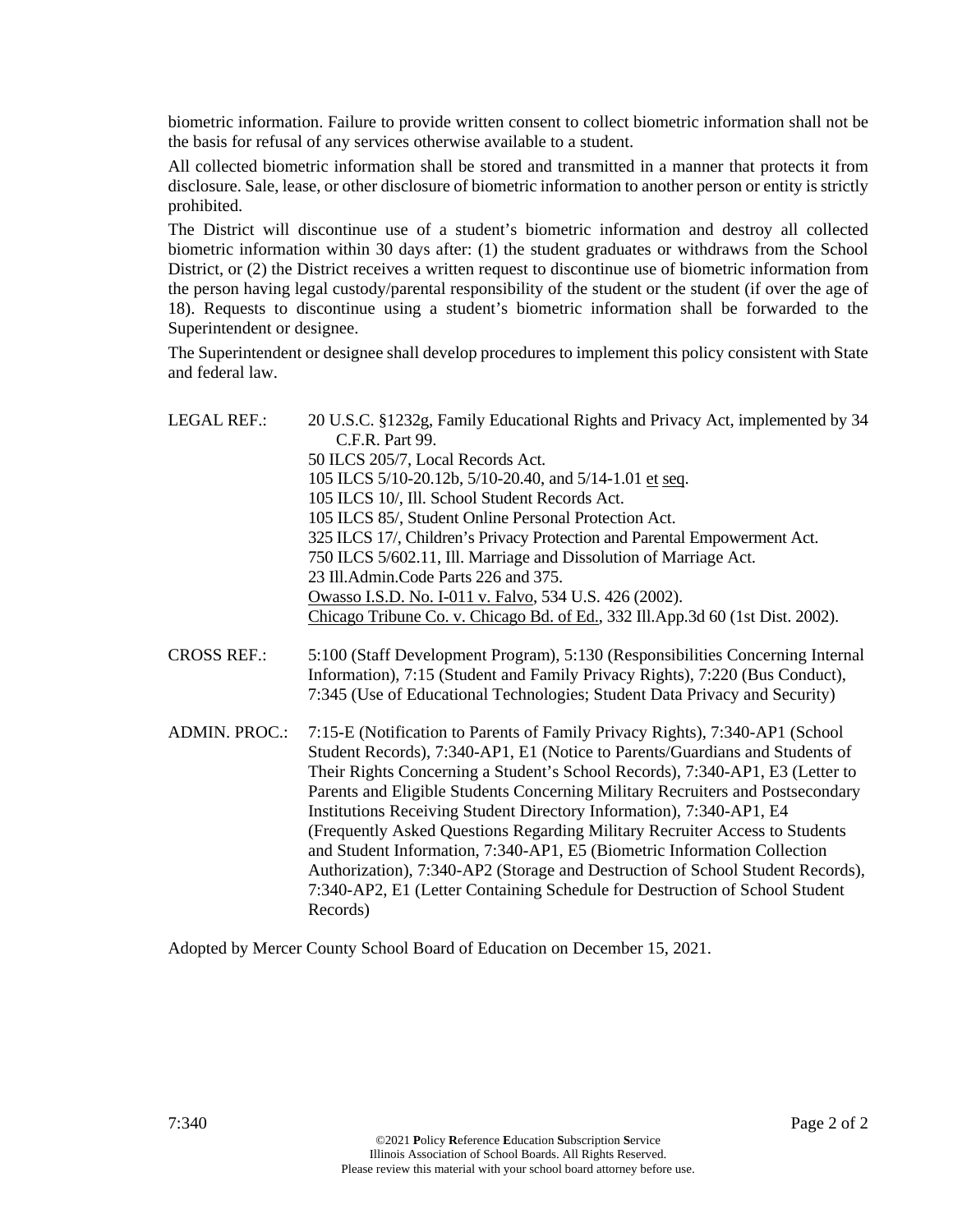### **Use of Educational Technologies; Student Data Privacy and Security**

Educational technologies used in the District shall further the objectives of the District's educational program, as set forth in Board policy 6:10, *Educational Philosophy and Objectives*, align with the curriculum criteria in policy 6:40, *Curriculum Development*, and/or support efficient District operations. The Superintendent shall ensure that the use of educational technologies in the District meets the above criteria.

The District and/or vendors under its control may need to collect and maintain data that personally identifies students in order to use certain educational technologies for the benefit of student learning or District operations.

Federal and State law govern the protection of student data, including school student records and/or *covered information*. The sale, rental, lease, or trading of any school student records or covered information by the District is prohibited. Protecting such information is important for legal compliance, District operations, and maintaining the trust of District stakeholders, including parents, students and staff.

### Definitions

*Covered information* means personally identifiable information (PII) or information linked to PII in any media or format that is not publicly available and is any of the following: (1) created by or provided to an operator by a student or the student's parent/guardian in the course of the student's or parent/guardian's use of the operator's site, service or application; (2) created by or provided to an operator by an employee or agent of the District; or (3) gathered by an operator through the operation of its site, service, or application.

*Operators* are entities (such as educational technology vendors) that operate Internet websites, online services, online applications, or mobile applications that are designed, marketed, and primarily used for K-12 school purposes.

*Breach* means the unauthorized acquisition of computerized data that compromises the security, confidentiality or integrity of covered information maintained by an operator or the District.

### **Operator Contracts**

The Superintendent or designee designates which District employees are authorized to enter into written agreements with operators for those contracts that do not require separate Board approval. Contracts between the Board and operators shall be entered into in accordance with State law and Board policy 4:60, *Purchases and Contracts,* and shall include any specific provisions required by State law.

#### Security Standards

The Superintendent or designee shall ensure the District implements and maintains reasonable security procedures and practices that otherwise meet or exceed industry standards designed to protect covered information from unauthorized access, destruction, use, modification, or disclosure. In the event the District receives notice from an operator of a breach or has determined a breach has occurred, the Superintendent or designee shall also ensure that the District provides any breach notifications required by State law.